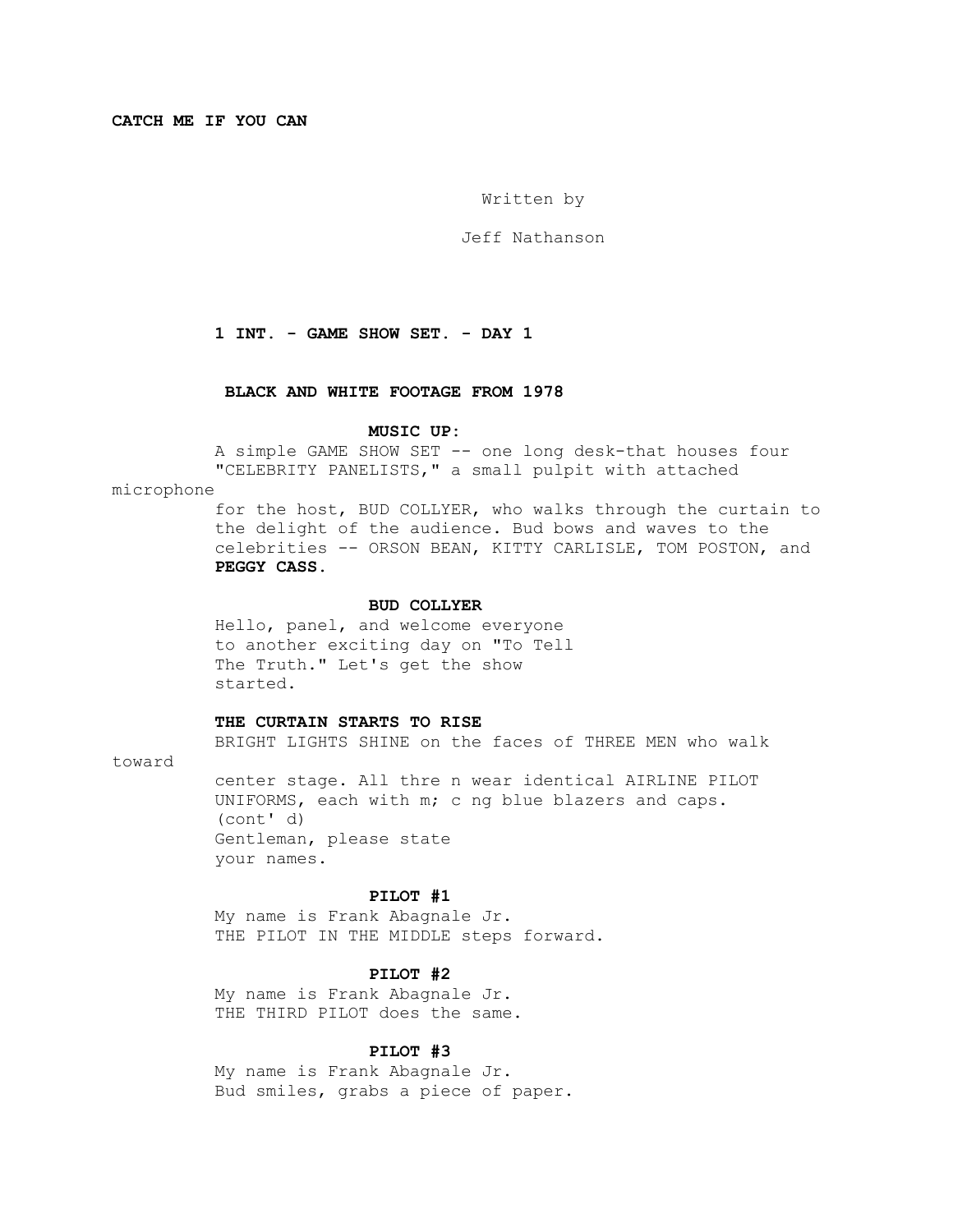# **BUD COLLYER**

 Panel, listen to this one. (he starts to read) My name is Frank Abagnale Jr, and some people consider me the worlds greatest imposter.

## **(CONTINUED)**

Debbie Zane -

 **2.**

### **1 CONTINUED: 1**

As Bud reads, the CAMERA SLOWLY PANS the faces of the three

#### **PILOTS.**

BUD COLLYER (cont'd)

# **(READING)**

 From 1964 to 1966 I successfully impersonated an airline pilot for Pan Am Airlines, and flew over two million miles for free. During that time I was also the Chief Resident Pediatrician at a Georgia hospital, the Assistant Attorney General for the state of Louisiana, and a Professor of American History at a prestigious University in France. By the time I was caught and sentenced to prison, I had cashed over six million dollars in fraudulent checks in 26 foreign countries and all fifty states, and I did it all before my 18th birthday. To this day, I am the only teenager ever to have been placed on the FBI' s most wanted list. My name is a Abagna l e Jr. Warm applause as the THREE MEN walk behind a desk that faces the pa They all sit down at exactly the same time.

 BUD COLLY (cont'd ) Okay, panel, you have ork cut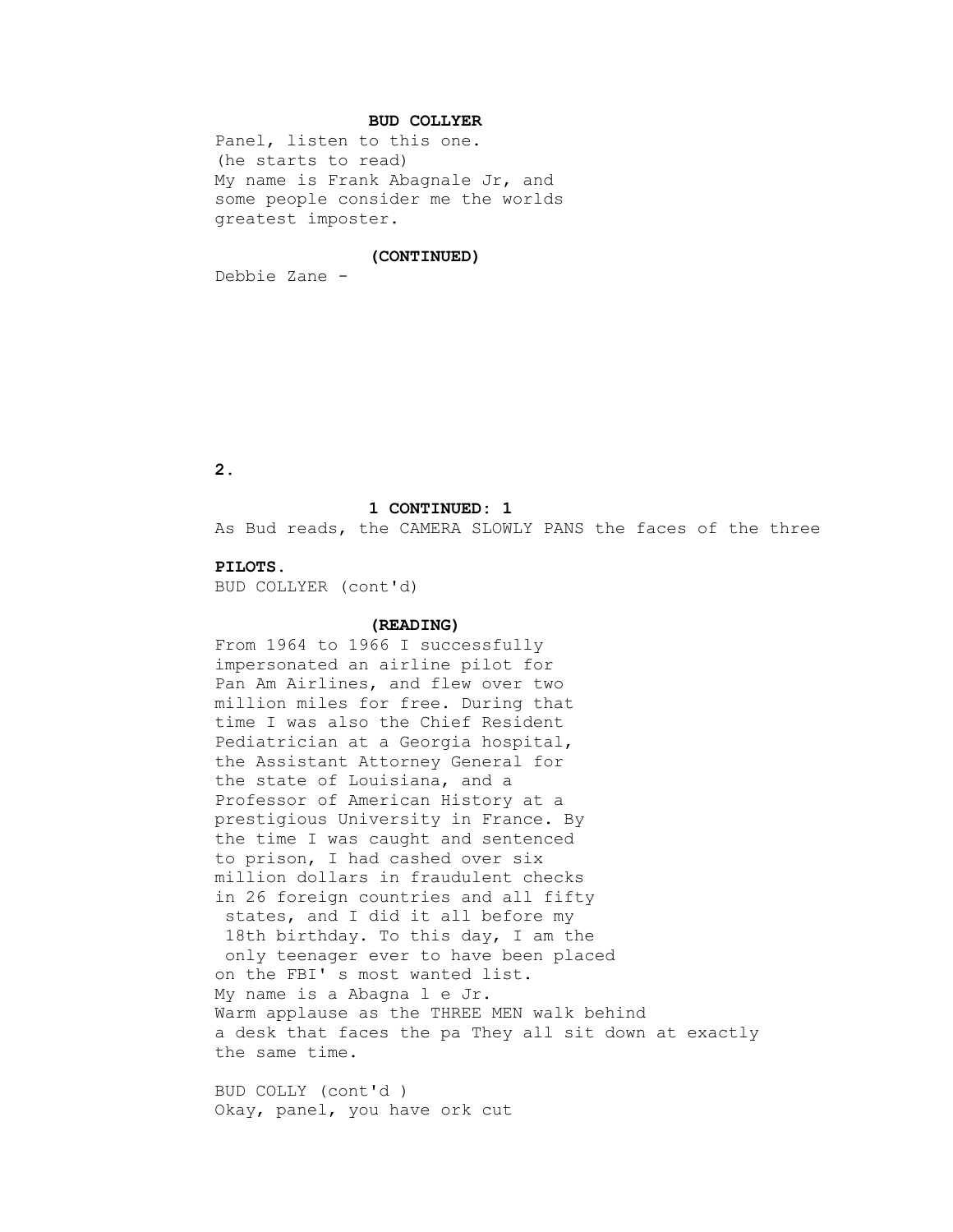out for you. Kitty Carl , you have the first question.

# **KITTY CARLISLE**

 Imposter number one, how many years were you in prison?

### **PILOT #1**

 I served two years in France, and five years in Atlanta, Georgia.

### **KITTY CARLISLE**

 Imposter number two, I find all this very fascinating. Who was it that finally caught you?

# **SLOWLY PUSH IN ON THE PILOT IN THE MIDDLE --**

 A thin smile across his lips as he faces the panel -- his manicured hands out in front of him on the desk -- his back

#### **(CONTINUED)**

Debbie Zane - 5

# **3−** 3−

## **1 CONTINUED: (2) 1**

 straight in his chair -- his cap pulled slightly forward on his head -- the way pilots like to wear them.

 **2 EXT. - PAPIGONE MAXIMUM SECURITY PRISON. - MARSEILLE -**

**NIGHT 2** 

## **SUPER: MARSEILLE, FRANCE DECEMBER 25, 1967**

A heavy rain falls on JOE SHAPE, 40's, who wears a black

hat

 and holds a black umbrella as he bangs on the window of a small GUARDHOUSE in front of a LARGE GATED PRISON. Joe is sneezing as he holds up an IDENTIFICATION CARD TO THE GUARD.

# **JOE SHAPE**

Joe Shaye, FBI.

### **3 INT. - PAPIGONE PRISON WARDEN'S OFFICE. - DAY 3**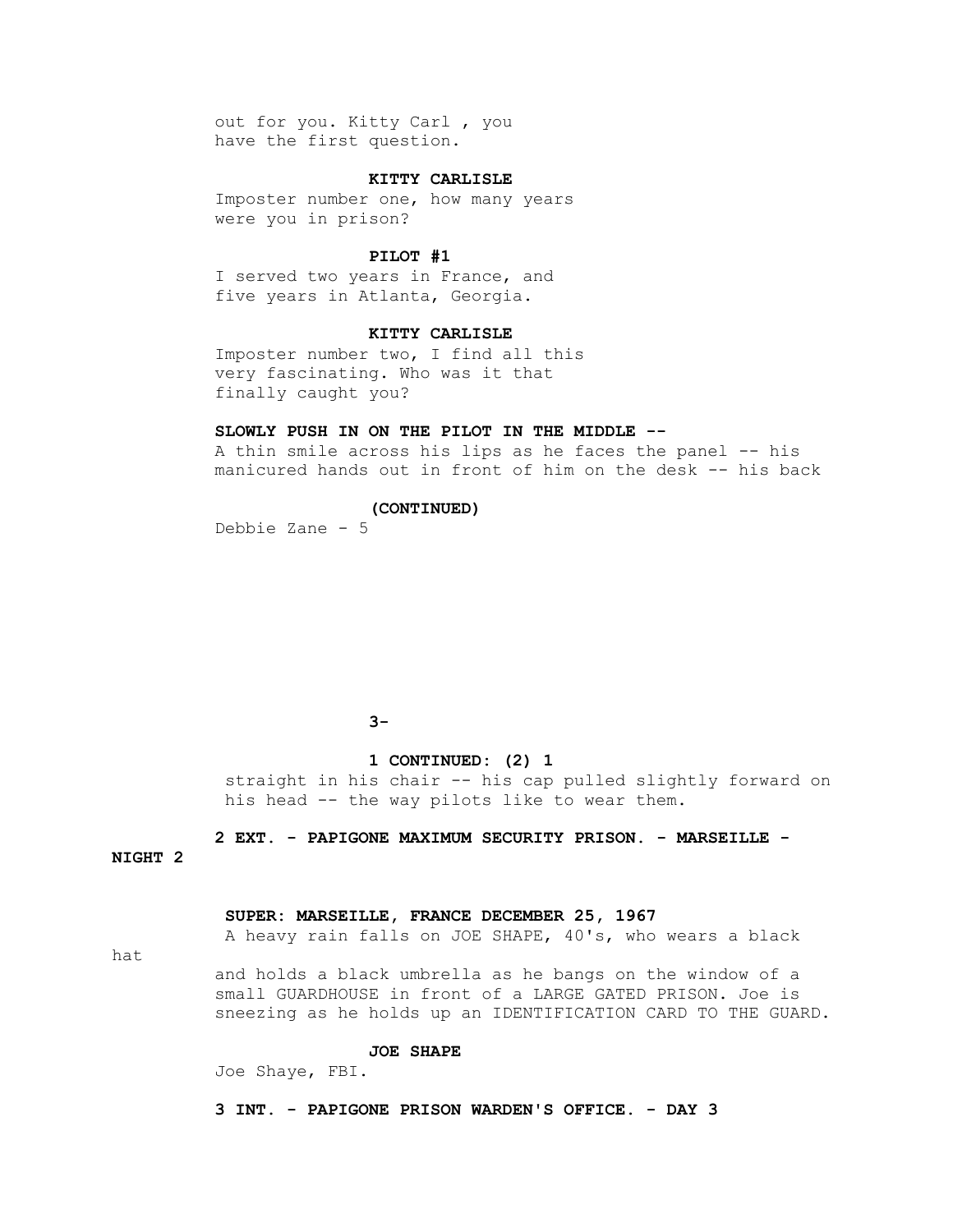Joe is walking down a long corridor inside the prison, struggling to close his umbrella as he faces WARDEN GARREN and TWO GUARDS.

#### **JOE SHAPE**

 I have orders see a prisoner named Abagnale, t e his statement and solicit a c n ^ n so I can prepare for tomorrow' tladition. Joe takes a roll of CASH out of h` ocket, casually slips the money to the Warden.

#### **JOE SHAPE**

 If I give you another twenty, will you turn up the heat in here?

## **4 INT. - PAPIGONE PRISON - FRANK'S CELL/CORRIDOR. - DAY 4**

 Warden Garren is leading Joe down a small, isolated corridor just off the main floor. They pass CEMENT DOORS with metal SLIDE HOLES and numbers taped to the front. There are no bars or windows in this area, and complete silence. Garren stops at the last cell and opens the SLIDE HOLE.

### **WARDEN GARREN**

Don't pass him anything through the

#### **HOLE-**

Garren walks off, and Joe immediately starts to smile,

# looking

around for a long BEAT as he stares at the cell door.

### **(CONTINUED)**

Debbie Zane -

 **4.**

### **4 CONTINUED: 4**

## **JOE SHAYE**

 Yoohoo. Hello? Is the lady of the house at home? Joe tries to control his excitement as he kneels down and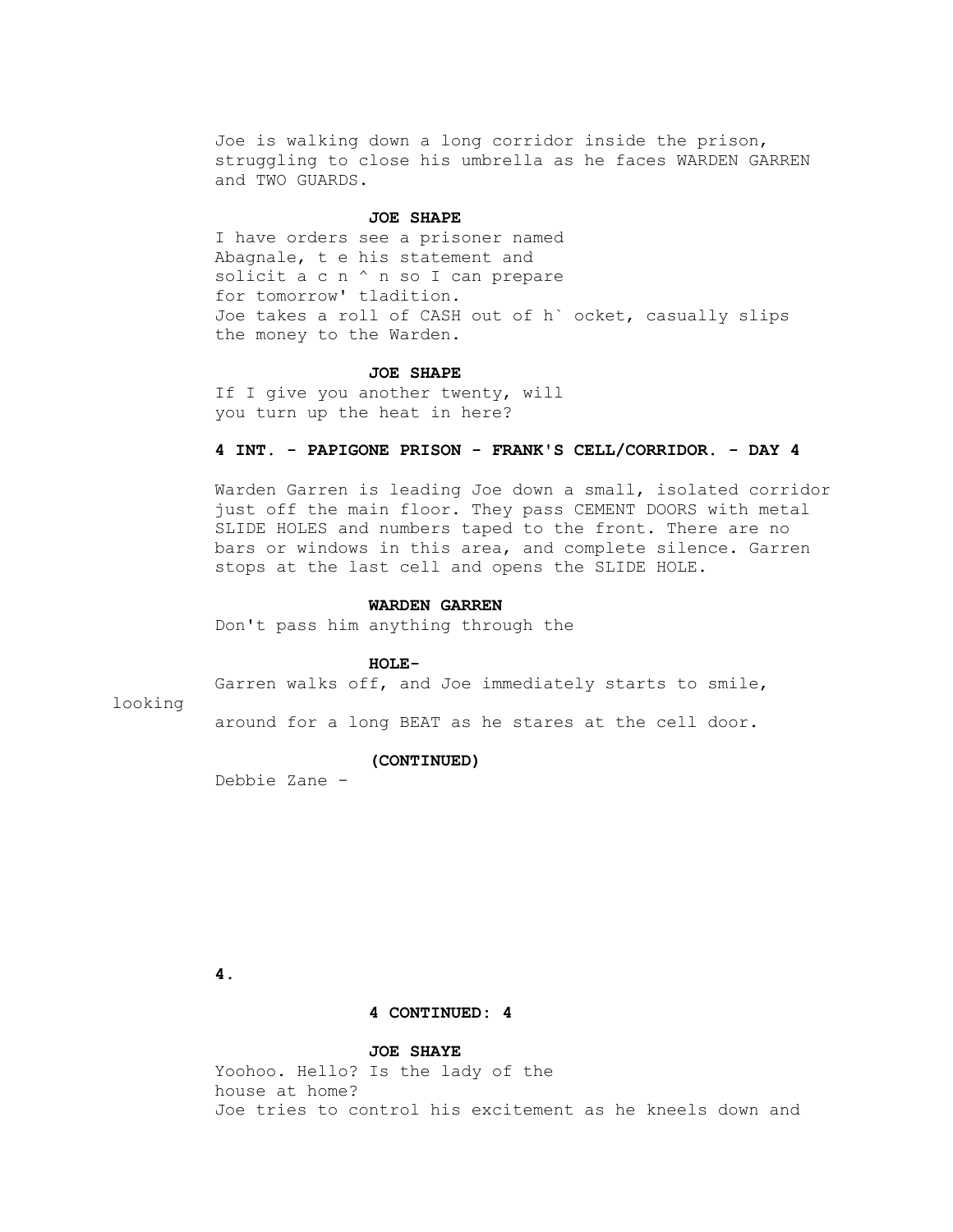looks through the metal slide hole.

#### **THROUGH THE HOLE**

### **5 INT. - PAPIGONE PRISON - FRANK'S CELL. - NIGHT 5**

 WE SEE FRANK ABAGNALE JR., his face partially hidden in the dim cell, which gets its only light from a hanging bulb. Frank is lying on the cement floor, his back up against the far wall. He wears only a pair of underwear and clutches a torn blanket.

#### **JOE SHAYE**

 Jesus, Frank, you look terrible. I heard about French prisons, but this is positively barbaric. WE HEAR a sound come fr)dthe cell, and then heavy coughing. JO,E YE (cont ' d) That doesn't o d(rr4ood. I have a little cold my Help me.

# **JOE SHAYE**

Help you? Yes, I'll help you, Frank.

# **N**

 Why do you think I've been fighting to have you extradited. Why do you think I came to take you home? Do you know that 21 other countries want'you in their prisons? I saw the list -- Egypt was on there. Who the hell goes to Egypt to write bad checks?

#### **FRANK**

I'm sick... please...

#### **JOE SHAYE**

 Don't worry, Frank, you just have to make it through one more night. And then tomorrow I'll help you onto a plane, clean you up, and put you in a cell for the next twenty-five years.

#### **(CONTINUED)**

Debbie Zane - 5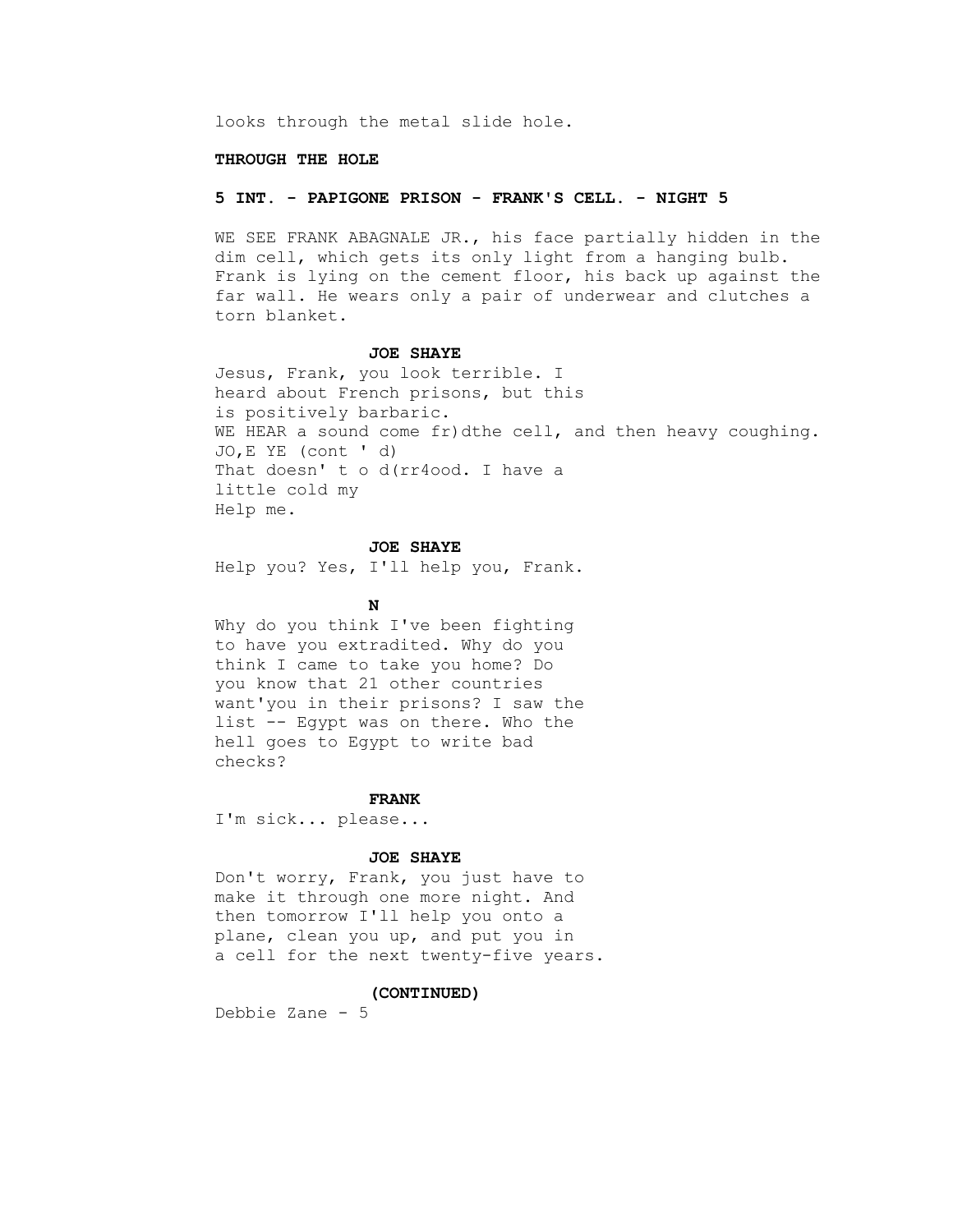#### **5 CONTINUED: 5**

### **INSIDE THE CELL**

# **CLOSE ON FRANK ABAGNALE JR.**

 His face covered by a beard and matted black hair. Frank closes his eyes and starts to cough.

#### **FRANK**

Help me, please. I can't breathe...

#### **OUTSIDE THE CELL**

 Joe listens to Frank, who is coughing so hard he starts to choke.

#### **FRANK (CONT'D)**

Can't... breathe...

 **JOE SHAYE**

Don't start this shit, Frank.

#### **FRANK**

 Can't ...Can't Joe looks through the slot i e11 door, but can only see faint images of Frank rol the floor holding his

#### **THROAT-**

 JOE SHAYE (cont'd) Frank, what's happening? Damn it, just calm down! Somebody help me!!

### **SMASH CUT**

 **6 INT. - PAPIGONE PRISON - FRANK'S CELL/CORRIDOR. 6**

# **THE CELL DOOR IS THROWN OPEN**

 Frank is being dragged across the floor by Warden Garren and a second GUARD, each holding an arm as they drag Frank's emaciated six-foot frame through the halls. Joe Shaye jogs behind the guards.

## **JOE SHAYE**

 He's not breathing. I think he stopped breathing! Debbie Zane -

 **S.**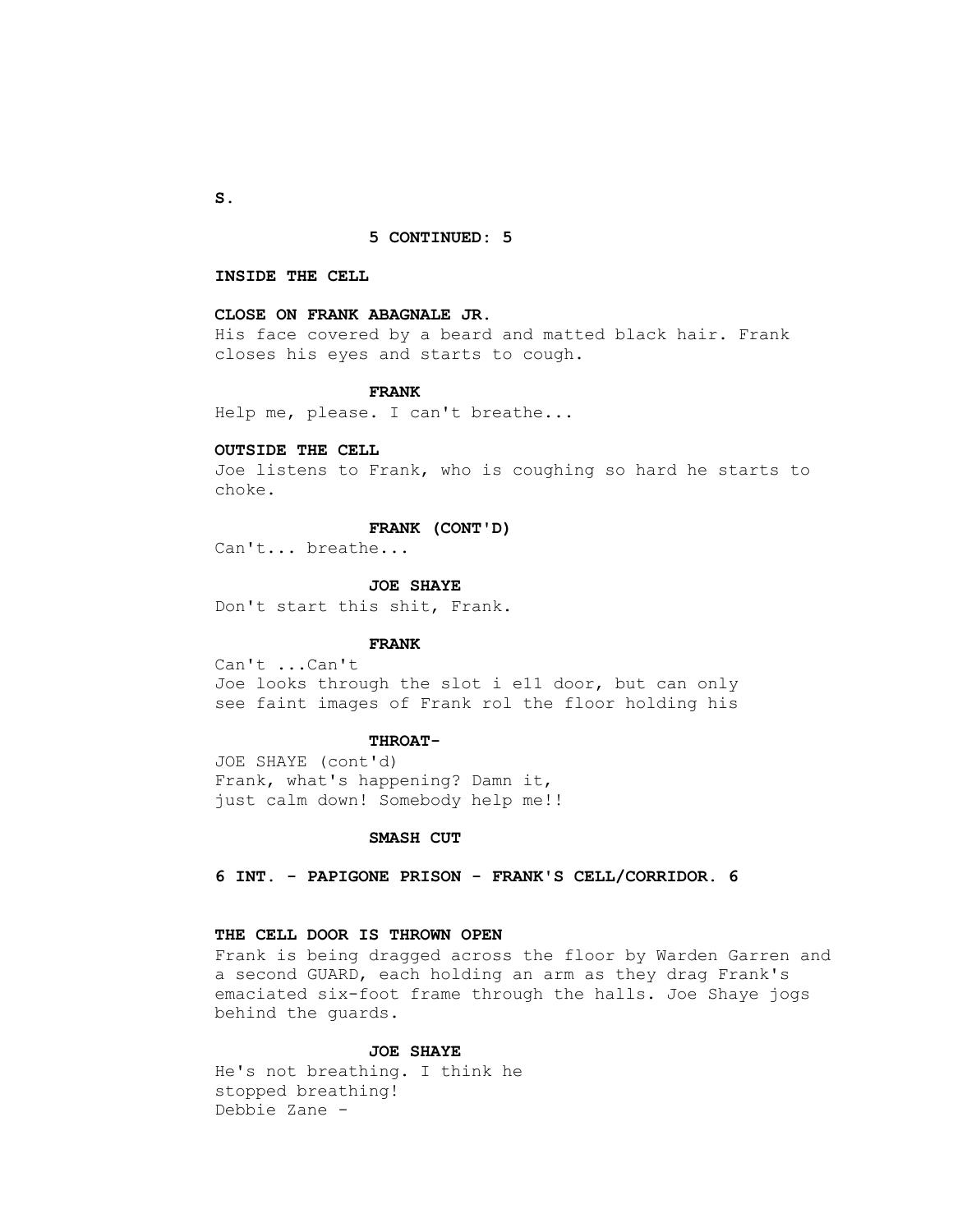**6.**

# **7 INT. - PAPIGONE PRISON INFIRMARY. - DAY 7**

 A small, empty room with four empty hospital beds. Frank is lifted onto one of the beds, his legs and arms flailing out to the sides, kicking a thin curtain out from the wall.

#### **JOE SHAYE**

 What's happening to him? Garren and the Guard quickly move toward a sink, where they start to wash their hands. JOE SHAYE (cont'd) What are you doing?

#### **ASSISTANT WARDEN GARREN**

Washing off the lice.

#### **JOE SHAYE-**

 He can't breath. You have to call a doctor.

### **STANT WARDEN GARREN**

The doctor p fnl'sf in the morning. You can't just t him die. I have orders from the Embassy! This man is going t tradited to the United State am holding you responsible if ant happens! Suddenly Garren looks past Shaye -- eyeing the curtain that partially encloses Frank's bed. Garren slowly moves toward the curtain, pushes it open.

# **FRANK IS GONE**

# **CLOSE ON GARREN**

 drawing his gun and sprinting out the open door of the infirmary, yelling in French for the Guard to follow. Joe Shaye stands motionless, staring down in horror at the empty bed. JOE SHAYE (cont'd) Oh, shit.. .Frank!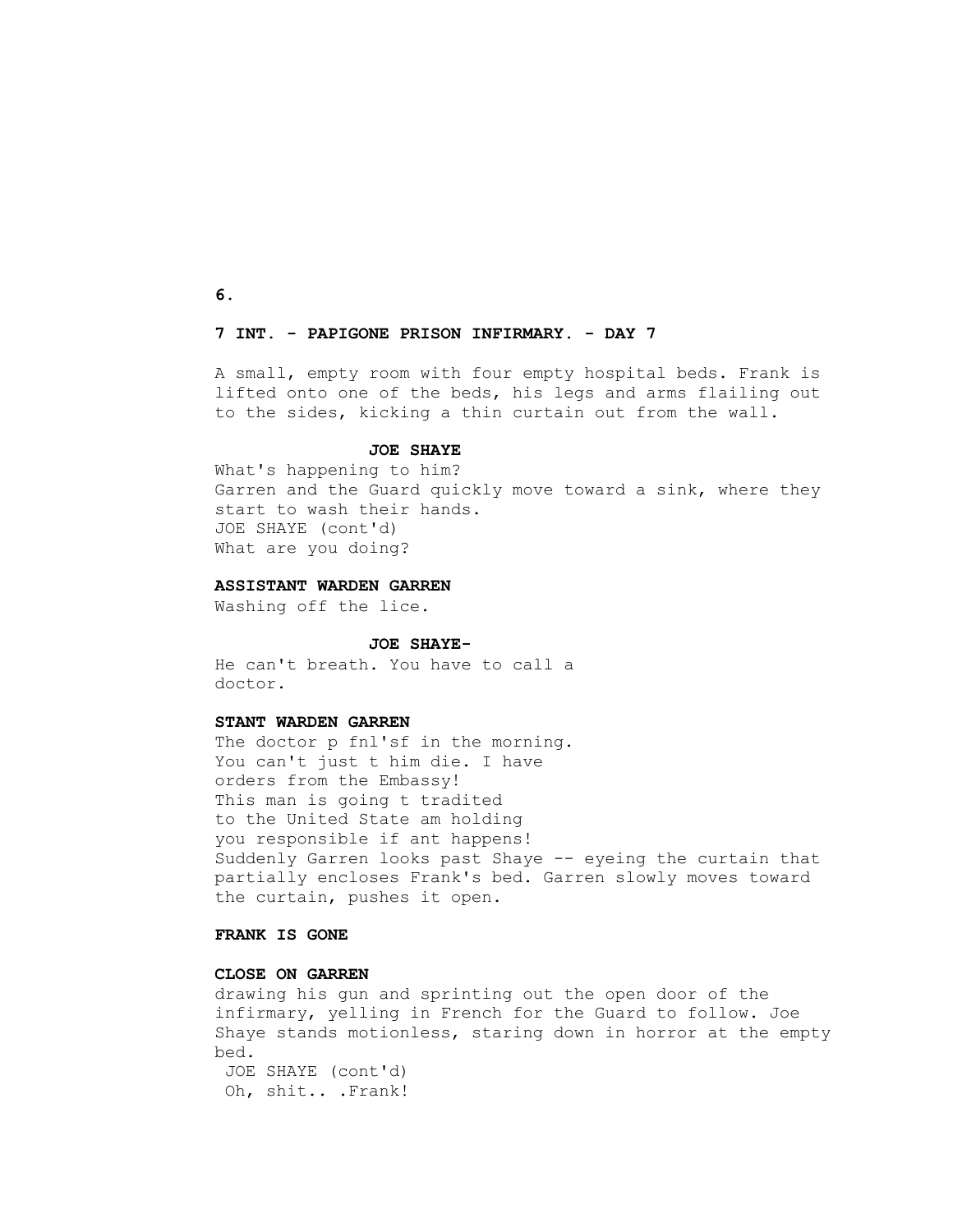# **8 INT. - PRISON. - CONTINUOUS 8**

 The prison ALARM has sent every prisoner to the front of their cells, where they see Frank stumbling through the prison --

#### **(CONTINUED)**

Debbie Zane - 5

 **7.**

# **8 CONTINUED: 8**

 a thin smile on his lips as he tries to move his starved legs toward the main door. As Frank makes his way past a row of cheering prisoners, he trips and falls, his body too weak to run as he starts to crawl across the prison floor. Joe and Garren easily catch up to him, Garren quickly

kneeling

 down and holding his gun against Frank's head --cocking the weapon. Frank stops crawling, rolls over on his back and smiles up at Joe Shaye.

#### **FRANK**

Okay, Joe...let's go home.

 **9 INT. - NEW ROCHELLE ROTARY CLUB. - BANQUET ROOM. - NIGHT 9**

# **SUPER: NEW ROCHELLE. NEW JERSEY 1964**

 A smoke filled oak dining room packed with CLUB MEMBERS -- HUNDREDS OF MIDDLE AGED WHITE MEN wearing black suits and holding long cigars as they drink from brandy glasses. FRANK ABAGNALE, 15, a BUCKLEY PRIVATE SCHOOL BLUE BLAZER AND WHITE PANT with his mother, PAULA, 33, at a center table near themes Paula is a stunning blonde dressed in diamonds and and since she's the only woman in the room -- she's getti t of attention. CLUB PRESIDENT JACK WRIGHT takes rophone at the front of the stage.

## **JACK WRIGHT**

 The New Rochelle Rotary Club has a history that goes back to 1859. In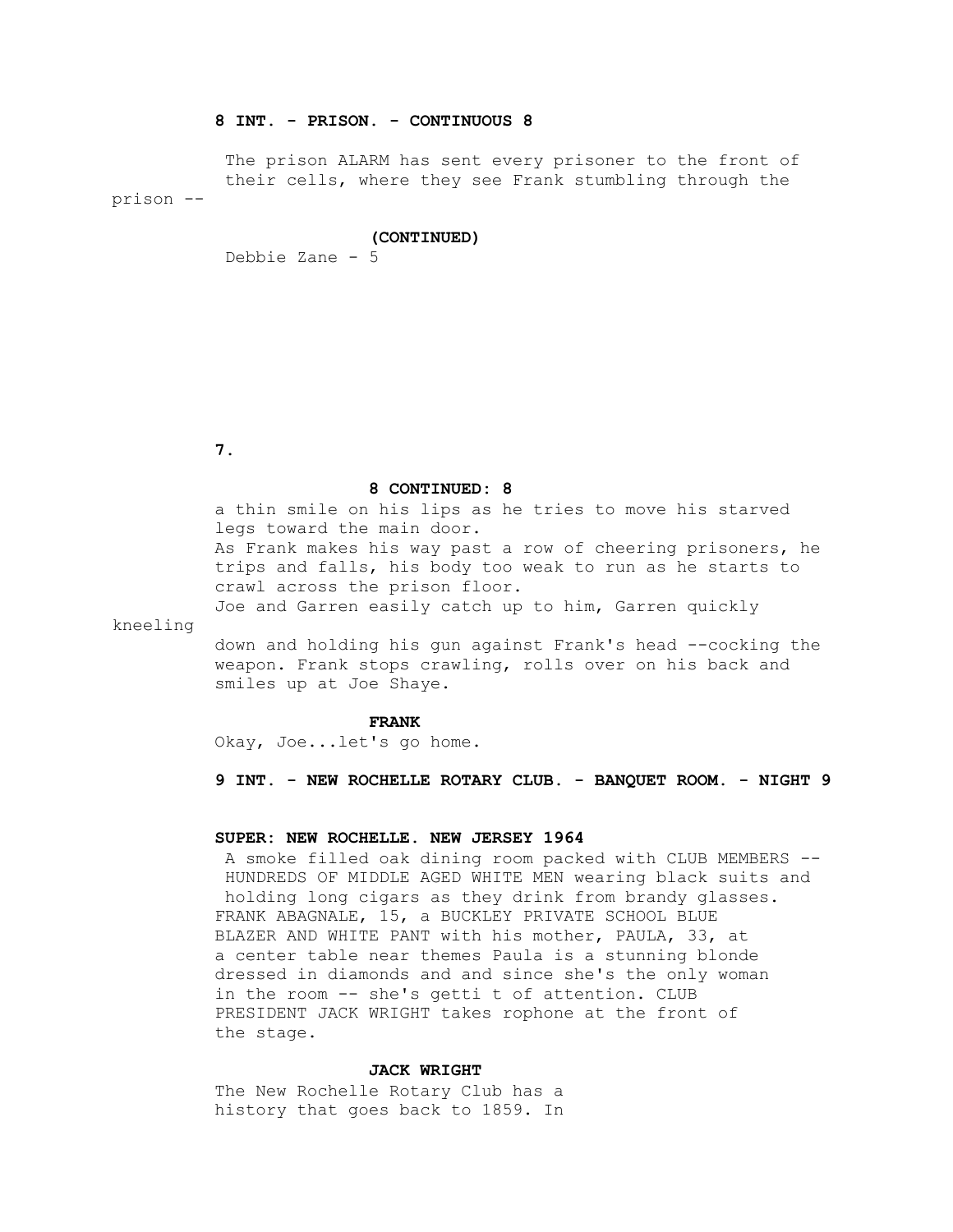all those years, we have only inducted a handful of deserving men as lifetime members, an honor that has seen 187 names enshrined on the wall of honor. Tonight, we make it 188. So please stand, as I present my good friend, Frank William Abagnale. Applause all around as FRANK ABAGNALE SR. steps up to the MICROPHONE. He is handsome and impeccable groomed -- wearing a black suit and holding onto his plaque with two hands.

# **FRANK SR.**

 Two little mice fell in a bucket of cream. The first mouse quickly gave up and drowned, but the second mouse wouldn't quit. He struggled so hard,

### **(MORE)**

#### **(CONTINUED)**

Debbie Zane -

# **8.**

#### **9 CONTINUED: 9**

 FRANK SR. (cont'd) that he eventually churned that cream into butter -- and crawled out. Gentleman, as of this moment, I am that second mouse. Laughter from the men in the room as Frank continues. FRANK SR. (cont'd) I stand here today humbled by the presence of Mayor Allen, and our club President, Jack Wright. But most of all, I am honored to see my loving wife, Paula, and my son, Frank Jr., sitting in the front-row. I'm just a business man, a working stiff - but tonight you have made me royalty. And for this, I am eternally grateful. The men applaud as Frank Sr. smiles down at his wife and son, giving them a wink as he raises the plaque in the air.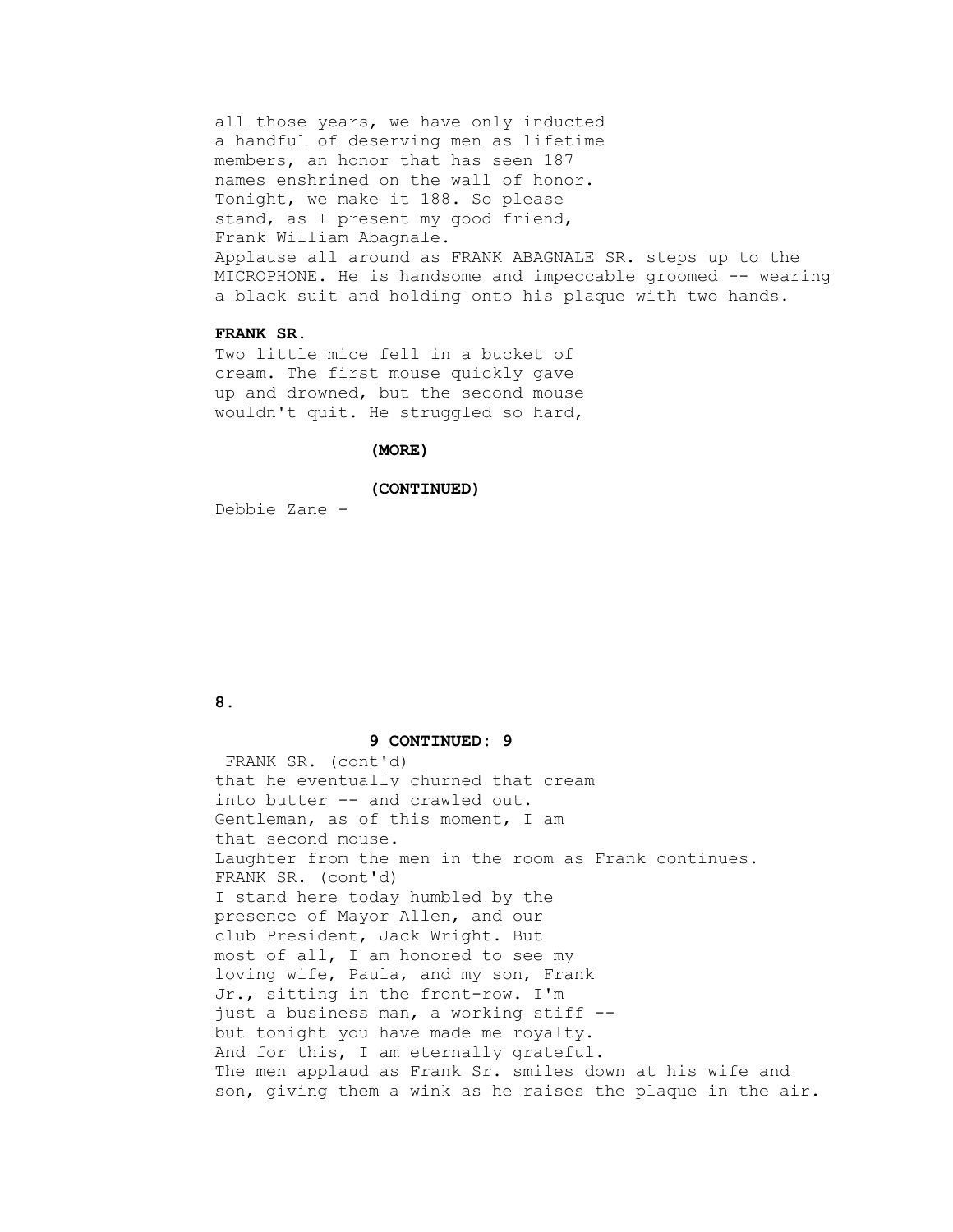## **10 EXT. - FRANK'S HOUSE. -/W ROCHELLE. - DAY 10**

 A tree lined, picture ce of suburbia, with large homes splashed with snow, Ca n the driveways and kids sledding in the street.

### **11 EXT. - FRANK'S HOUSE CHRISTMA4ER2MF , - DAY 11**

 DEAN MARTIN is singing EVERYBOD SOMEBODY on the radio, as Frank Sr. hammers his PLAQUE i the wall. in the middle of the DEN, Frank is dancing with his mother, who is holding a glass of wine as she dances.

### **PAULA**

 You're a better dancer than your father, Frankie. The girls don't know what they're in for.

# **FRANK SR.**

 Paula, show him the dance you were doing when we met.

# **PAULA**

Who can remember?

## **FRANK SR.**

 The people in that little French Village were so happy to see Americans, that they decided to put on a show for us.

#### **(CONTINUED)**

Debbie Zane - 5

# **9.**

# **11 CONTINUED: 11**

# **FRANK**

I know the story, Dad.

# **FRANK SR.**

 So they cram two hundred soldiers into this tiny social hall, and the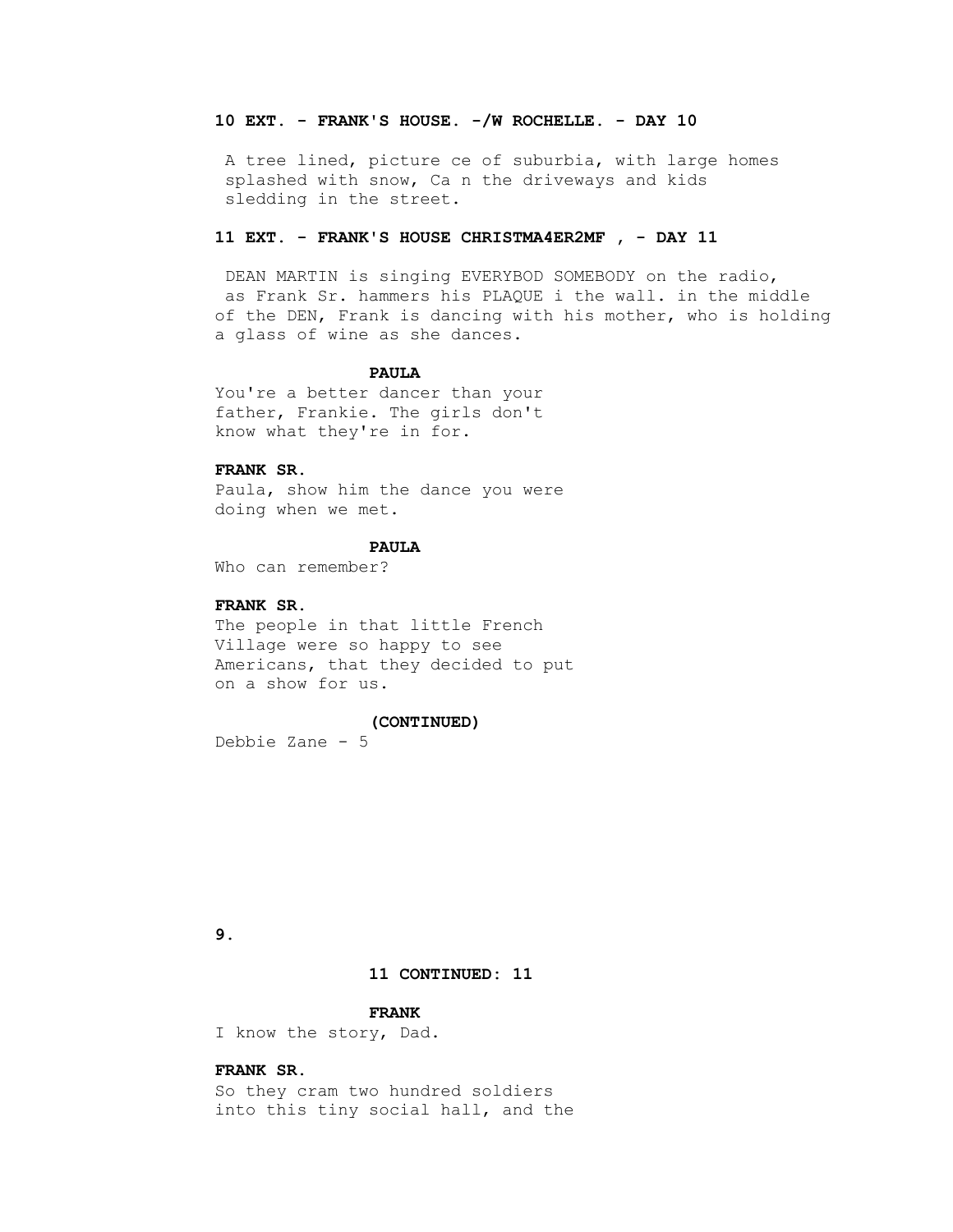first person to walk on stage is your mother. And she starts to dance... Paula steps away from Frank, and she starts to dance a ballet, smiling as she tries to remember the steps. FRANK SR. (cont'd) It had been months since we had even seen a woman, and here's this blonde angel on stage -- and the men are literally holding their breath. And

#### **FRANK**

I turned to my buddies, and I said..

 (imitating his father) I will not lea France without her. Paula spins around, accide1 49, ILLS HER GLASS OF WINE --

# **PAULA**

 Oh, shit, the rug! I b relieve I did that. Frankie, run /get a towel... As Frank runs off, Paula drops to her knees and scrubs the stain with the hem of her dress.

#### **PAULA (CONT'D)**

 This will never come out. She looks up at her husband.

## **PAULA (CONT'D)**

Whenever I dance for you, I get in trouble.

# **12 INT. - FRANK'S HOUSE. - MORNING 12**

 Frank is asleep in his bedroom. His father walks in carrying a plate of scrambled eggs.

#### **(CONTINUED)**

Debbie Zane -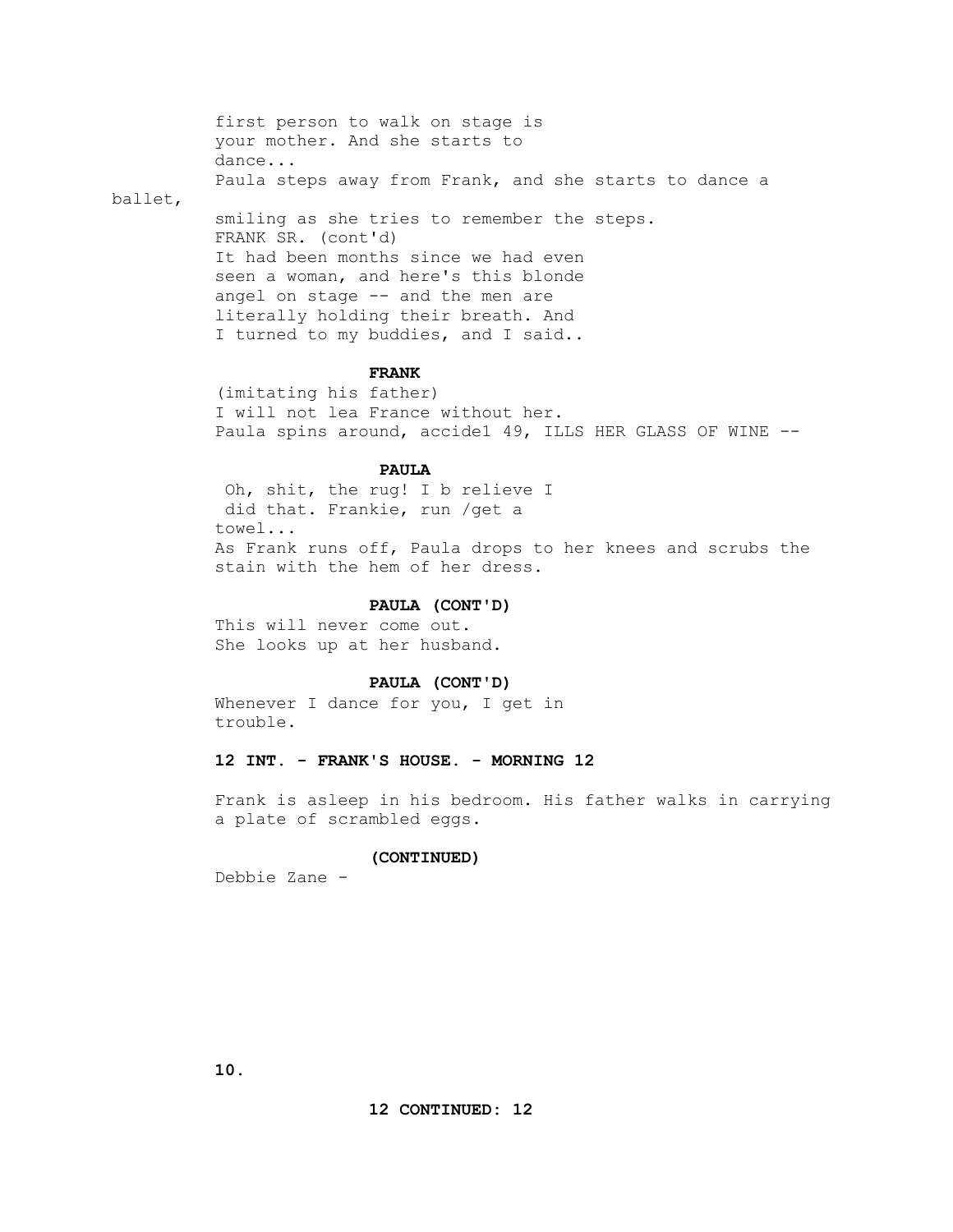# **FRANK SR.**

 Wake up, Frank... it's eight-thirty. Frank opens his eyes, stares at his father.

## **FRANK**

I overslept. Mom's gonna kill me.

# **FRANK SR.**

 It's okay. You don't have to go to school today.

#### **FRANK**

Is it snowing?

# **FRANK SR.**

Do you own a black suit?

### **FRANK**

A black suit? Why?

# **FRANK SR.**

 We have a vermportant meeting in the city.

## **13 EXT. - MEN'S SHOP. - 13**

 THE WHITE CADILLAC is park ont of A MEN'S CLOTHING STORE -- Frank Sr. banging o tme lass door, trying to get someone's attention. pl�y( l

#### **FRANK SR.**

 Ma'am, open the door. Just open up, please, it's important. THE DOOR OPENS A CRACK AND DARCY, 40's, low cut blouse, a bagel in her hand, stares at Frank Sr.

# **DARCY**

we don't open for half an hour.

# **FRANK SR.**

What's your name, ma'am?

# **DARCY**

Darcy.

# **FRANK SR.**

 Darcy, that's a pretty name. I'm in a bit of fix -- I need a suit for my kid. This is my son, Frank, he needs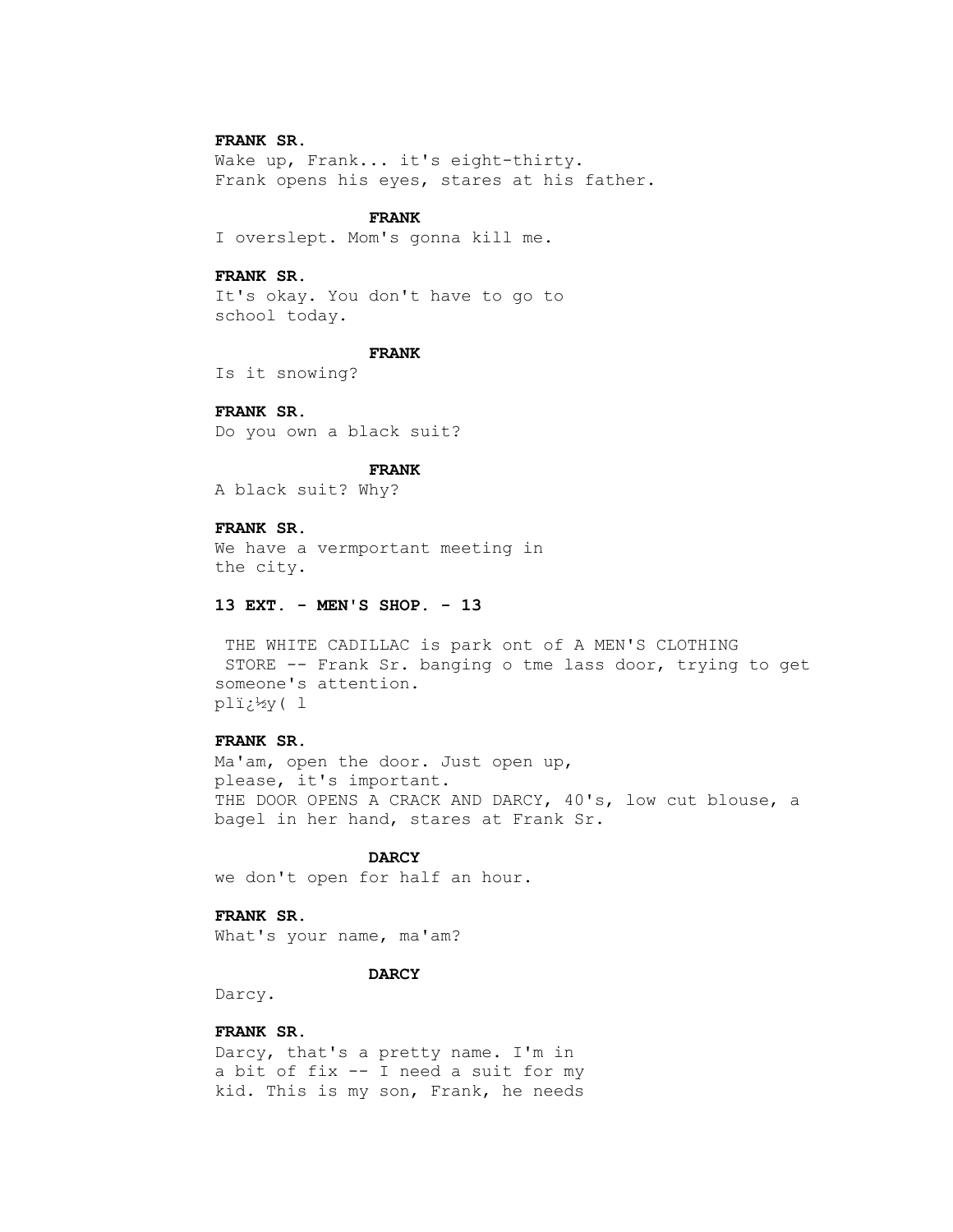**(MORE)**

 **(CONTINUED)**

Debbie Zane - 5

# **11.**

## **13 CONTINUED: 13**

 FRANK SR. (cont'd) a black suit. There was a death in the family, my father, eighty-five years old, a war hero, there's a funeral this afternoon -- a military funeral -- planes flying overhead, twenty-one gun salute. Frank needs to borrow a suit for a couple of hours.

# **DARCY**

 I'm sorry. We don't loan suits, and we're not open. As she closes the door, Frank Sr. takes a small GOLD

# NECKLACE

OUT OF HIS POCKET, holds it up to the glass.

# **FRANK SR.**

 Is this yours, Darcy? I just found it in the parking lot? Darcy stares at the necklace through the door.

# **14 EXT. - NEW YORK CITY. - DAB O 14**

 The Cadillac is parked somewh Frank, now wearing a BLACK SUIT a his father gets out of the car andclimbs into the back seat

# **FRANK SR.**

 Slide over. You're gonna take me to Chase Manhattan Bank. Just head up to seventy-second and Madison, pull up to the front and park next to the fire hydrant. Frank looks back at his father.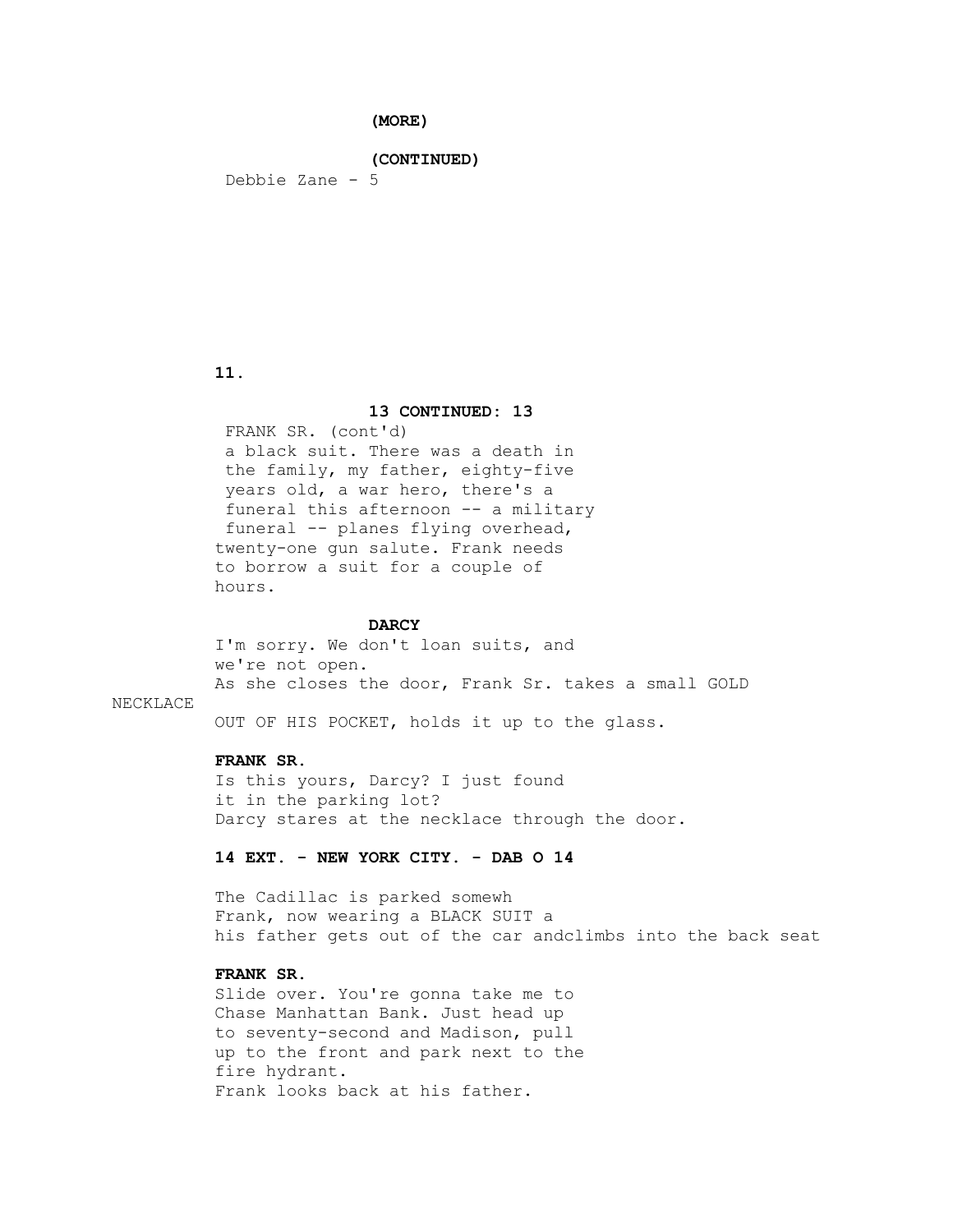## **FRANK**

Dad...I don't know how to drive.

# **15 EXT/INT. - CADILLAC. - DAY 15**

 Frank is driving through Manhattan, his father in the back seat screaming directions as he teaches him to drive. They are both laughing as Frank speeds through the city.

#### **(CONTINUED)**

### **DEBBIE ZANE**

# **12.**

#### **15 CONTINUED: 15**

#### **FRANK SR.**

```
 A little more gas -- now slip it
into second. That's good, more clutch,
now pull into this lane here --
slowly!
```
 **THE CADILLAC SWERVES HARD, ALMOST HITTING A CAB -- CARS**

 **HONKING AND SLAMMING ON THEIR BRAKES AS FRANK SR. STICKS HIS**

# **HEAD OUT THE WINDOW.**

 FRANK SR. (cont'd) (yelling out the window) Don't honk at us you son of a bitch -- I'm teaching my kid to drive! You're doing fine, Frank, just pick a lane and slip it into third -- about one o'clock -- push it hard.

# $\sim$  A

 Frank slips it into third. FRANK SR\_ (cont'd) Perfect! Now you got it! Look at you, Frank, t is your town - you're goin s aight up Broadway!

 **16 INT. - CHASE MANHATTAN. 16**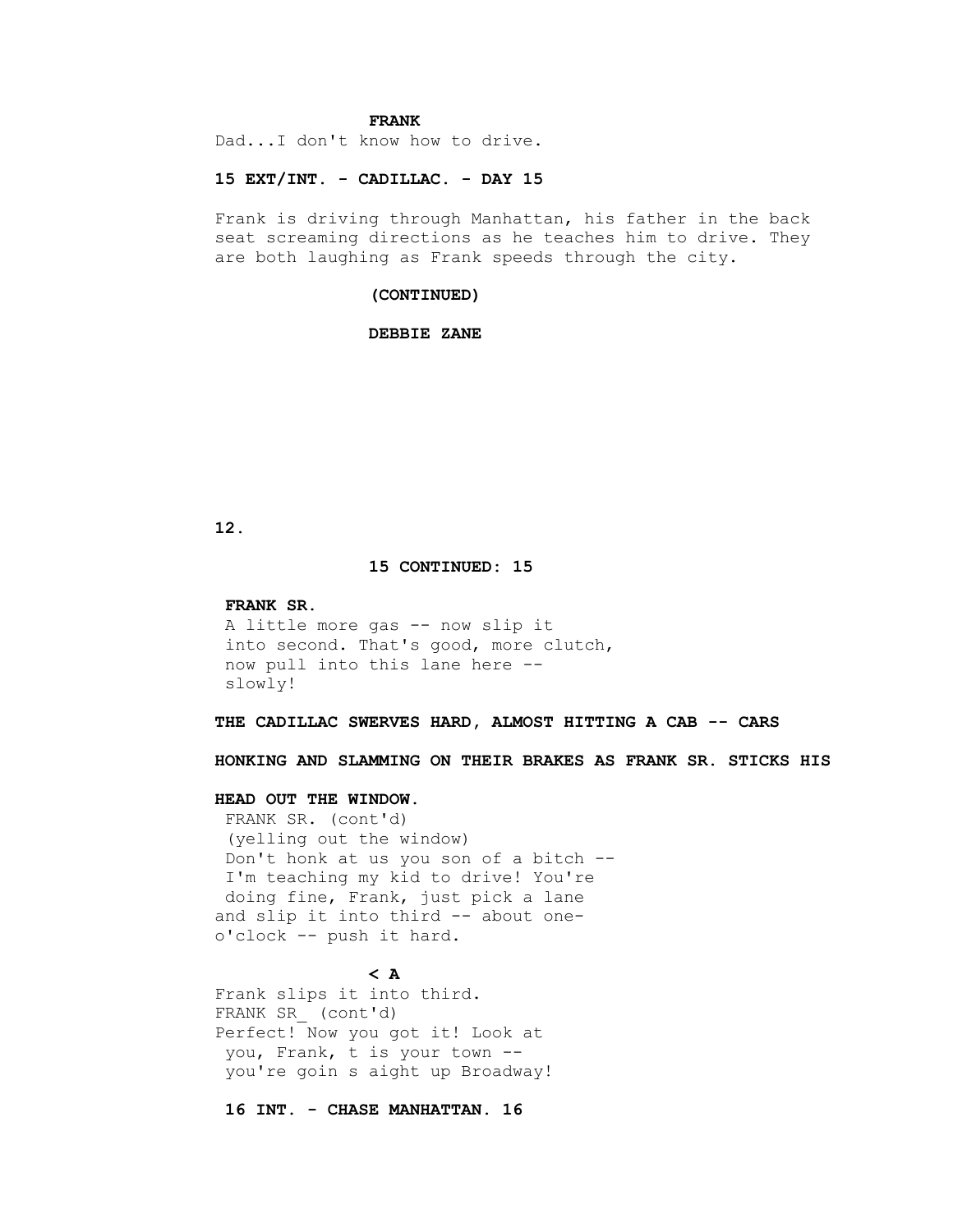EMPLOYEES ARE HELPING CUST RS the hushed silence of the MASSIVE BANK. Suddenly all ey to the street, where A

### **CHAUFFEUR IN A BLACK SUIT AND OPENING THE BACK DOOR**

 **OF A WHITE CADILLAC THAT IS P T TO A FIRE HYDRANT.**

 **17 EXT. - CHASE MANHATTAN BANK. - DAY 17**

Frank Sr. steps out of the Cadillac, gives his son a wink.

# **FRANK SR.**

**1** 

 Okay. Stop grinning. When I get inside you go back to the front seat and wait. Even if a cop comes and writes you a ticket, you don't move the car, understood?

#### **FRANK**

Dad... is this really gonna help?

 **FRANK SR.** You know why the Yankees always win, Frank?

 **FRANK** They have Mickey Mantle?

## **(CONTINUED)**

Debbie Zane - 5

# **13-**

# **17 CONTINUED: 17**

# **FRANK SR.**

 No. It's because the other teams can't stop staring at those damn pinstripes. Frank Sr. steps out from the Cadillac, grabs his briefcase. FRANK SR. (cont'd)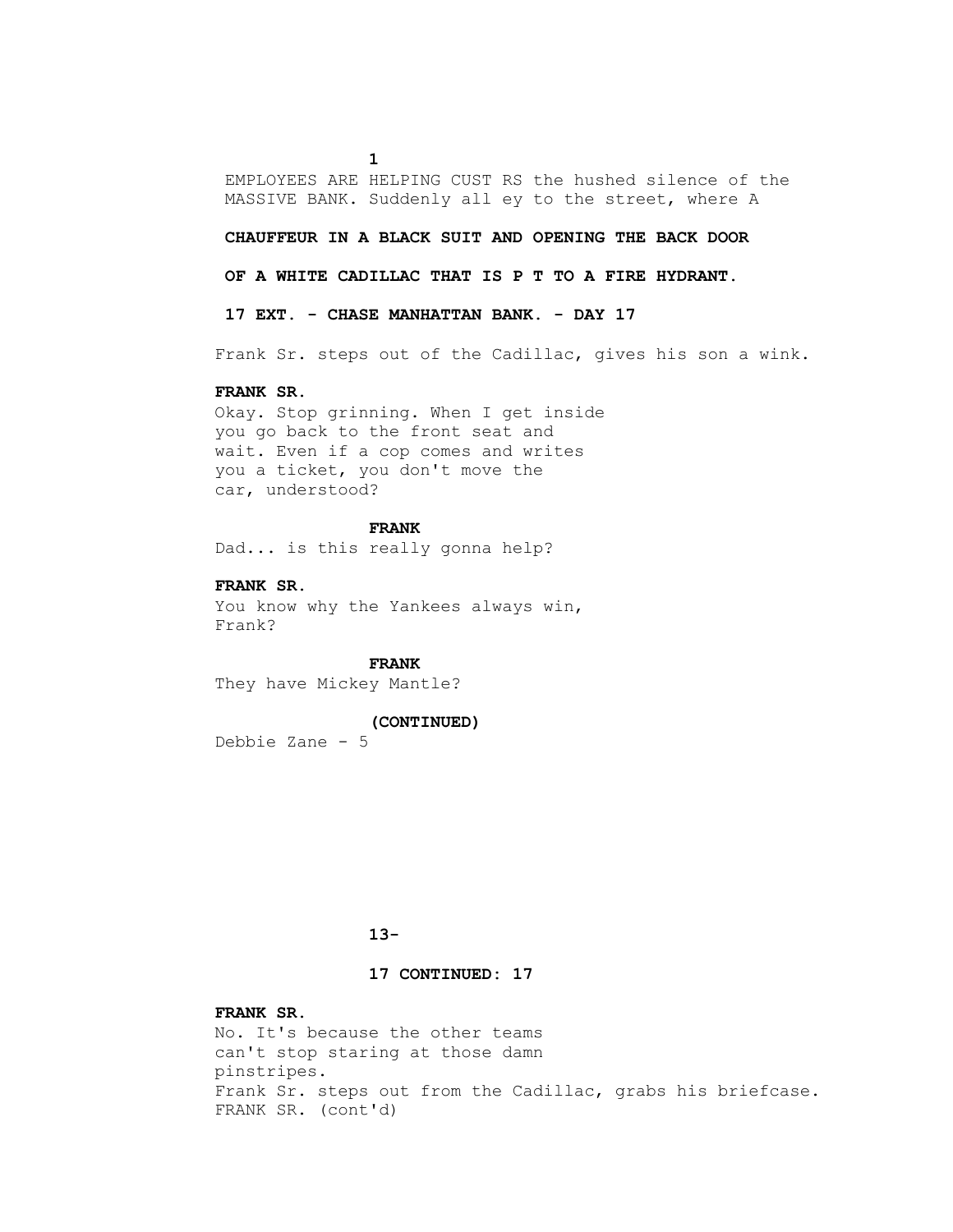Watch this, Frank. The manager of Chase Manhattan bank is about to open the door for your father. As Frank Sr. casually walks toward the doors of Chase Manhattan, the MANAGER rushes through the bank to open the doors for him.

# **18 INT. - LOAN DEPARTMENT. - CHASE MANHATTAN BANK. - DAY 18**

 Frank Sr. is sitting across from a LOAN OFFICER, who is looking over his file.

#### **LOAN OFFICER**

 You've owned stationery store for how man rs?

#### **LOAN OF**

 Mr. Abagnale, we don' `)1y loan money to people who hav resolved business with the I.R.S..

# **FRANK SR.**

 That's just a misunderstanding. I hired the wrong guy to do my books, a mistake anyone could make. I wouldn't even consider that if I were you.

#### **LOAN OFFICER**

 You want me to ignore the fact that the government is demanding two years back taxes?

# **FRANK SR.**

 My store is a landmark in New Rochelle. I have customers all over New Jersey.

#### **(CONTINUED)**

Debbie Zane -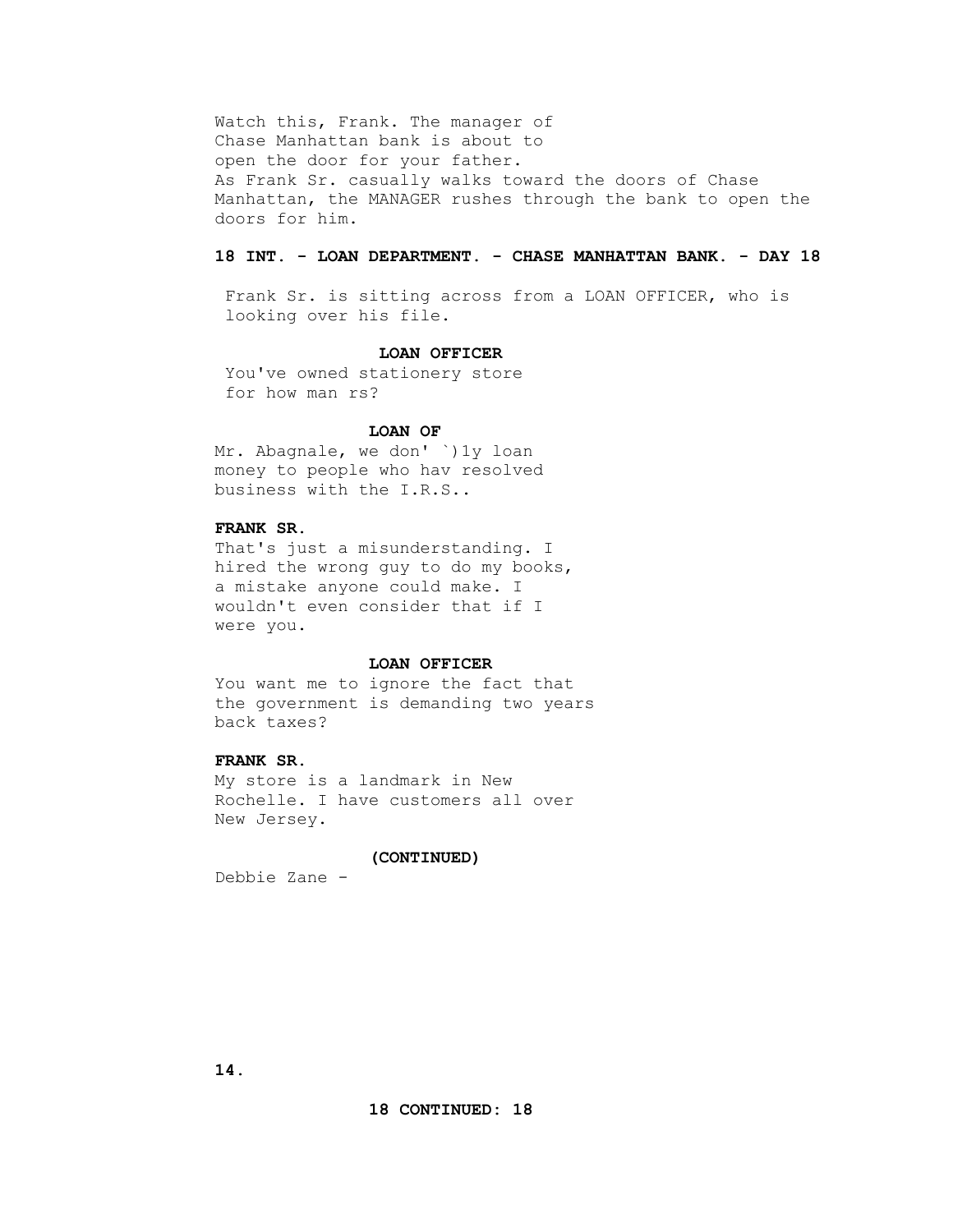#### **LOAN OFFICER**

 Sir, you're not a customer of Chase Manhattan. We don't know you. I'm sure you're bank in New Rochelle...

### **FRANK SR.**

 My bank went out of business. Banks like this put them out of business. Frank Sr. leans in, lowers his voice. FRANK SR. (cont'd) Now I know I made a mistake, I admit that. But these people want blood - they want my store -- they've threatened to put me in jail. This is America, right, I'm not a criminal. I'm a medal of honor winner, a lifetime member of the New Rochelle Rotary Club. All I'm asking you to do is help me beat these guys.

### **LFRX OFFICER**

 This is not estion of winning and losing. It, question of risk. I'm very sort

# **FRAN**

 You're the largest ion the world. Where's the fucking

# **19 EXT. - USED CAR LOT. - DAY 19**

A SALESMAN is handing Frank Sr. A CHECK and a set of KEYS.

#### **SALESMAN**

 The Impala is parked right over there. Frank and his father glance toward an OLD, DENTED CHEVY

# IMPALA

at the back of the lot.

## **SALESMAN (CONT'D)**

 it was great doing business with you. THE SALESMAN gets in the CADILLAC and drives it toward the front of the car lot. Frank Sr. looks down at the CHECK in his hand.

# **FRANK SR.**

 Come on, Frank. Let's go return the suit. Debbie 7 ana - S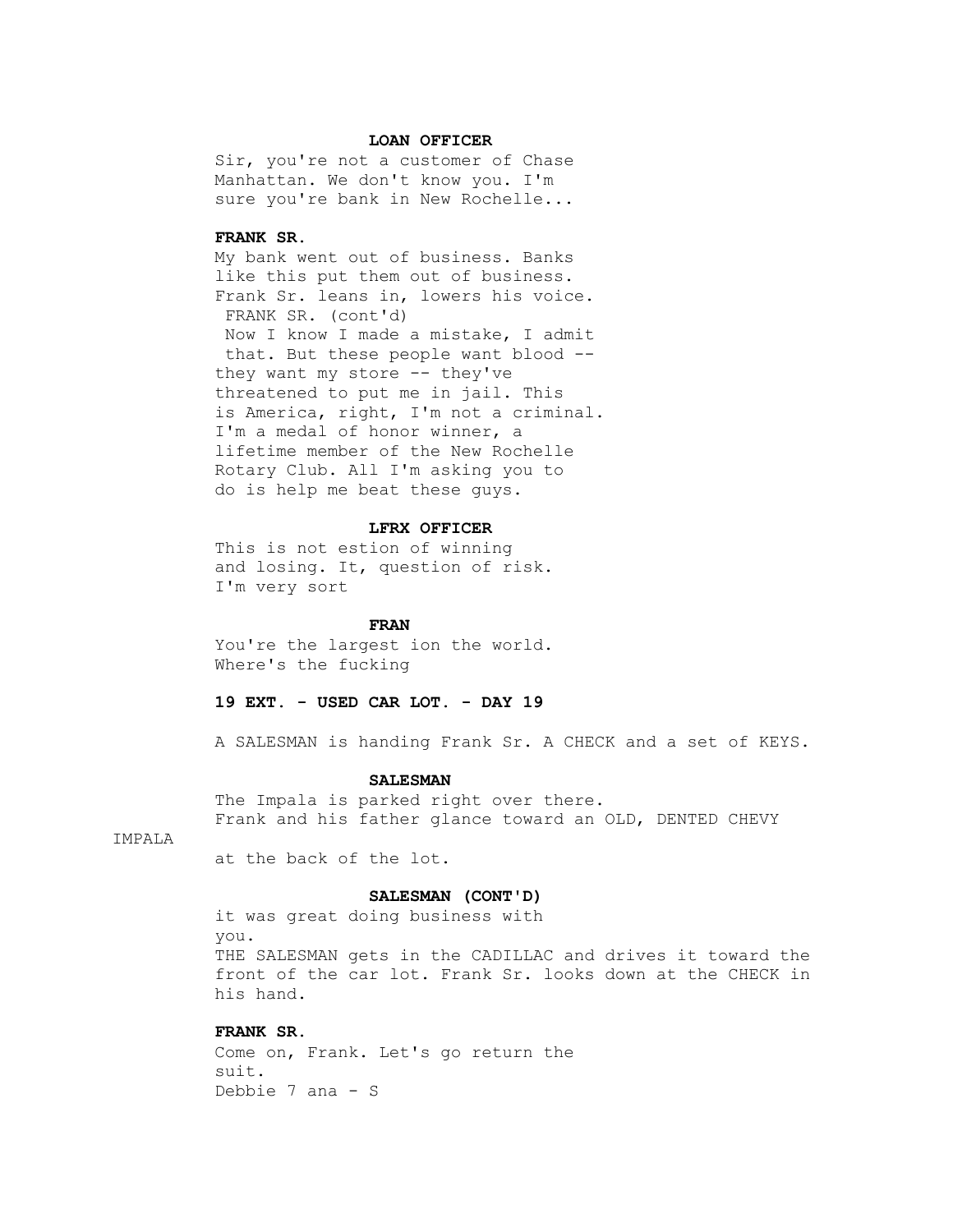**15.**

# **20 EXT. - FRANK'S HOUSE. - DAY 20**

 A MOVING TRUCK IS DRIVING AWAY FROM THE HOUSE. The Chevy Impala is packed with boxes as it slowly pulls out of the driveway, passing the SOLD SIGN on the front lawn as it follows the moving truck through the neighborhood.

## **21 EXT. - EASTCHESTER TRAIN STATION. - DUSK 21**

 A CARGO TRAIN shoots through the rain as it pulls into a run down station that is flanked by the dilapidated APARTMENT BUILDINGS AND TENEMENT HOUSES that make up the town of

## **EASTCHESTER, NEW JERSEY.**

### **22 INT. - EASTCHESTER APARTMENT - NIGHT 22**

 A TWO BEDROOM APARTMENT with cracks in the ceiling that seem to grow with each passing train. There are MOVING BOXES STACKED AGAINST THE WALLS, and a dining room table that

# seems

 to take up half the apartment. Frank is in the kitchen making dinner as his father walks in from work -- his suit wX kled, his briefcase in hand.

 **J P** ank laughs with him.

 **FRANK (CONT'D)**

I'm making pancakes.

# **FRANK SR.**

 We're not gonna eat pancakes for dinner on my son's sixteenth birthday. Frank turns to his father. FRANK SR. (cont'd) Why are you looking at me like that? You thought I forgot? Frank opens his BRIEFCASE, takes out a CHECKBOOK FROM CHASE MANHATTAN BANK. He walks over and hands it to Frank.

### **(CONTINUED)**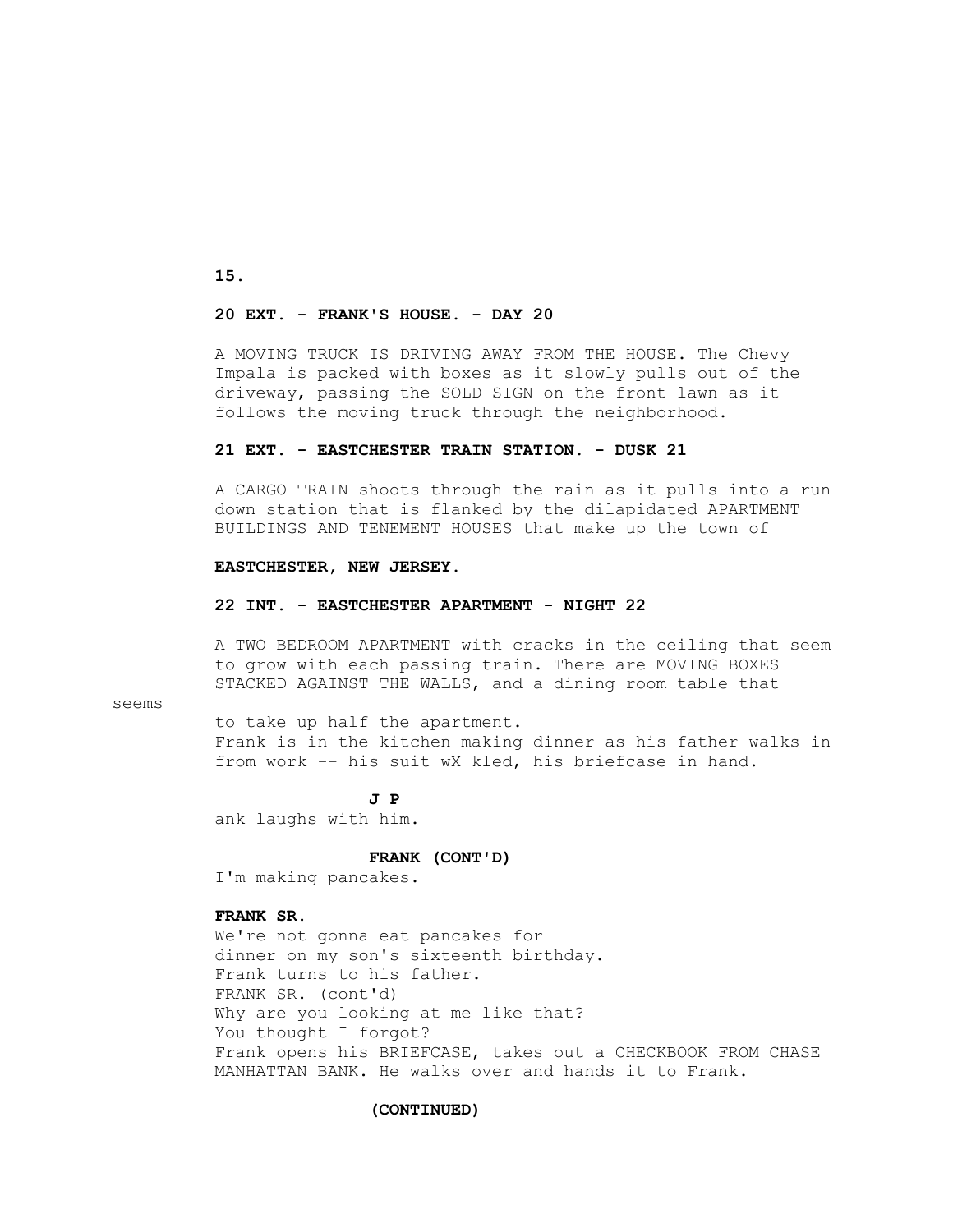Debbie Zane -

# **16.**

# **22 CONTINUED: 22**

 FRANK SR. (cont'd) I opened a checking account in your name. I put twenty-five dollars in the account so you can buy whatever you want. Don't tell you mother. Frank slowly opens the CHECKBOOK, sees his name at the top of the first check.

# **FRANK**

But they turned down your loan?

 **FRANK SR.** Yeah. They all turned me down.

#### **FRANK**

So why open a bank account with them?

# **FRANK SR..**

 Because one day you'll want something from these people -- a house, a car - they have all the money. There's a hundred check ere, Frank, which means from i day on -- you're in

# **THEIR LITTL**

 **23 EXT. - MONROE HIGH SCHOO MORNING 23**

# **O FLL\**

 THE IMPALA pulls up to the f the local public High School. Frank wears his BLUE WHITE PANTS as he gets out of the car and smiles r mother. Paula wears an OLD FUR COAT over her pajamas.

# **I**

 **PAULA** See that, it's just a school. No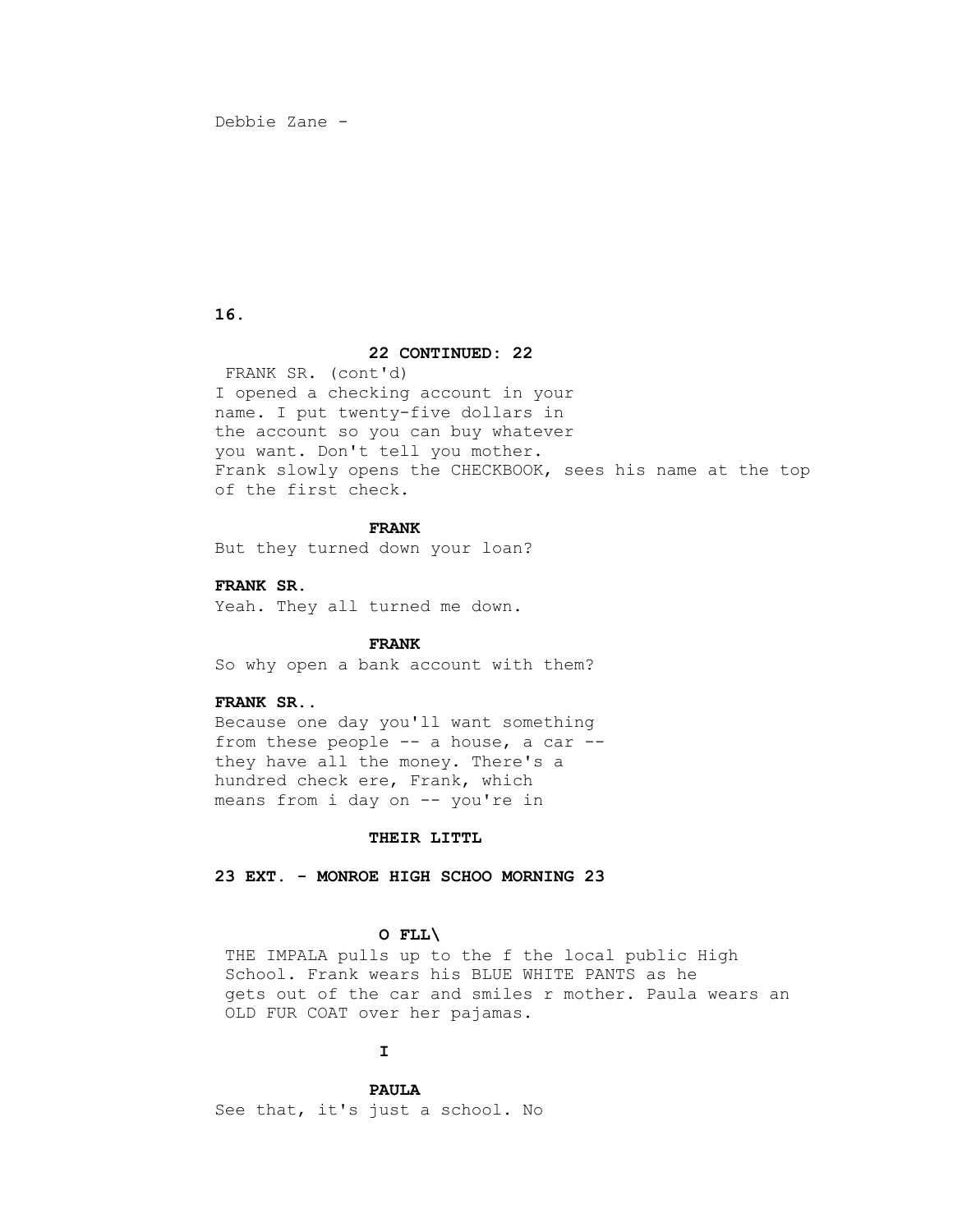different than Buckley. Frank reaches through the window of the car, takes the CIGARETTE out of his mother's mouth.

# **FRANK**

You promised you were going to quit.

# **PAULA**

 Frankie, you don't have to wear the uniform here. Why don't you take the jacket off?

#### **FRANK**

 I'm used to it. Debbie Zane - 5

 **17.**

# **24 INT. - MONROE HIGH SCHOOL. - DAY 24**

 Frank walks through the crowded halls looking lost as he holds a CLASS SCHEDULE. He gets odd looks and stares from the kids around him.

# **25 INT. - CLASSROOM. - DAY 25**

 Frank walks into a packed classroom, the STUDENTS turning to stare as he checks his schedule.

# **FRANK**

 Is this Ms. Glasser's sixth period French? Some of the students laugh, most just turn back to their friends as Frank nervously adjusts his tie. A GIRL in the front row stares at Frank.

# **STUDENT**

 Are you the sub? Frank looks around for  $i_{i}^{1}$  teacher, then slowly starts to

# **NOD\_**

 Frank walks toward the blac writes his name on the board -- MR. ABAGNALE. HE S ACK OF AN ERASER against the board to get the students a n.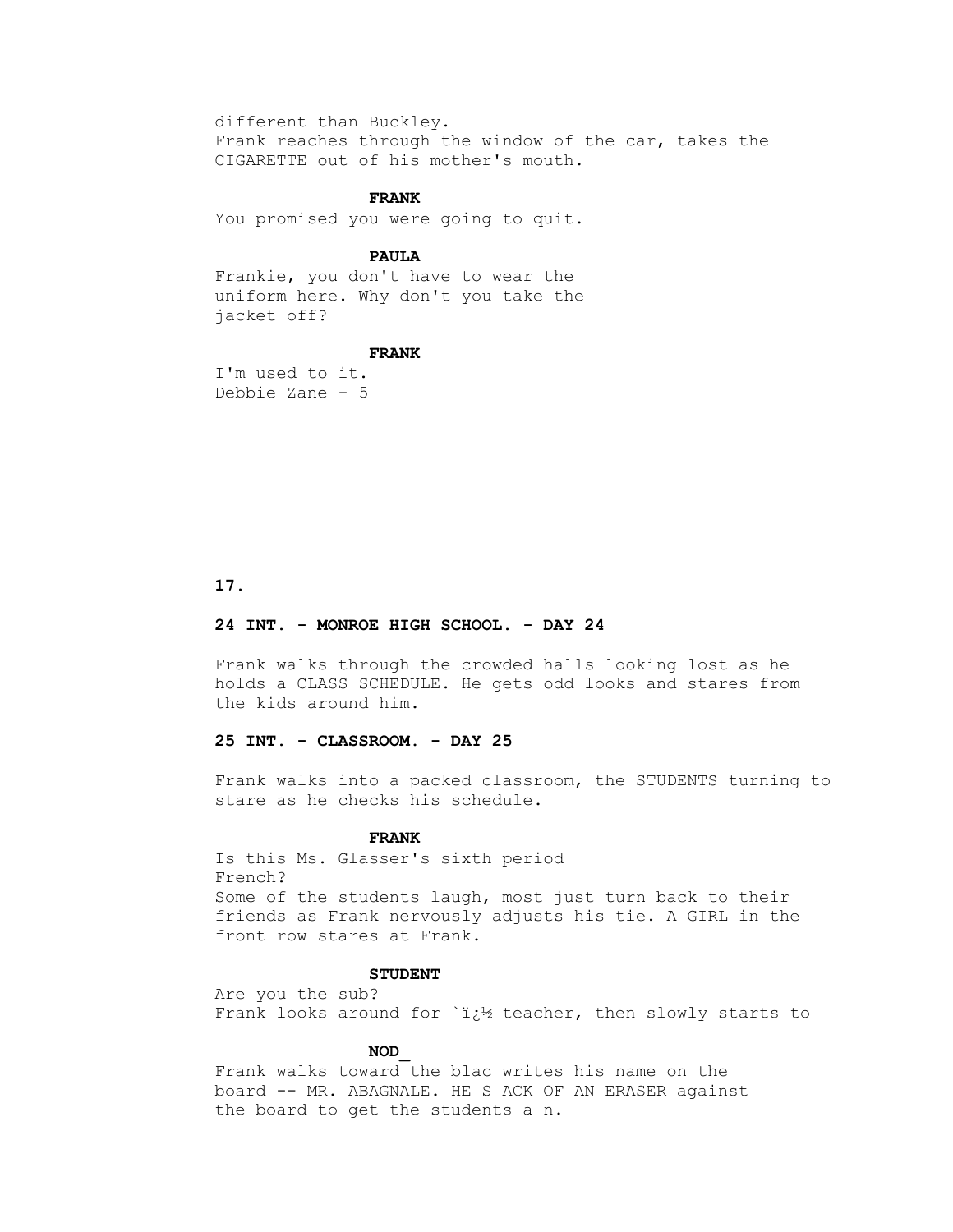# **FRANK (CONT'D)**

**I** 

 Listen up, class. My name is Mr. Abagnale and I'll be your substitute today. Would somebody please tell me where you left off in your text book?

# **GIRL**

Chapter seven.

#### **FRANK**

 Open your books to chapter eight, read quietly to yourselves. The classroom door swings open, and a frail, confused

TEACHER

walks in and motions to Frank.

## **TEACHER**

Are you subbing for Roberta?

## **(CONTINUED)**

Debbie Zane -

# **18.**

 **25 CONTINUED: 25**

# **FRANK**

Yes.

### **TEACHER**

They sent for me -- they said they needed a sub. I rushed over here from Dixon.

# **FRANK**

I always sub for Roberta.

### **TEACHER**

 I'll never come to Monroe again. You tell them not to call me! The WOMAN storms out, and Frank turns back to the students.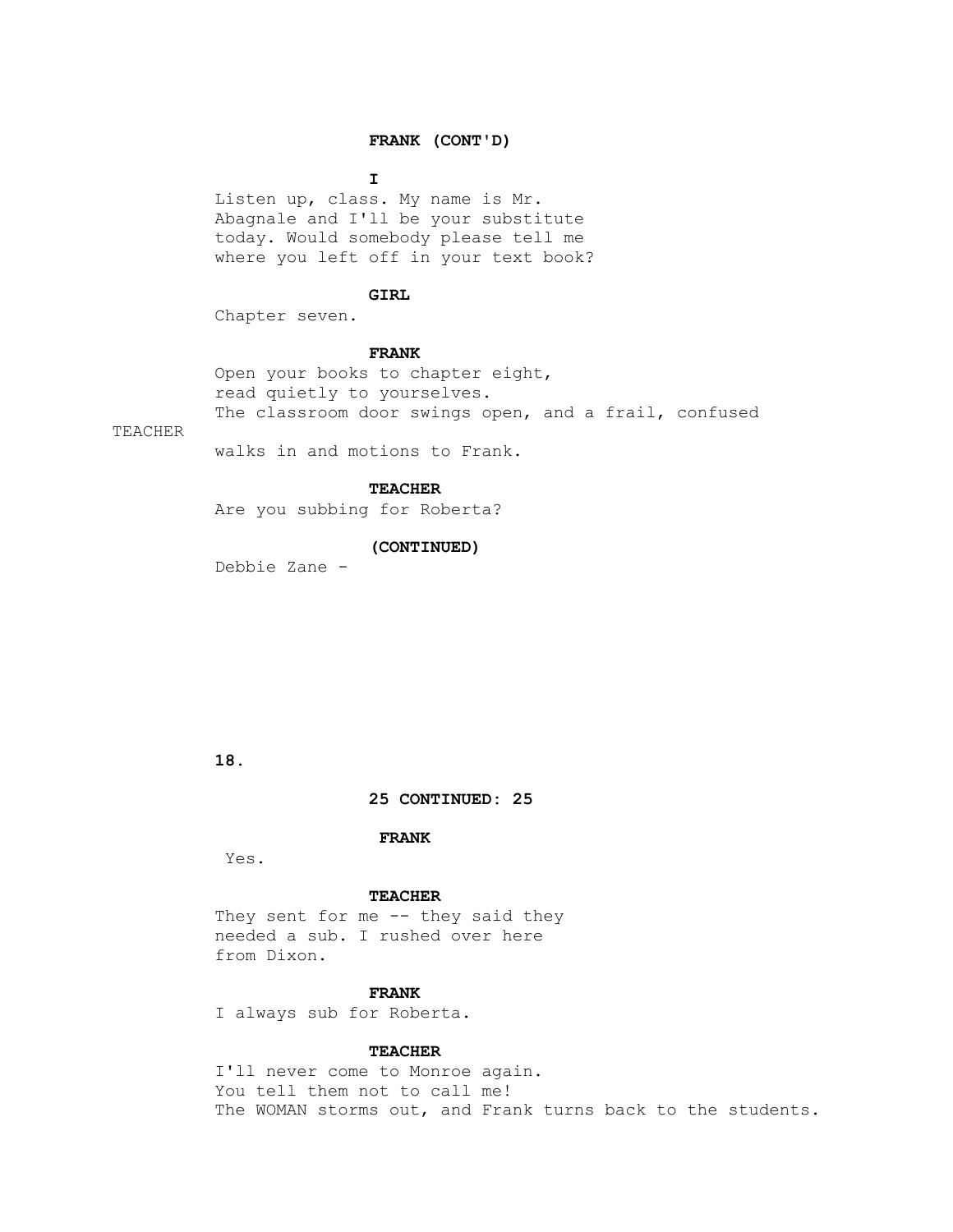### **FRANK**

I suggest you start reading people.

# **26 INT. - PRINCIPAL'S OFFICE. - MONROE HIGH SCHOOL - DAY 26**

 PRINCIPAL EVANS AND VIARINCIPAL BROWN are standing in front of Frank Sr. an la, who sit in two small chairs facing the Principal' been coming to schq�� not?

### **VICE-PRIN ROWN**

Mr. and Mrs. Abagnale, ii<sup>1</sup><sub>2</sub>li<sup>1</sup>/<sub>2</sub> is not a question of your son's attendance.

# **PRINCIPAL EVANS**

 For the past week Frank has been teaching Ms. Glasser's French class.

# **PAULA**

He what?

# **PRINCIPAL EVANS**

 Your son has been pretending to be a substitute teacher, lecturing the students, giving out homework.

#### **VICE-PRINCIPAL BROWN**

 Ms. Glasser has been ill, and there was some confusion with the real sub - we're still not sure what happened.

#### **(CONTINUED)**

Debbie Zane - 5

 **19.**

## **26 CONTINUED: 26**

## **PRINCIPAL EVANS**

 Your son held a teacher-parent conference yesterday. He was planning a class field trip to a French bread factory in Trenton. Do you see the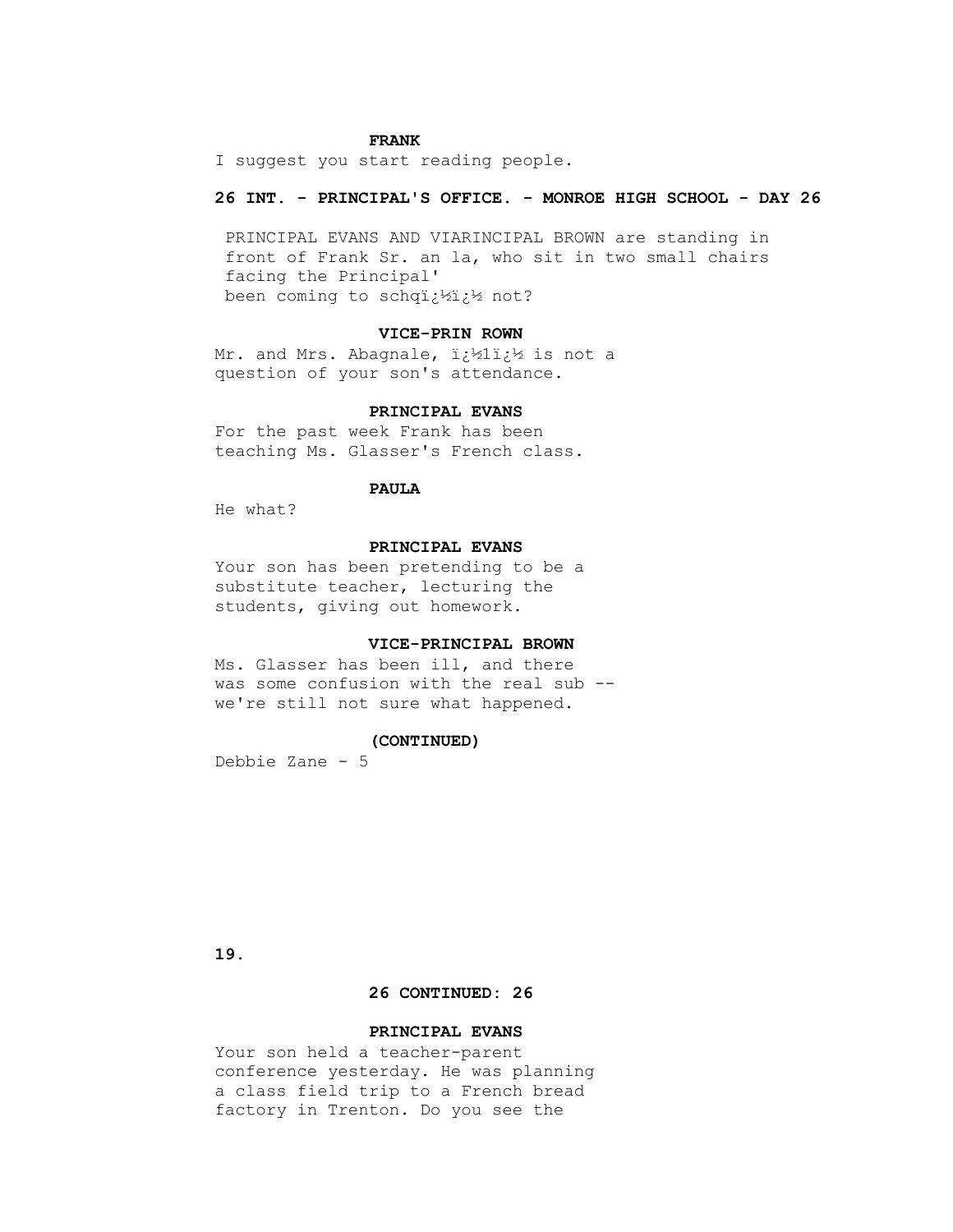problem we have? Frank Sr. and Paula seem a bit confused.

### **PAULA**

 This is our fault, Principal Evans. Frank had been at Buckley since he was a little boy. We had to take him out for personal reasons, away from his friends -- you know how kids are. He's all alone here.

# **FRANK SR.**

He's not alone. He has us.

## **27 EXT. - PRINCIPAL'S OFFICE. - SAME TIME 27**

 Frank is sitting outsid' he Principal's office wearing his coat and tie, waiting oI his parents to come out. He

watches

as a FOOTBALL PLAYER hands- SCHOOL ADMINISTRATOR a note.

# **FO IL PLAYER**

 I have a note fr try om. I need to miss sixth period she's taking me to the doctor.

# **N**

#### **SCHOOL ADMI I"RATOR**

 Thank you, Roger. As the Football player walks off, Frank leans over to look at the note. The Administrator catches him looking.

### **FRANK**

It's a fake.

#### **SCHOOL ADMINISTRATOR**

Excuse me?

### **FRANK**

There's no crease in the paper.

 **SCHOOL ADMINISTRATOR**

I don't understand.

#### **(CONTINUED)**

Debbie Zane -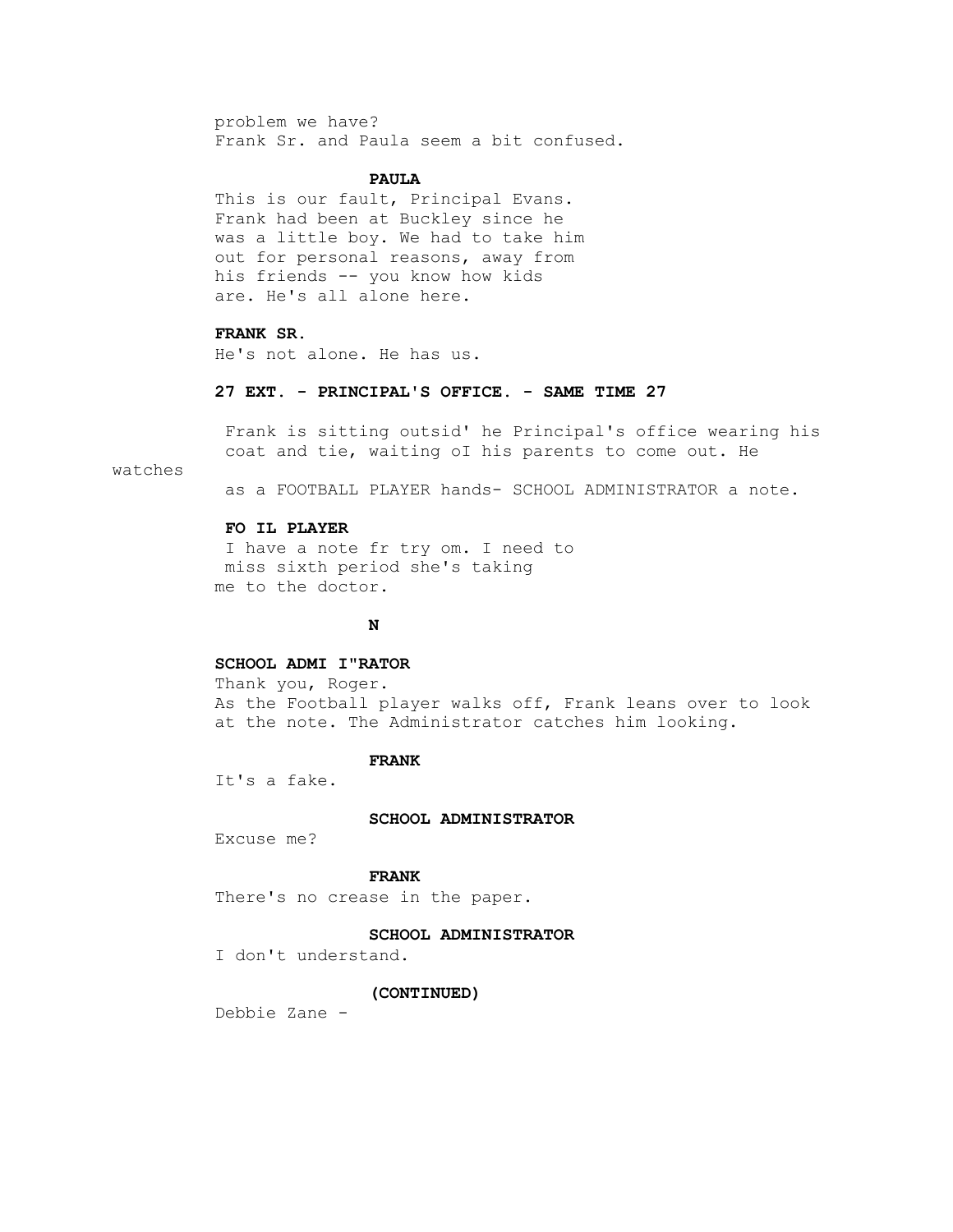#### **27 CONTINUED: 27**

#### **FRANK**

 When your mom hands you a note to miss school, you put it in your pocket. And if it was in his pocket, where's the crease?

## **28 INT. - PRINCIPAL'S OFFICE. - DAY 28**

Frank Sr. lights a cigarette as he stands up to leave.

# **FRANK SR.**

Excuse me. I have to go to work.

### **PRINCIPAL EVANS**

 Sir, we have no choice but to suspend Frank for one week, and transfer him out of French and into German.

# **FRANK SR.**

 You're not suspending anyone. if you go after my son I'll go before the school board and ask them who's minding the ste at Monroe High. I'll ask my4bbd friend Tom Walsh how it's po s' or a little kid to teach a Fr n ajZa, t ss for an entire week without tP incipal of the school knowing a i%- I might even mention the f t my son doesn't speak Frenc 29 INT. - MONROE HIGH SCHOOL. -DAY w/ 29 Frank closes his locker, sees FOUR CHEERLEADERS standing in front of him. The leader of the group, JOANNA, steps

forward.

## **JOANNA**

 Are you that transfer from Buckley? Frank looks a bit confused as he stares at the girls.

## **FRANK**

Yes.

 **JOANNA**

My name is Joanna Carlson, and I was

 **20.**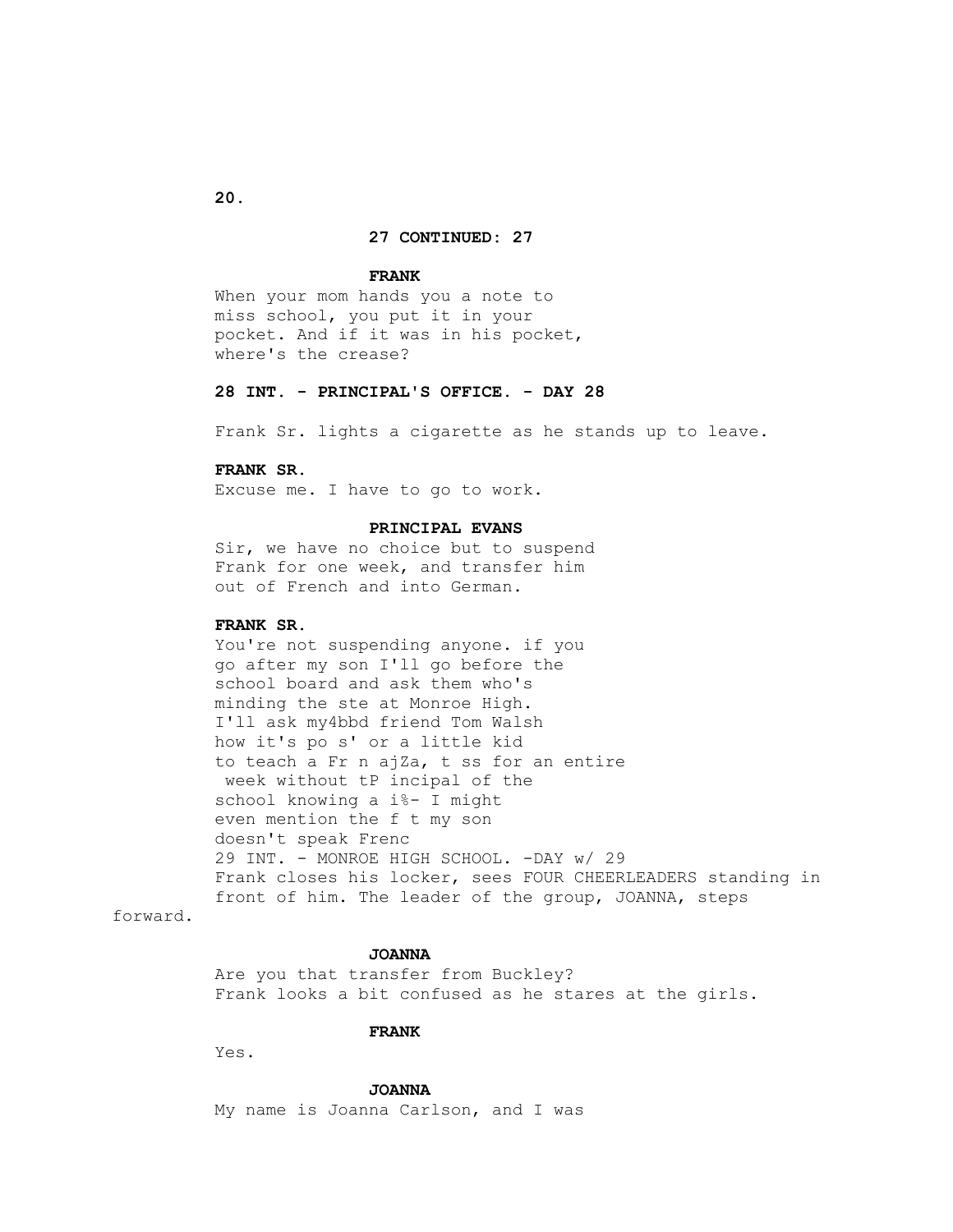wondering if you were going to the Junior Prom?

### **FRANK**

 No. I don't have a date yet. My name is Frank Abagnale.

# **(CONTINUED)**

 **21.**

## **29 CONTINUED: 29**

#### **JOANNA**

 Frank, do you think you could buy my' friends and I some beer before the dance? All the other guys are afraid to try.

#### **FRANK**

 I'm only sixteen. How could I buy you beer?

#### **JOANNA**

 If you're old enough to teach French, you're old enough to buy beer.

# **30 INT. - FRANK'S APARTMENT. - DAY 30**

Frank walks in from school, throws his books on n-a chair

and

 opens the refrigerator. The radio is on and there's a bottle of wine on the counter.

# **FRANK**

 Mom, I'm home. Nobody answers, and Fk'"slowly walks toward the back bedroom door, which is closed. Frank's about to knock when thi<sub>i</sub>t b om door suddenly opens, and Paula walks out with JACK W - the Rotary Club President -- who wears a tailored ck suit. Paula wears a dress and holds a tray of food.

## **PAULA**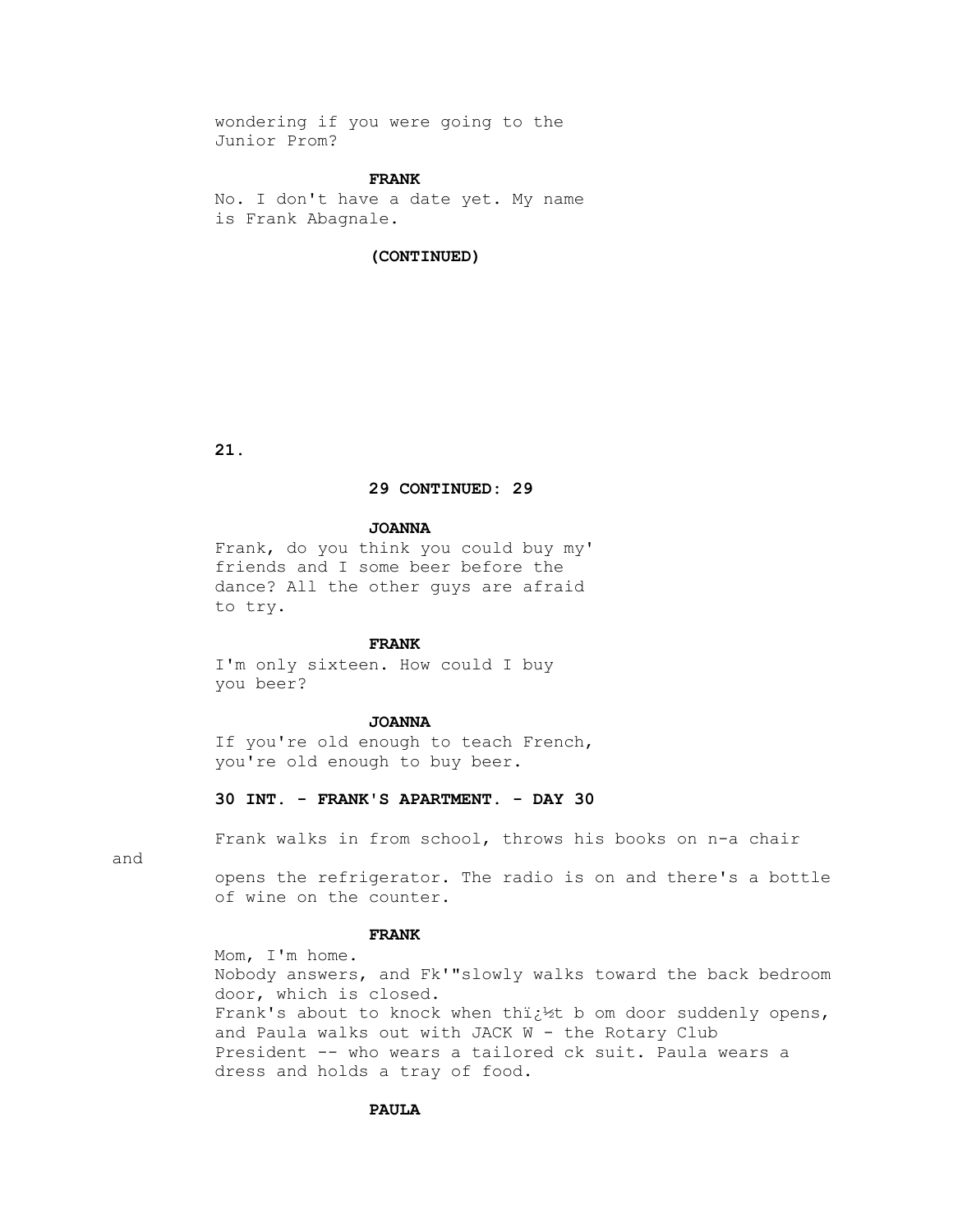That's all there is, two bedrooms, but we're getting used to it. Frankie, you remember Dad's friend Jack Wright from the club, he came by looking for your father -- I was giving him a tour of the apartment.

#### **JACK WRIGHT**

Very spacious, Paula.

#### **FRANK**

 Dad's at work. Frank stares at Jack, who walks over and picks up his HAT off the chair.

## **(CONTINUED)**

Debbie Zane -

 **22.**

### **30 CONTINUED: 30**

#### **JACK WRIGHT**

 You look more like your old man every day. Thanks for the sandwich, Paula. I'll see ya later.

## **FRANK**

 Wait. Frank walks to the couch, picks up a small ROTARY PIN that is lying on the cushions. He holds it up to Jack.

### **JACK WRIGHT**

 Thank you, Frank. That's the President's pin. I'd be in big trouble if I lost that. Jack clips the pin to his jacket, turns and walks out the door.

### **PAULA**

 Are you hungry, Frankie? I'll make you a sandwich. Paula walks into the )Efien, opens the refrigerator and starts making a sandw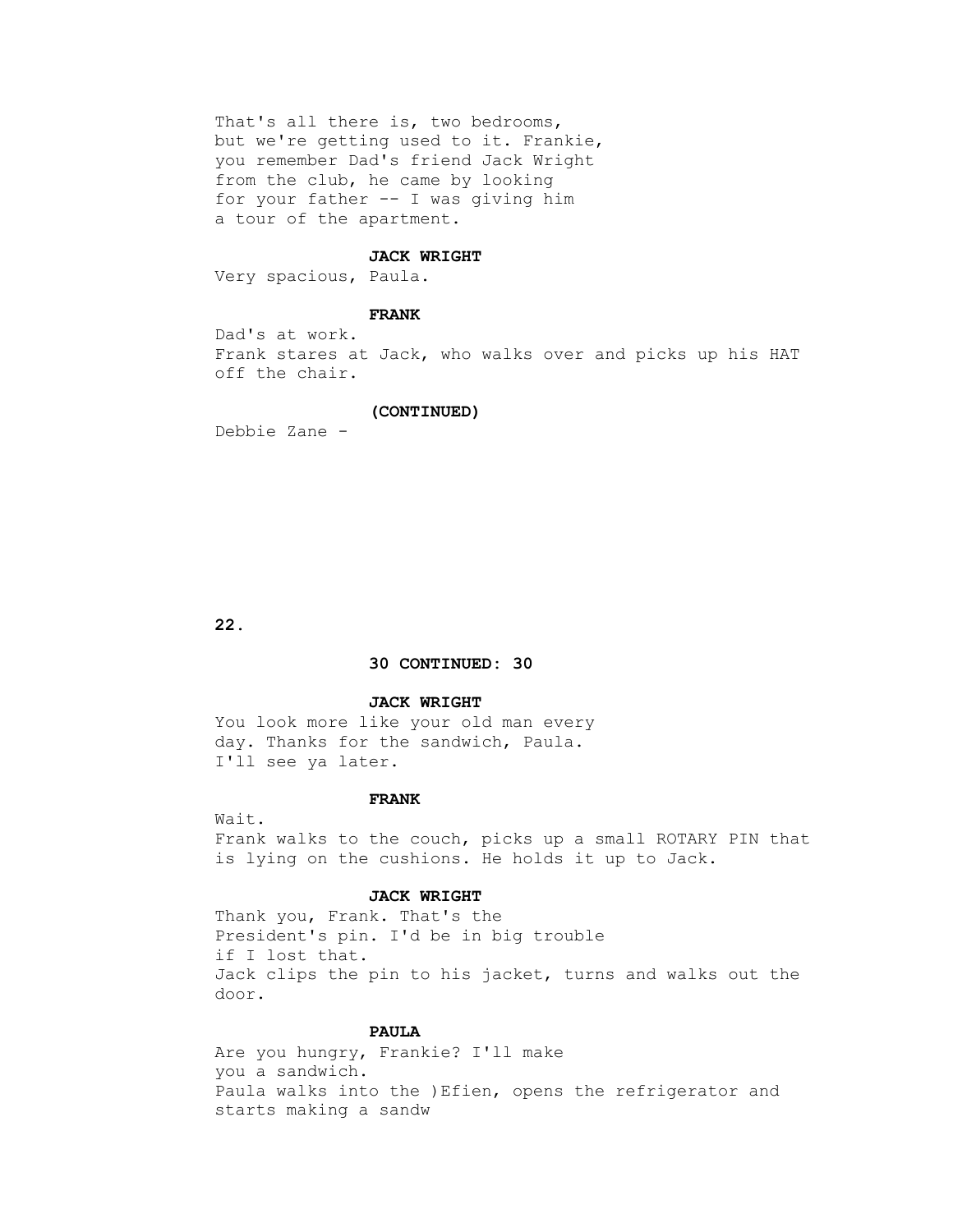PAWcont ' d) Jack wanted to t ob ness with your father. He sa' we should sue the government, a 's not legal what they're do us. Why aren't you saying anyth Frank stares at his mother, who continues to make his sandwich.

#### **PAULA (CONT'D)**

 You're not going to tell him, are you? Paula walks over to her son, her hands shaking as she hands him a sandwich.

# **FRANK**

No.

# **PAULA**

 That'sright. There's nothing to tell.I'mgoing outfor a few hours, visitsomeold friends from the tennis club.Andwhen I get home we'll all

#### **(MORE)**

 **(CONTINUED)**

Debbie Zane . 5

# **23.**

## **30 CONTINUED: (2) 30**

 PAULA (cont' d) have dinner together, right? But your won't say anything, because it's just stupid, isn't it? Paula lights a cigarette, walks toward the door.

# **PAULA (CONT'D)**

 Do you need some money, Frankie, a few dollars to buy some record albums? Here, take five dollars. Paula holds out five dollars, and Frank walks toward her, reaches up and takes the cigarette out of her mouth.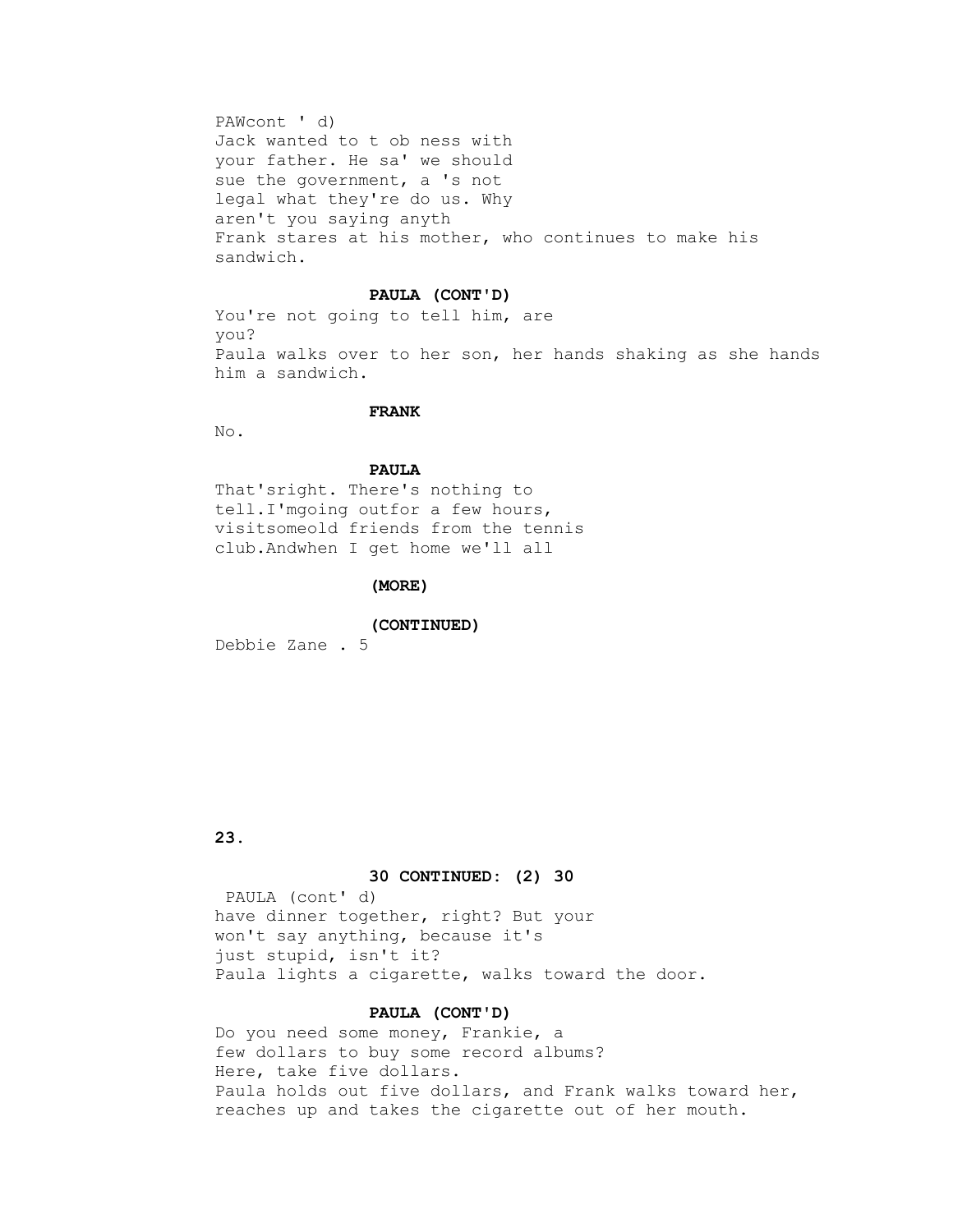### **FRANK**

You promised you were going to quit.

## **31 EXT. - ABAGNALE STATIONERS. - NEW ROCHELLE. - DAY 31**

 A large stationery store sits right in the middle of the upscale neighborhood of New Rochelle.

# **32 INT. - STATIONERY STO A DAY 32**

 Frank is working behindvt" nter of his father's store, gently placing a SILVER cross a velvet display pad. A WOMAN stares down at the p 0

## **FRANK**

This is a 925 sterlihki $i^1$  i $i^1$ er Waldmann ballpoint pen V a two color twist action top. Just turn it

# **0.**

 like this -- the ink changes from black to blue. Nine dollars.

### **WOMAN**

They have them in the city for six. As the woman walks out of the store, Frank Sr. comes running out of his office, which doubles as the stockroom. He holds a letter in his hand.

# **FRANK SR.**

 It's over. I did it, Frank. The sons of bitches have called off the dogs - read it and weep. I beat the United States government. Take a look at that. Frank Sr. hands Frank a letter.

#### **(CONTINUED)**

Debbie Zane -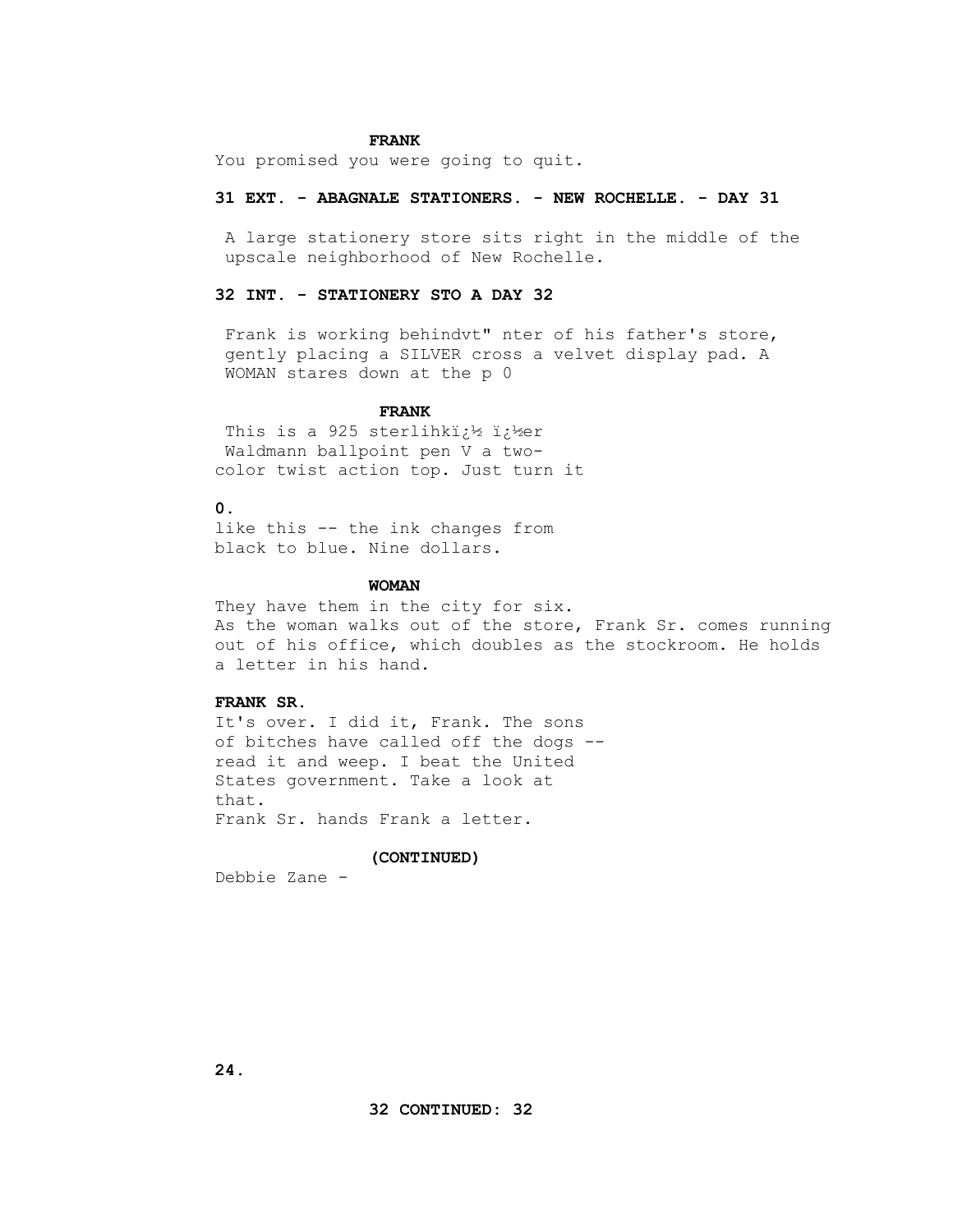# FRANK SR. (cont'd)

 See what it says -- the I.R.S is backing off. They're gonna take their money and run -- no charges filed, no further investigations into this matter. They thought they could get me, and I sent Uncle Sam running for the hills.

#### **FRANK**

Does this mean we can move home?

#### **FRANK SR.**

We're gonna move back here, Frank, get a new house, a new car --

### **FRANK**

A red Cadillac with white interior.

## **FRANK SR.**

 It's gonna take a little time, but we're gonna get it all back --every fur coat, eve goddamn piece of silver! Com o help me lock up. We're going tg4 brace! 33 INT. - VILLAGE INN BAR. ='rEASTCHESTER. - DAY 33 Frank follows his father int ILLAGE INN BAR, a neighborhood dive that is ful 'lway workers coming off the night shift. Frank and his are greeted with cold stares from a handful of REGULARS are drinking and watching a mounted black and white TV.

### **NEWSCASTER (V.0. ON TV)**

 The Warren Commission has concluded their investigation into the assassination of President Kennedy, and has found that Lee Harvey Oswald acted alone, with no evidence of conspiracy, domestic or foreign.

# **FRANK SR.**

 (to the bartender) Bring us a couple of beers and two shots of Canadian.

### **BARTENDER**

I need to see the kid's I.D..

# **(CONTINUED)**

Debbie Zane - 5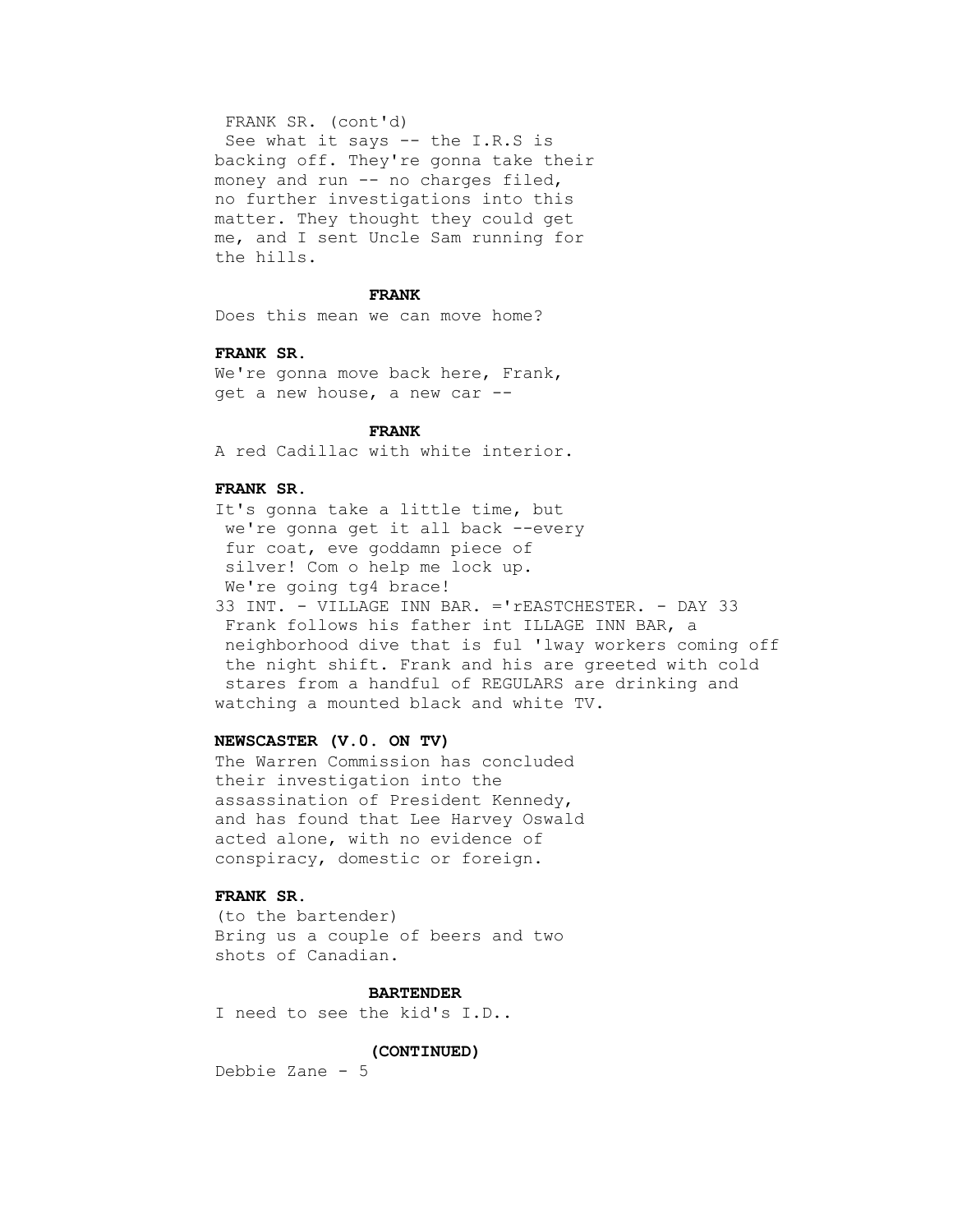#### **33 CONTINUED: 33**

# **FRANK SR.**

 This kid is the head salesman in my company. He's twenty-two and he's making five bills a week, so just bring the drinks and mind your business. Frank and his father sit at a small table in the middle of the bar. Frank looks uncomfortable as his father lights a cigar.

### **FRANK**

Maybe I should wait in the car.

#### **FRANK SR.**

 Are you afraid of these men? Look at the way, they sit, the way they dress, the way they drink. What are they, railway men? Cargo loaders? Those men haven't earned the right to judge us. I beat Uncle Sam, what have they ever done? The WAITRESS brings o the drinks, and Frank Sr. quickly downs both shots. He ak DIME out of his pocket and sets it on the table. FRANSR. %cont d) Frank, I wa nt you that dime and go put it in th u x. Pick something loud. We're ating. Frank glances to the bar, where the MEN are quietly watching the-TV. The JUKEBOX is directly under the television. FRANK SR. (cont'd) You know who I like? Lesley Gore.

# **FRANK**

Dad... they're watching TV.

# **FRANK SR.**

 Yes. But in a moment they'll be listening to Lesley Gore. We're gonna teach the drunks to mind their manners.

 **25.**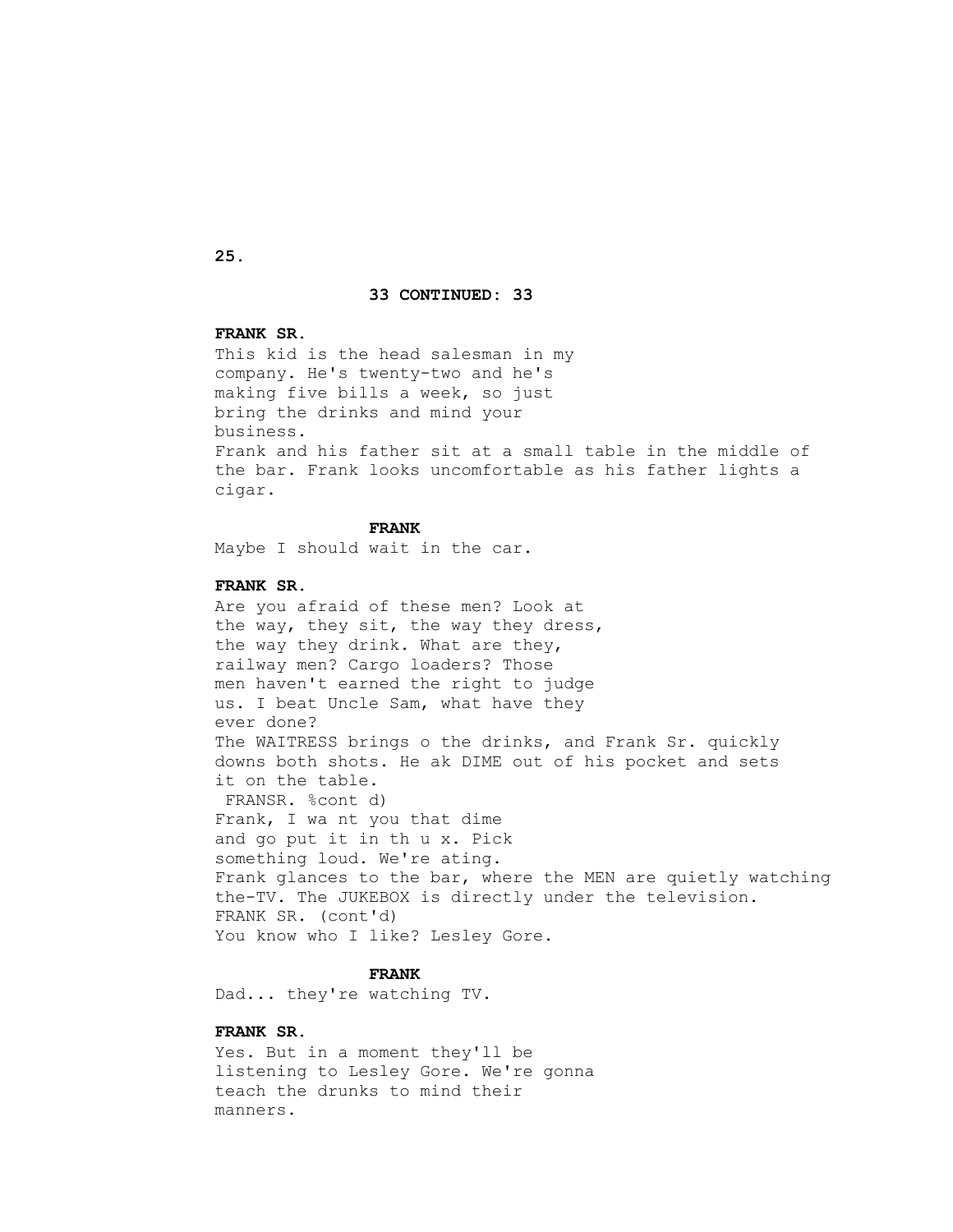### **FRANK**

I think they know I'm not eighteen.

# **FRANK SR.**

People only know what you tell them.

## **(CONTINUED)**

Debbie Zane -

# **26.**

#### **33 CONTINUED: (2) 33**

 Frank Sr. picks up the dime and holds it up to. his son. FRANK SR. (cont'd) Take the dime, son. Just take the dime and walk over there like you just closed a big deal. Walk over there like you got a roll of twenties right next to your pecker. Frank gets out of his chair and nervously faces his Father. FRANK SR. (cont'd) And don't forget to smile while you're shoving it down their throats. Frank holds his father's dime as he slowly walks toward the JUKEBOX. THE MEN AT THE BAR see him coming, slowly turn on their stools.

#### **MAN #1**

 Don't play that thing, kid. Frank nervously stands alt " ukebox. Some of the men have gotten off their stools drinks in hand.

### **MAN #2**

We asked you not to', kid. The President is abou Gd ke a speech. Frank looks toward his father, who sits back in his chair, smoking and smiling. Frank's hand shakes as he reaches out, drops the dime into the jukebox.

# **MAN #1**

 We're not gonna tell you again. Step away from the jukebox.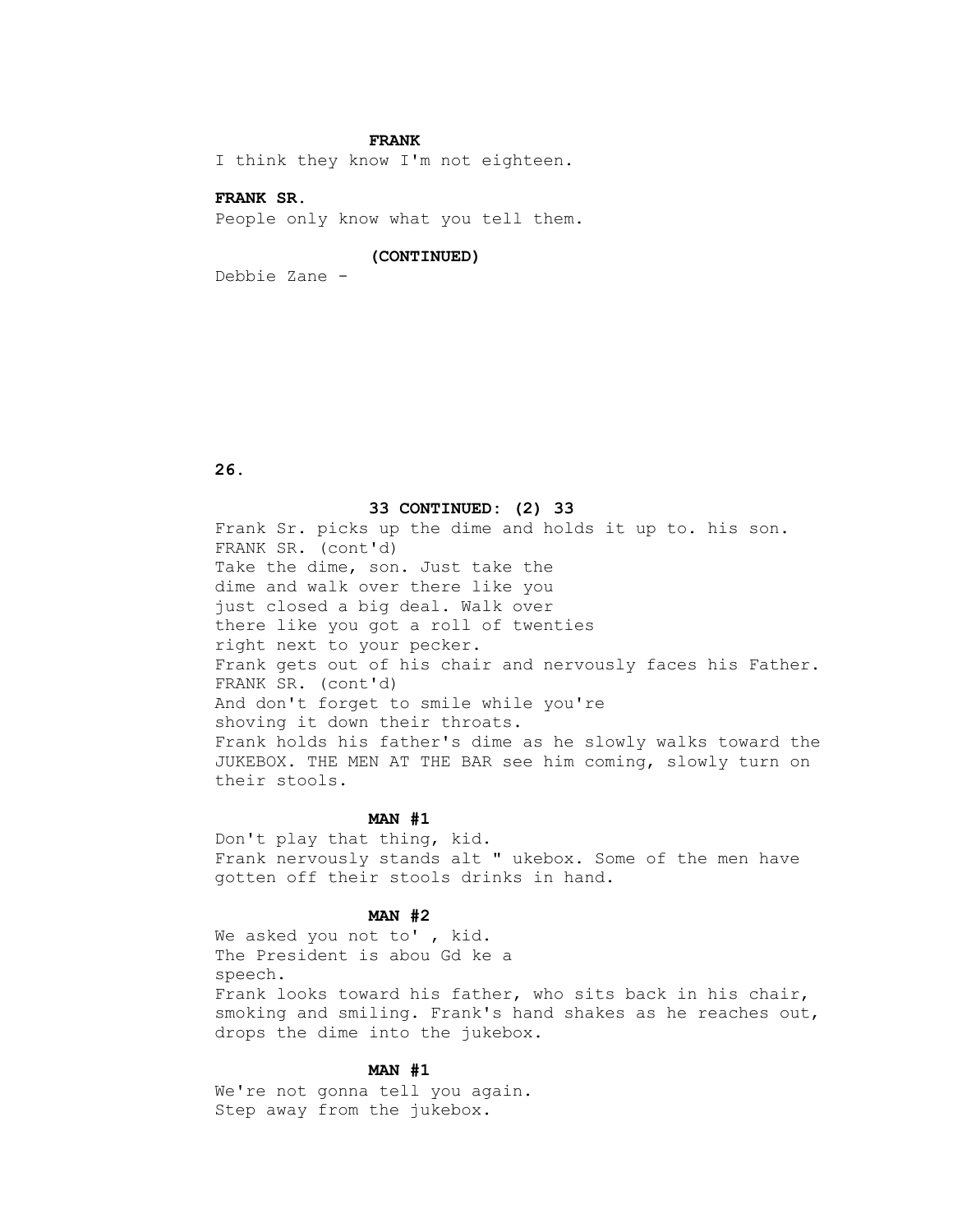# **FRANK SR.**

 Why you bothering the kid? You got a problem, come bother me. Frank watches as TWO DRUNKS walk toward his father. They both hold PITCHERS OF BEER in their hands. FRANK SR. (cont'd) Hit the button, Frank. You hit that goddamn button!

# **(CONTINUED)**

Debbie Zane - 5

### **27.**

### **33 CONTINUED: (3) 33**

 As Frank reaches out and hits the button, the men start to pour their beers over his father's head. FranWSr. does nothing to stop them, the smile never leaving his face as he screams at his son. FRANK SR. (cont'd) That's right, Frank! Who are they! Who are they! THE JUKEBOX springs to life, and WE HEAR LESLEY GORE singing "IT'S MY PARTY." The men continue to pour their beers over Frank Sr.'s head, the entire bar screaming with laughter. FRANK SR. (cont'd) Bus drivers! Security guards! Fry cooks! Now they understand! They can't win, Frank, they can't beat me!

### **34 INT. - EASTCHESTER COURTHOUSE. - DAY 34**

A LARGE COURTROOM -- ONLY FIVE PEOPLE INSIDE. On one side

of

 the room WE SEE FRANK S wearing a white suit that doesn't quite fit -- a notice stain on the shirt. His weathered black briefcase is on"t k in front of him. Paula is on the other si the courtroom, wearing a blue church dress and holding a li% cigarette in her hand. Paula and Frank Sr. sit with lawyers facing JUDGE LARKIN, who is examining the E for the first time.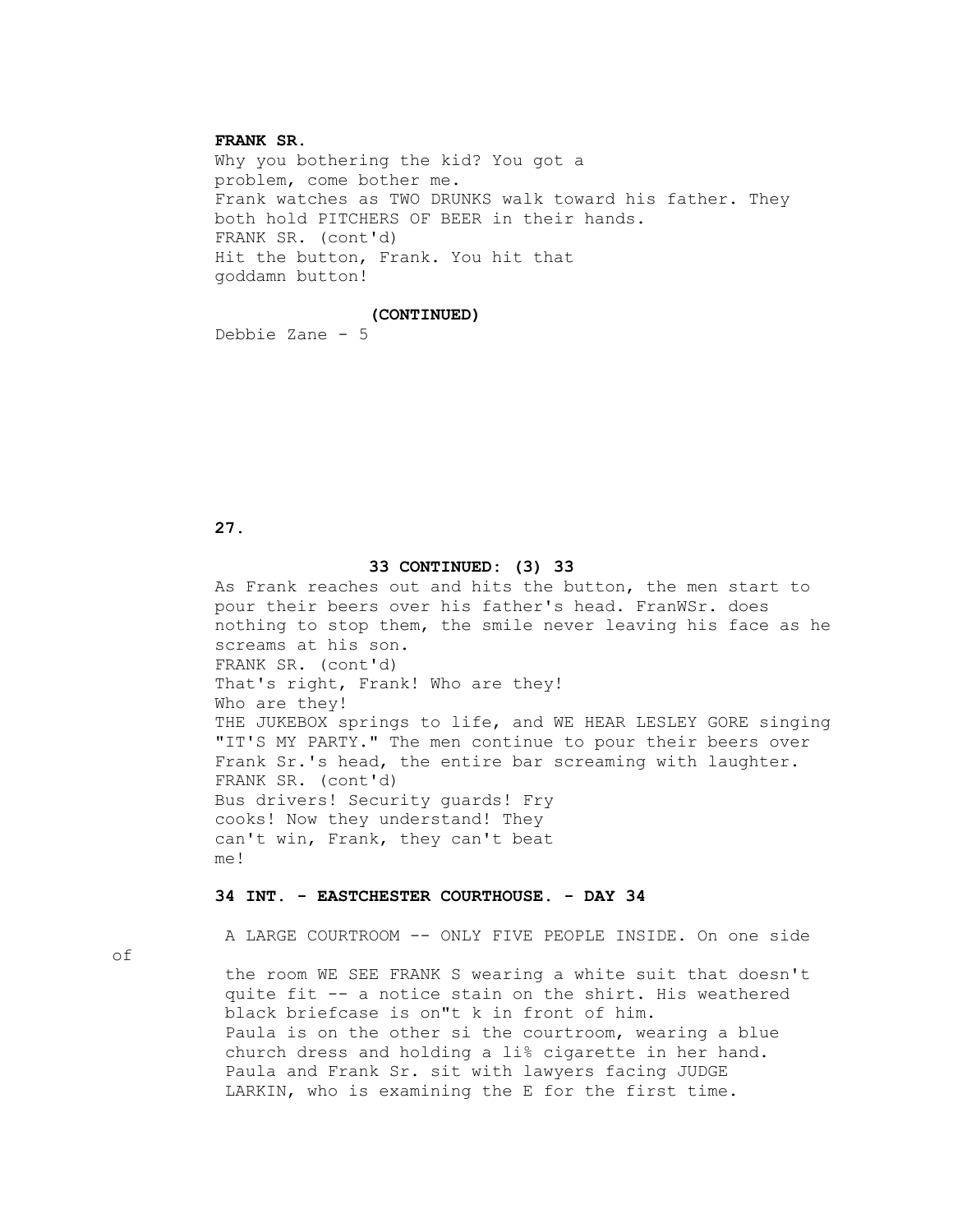# **JUDGE LARKI**

 Would the boy step forward and state his name for the record. Frank is seated in the middle of the courtroom -- a backpack on the floor at his feet. Frank slowly walks toward the

bench.

#### **FRANK**

Frank William Abagnale Jr.

### **JUDGE LARKIN**

 Frank, the court apologizes for pulling you out of school this morning. Are you aware of the fact that your parents have filed for divorce? Frank glances at his mother, then slowly shakes his head "no."

# **(CONTINUED)**

Debbie Zane -

# **28.**

stares

#### **34 CONTINUED: 34**

 difficult question. Who's it going to be, your mother or your father?

 JUDGE LARKIN (cont'd) Again, I apologize. This is a custody hearing to determine who you are going to live with after the divorce. Your mother and father are leaving this decision up to you. For the record, I would like to praise both parents for showing such confidence in their son, who they believe will make the best decision for himself and his family. Frank stares straight ahead, his breathing forced as he at Judge Larkin. JUDGE LARKIN (cont'd) Okay, Frank, I'm going to ask you a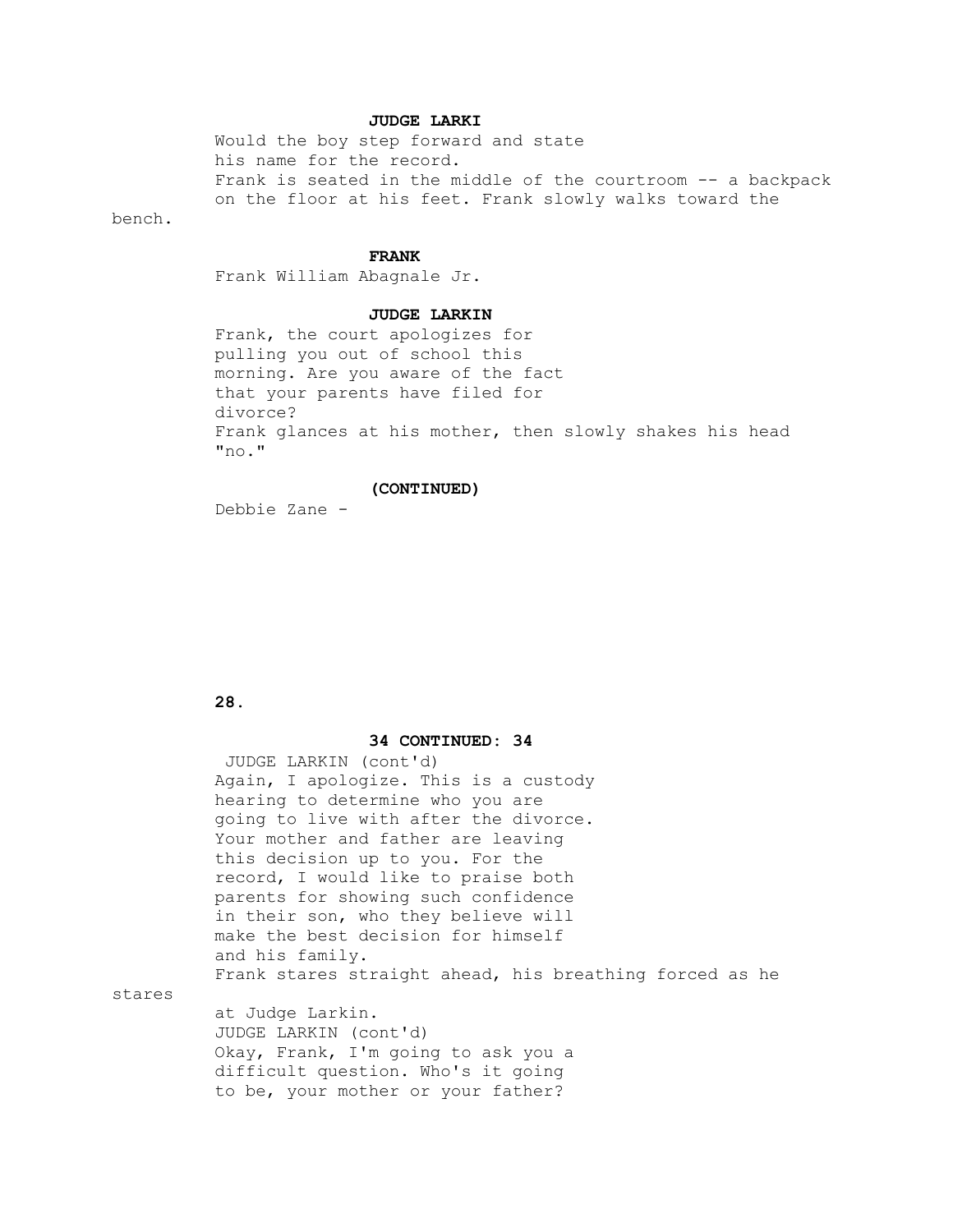Frank looks to his father, then turns and stares at his mother for a long BEAT. Can I have it?  **35 EXT. - EASTCHESTER. - DAY \Z:�/O 35** town, of sheer desperation on s hif ace as h e runs pas t dil aï $t^1$  d shops and abandoned buildings -- racing a train that lowing pulling into the Eastchester station. fi

# **36 INT. - EASTCHESTER TRAIN STATION. - DAY. 36**

Frank runs up to the ticket window at the TRAIN STATION.

# **FRANK**

One ticket to Grand Central, please.

## **TICKET CLERK**

Three dollars and fifty cents.

#### **FRANK**

Can I write you a check?

# **37 INT. - PAPIGONE PRISON. - MARSEILLE. - NIGHT 37**

THE CELL DOOR IS PULLED OPEN, and Frank slowly walks out and faces Joe Shaye, who is holding a pair of HANDCUFFS and standing with FBI AGENTS EARL AMDURSKY and TOM FOX- All

three

#### **(CONTINUED)**

Debbie Zane - 5

 **29.**

### **37 CONTINUED: 37**

AGENTS get a glimpse inside the cell -- and they all quickly

turn away.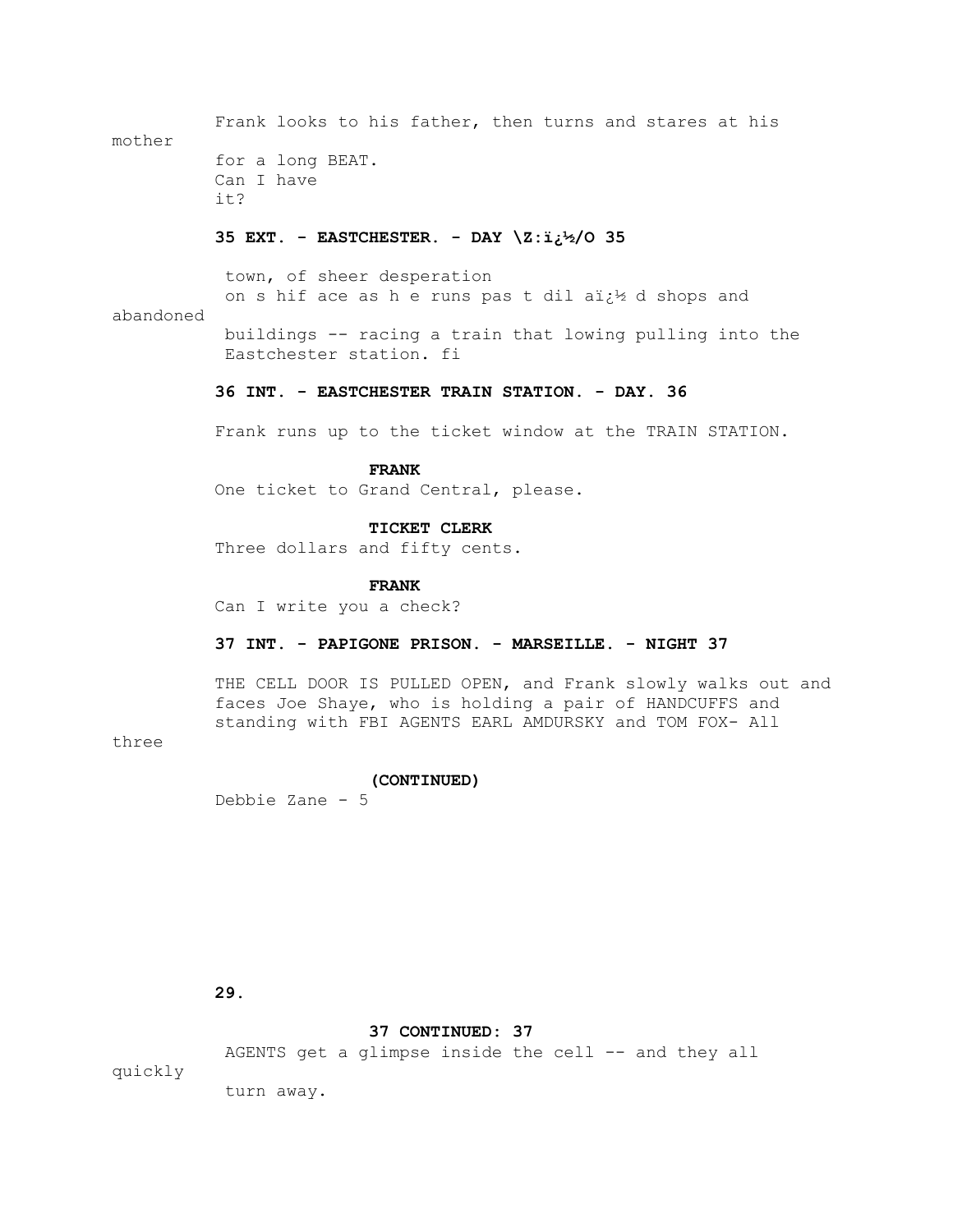# **JOE SHAYE**

 Frank, this is Agent Amdursky and Agent Fox. They'll be helping with the extradition. Joe puts the handcuffs on Frank, who can barely stay on his feet as he slowly turns to Warden Garren.

#### **FRANK**

 Your wife is sleeping with one of the guards. Just thought you should know.

### **38 INT. - HOTEL ROOM. - FRANCE. - NIGHT 38**

 Joe Shaye, Amdursky and Fox are all watching Frank as he sits naked in a bathtub, his handcuffs still on as he tries to shave his beard.

# **39 INT. - HOTEL ROOM. - FF5?% - NIGHT 39**

 Frank has one hand 4N Ll to a chair, and both legs SHACKLED to the corner ed. He's eating a sandwich and drinking a glass of s Joe Shaye sits across from him.

### **JOE SHA**

 Just sit back and get table. We leave for the airpor nine hours.

#### **FRANK**

I want to call my father.

#### **JOE SHAYE**

 You can call him when we get to New York? I apologize for the room - it's the only place the agency could afford.

#### **FRANK**

 Don't worry, Joe. I've stayed in worse.

# **40 EXT. - TIMES SQUARE HOTEL. - NIGHT 40**

 Frank wears blue pajamas as he's THROWN OUT OF A DILAPIDATED TIMES SQUARE HOTEL ROOM BY THE NIGHT MANAGER, who is

## dragging

him toward the door.

#### **(CONTINUED)**

Debbie Zane -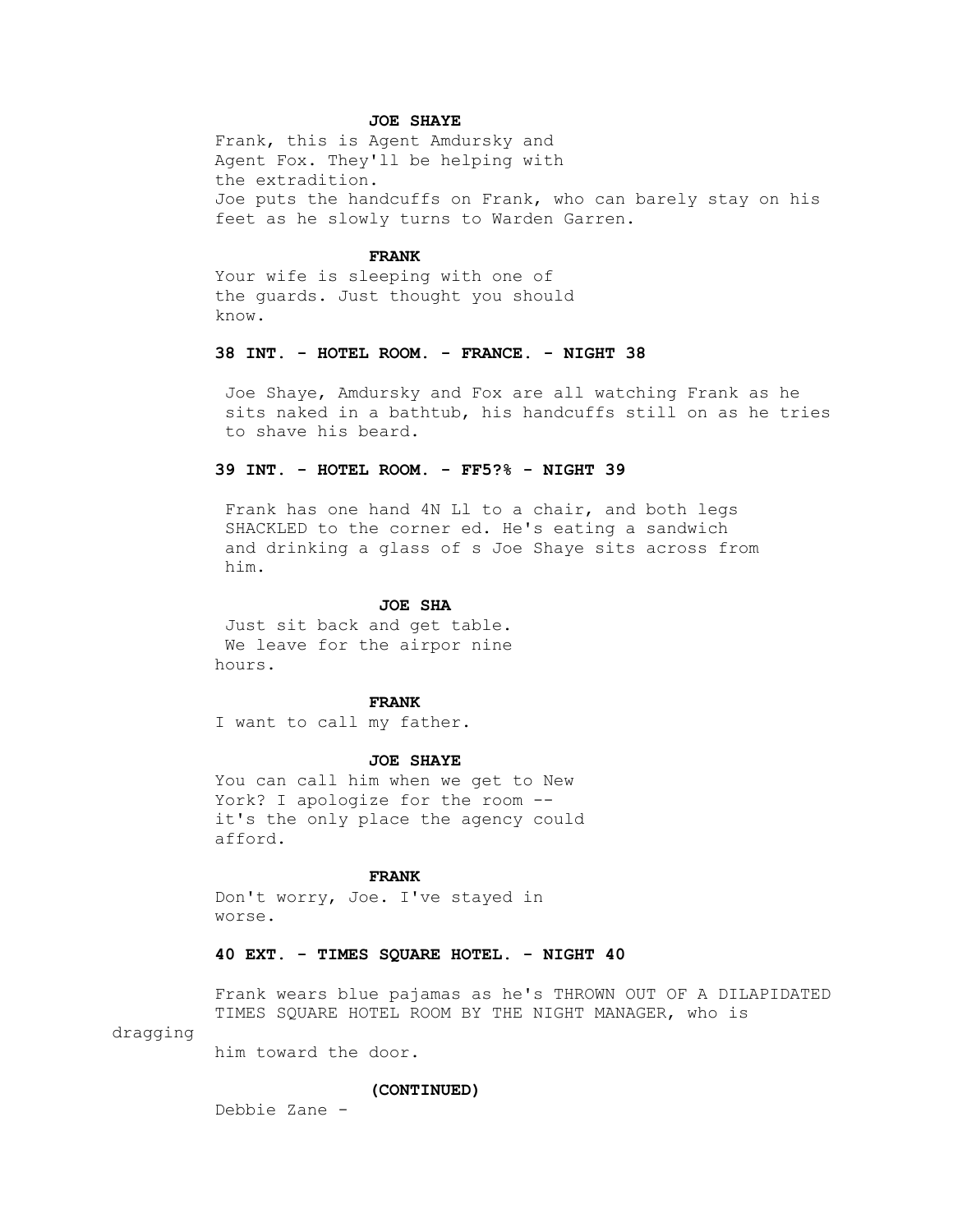**30.**

## **40 CONTINUED: 40**

#### **SUPER: OCTOBER. 1964**

### **MANAGER**

 I don't want to hear your story. That's two checks that bounced, do you know how much trouble I'm in?

## **FRANK**

 The bank made a mistake, Andy, I'll write you a check right now! Please, it's midnight, I have no place to go. The Manager pushes Frank into the cage elevator.

#### **MANAGER**

 You're a goddamn kid. You should be in school.

# **41 INT. - NEW YORK HOTEL ROOM. - NIGHT 41**

 A decrepit Times Square hotel room. Frank sits up in bed staring down at his NEW RSEY DRIVER'S LICENSE -- which is a simple I.D. CARD wi picture. Frank uses a pen to change the date of birth fro lf o 1938. 42 INT. - NEW YORK SAVINGS BTKf - DAY 42

# *CONTRACTE CONTRACTE CONTRACTE CONTRACTE CONTRACTE CONTRACTE CONTRACTE CONTRACTE CONTRACTE CONTRACTE CONTRACTE CONTRACTE CONTRACTE CONTRACTE CONTRACTE CONTRACTE CONTRACTE CONTRACTE CONTRACTE CONTRACTE CONTRACTE CONTRACTE*

 Frank holds a BLACK BRIEFCAS st ands in front of a FEMALE BANK TELLER holding a HATTAN CHECK.

# **FRANK**

 My boss sent me to Brooklyn, then Queens, now he wants me in Long Island and I'm short train fare. It's my first week -- I don't think I'm cut out to be a salesman.

## **ASHLEY**

I'm sorry, but we're not allowed to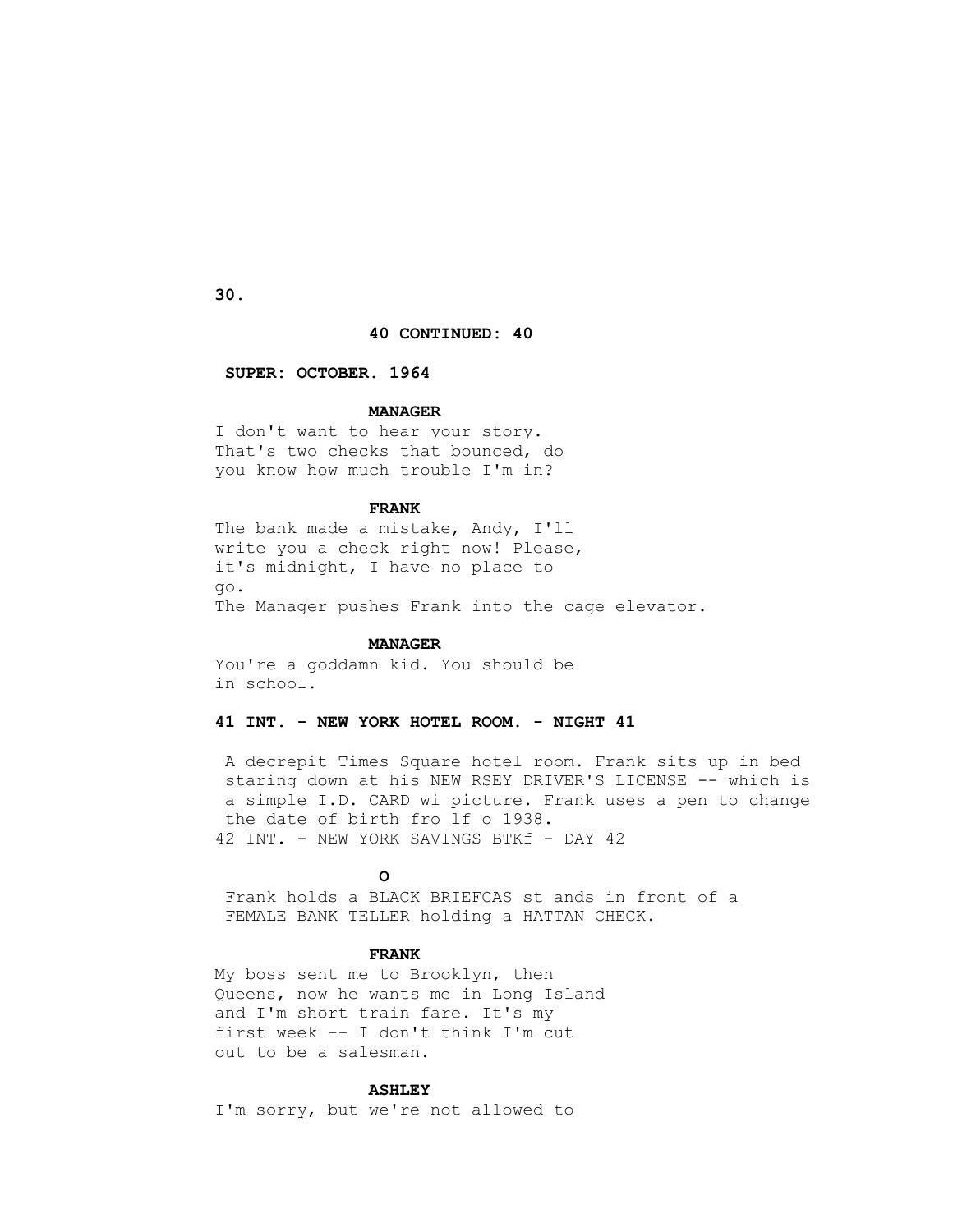cash checks from other banks. How would we know if they were any good?

## **FRANK**

What's your name?

#### **ASHLEY**

Ashley.

#### **(CONTINUED)**

Debbie Zane - 5

 **31.**

## **42 CONTINUED: 42**

#### **FRANK**

You do me this favor, Ashley, and I'll give you this sterling silver Waldmann pen. It's German. What do you say? Frank takes the PEN out of his pocket.

#### **ASHLEY**

 I feel so bad. I'm really not supposed to take the check. How about if I just loan you a few dollars myself? Ashley takes some money out of her own pocket.

## **FRANK**

 That's okay, Ashley. I'll find my way to Chase Manhattan.

## **43 EXT. - BANK. - DAY 43**

 As Frank walks out of the bank, he watches A PILOT AND TWO FLIGHT ATTENDANTS step of a cab right in front of him. They are all laughing A s hey head for the revolving doors of the MAYFAIR HOTEL. Frank watches as the PIL IPS THE DOORMAN A FIVE DOLLAR

#### **BILL.**

44 INT. - MAYFAIR HOTEL. - MORNING,  $N \vee - 44$ Frank follows the Pilot into the 'air, seesthe hotel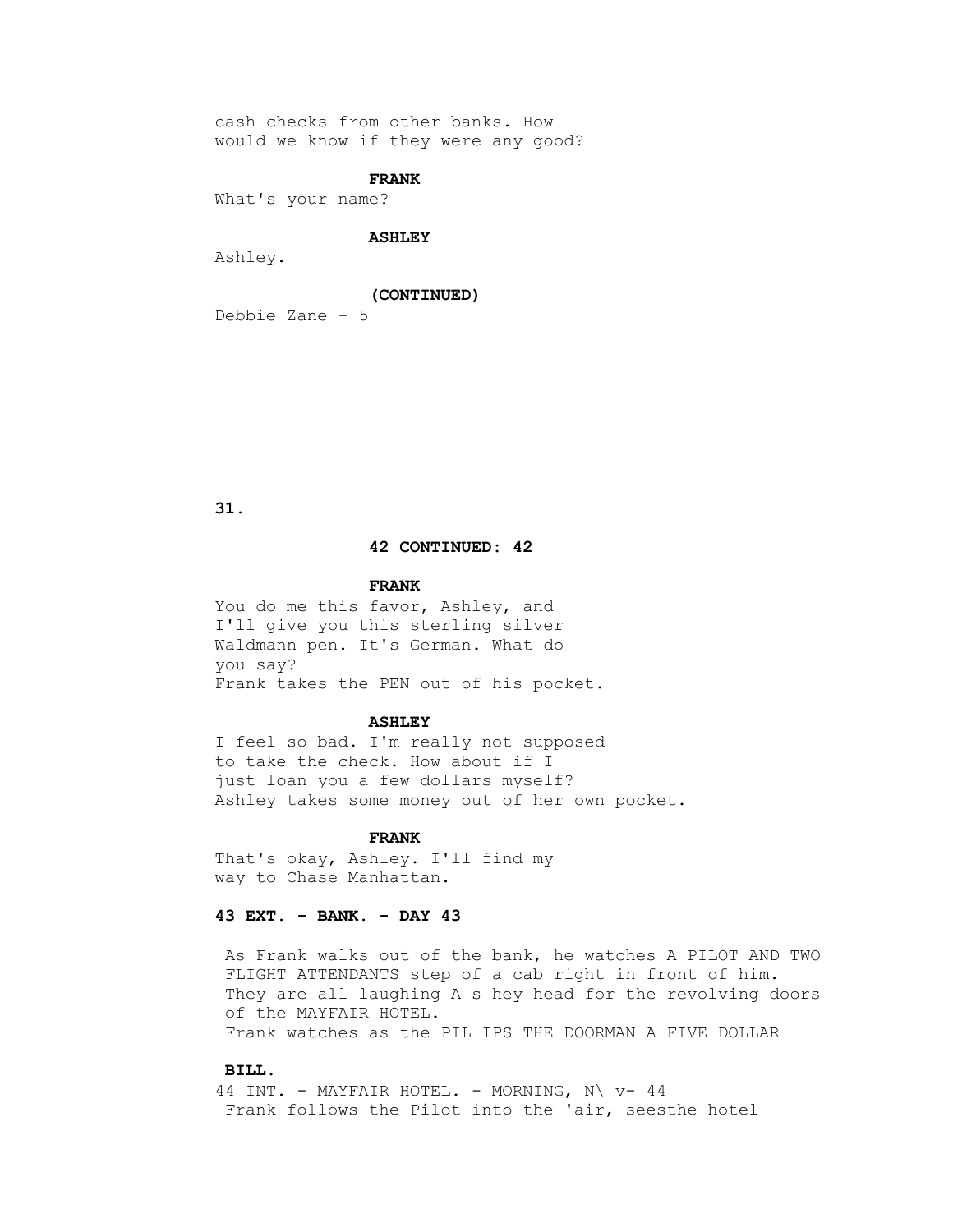MANAGER rushing over to greet him. The entirelobby seems to be focussed on the Pilot, with BELLMEN runningover to carry

0;

 his bags -- the FLIGHT ATTENDANTS following his every move. Frank turns to an aging BELLMAN.

#### **FRANK**

Excuse me, do you know that pilot?

#### **BELLMAN**

 He's just one of those airline jerks. Just because you fly at thirty thousand feet, doesn't make you God. Frank watches as the Pilot walks into the elevator, the

Flight

Attendants by his side.

#### **FRANK (V.0.)**

 Dear Dad...I've decided to become an airline pilot. I've applied at all

#### **(MORE)**

 **(CONTINUED)**

Debbie Zane -

## **32.**

#### **44 CONTINUED: 44**

 FRANK (V.O.) (cont'd) the big airlines, and have several promising interviews lined up.

## **45 EXT. - PAY PHONE. - NEW YORK. - DAY 45**

 A packed street corner in the center of New York. Frank is eating a hot dog as he talks on a PAY PHONE.

# **PAN AM OPERATOR (V.O.)**

Pan Am, how may I help you?

## **FRANK**

 I'd like to speak to someone about a uniform.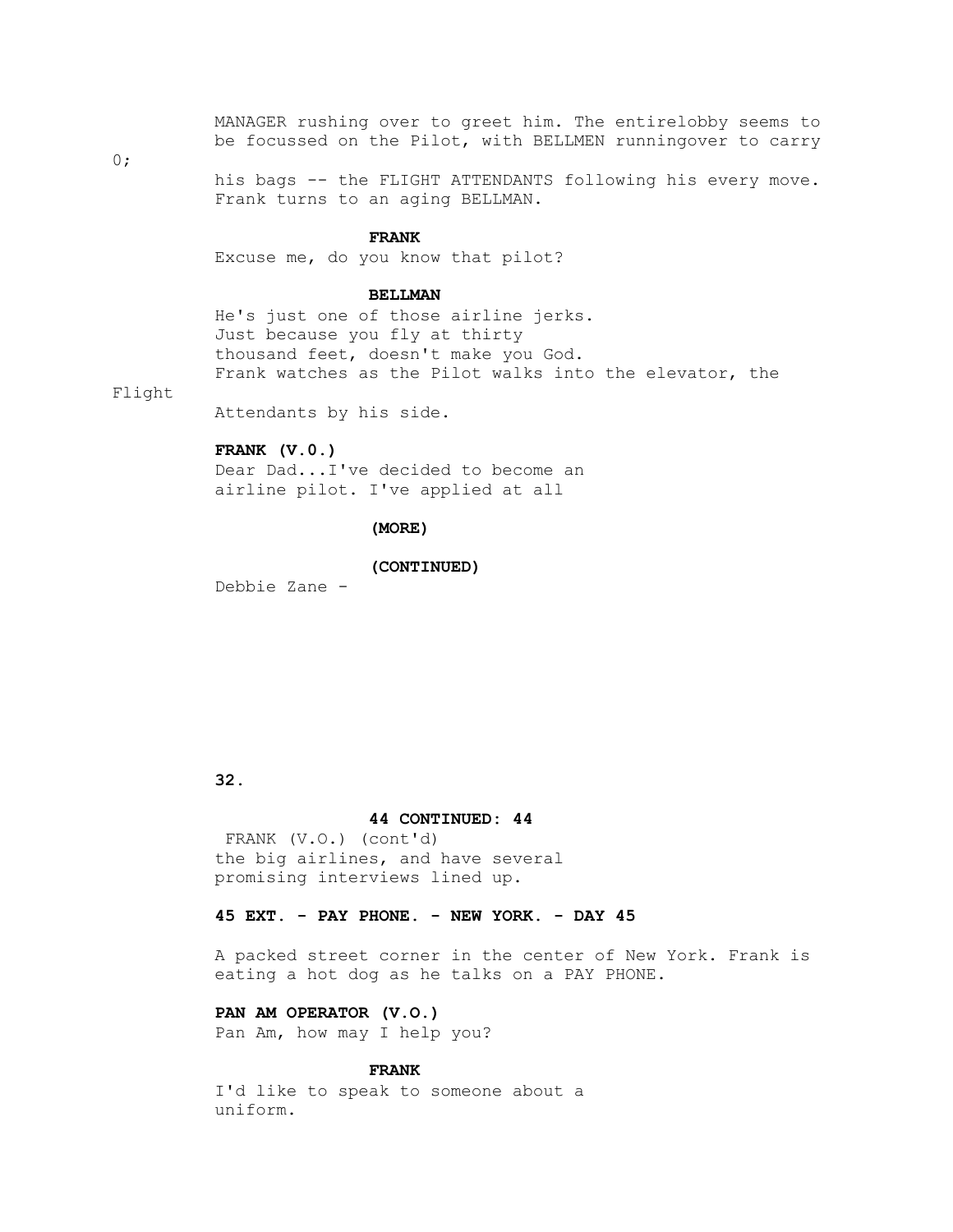## **PAN AM OPERATOR**

 Hold for purchasing. Frank turns and looks directly behind him, where WE SEE the FIFTY STORIES OF THE PAN AN BUILDING standing tall in the middle of the city.

## **HASING SUPERVISOR (V.O.)**

Purchasing.

**FF** 

 Yes. My name is illiams, and I'm a co-ilot basp of San Francisco. I flew a into New York last night, and ving for Paris in three hours.

## **PURCHASING SUPERVISOR (V.O.)**

How can we help you?

## **FRANK**

 I sent my uniform out to be cleaned through the hotel...

## **PURCHASING SUPERVISOR (V.O.)**

 Let me guess. They lost the uniform. Happens all the time.

## **46 EXT. - NEW YORK STREET. - DAY 46**

As the telephone conversation continues, WE SEE Frank

## running

 down a busy street, a big smile on his face as he cuts in and out of an endless stream of people.

#### **(CONTINUED)**

Debbie Zane - 5

 **33.**

#### **46 CONTINUED: 46**

## **PURCHASING SUPERVISOR (V.0.)** Go down to the Well-Built Uniform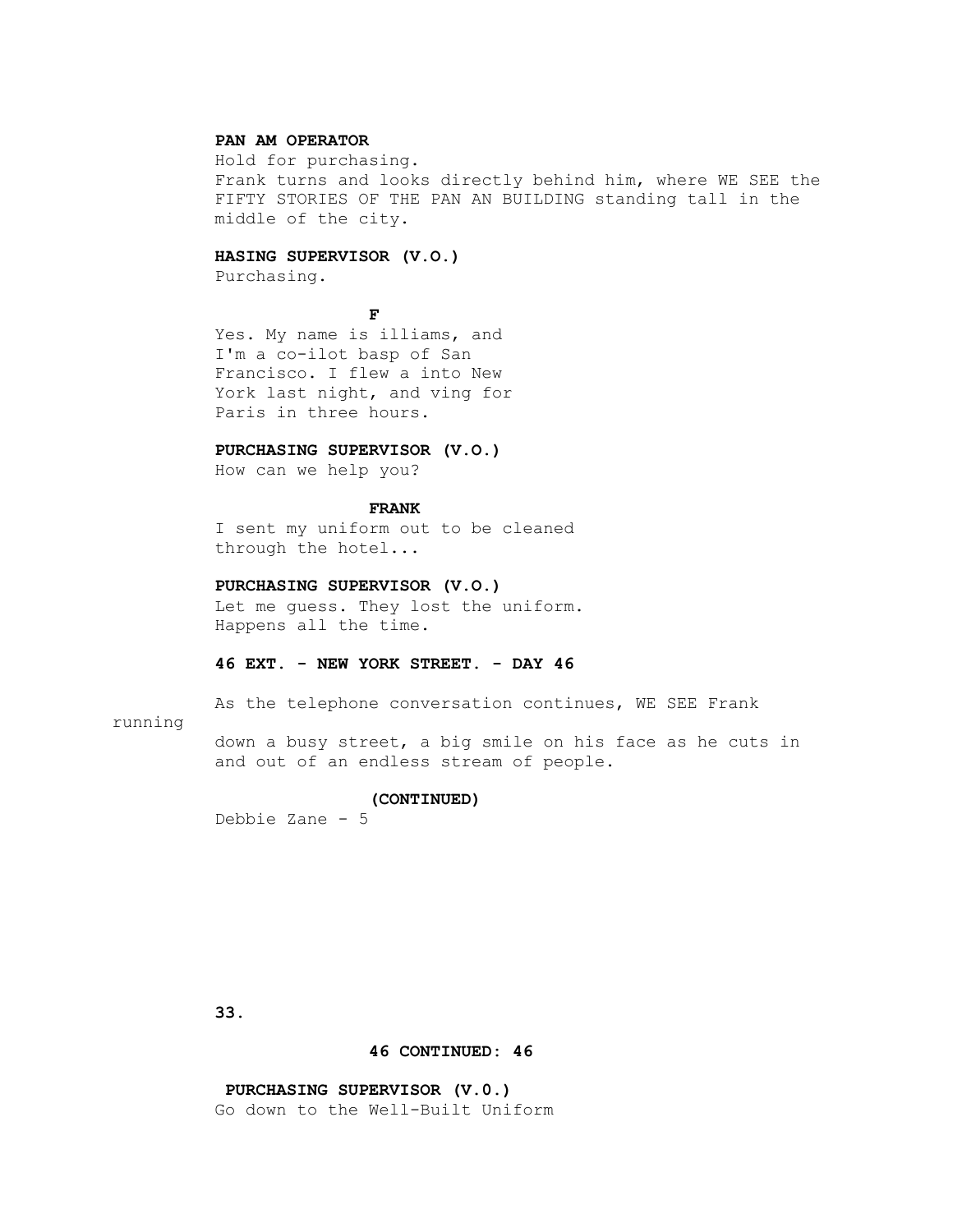Company at Ninth and Broadway - they're our uniform supplier. I'll tell Mister Ross you're coming. Frank sprints through the doors of the WELL-BUILT UNIFORM

#### **COMPANY.**

## **47 INT. - WELL-BUILT UNIFORM COMPANY. - DAY 47**

 Frank poses in front of a full length mirror wearing a brand new PAN AM UNIFORM. MISTER ROSS kneels in front of him, cuffing his pants. In the B.G., WE SEE rows and rows of uniforms waiting to be shipped.

#### **ROSS**

What's your rank?

## **FRANK**

I'm a co-pilot.

## **Z**

```
 Right seat.
look too yo ng i¿½e a pilot.
Ross places a single GOLD BAR'i¿12bp `# lapel of Frank's
```
jacket.

 **ROSS**

How does that feel?

 **0**

#### **FRANK**

It feels great.

#### **ROSS**

It's gonna be \$164 dollars.

## **FRANK**

No problem. I'll write you a check.

## **48 EXT. - NEW YORK. - DAY 48**

 Frank walks down Broadway in his new uniform, enjoying the obvious glances he is getting from men and women who pass by. He sees a little boy pointing at him, and he gives the boy a playful salute. Frank can't help but smile as he drops his briefcase in the nearest trash can, then turns and walks into a bank. Debbie Zane -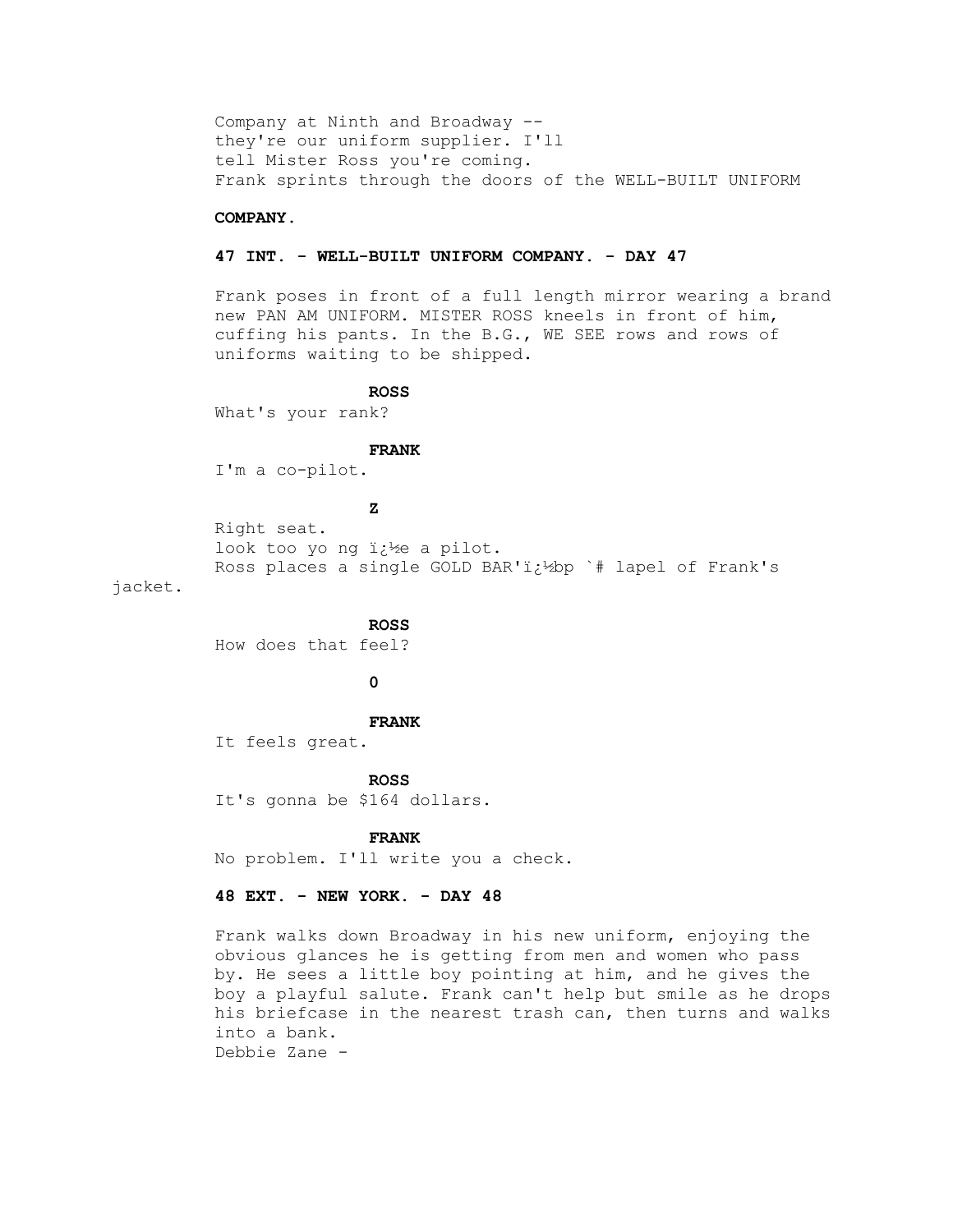**34.**

## **49 INT. - BANK OF NEW YORK. - DAY 49**

 A FEMALE BANK TELLER is sneaking glances at Frank as she counts out his money on the counter.

## **BANK TELLER**

 That's eighty, ninety, one hundred dollars. You have yourself a great time in Paris.

## **50 INT. - MAYFAIR HOTEL LOBBY. - NEW YORK CITY. - DAY 50**

 A busy, upscale business hotel in the heart of the city. Frank stands in uniform at the front desk.

#### **FRANK**

 I'm flying out to Paris in the C. morning. Okay if I write you a check for the room?

## **FRONT DESK CLERK**

 No problem, Sir. I was also Sao if you could cash a person for me. I've got a date wit Cit's ute little hostess this evening.

#### **FRONT DB'U�,C K**

 For airline personnel O h checks up to three hundred dol

## **I**

 **FRANK** I won't need that much. Let's make it two-fifty.

## **51 INT. - MAYFAIR HOTEL ROOM. - NEW YORK. - NIGHT 51**

 An episode of THE RIFLEMAN is on the black and white TV in the hotel room. A ROOM SERVICE CART sits next to the bed, piled high with half-eaten plates of french fries, hamburgers,

and slices of apple pie.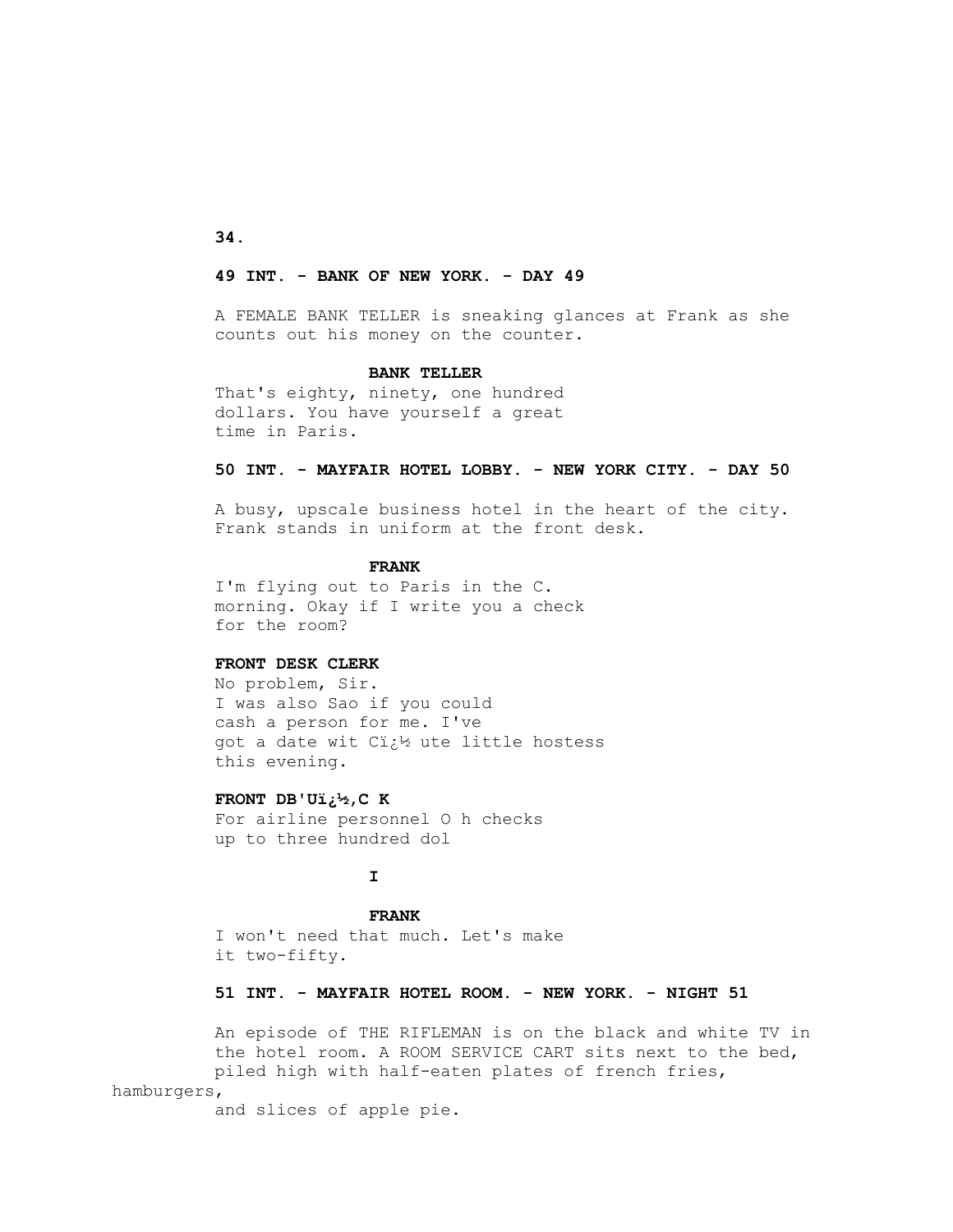As Frank sleeps on the king sized bed, the PILOT'S UNIFORM lies next to him on top of the sheets.

## **52 EXT. - ABAGNALE STATIONERS. - NEW ROCHELLE. - DAY 52**

 Frank Sr. gets off the bus in front of his store. He is wearing his black suit and holding a briefcase as he starts

## **(CONTINUED)**

Debbie Zane - 5

## **35.**

#### **52 CONTINUED: 52**

 to unlock the front door to the store. TWO POLICE DETECTIVES walk up behind him.

#### **DETECTIVE #1**

 Frank Abagnale? Frank turns around, stares at the TWO COPS as they show him their BADGES.

#### **FRANK**

 What is this? The IRS said no charges would filed.

#### **DETECTIVE #2**

 Sir, we'd like to talk to you about a checking account at Chase Manhattan bank. The account is four thousand dollars overdrawn, and checks are bouncing every day.

## **DETECTIVE #1**

The account is in your son's name, and he was re ted as a runaway in

## **H MARC**

#### **DETECTI**

 Do you know where you Abagnale?

 **FRANK SR.**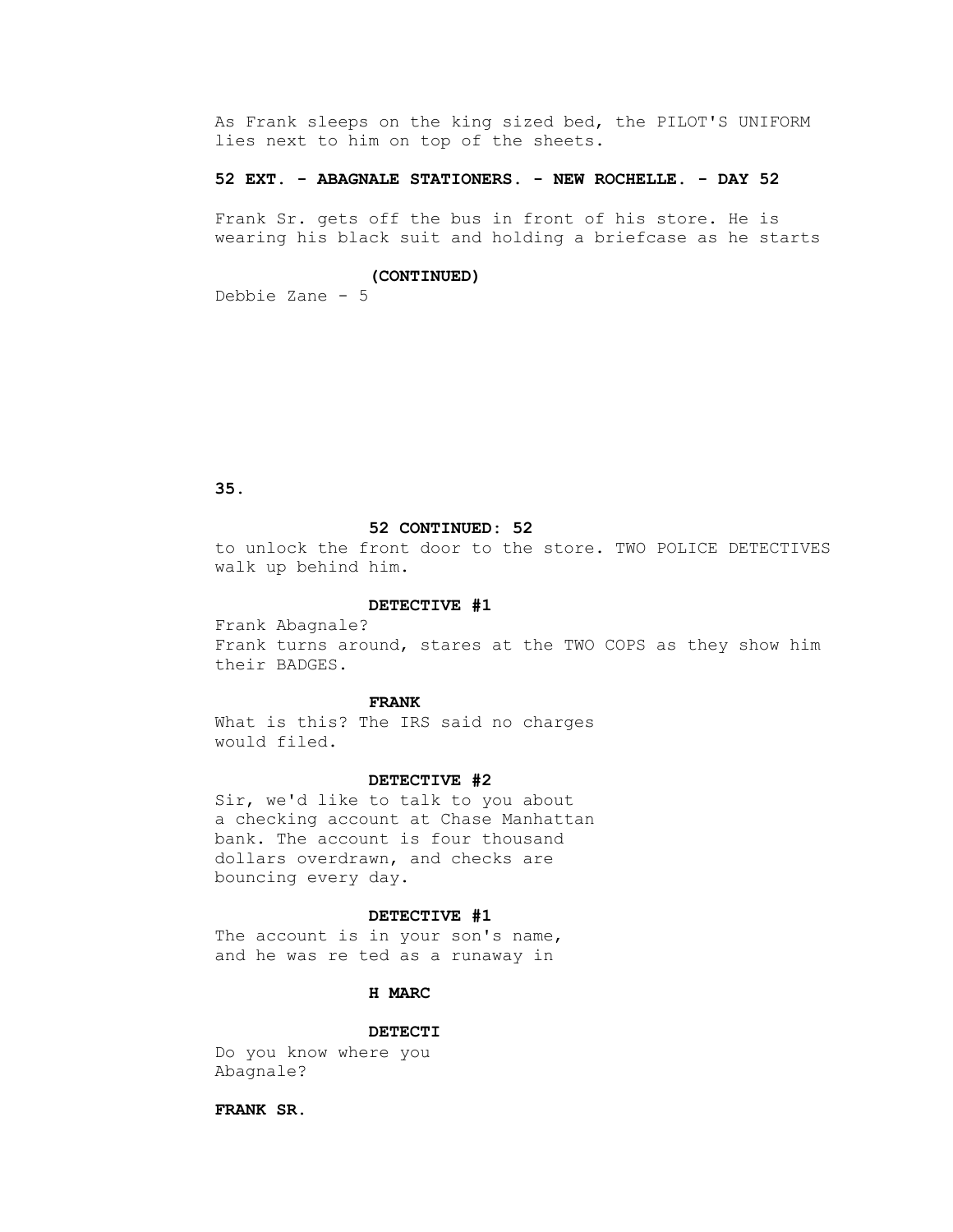You guys are looking for the wrong person.

## **DETECTIVE #2**

 And how do you know that? Has Frank been in contact with you?

## **FRANK SR.**

 if I tell you where he is, will you promise not to tell his mother? The two Detectives nod. FRANK SR. (cont'd) (lowering his voice) Frank made up a fake I.D and enlisted in the Marine Corps -- he's over in

#### **(MORE)**

 **(CONTINUED)**

Debbie Zane -

## **36.**

## **52 CONTINUED: (2) 52**

 FRANK SR. (cont'd) Vietnam right now. Somebody must have stolen his bank book, because he's half way around the world crawling through the jungle and fighting the fucking communists. So don't come to my place of business and call my boy a criminal, because that kid has more guts than either of you will ever know.

#### **DETECTIVE #1**

I'm sorry, Sir. We didn't know.

## **FRANK SR.**

It's okay. Nobody knows.

## **53 INT. - PLAZA HOTEL. - NEW YORK. - DAY 53**

Frank walks up to the front desk of the PLAZA HOTEL.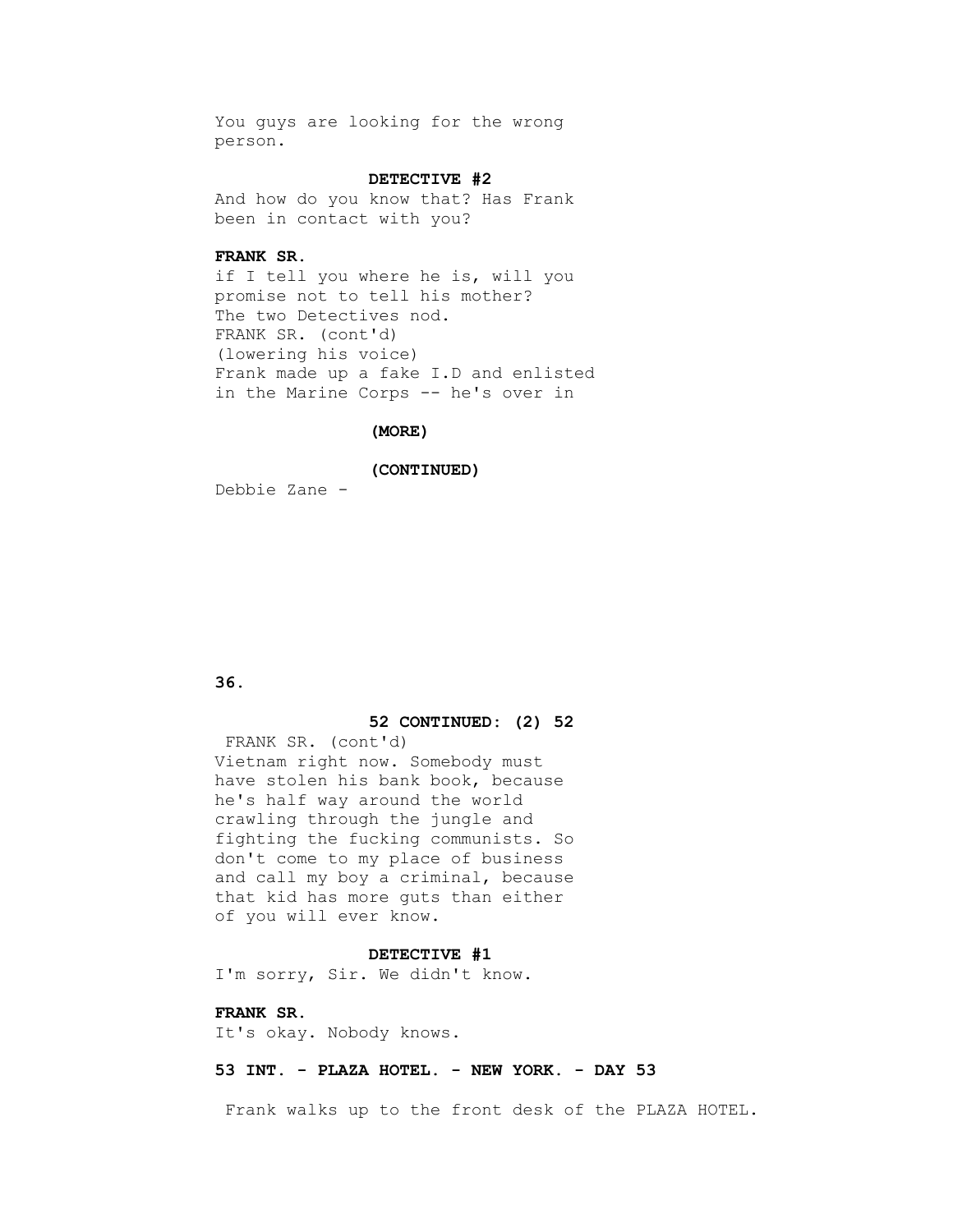#### **FRANK**

Do you rent twriters?

#### **F ESK CLERK**

 Of course, M ms. Would you like electric m ual?

## **FRONT DESK K**

You should try it. I'll send our

**I** typist up to give you a lesson.

 **54 INT. - PLAZA HOTEL SUITE. - NIGHT 54**

## **CLOSE ON**

#### **A BLANK COUNTER CHECK**

 The ELECTRIC STRIKING BALL of the typewriter is going over the same words again and again, making them appear PRINTED. The top of the phony check reads:

#### **PAN AMERICAN WORLD AIRWAYS EMPLOYEE NUMBER 15415**

 **PAY TO THE ORDER OF FRANK WILLIAMS \$513.12** Debbie Zane - 5

## **37.**

#### **55 INT. - PLAZA HOTEL BATHROOM. - DAY 55**

 Frank kneels over the bathtub, looking down at a PLASTIC 707 MODEL AIRPLANE. The small plane is soaking in the tub, floating up-side-down in a pool of bubbles.

## **CLOSE ON**

#### **THE WING OF THE MODEL PLANE\_**

 The PAN AM LOGO is on the wing. WE WATCH as a TWEEZER lifts the corner of the logo right off the plastic, carefully slipping it off the wing so that the words PAN AMERICAN

WORLD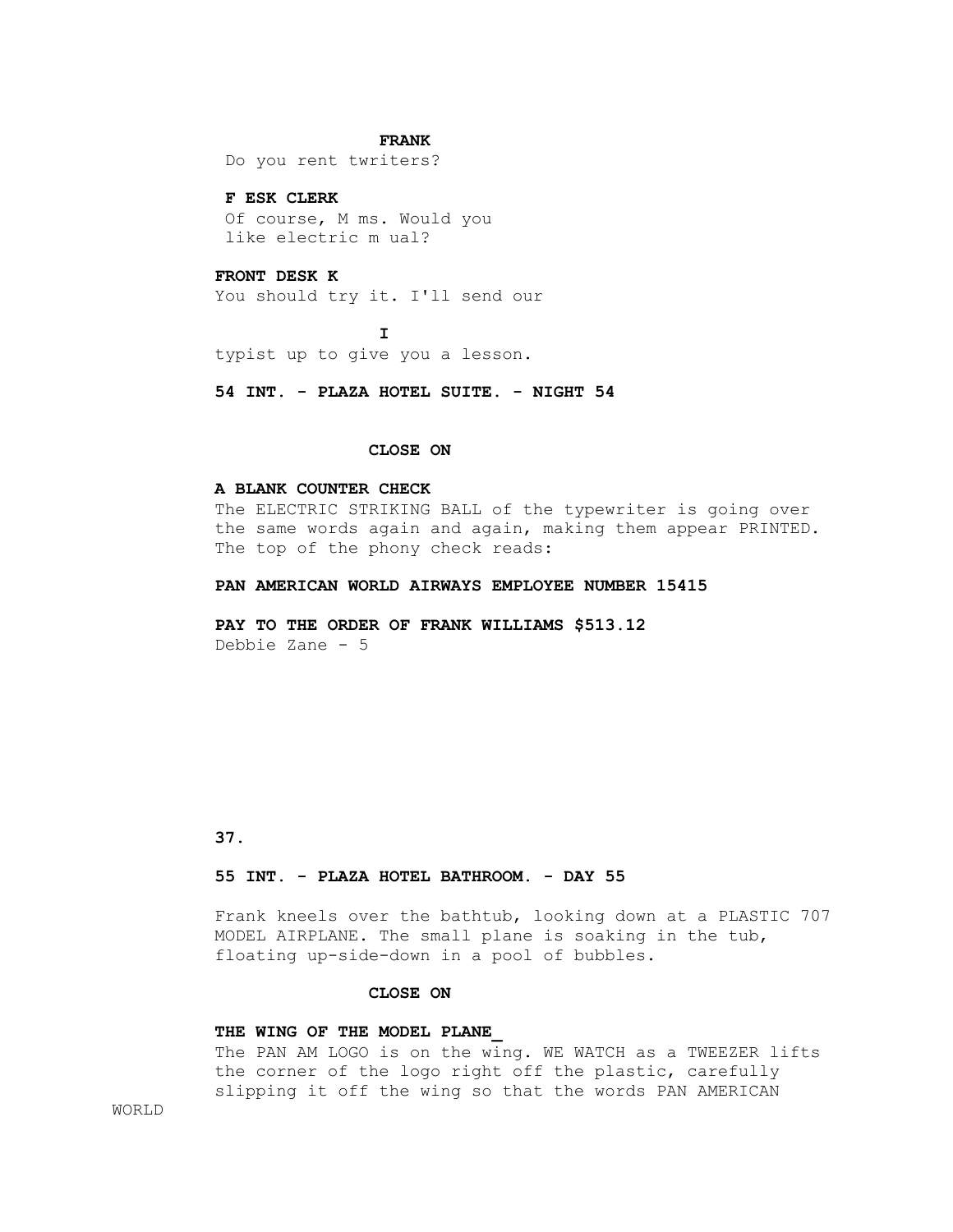AIRWAYS hang in mid-air.

#### **ON FRANK**

 meticulously placing the LOGO on top of the check he has just made. The words stick to the paper, and he quickly

takes

 the check and places it in the middle of a hotel BIBLE. He sticks the bible under his bed, the way a kid breaks in a new baseball glove.

#### **56 INT. - CHASE MA.NHATTAW/BANK \_ - DAY 56**

 Frank is still in uniform " s 0 walks past two MALE TELLERS and deliberately approac YOUNG FEMALE TELLER-

## *CN*

## **FRANK**

I was wondering if ?bk `i¿1/2ptad cash this payroll check f Frank takesthecheck out ofa phony PAN AM ENVELOPEand

## *M* ;

 hands it totheTELLER.ThePAN AM LOGO on the check is crooked andoffcenter,thetype blurred and almostillegible.

## **FRANK (CONT'D)**

 You have beautiful eyes. The TELLER smiles at Frank, barely glances at the check as she opens her CASH DRAWER.

#### **TELLER**

How would you like it?

## **57 INT. - NEW YORK HOBBY SHOP. - DAY 57**

 A small HOBBY SHOP in Times Square. Frank sets FIFTEEN BOXES of PAN AM MODEL AIRPLANES on the counter.

## **HOBBY SHOP OWNER**

That's a lot of planes.

#### **(CONTINUED)**

Debbie Zane -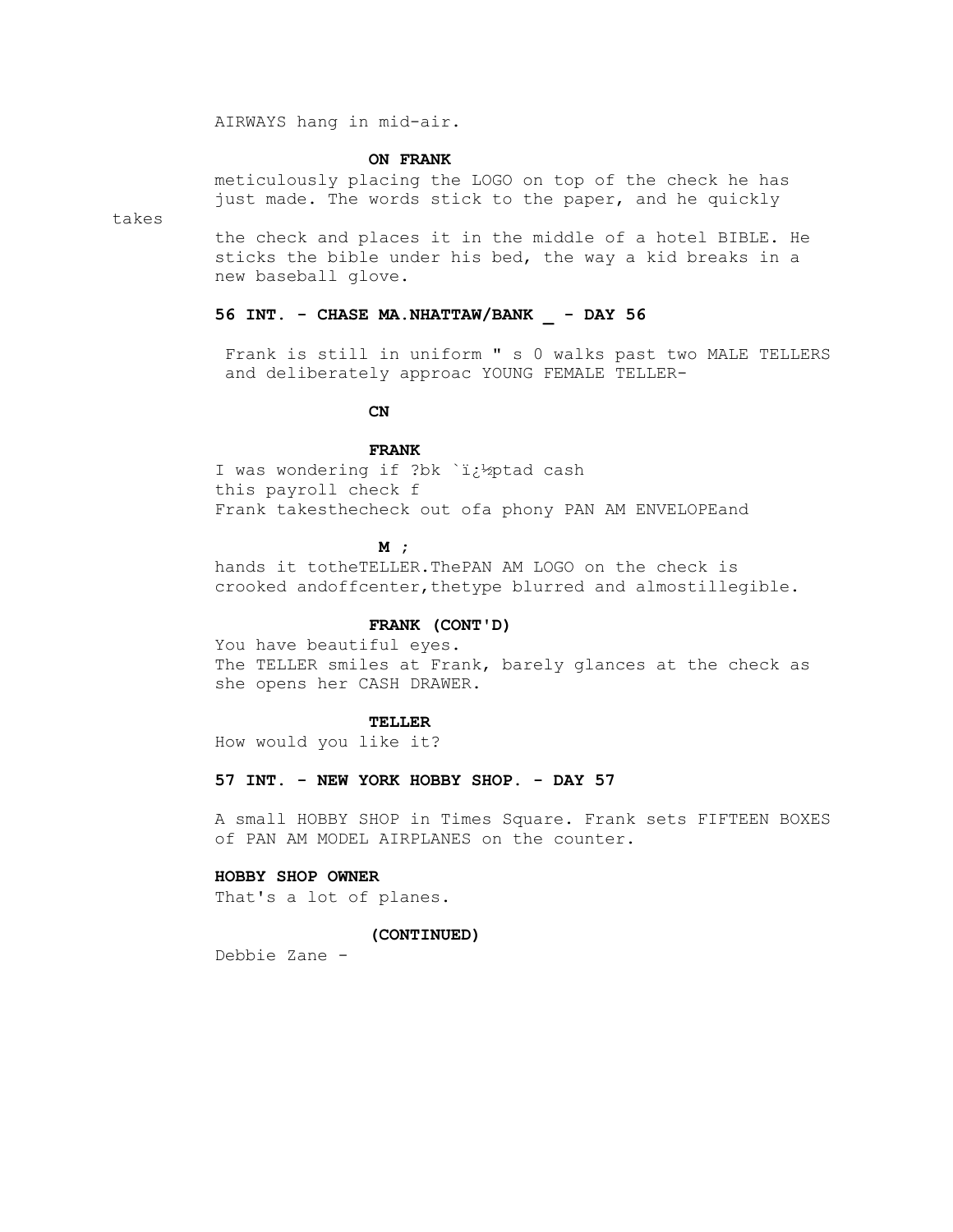#### **FRANK**

 I give them away at Christmas to needy children.

#### **58 INT. - PLAZA HOTEL SUITE. - NIGHT 58**

#### **CLOSE ON**

## **A HOTEL BATHTUB FILLED WITH MODEL AIRPLANES THAT ARE SOAKING**

#### **IN WARM WATER.**

 Frank sits at a desk, pulls a CHECK from the carriage of an electric typewriter. The check is perfectly centered, the Pan Am logo straight, the lines and words looking thick and heavy -- as if they were printed. Frank takes the check and sets it on the hotel bed, where FIVE HUNDRED FRESHLY MADE CHECKS are sitting in neatly

## stacked

piles.

## **59 INT. -PLAZA HOTEL. - MORNING 59**

 Frank walks downstairs his uniform, CHECK IN HAND. The HOTEL MANAGER rushes a to greet him.

#### **E'.**

What can I do ou, Mr. Williams.

#### **FRANK**

 I'm headed out to S morning and I need a little s money.

## **MANAGER**

## **0**

I'm sorry, Sir, we won't have any cash until the banks open in a hour. But I'm sure they can cash your check at the airport.

#### **FRANK**

 The airport? They cash checks at the airport?

 **60 INT. - LA GUARDIA AIRPORT. - MORNING. 60**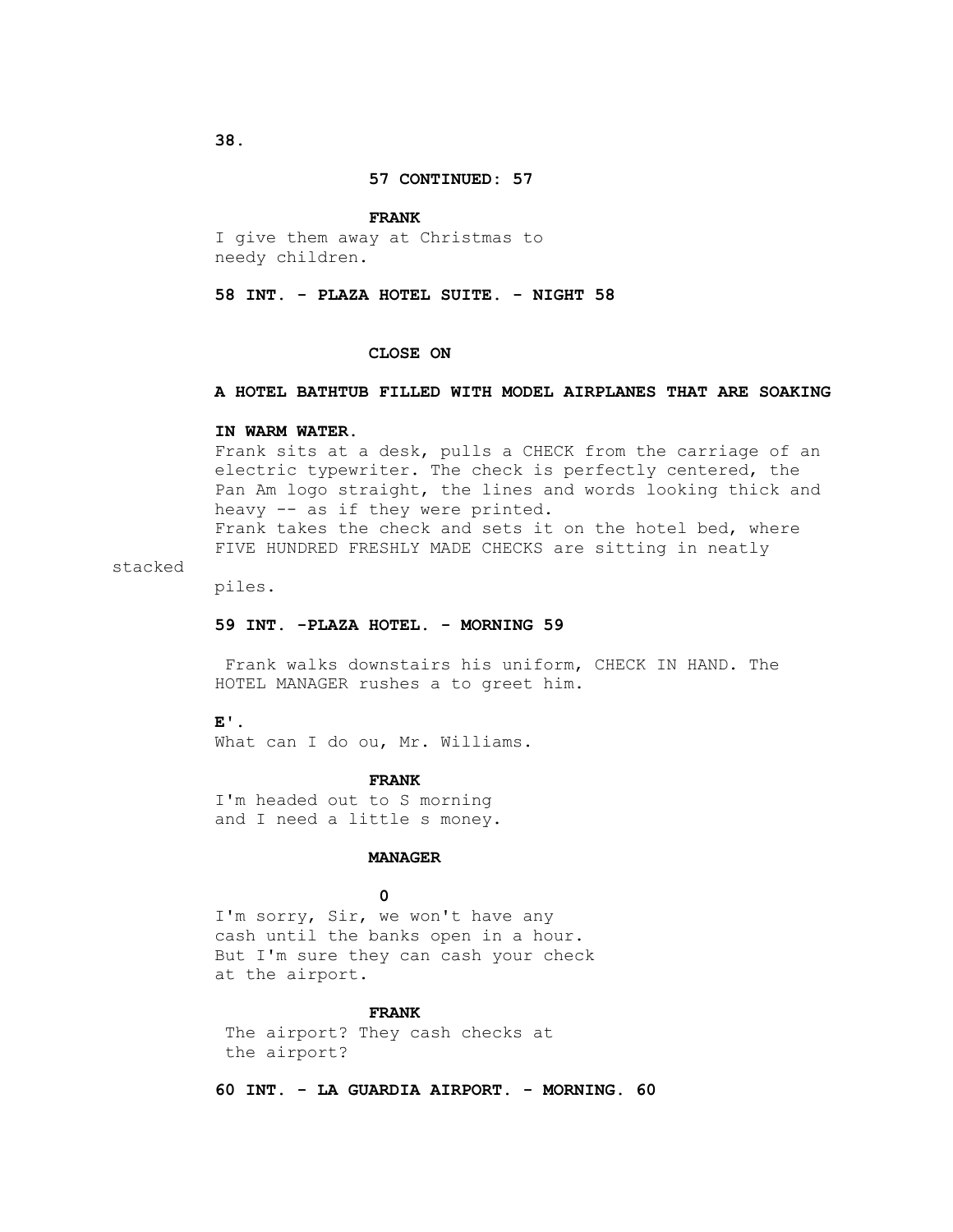Frank wears his pilot's uniform as he walks through the crowded airport holding a thick wad of cash. As he stuffs the money into his pockets, he walks toward a sign that

reads:

#### **AIRLINE PERSONNEL ONLY.**

Debbie Zane - 5

 **39.**

## **61 INT. - PERSONNEL AREA. - LA GUARDIA. - DAY 61**

 A giant warehouse filled with PILOTS, CO-PILOTS, FLIGHT ATTENDANTS, and BAGGAGE HANDLERS. There is a CAFETERIA, NEWSSTAND, AIRLINE SHOP, and SHOE SHINE BOOTH. Frank sits down in one of the SHOE SHINE CHAIRS, two TWA PILOTS next to him. He stares at their I.D. BADGES, which are laminated pictures clipped to the front of their

jackets.

## **FRANK**

The TWO PILOTS turn and look at Frank.

#### **TWA PILOT**

 Morning. You mind if I ask you a question?

 **FRANK**

Sure.

Morning.

## **PILOT**

 I see you hfe"d11 the time, and I was wonderi g Pan Am is doing out here at L ah ubia? Pan Am doesn't fly into La Gu Frank stares at the Pilot, hag ==  $(d/$ , idea what to say.

#### **TWA PILOT**

You working charters?

#### **FRANK**

 Yeah. Charters. I'm headed out to Kennedy in a few minutes.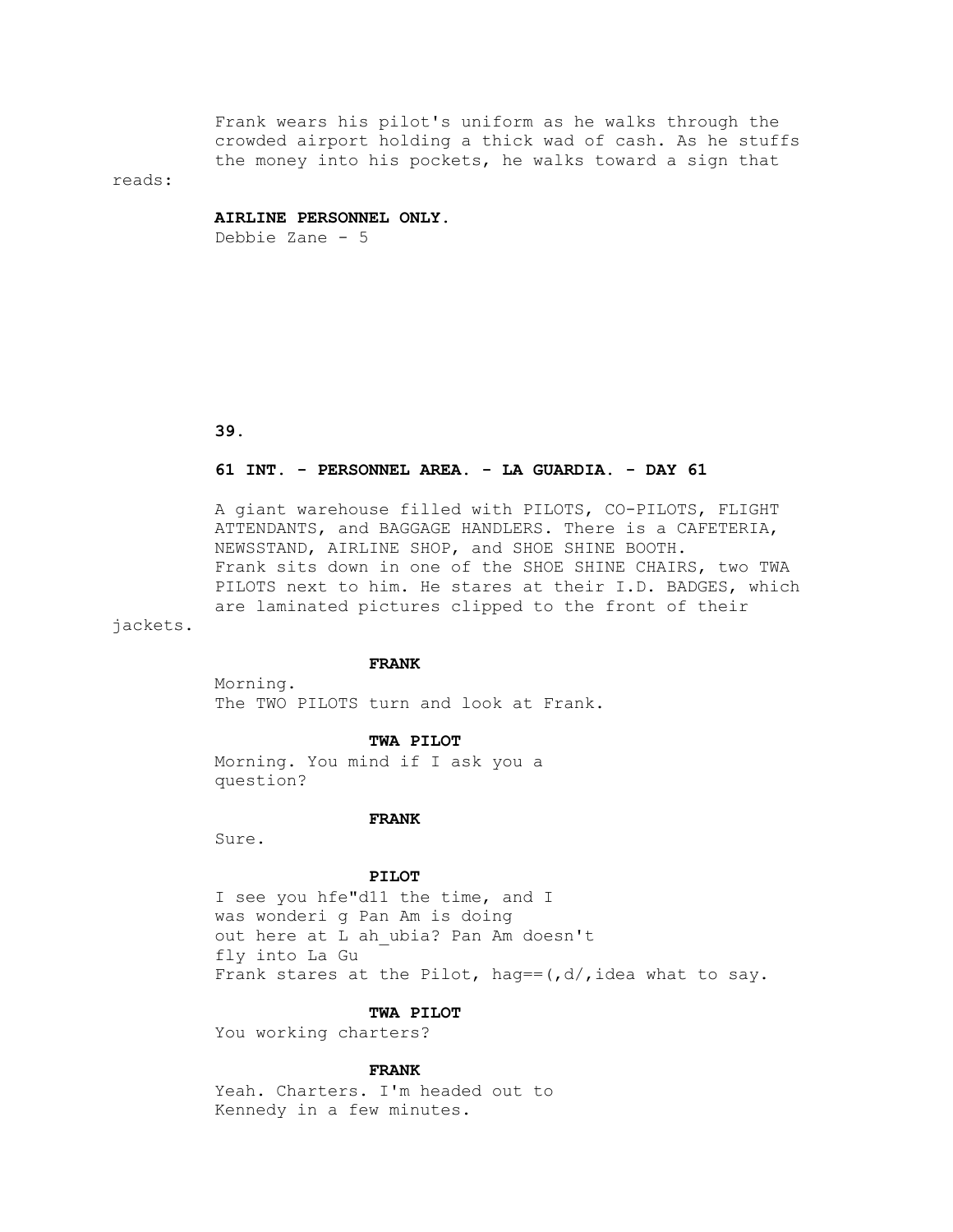## **TWA PILOT**

 I figured as much. What kind of equipment you on? Frank thinks for a long BEAT, has no idea what to say.

#### **FRANK**

General Electric.

#### **TWA PILOT #2**

 General Electric? What the hell do you fly, washing machines? Debbie Zane -

## **40.**

#### **62 EXT. - LA GUARDIA. - DAY 62**

Frank is running out of the airport.

## **FRANK (V.O.)**

 Dear Dad. I have been accepted to Pan Am's flight school, and will be starting my training immediately. I am sending you a picture of me in my uniform, so that you can show it to mom, and let her know that I am a pilot for the greatest airline in the world.

## **63 EXT. - PAN AM BUILDING. - DAY 63**

Frank enters building.

## **64 INT. - PAN AM BUILDING - RECEPTION AREA - DAY 64**

 The massive CORPORATE OFFICES of PAN AM, which look out over the Manhattan. Frank, dressed like a student and wearing a backpack, gets out of televator and walks up to a

#### **RECEPTIONIST.**

 I'm Frank Black'cr#4m Monroe High School. I have a opdIntment with Mister Mulligan.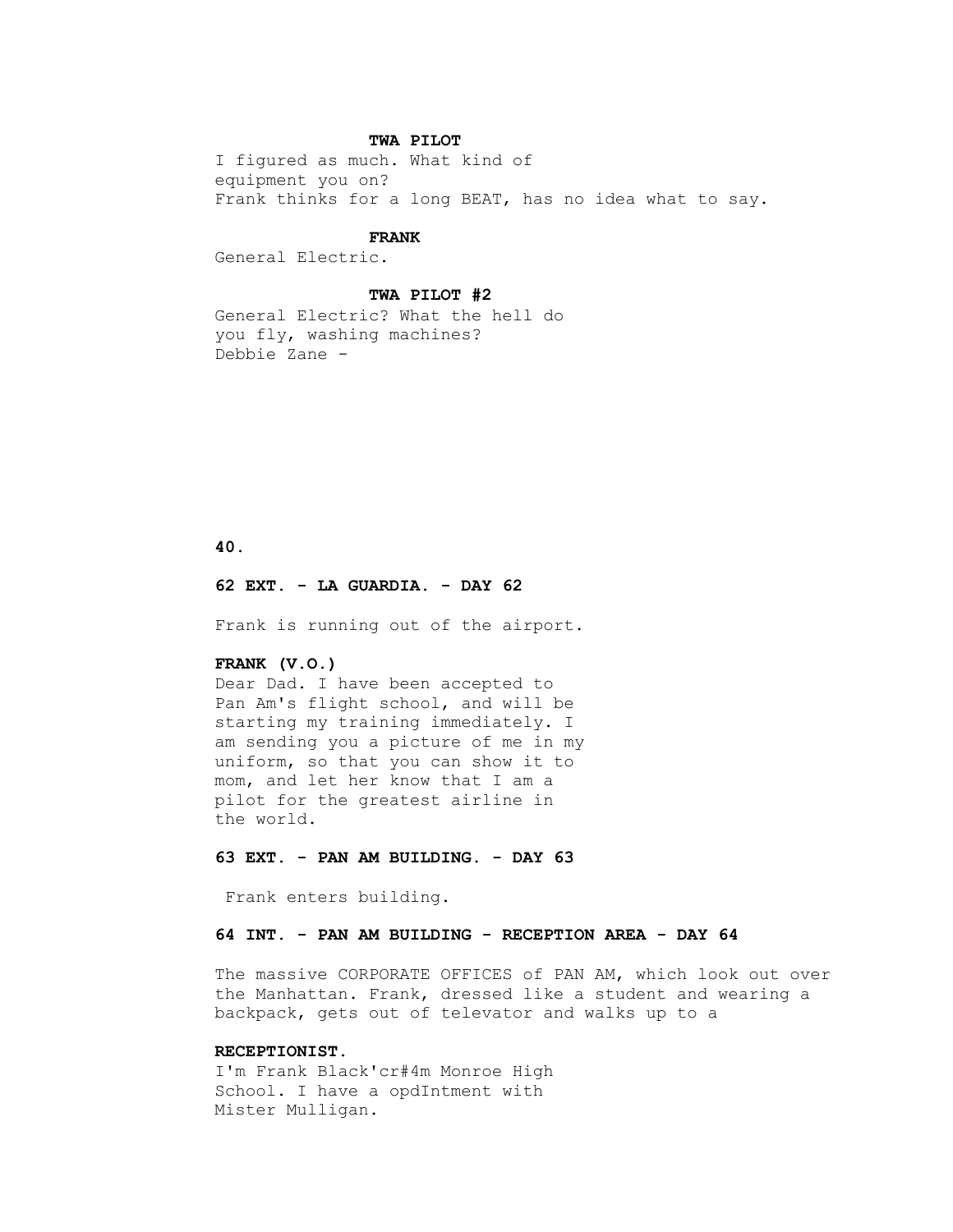#### **RECEPTION**

 Go on in, Frank. He' s w i4 ng for you. Frank hesitates as he walks toward a door marked, PAUL

#### **MULLIGAN, DIRECTOR OF AIRLINE SECURITY.**

#### **65 INT. - MULLIGAN'S OFFICE. - DAY 65**

PAUL MULLIGAN, 70's, a small, rock of a man, stands behind a

## **WALL OF PICTURES, MILITARY MEDALS, PAN AM ACHIEVEMENT**

#### **AWARDS,**

 and EMPLOYEE OF THE YEAR CERTIFICATES that are neatly displayed on the wall behind him.

#### **MULLIGAN**

 Frank, I'm Paul Mulligan, head of security for Pan American World Airways. I understand you're writing a report about Pan Am, and you'd like to speak to a real live pilot.

## **(CONTINUED)**

Debbie Zane - 5

## **41.**

 **65 CONTINUED: 65**

## **FRANK**

Yes, Sir.

## **MULLIGAN**

Well you're in luck, son. Because I was one of the best.

## **66 INT. - PAN AM BUILDING. - DAY 66**

 Frank is following Paul Mulligan through a large GALLERY which shows the history of PAN AM in black and white

## pictures

and detailed PLASTIC MODELS.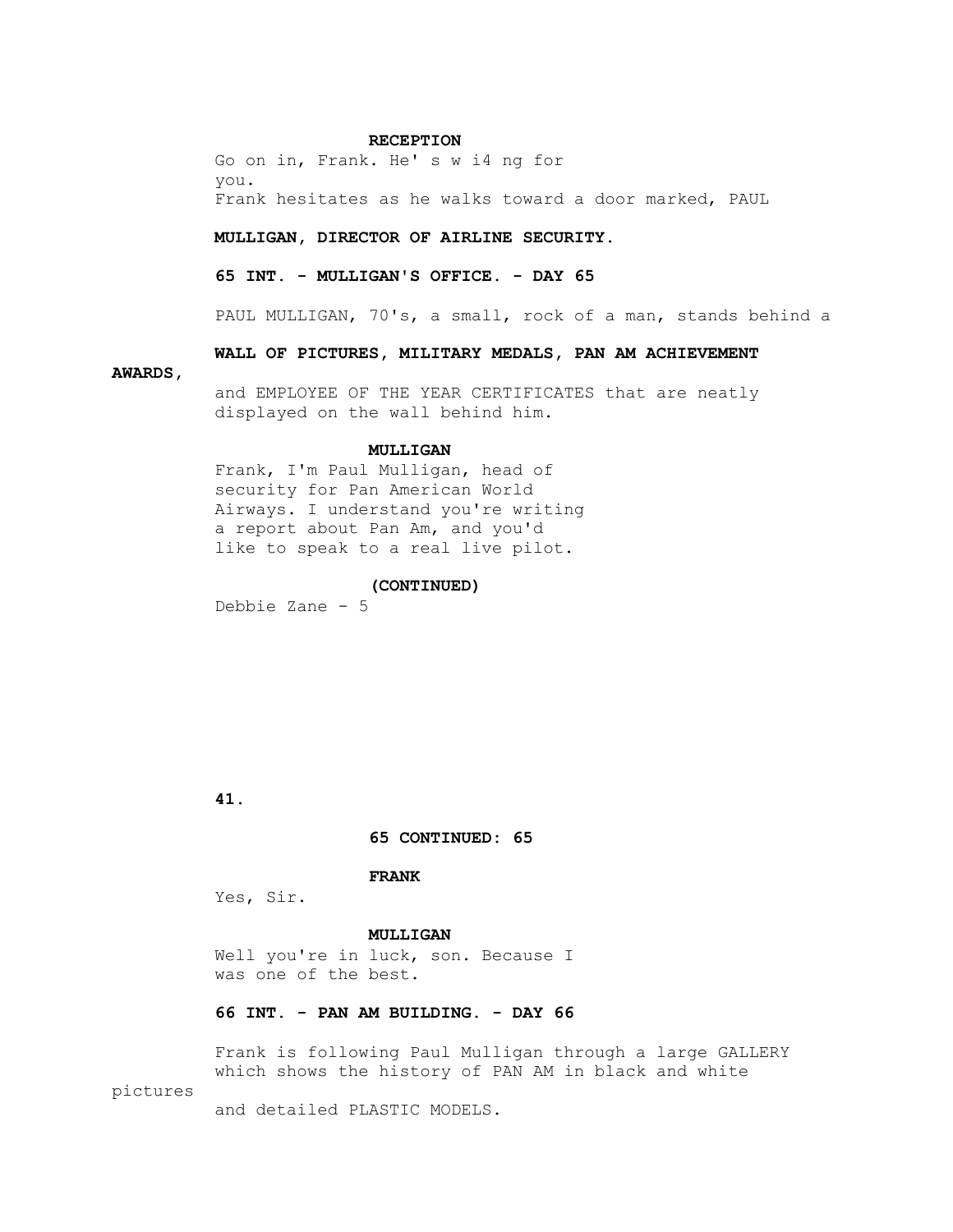## **FRANK**

 What does it mean when one pilot says to another pilot, "what kind of equipment are you on?"

#### **MULLIGAN**

 He's asking what kind of plane they're flying. DC-10, 707, 727. What about a D. badges I've seen pilots wear. e

#### **MU G**

 A pilot is requi of things with him at airline personnel b e similar to this Pan AA wearing, and his FAA li Mulligan pulls an old FAA LICENSE out of his wallet.

## **FRANK**

 Do you think I could make a copy of this license to put in my report?

#### **MULLIGAN**

You can have it, Frank. It expired five years ago.

## **FRANK**

 What about your I.D. badge? Do you have an extra one I could borrow?

## **MULLIGAN**

 I'm afraid I can't help you there. These badges are special ordered from Polaroid. The only way to get

## **(MORE)**

## **(CONTINUED)**

Debbie Zane -!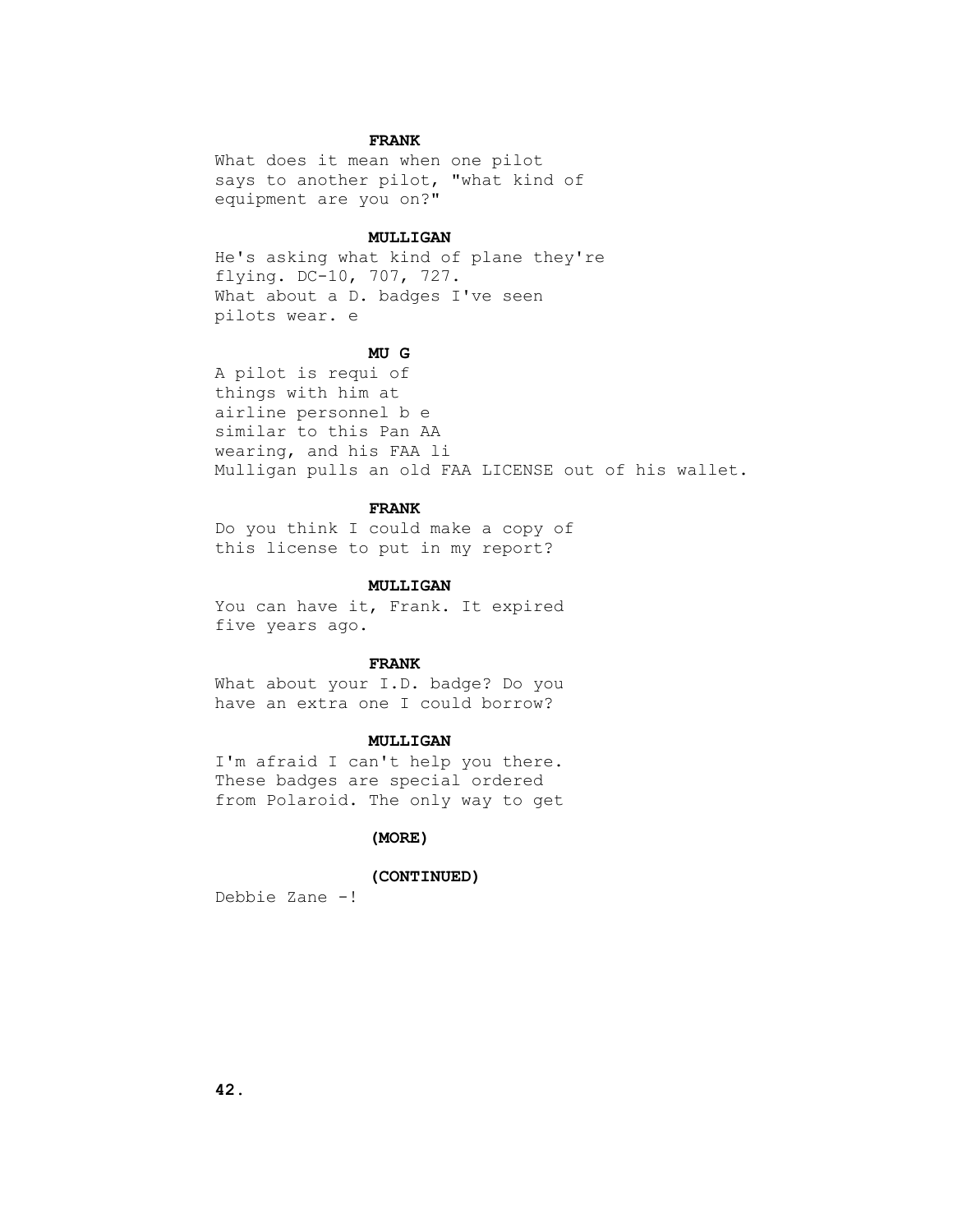#### **66 CONTINUED: 66**

#### **MULLIGAN (CONT'D)**

 one is to become a real live pilot for Pan Am.

#### **67 INT. - POLAROID CORPORATE OFFICES. - NEW YORK. - DAY 67**

 A LARGE OFFICE IN NEW YORK CITY. A POLAROID SALESMAN has opened a SAMPLE BOOK and is showing off page after page of

## **LAMINATED I.D. BADGES.**

FRANK wears a suit and tie as he sits across from the

#### salesman

examining the book.

#### **FRANK**

 Caribbean Air will be expanding our routes next year to include most of the East coast. I'm thinking we'll need several thousand badges.

## **POLAROID SALESMAN**

 As you can see, we make the I.D. badges for almost every major airline.

## **POLAROI**

 That's Pan Am. Would o' Qke the brochure on that one?

#### **FRANK**

 My boss wanted me to bring back an actual I.D. badge, not a brochure.

## **POLAROID SALESMAN**

 That's no problem, Mister Anderson. We make all the badges right here with this equipment. The Salesman motions to a large CAMERA AND LAMINATOR. POLAROID SALESMAN (cont'd) I can make you one in a few seconds.

## **FRANK**

 I have an idea. Why don't you use me as the subject. Debbie Zane - 5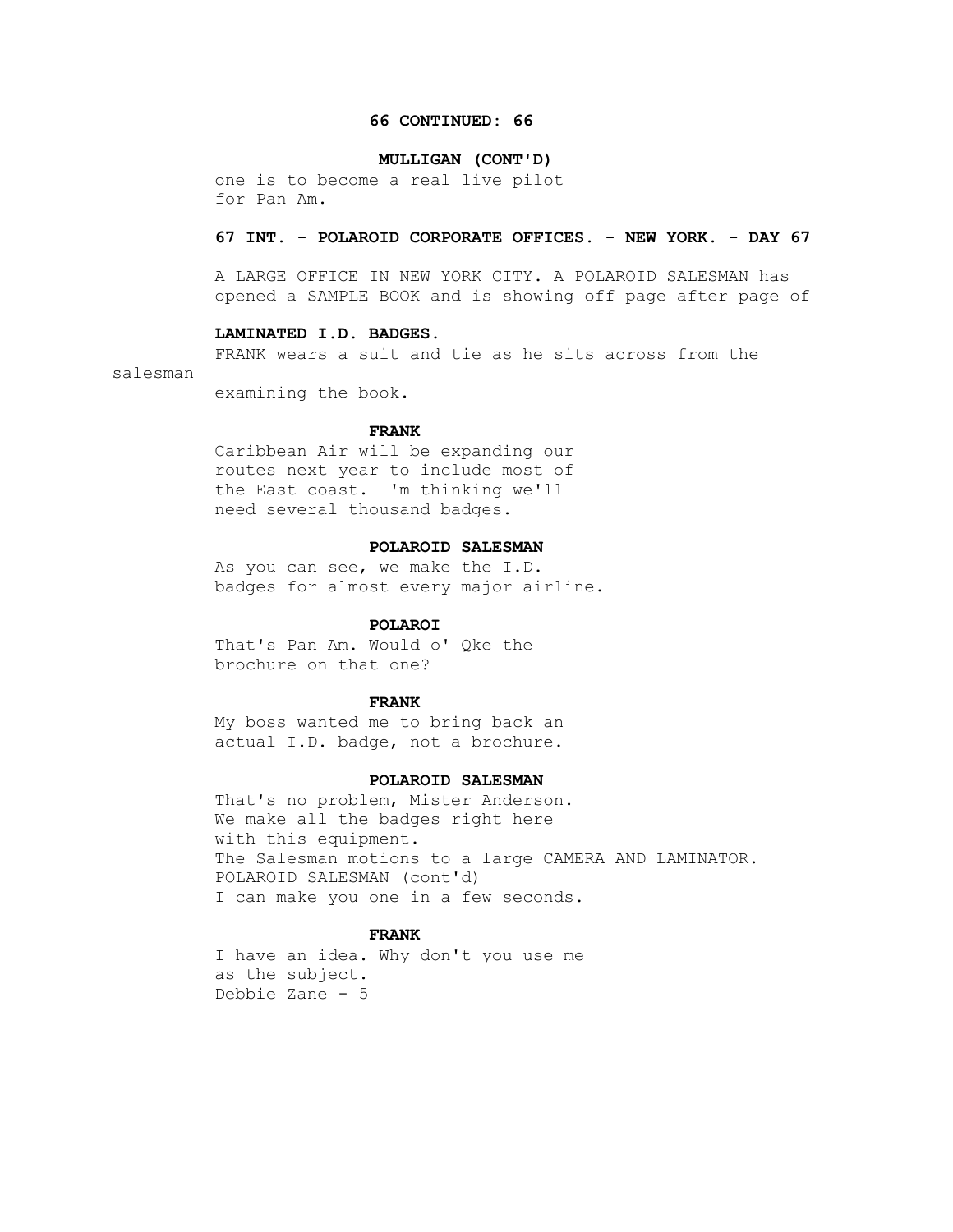## **43.**

 l f 68 INT - KENNEDY AIRPORT. - DAY 68 Frank is walking through KENNEDY AIRPORT, his authentic PAN AM I.D. BADGE secured to the front of his uniform. He walks up to an EASTERN AIRLINES ticket counter and smiles at the

#### **TICKET AGENT.**

## **FRANK**

 Hello. I'm a Pan Am co-pilot and I'd like to fly on your two-thirty to Miami.

#### **EASTERN TICKET AGENT**

You want to dead-head to Miami?

## **FRANK**

 Yes. Dead-head. Frank hands the AGENT his I.D. BADGE and Mulligan's FAA license, which has been cropped at the top where Mulligan's name used to be. She barely glances at either-

## **ERN TICKET AGENT**

You' re in lyk""Sir. The jump seat is open. The Ticket Agent starts to la  $\mu$   $i \rightarrow \nu$   $i \rightarrow \nu$  Frank laughs

## with her.

## **69 INT\_ - EASTERN 707. - DAY 69**

MARCI, a cute 27-year-old EASTERN STEWARDESS with short

## blonde

 hair and glasses, stands at the front of the plane smiling at Frank -- who holds out his pink boarding slip.

## **MARCI**

Are you my dead-head?

## **70 INT. - COCKPIT. - 707. - DAY 70**

 Frank is led into the cockpit by Marci, trying not to react to the intensity of the tiny space. He immediately looks around for the jump-seat -- or any seat -- but sees nothing.

#### **MARCI**

 Frank, this is Captain Oliver. That's John Paxton, the Co-Pilot, this is Ron Vega, flight engineer.

#### **(CONTINUED)**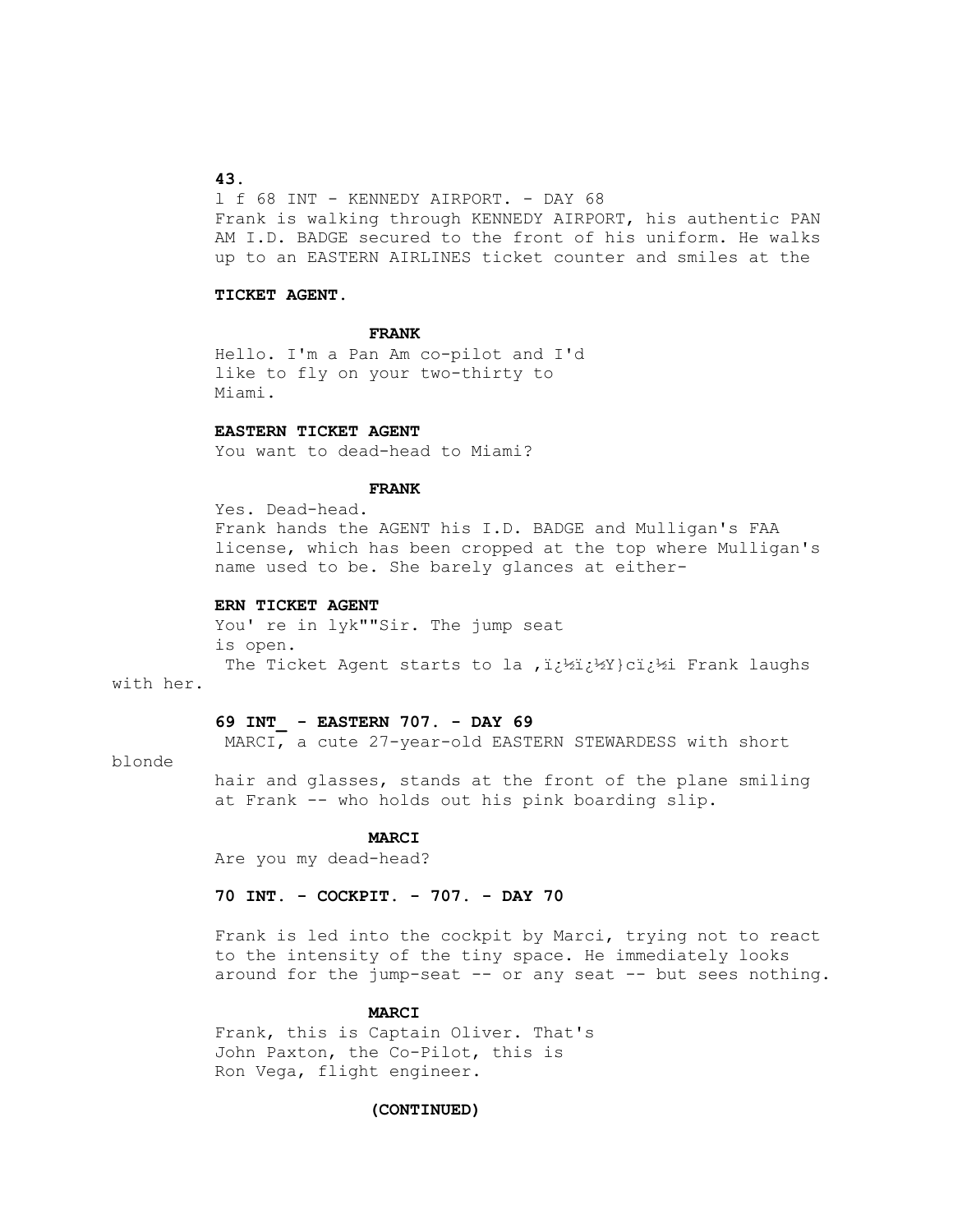Debbie Zane -!

 **44.**

## **70 CONTINUED: 70**

## **FRANK**

 Frank Williams, Pan Am. Thanks for giving me a lift.

## **CAPTAIN OLIVER**

 Go ahead and take a seat, Frank, we're about to push. Frank continues to search for the JUMP SEAT, the panic starting to show on his face as Marci reaches her hand

around

to the back of the cockpit door and pulls down the small

## **METAL SEAT\_**

## **MARCI**

 There you go. Would you like a drink after take-off? Frank quickly sits in the jump-seat, his hands shaking as he tries to strap himself in.

#### **FRANK**

A glass of milk, please.

 **71 EXT. - KENNEDY AIRPORT'RMWAY. - DAY. 71**

## **72 INT. - EASTERN COCKPIT. - 72**

 CLOSE ON FRANK -- inside the -- his hands gripping the sides of the JUMP-SEAT, his nd face clenched into a silent scream as the plane lift f, banking left as it shoots out over Manhattan. Frank is staring out the cockpit window in disbelief, the way all kids do the first time they ride in a plane.

## **73 INT. - EASTERN 707. - LATER IN FLIGHT 73**

Frank walks through the COCKPIT DOOR, sees Marci preparing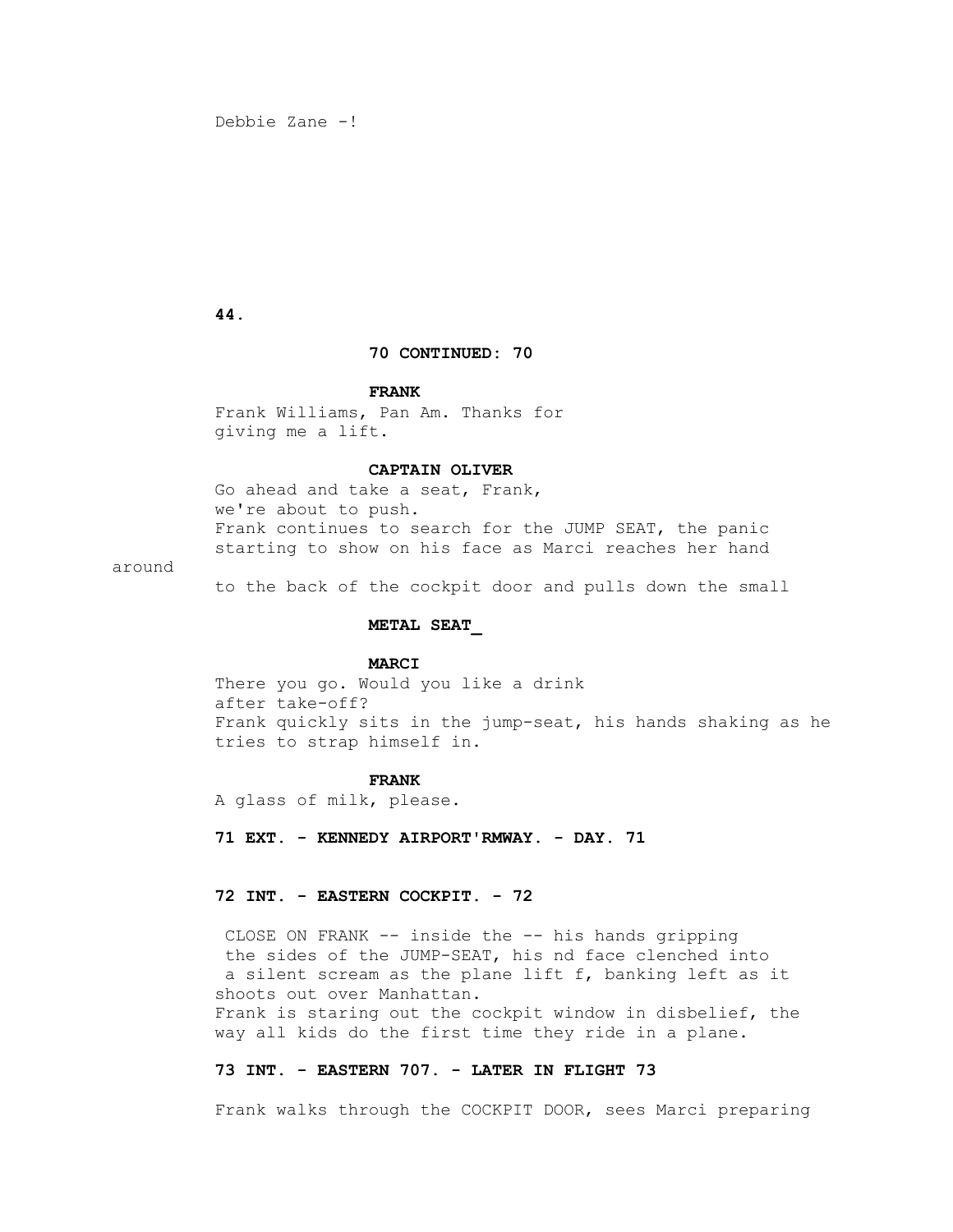drinks at the beverage station.

## **MARCI**

 Hello, dead-head. Enjoying your free ride?

## **FRANK**

 Marci, did you drop this? Frank takes a SMALL GOLD NECKLACE out of his jacket pocket.

## **(CONTINUED)**

Debbie Zane - 5

 **45.**

## **73 CONTINUED: 73**

## **7 FRANK (CONT'D)**

 Must have slipped right off your neck.

## **74 INT. - FRANK'S HOTEL ROOM. - MIAMI. - NIGHT 74**

 Frank is lying on top of Marci -- losing his virginity - not moving -- just staring down at her with a bizarre look on his face. The lights are low, the radio is on.

#### **FRANK**

Are all hostesses as nice as you?

## **MA.RCI**

 Stewardess. You know we like to be called stewardess now. Why are you stopping?

## **FRANK**

 I want to tell you something, Marci. This is by far the best date I've ever been on.

## **75 INT. - AIRPORT. - DAY 75**

 Frank walks toward a COUNTER with a big smile on his face.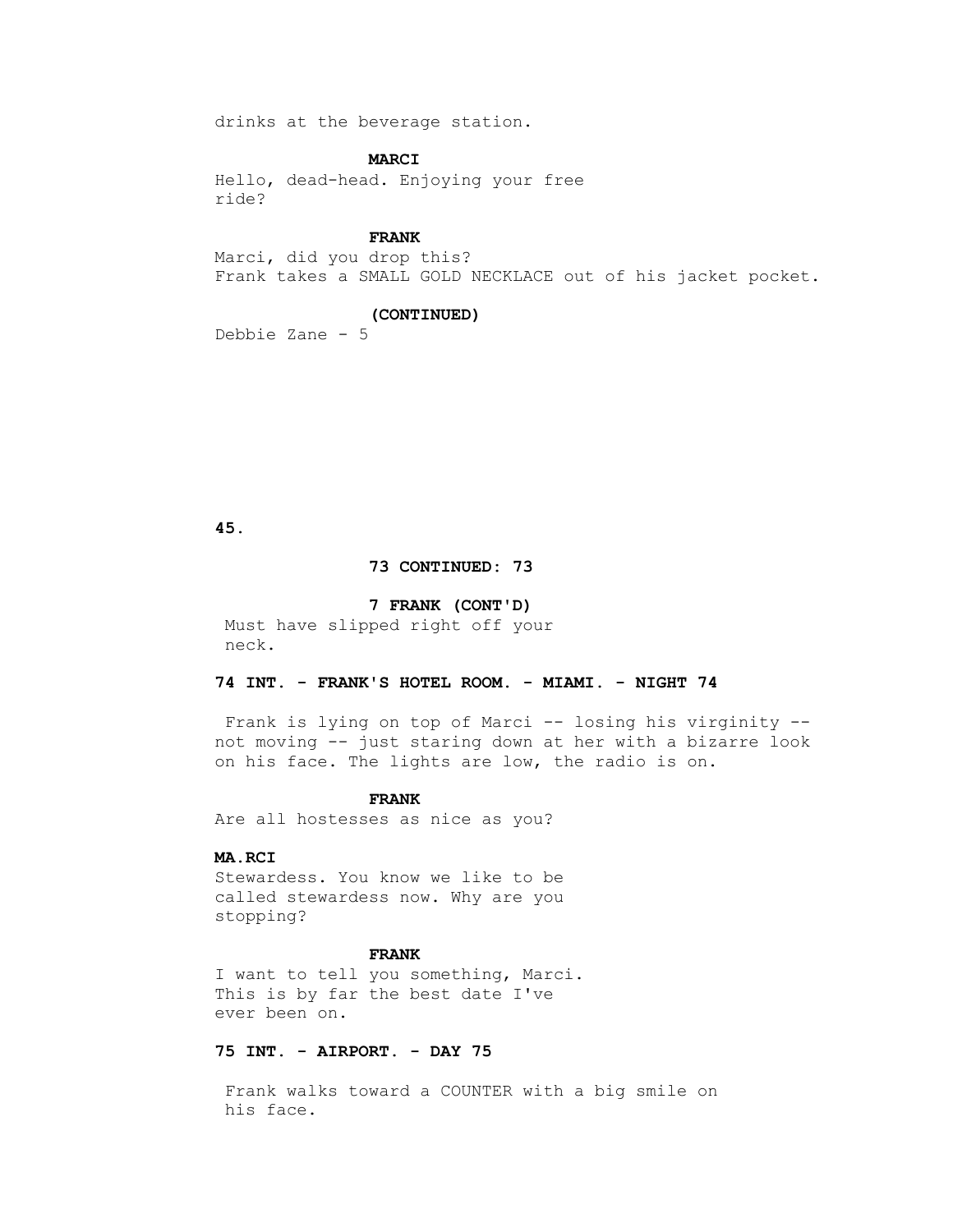## **U O**

## **FRANK**

 Is the jump-seat op no '1 j. ur four o'clock to Dallas?

## **76 INT. - DALLAS BANK. - DAY 76**

## **0**

 Frank is wearing his pilot's uniform as he walks up to LUCY, the pretty ASSISTANT MANAGER of a small Dallas bank.

## **LUCY**

 Welcome to Dallas National Bank, how may I help you?

## **FRANK**

What's your name, Ma'am?

## **LUCY**

 Lucy Rogers. I'm the Assistant Manager.

## **FRANK**

 Lucy, my name is Frank Williams, and I'm a co-pilot for Pan Am. I'd like

## **(MORE)**

## **(CONTINUED)**

Debbie Zane -

## **46-**

## **76 CONTINUED: 76**

## **FRANK (CONT'D)**

 to cash this check and then take you to dinner.

 **77 INT. - DALLAS HOTEL ROOM. - NIGHT 77**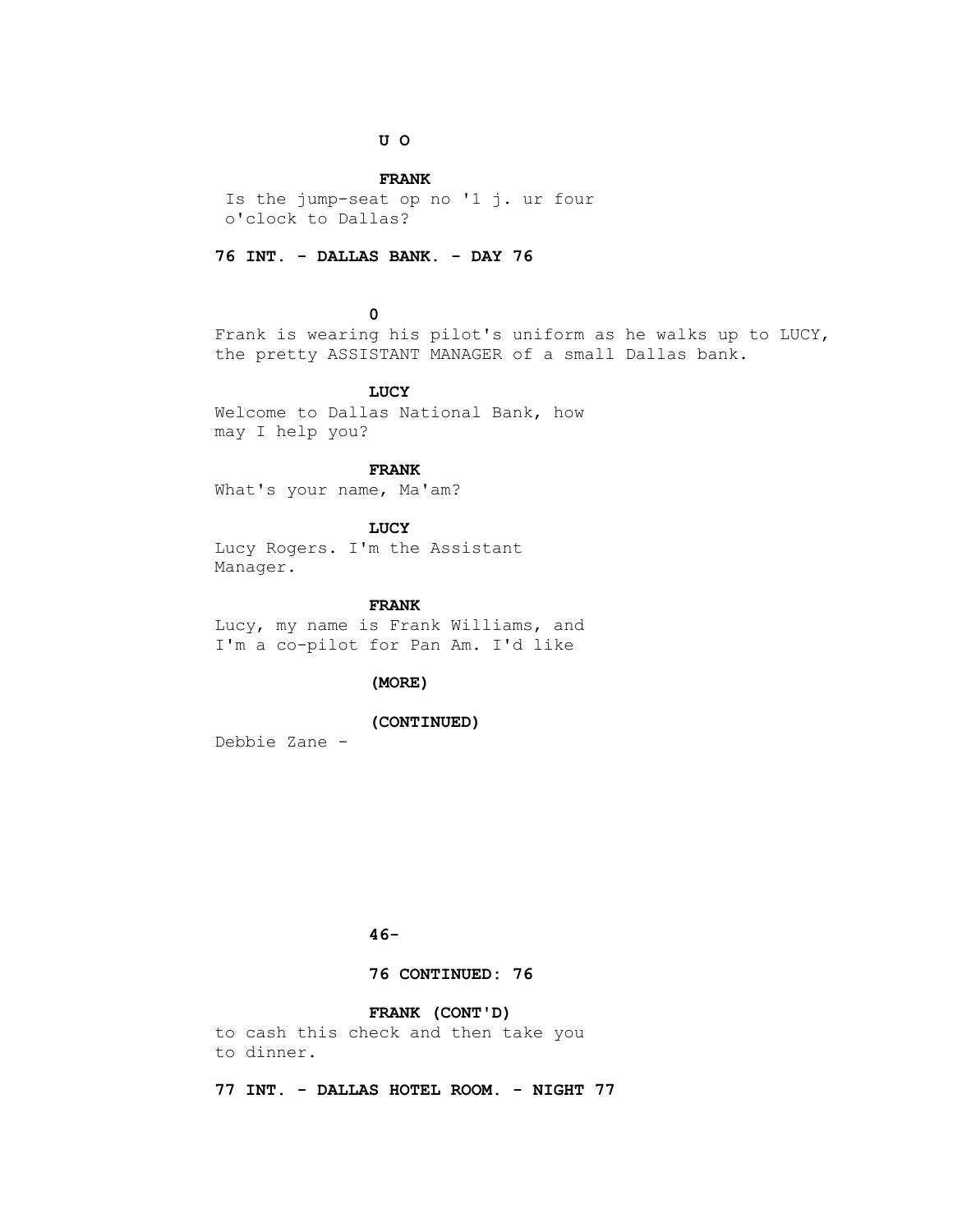Frank is dancing with LUCY, who is laughing uncontrollably as he twirls her around the room.

## **LUCY**

 Okay, enough! I'm gonna be sick. I have to get home and get some sleep.

## **FRANK**

It's only midnight.

## **LUCY**

 One of my tellers got married last night, and I'm gonna be short handed all week.

#### **FRANK**

What if I cane nd helped you out down at the

 **L** Now why would ffaij Am Pilot want to work in my stupi Frank twirls Lucy, dipping he3JAn,; Y middle of the room.

#### **FRANK**

To be close to you.

## **78 INT. - DALLAS NATIONAL BANK. - DAY 78**

 Frank is standing with Lucy behind the counter of the bank, watching as she feeds a stack of CHECKS into a MICKER

## ENCODING

## **MACHINE.**

#### **LUCY**

 We feed the checks through the micker machine, and the magic eye reads the micker ink and then sorts the checks by numbers.

#### **FRANK**

What numbers?

## **(CONTINUED)**

Debbie Zane - 5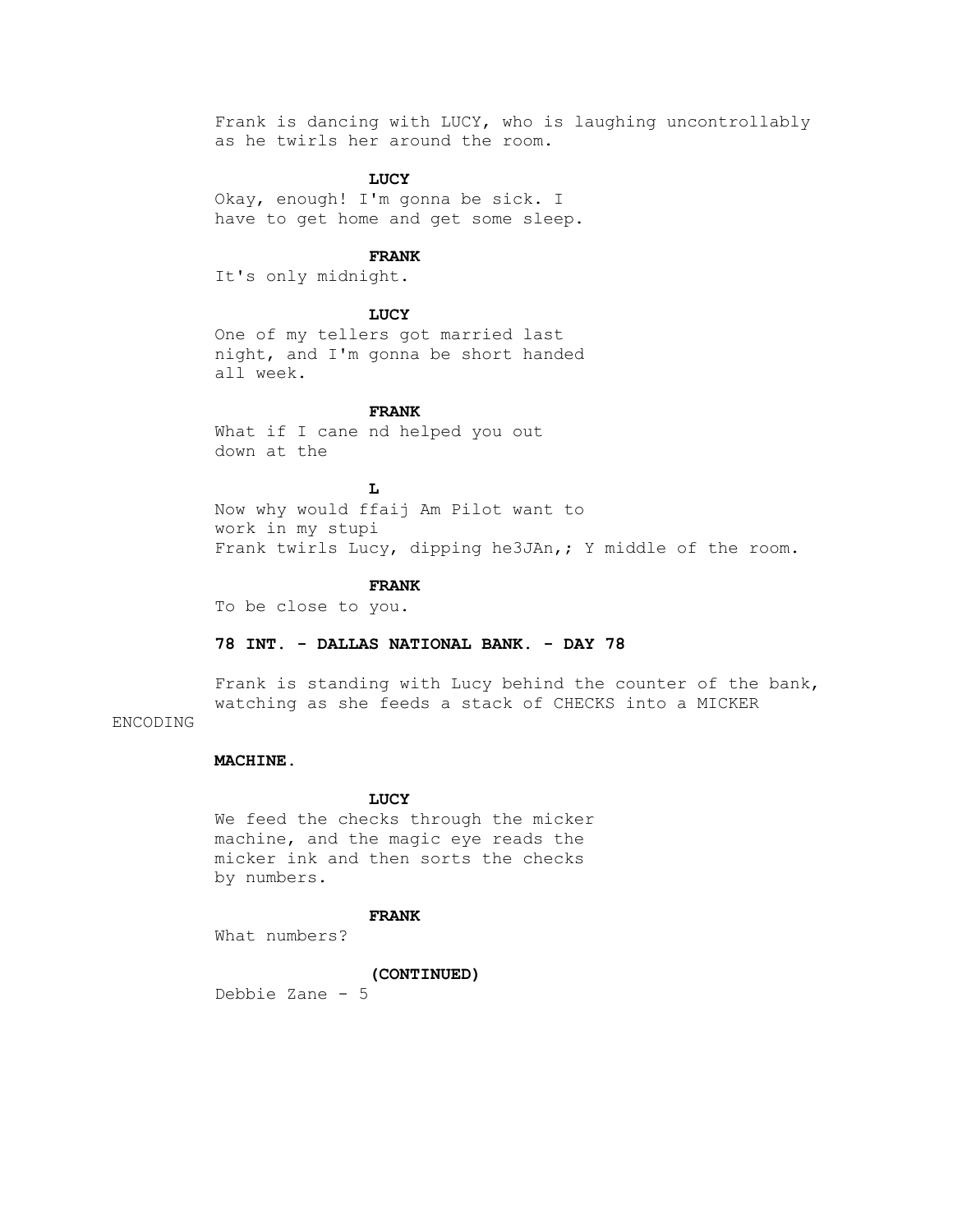#### **78 CONTINUED: 78**

#### **LUCY**

 See the numbers on the bottom of the` checks. Those are called routing numbers.

#### **FRANK**

Where do the checks get routed to?

 **LUCY**

Well, I'm not exactly sure. Nobody ever asked before.

## **79 INT. - NEW YORK PUBLIC LIBRARY. - DAY 79**

Frank wears his pilots uniform as he sits across from a

group

 of HIGH SCHOOL STUDENTS who are writing term papers. As the students talk and laugh at their desks, Frank leans over to them.

#### **FRANK**

 would you keep it down, please? The students immediatel uiet down as Frank turns a page in his book -- THE HISTO BANKING IN AMERICA. He is reading a chapter called  $-$  - T E, NKS OF THE U.S. FEDERAL RESERVE

 **80 INT. - NEW JERSEY AUCTIO 80** 

## **A SIGN READS: FORECLOSURE AU**

#### **BANS**

WE SEE rows of desks, chairs, cou and cash drawers -everything you could possibly find at a bank. The

## AUCTIONEER

 stands in front of a room filled with BANKERS and BUSINESSMEN

in dark suits.

#### **AUCTIONEER**

 Our next item up for bid is also fromtheJersey National foreclosure. Thisisa micker encoder, a machine usedtoencode bank checks. Do I haveanopening bid?

 **47.**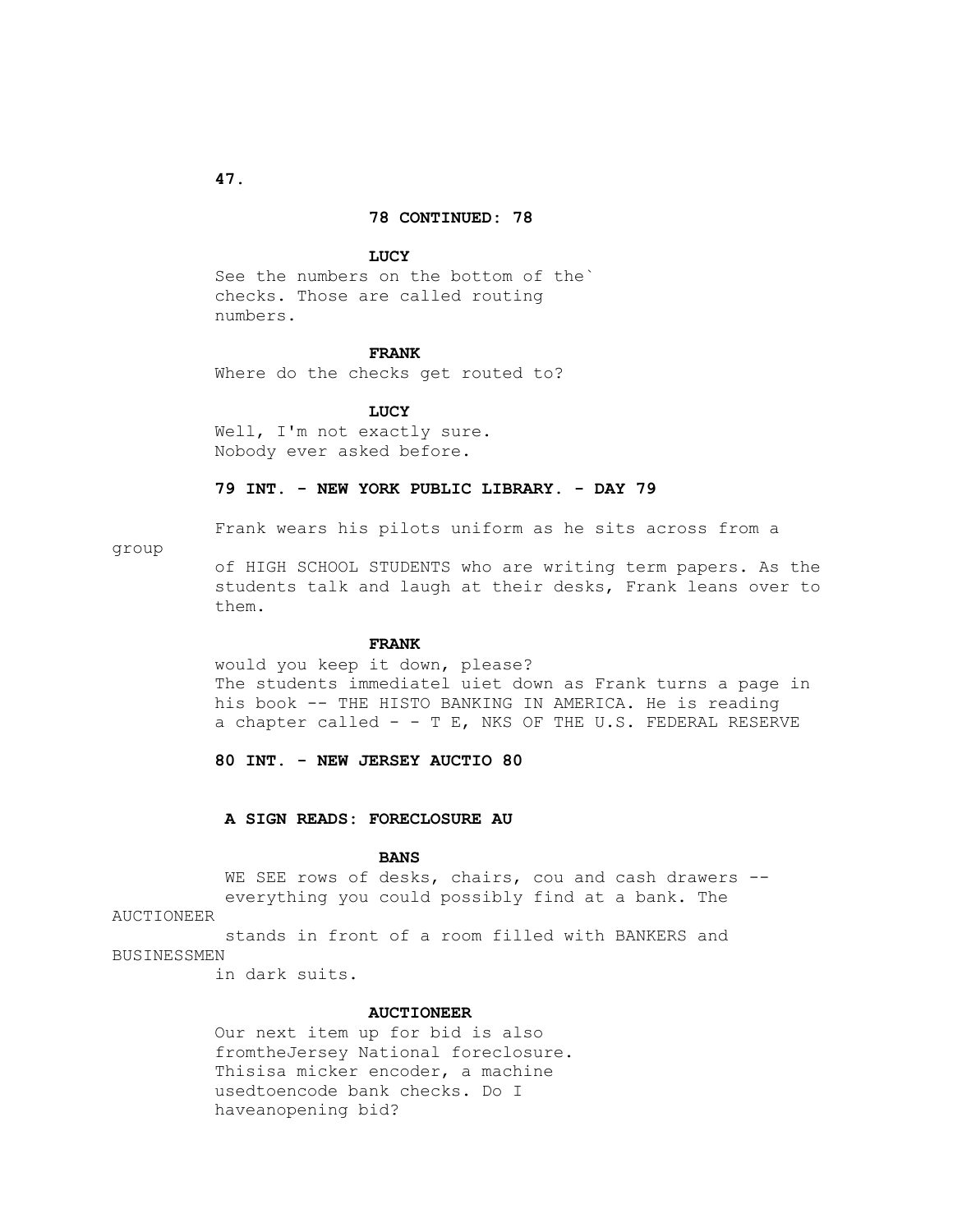In the audience, Frank, dressed in a suit, smiles as he raises

his paddle.

#### **FRANK**

 Five dollars. Debbie Zane - 5

 **48.**

## **81 EXT. - VILLAGE INN BAR. - EASTCHESTER, NEW JERSEY. - DAY**

**81**

 The parking lot is packed with cars. A light snow is falling as FRANK SR. walks out of the bar and buttons his jacket.

#### **FRANK**

 Happy birthday, Dad. Frank turns to face his son, who is standing in front of a RED CADILLAC that still has the sticker in the window. The two men stare at each other for a long BEAT, and then

embrace

in the middle of the lot.

## **FRANK SR.**

 Jesus, look at you? My son the birdman. That is some uniform, Frank.

#### **FRANK**

 I bought you a Cadillac. Frank motions to the car, holds up the keys. K (cont' d) ission. She goes s an hour. It btj speedometer. Frank Sr.

#### **FRANK S**

She's beautiful. Only\i¿1% @i¿1%nna get myself another white on r already ordered it. You keep that one, Frank,

**I** 

maybe one day we'll race to Atlantic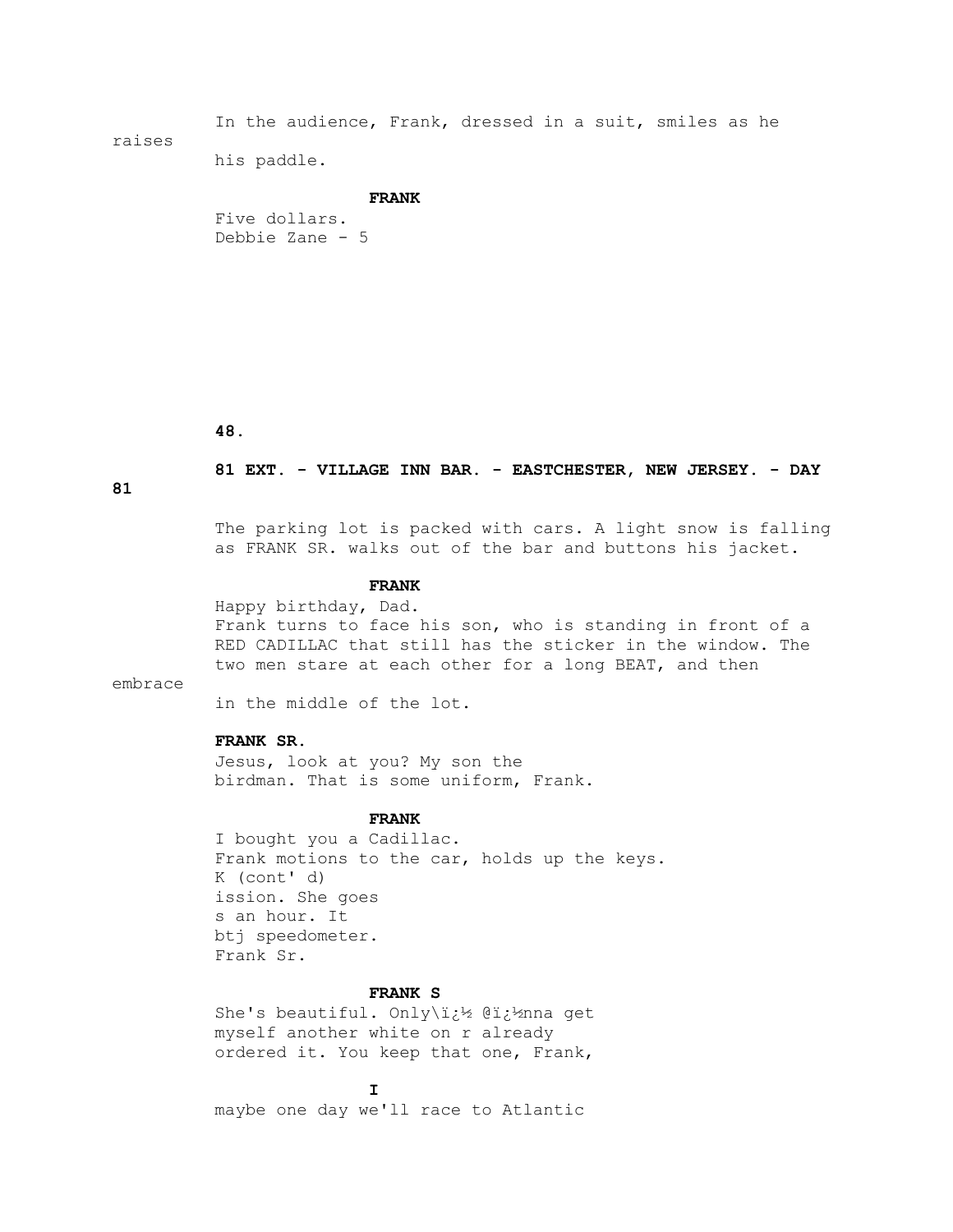City.

## **FRANK**

 I went by the store today. Since when do you close on a Friday?

## **FRANK SR.**

 I had to close the store for awhile. It's all about timing, Frank, the goddamn government knows that. They hit you when you're down, and I wasn't gonna let them take it from me. So I just shut the doors myself, called their bluff.

## **FRANK**

 I can get you money, whatever you need. We can buy ten stores.

 **(CONTINUED)**

Debbie Zane - 5

## **49.**

## **81 CONTINUED: 81**

## **FRANK SR.**

 No. It's better this way. I'm laying' low for awhile, letting them have their fun. It's just a stationery store -- sooner or later they'll forget about me.

#### **FRANK**

Have you talked to Mom?

## **FRANK SR.**

 She's so stubborn, your mother. But I won't let her go without a fight. I've been fighting for her since the day we met.

## **FRANK**

Out of all those soldiers, you were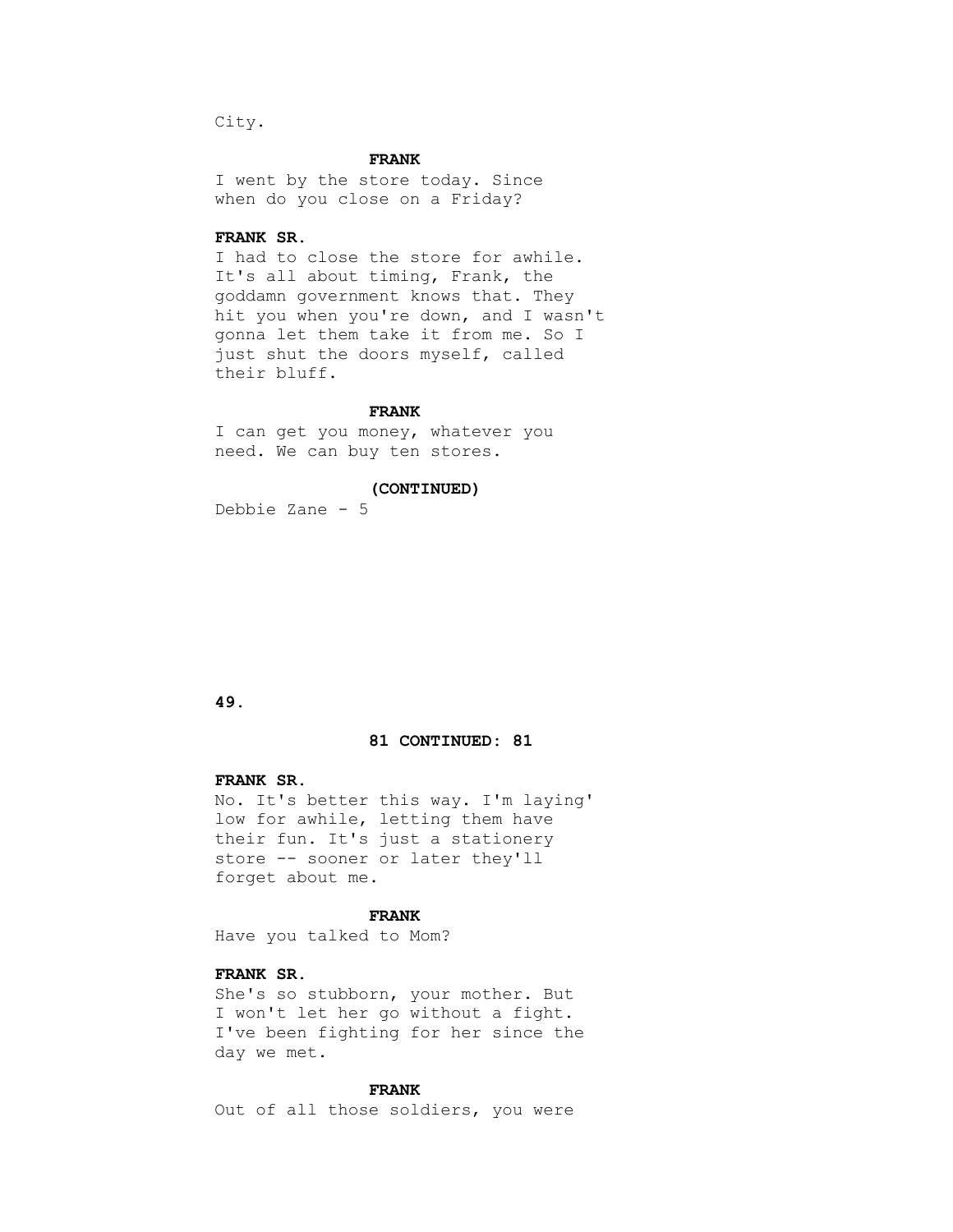the one that took her home.

## **FRANK SR.**

 That's right. Two hundred men were sitting in th' little social hall watching he d ce. What was the name of tha d I/ ..il lage? Montpelier.

#### **FRANK S**

 I didn't speak a word six weeks later she was A WOMAN PULLS UP IN AN OLD FORD AND HONKS FOR FRANK SR.. She smiles and waves at him through the window, and he waves back. FRANK SR. (cont'd) Shit. I have to go, Frank.

## **FRANK**

I was hoping I could buy you a steak.

## **FRANK SR.**

 Jesus, tonight is no good. That's my friend, Darlene. She's cooking me dinner for my birthday. She used to be the pastry chef at Elaines. Why don't you come home with us?

#### **(CONTINUED)**

Debbie Zane -

 **50.**

## **81 CONTINUED: (2) 81**

#### **FRANK**

 No, I should probably get out to the airport. I'm flying the red eye tonight.

## **FRANK SR.**

Where are you going?

## **FRANK**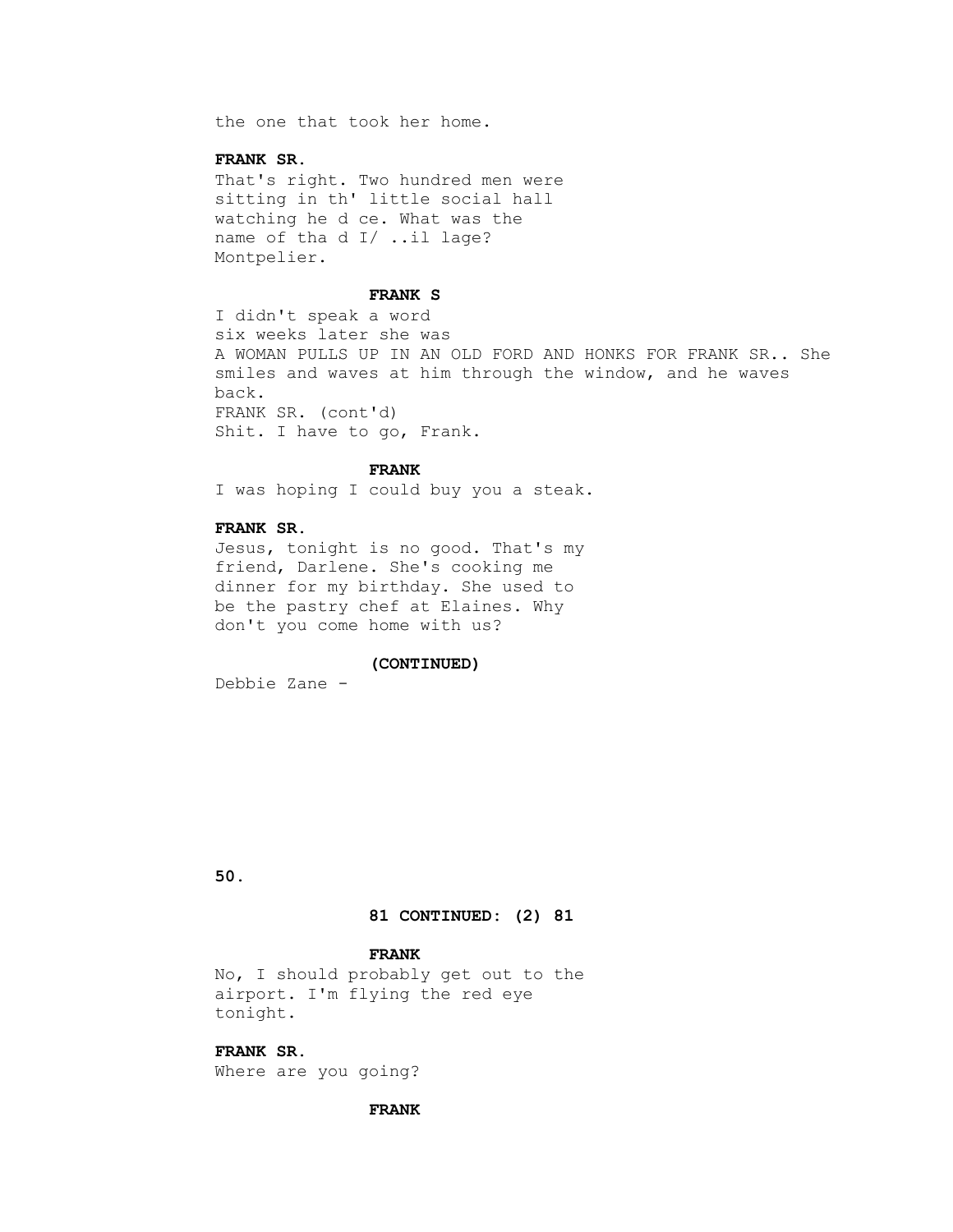Dad, I'm serious about what I said. I can get you money --whatever you need.

## **FRANK SR.**

 Just tell me where you're going. I bet it's someplace warm.

## **FRANK**

Yeah. Hawaii.

## **FRANK SR.**

 Hawaii. My son is going to Hawaii tonight. The x t of us really are suckers.

 **82 INT. - FBI OFFICES. - WASHIN , DAY 82**

## **SUPER: FBI BUILDING, WASHINGTON**

#### **CLOSE ON**

 A SLIDE PROJECTOR -- the circular tray turning clockwise as an AGENT JOE SHAYE stands at the front of the room addressing

## **FIVE FBI AGENTS.**

## **JOE SHAYE**

 John Doe 2172 is a paperhanger who started on the East Coast. During the last few weeks 2172 has developed a new form of check fraud, which I'm calling "the float". Next slide. The slide doesn't change. JOE SHAYE (cont'd) Next slide, please.

#### **(CONTINUED)**

Debbie Zane - 5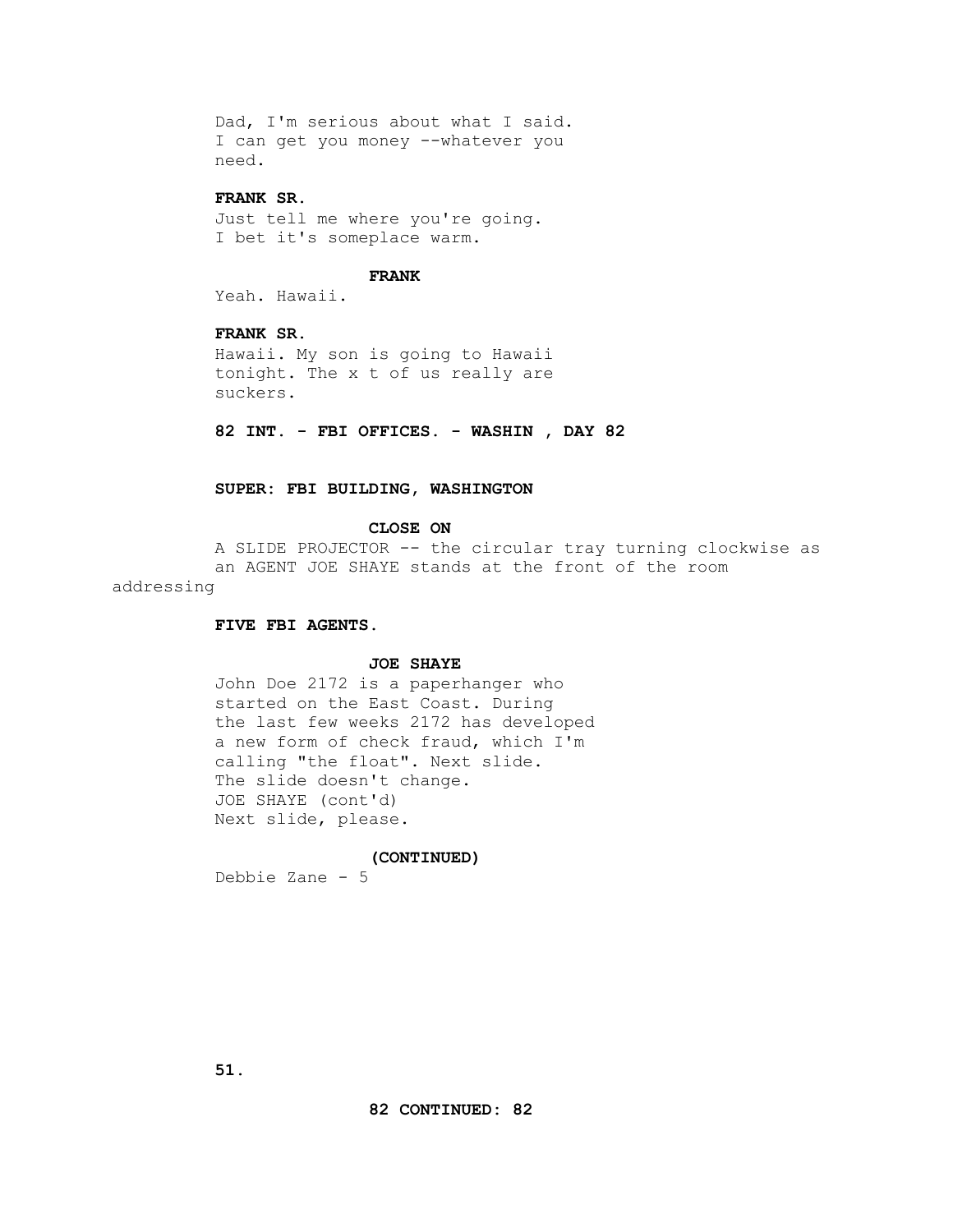## **FBI AGENT**

 The remote thing is broken. You'll have to do it by hand. Joe reaches in and turns the slide. JOE SHAYE (cont'd) What he's doing is opening checking accounts all over the country, then changing the micker ink routing numbers on the bottom of those checks.

#### **CLOSE ON**

 THE FACES OF THE FIVE FBI AGENTS, looking bored as they all listen to Joe, having no idea what he's talking about. Some of the agents are yawning, while other are doodling at their desks. JOE SHAYE (cont'd) This is a map of the 12 branches of the U.S. Federal Reserve. The optical scanners at t bank read the numbers on the bott a check -- then ship the ch c}i¿½i¿½í,? to the

#### **CORRESPONDING**

#### **SPEC\_\_\_**

 Joe, for those of with bank fraud, wo telling us what the h talking about?

## **III**

#### **JOE SHAYE**

 The East Coast branches are numbered seven through twelve, the midwest four, five, and six...

## **SPECIAL AGENT WILKES**

 You mean to say that those numbers on the bottom of a check actually mean something?

#### **JOE SHAYE**

 Yes. And if you change a number one to a number nine -- a check cashed in New York won't be sent to the East Coast Reserve -- but will be re routed all the way to California. The bank won't know the check has bounced for two weeks, which means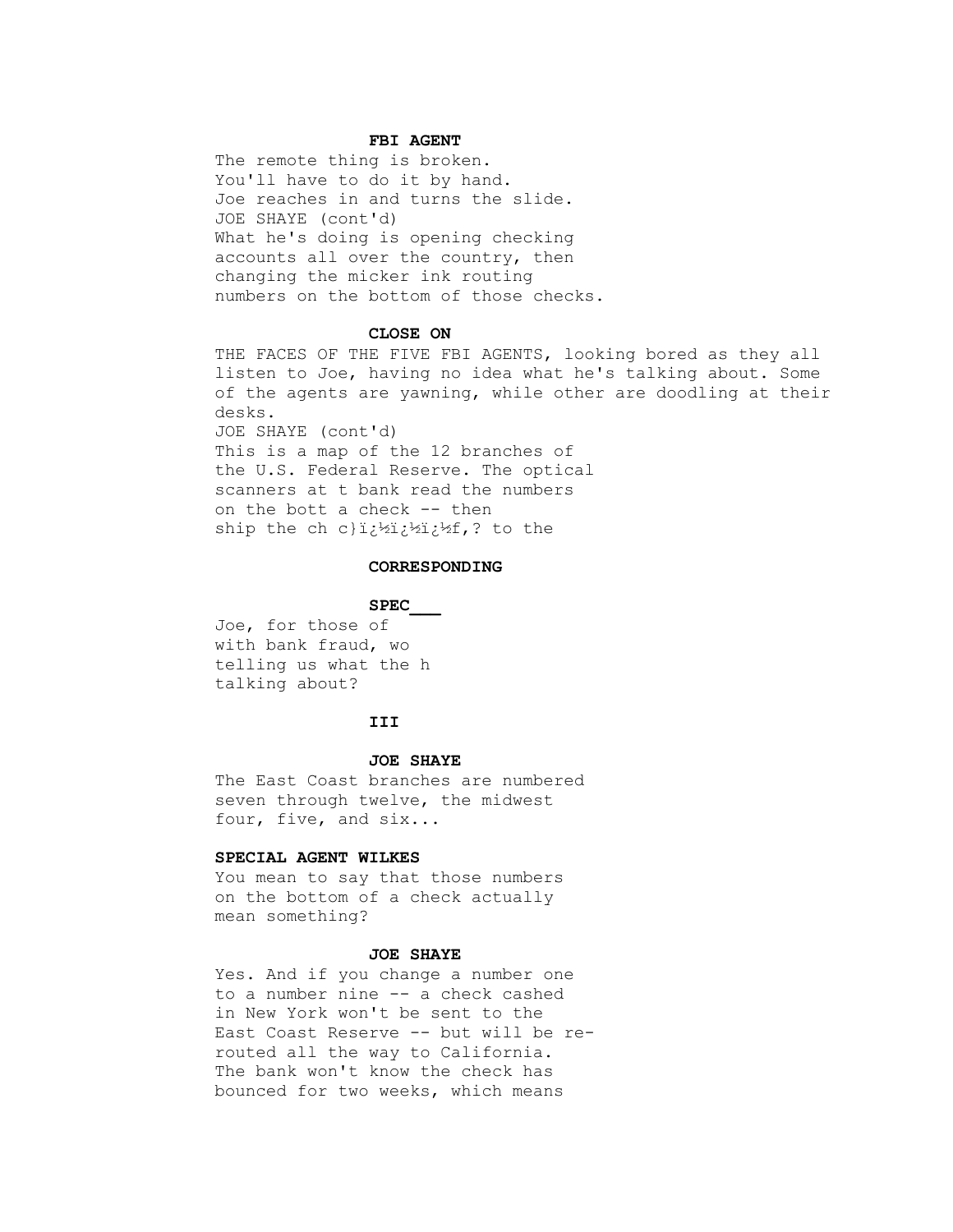## **(MORE)**

#### **(CONTINUED)**

Debbie Zane -

 **52.**

## **82 CONTINUED: (2) 82**

 JOE SHAYE (cont'd) this guy can stay in one place - rob the same banks over and over. The AGENTS literally scratch their heads, trying to follow.

## **SPECIAL AGENT WILKES**

 And this is why you called for an emergency briefing? Because of a couple of bounced checks? Laughter from the other Agents as Joe tries to smile.

#### **JOE SHAYE**

 Sean, I was hoping to get-some back up on this.

## **SPECIAL AGENT WILKES**

 You want my wife to help you? She's the one who balances the checkbook at home?

 **83 INT. - RENTAL CAR. - LO GELES. - DAY 83**

 **SUPER: HOLLYWOOD, CAL FOR - JULY, 1964**

## **FBI AGENTS AMDURSKY AND**

Hollywood. Fox sits in the

## **AMDURSÏ¿½**

 .I'm wearing a red nd high heels, running through park and chasing these two Puerto Rican's with a suitcase filled with marijuana and I reach for my radio to call for back-up, but the radio is stuck in my bra...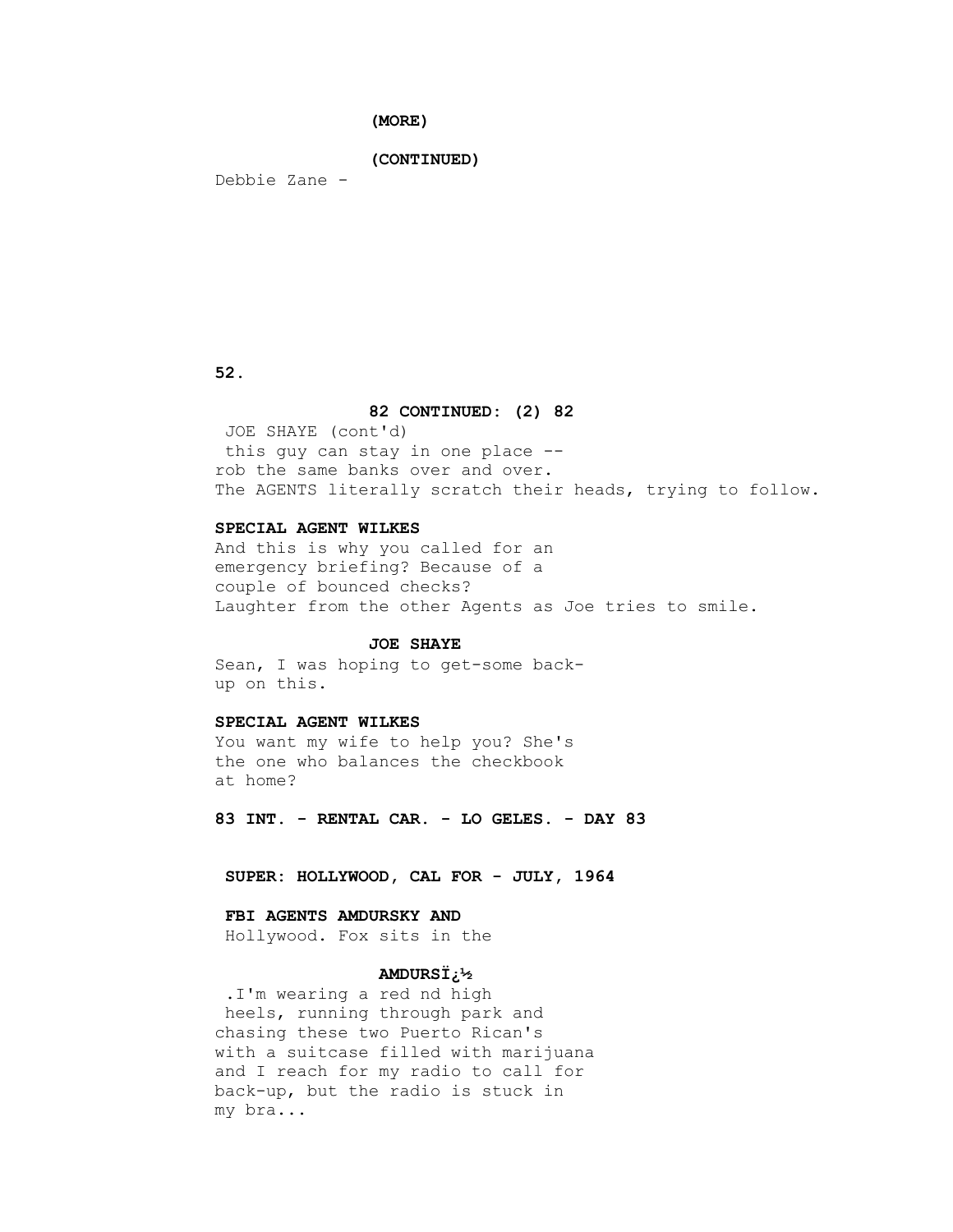Joe turns up the volume on the radio, keeps his eyes on the road as he drives.

## **AMDURSKY (CONT'D)**

 That's a funny story. People always laugh at that story.

## **JOE SHAYE**

 Let me ask you something, Amdursky. if you had so much fun working undercover, why did you transfer into bank fraud?

#### **(CONTINUED)**

Debbie Zane - 5

 **53.**

## **83 CONTINUED: 83**

#### **AGENT AMDURSKY**

 I didn't transfer. I was demoted. (off Joe's look) Demoted is the wrong word. It was more like-punished. I screwed up in the field.

#### **JOE SHAYE**

 What about you, Mr. Fox? Did you fuck up in the field and get punished?

## *FOX*

 No. I've never worked in the field before. I was in the L.A. public relations office, but we were shut down after the riots.

## **JOE SHAYE**

 That's just great. I ask for backup, they drag the bottom of the Pacific.

## **AMDURSKY**

 Can I ask you mething, Joe? How come you're o erious all the time?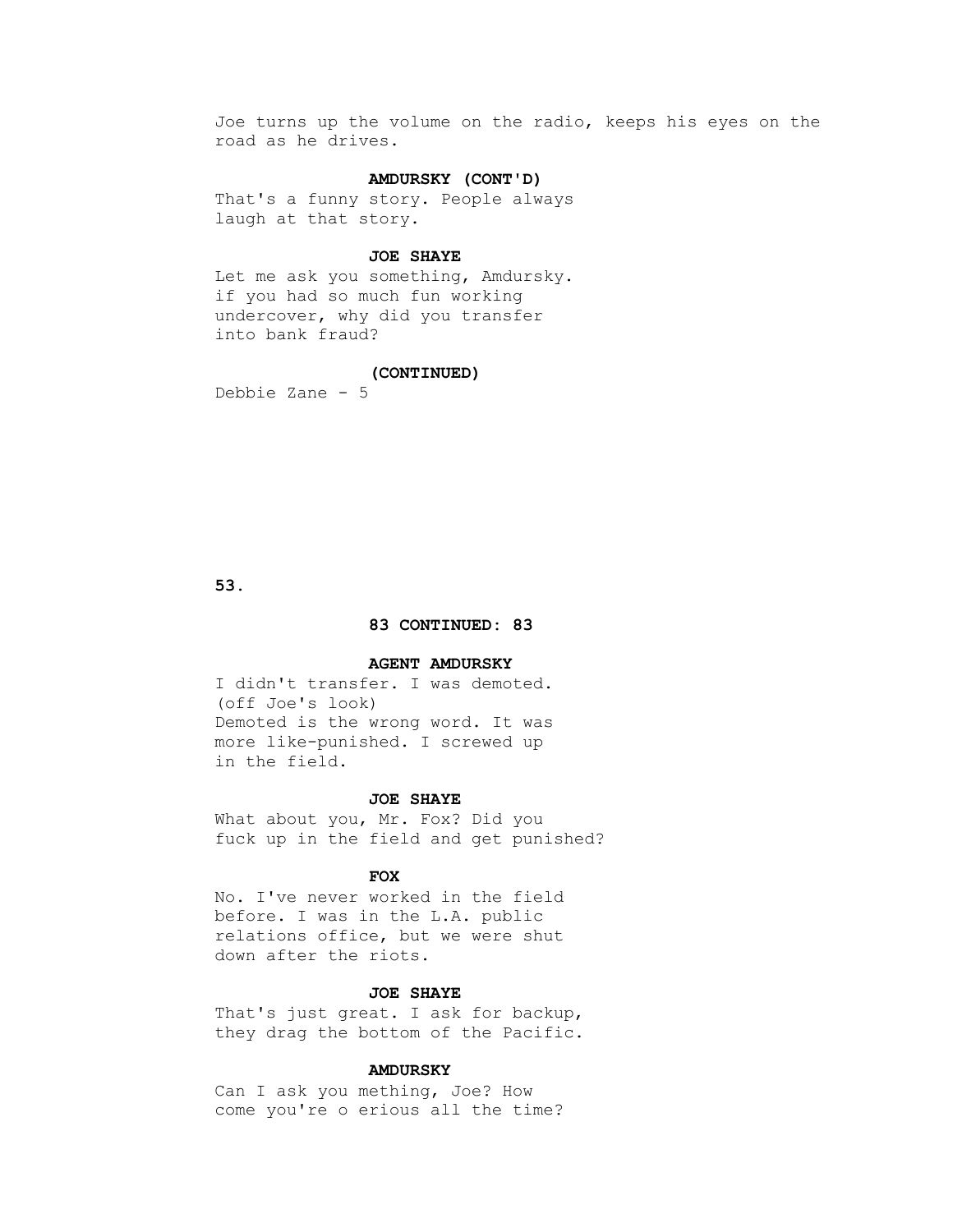## **JOE SHAYE**

Does it bother you, Mr. Fox?

 **0.**

## *FOX*

A little, I guess.

#### **JOE SHAYE**

 Would you guys like to hear me tell a joke?

## **AGENT AMDURSKY**

 Yeah. We'd love to hear a joke from you.

## **JOE SHAYE**

Knock Knock.

#### **AGENT AMDURSKY**

Who's there?

## **(CONTINUED)**

Debbie Zane -

## **54.**

## **83 CONTINUED: (2) 83**

## **JOE SHAYE**

Go fuck yourselves.

## **84 INT. - TROPICANA MOTEL. - HOLLYWOOD. - DAY 84**

 The unmarked FBI SEDAN pulls up to TWO STORY MOTEL on the SUNSET STRIP. Joe, Amdursky and Fox walk into the motel office, all in black suits and sunglasses.

## **85 INT. - TROPICANA MOTEL.- LOS ANGELES. - DAY 85**

 Joe approaches the front desk of the motel, where the OWNER stands in front of a fan.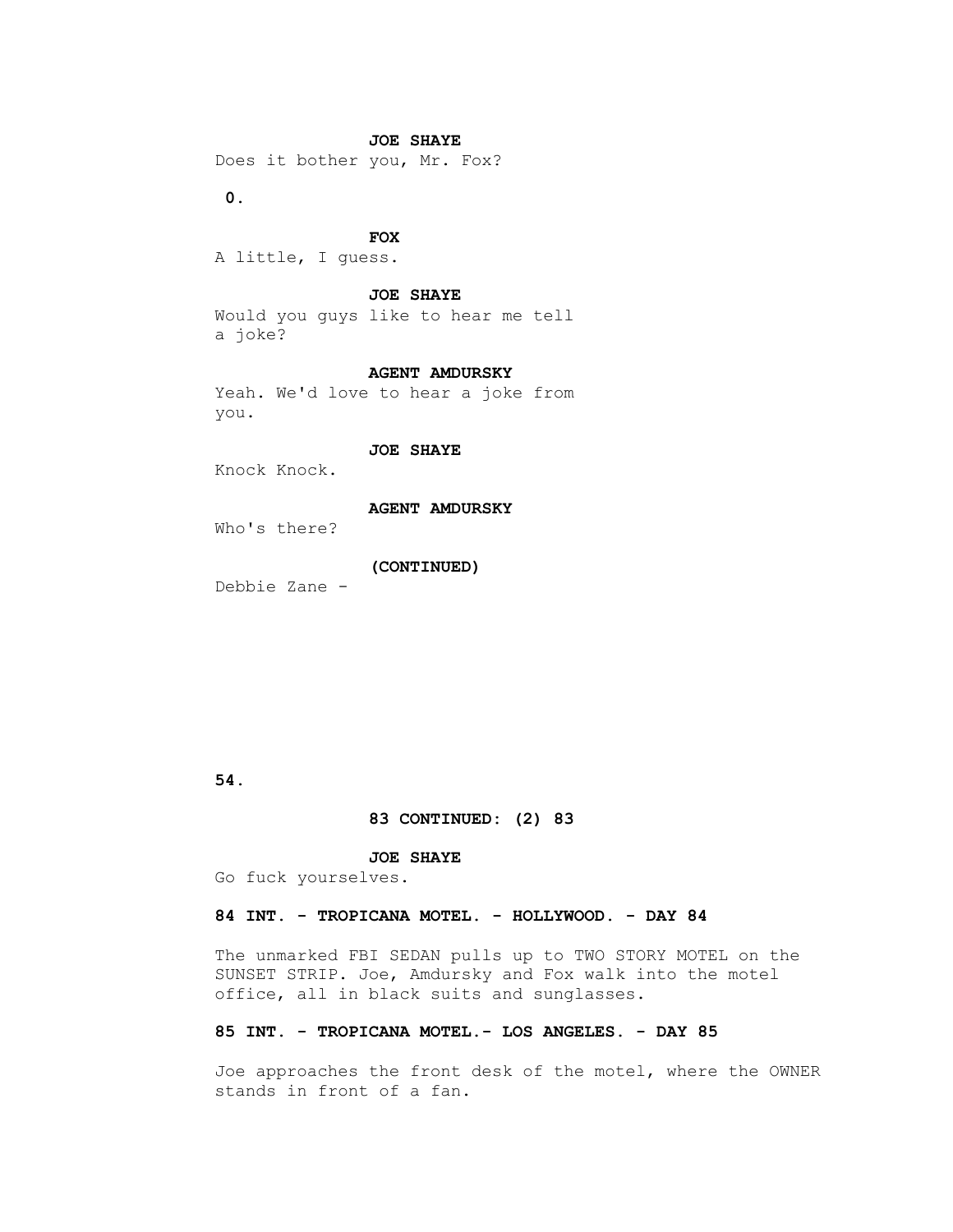## **MOTEL OWNER**

 He's been here two weeks, written lots of checks. The one that bounced was for twenty dollars, and he took care of it right away.

#### **JOE SHAYE**

 Nobody is goin to blame you. The bank called u He's probably not the man we' oking for.

## **ER**

I don't want m-ï¿1/2Y u Comers harassed. He took care of ' o '

## **JOE SHA**

 Do you have any of th 1 ( ys he's written you?

## **MOTEL OWNER**

 He gave me one yesterday. The owner takes a check out of the register, hands it to Joe. Joe stares at the check for a BEAT, slowly starts to smile.

## **JOE SHAYE**

 I don't believe it. You guys stay here, watch the front.

#### **AMDURSKY**

 Stay here? This guy's a check forger, a goddamn paperhanger. He doesn't even carry a gun.

*FOX* Why can't we go with you, Joe?

## **(CONTINUED)**

Debbie Zane - 5

 **55.**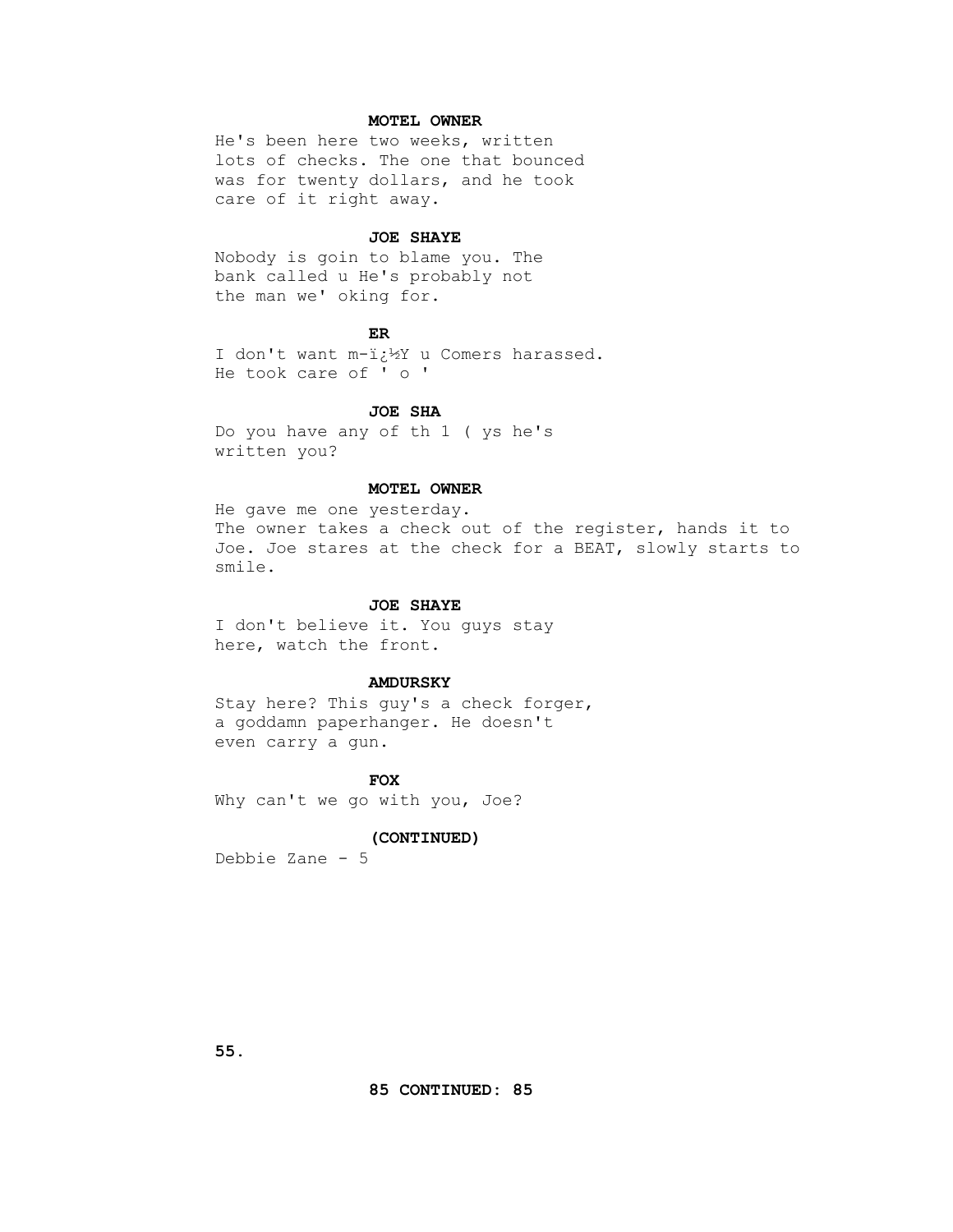#### **JOE SHAYE**

 Just be quiet and watch the front. And if you're good, I'll take you both for ice cream when we're finished.

## **86 EXT. - TROPICANA MOTEL. - LOS ANGELES. - DAY 86**

 Joe Shaye walks through the busy pool area of the motel, passing a few FLIGHT ATTENDANTS who are sitting by the tiny pool. Joe makes his way up the main stairwell.

## **87 INT. TROPICANA MOTEL - HALLWAY. - DAY 87**

Joe walks through a fire door with his gun leading the way.

#### **CLOSE ON**

## **ROOM 212**

 at the end of the second floor hallway, the DO NOT DISTURB SIGN hanging off the door. Joe slowly makes his way down the hall, passing a MAID wh 's about to scream -- until he shows her his badge and vio y motions for her to hide inside a room.

 Joe creeps along the walYh s gun straight out, his face covered in sweat. He free Jow he hears a door creak, his breathing labored as the s of ROOM 212 slowly swings open and Frank walks into the ly u He wears a dark brown suit and holds a black suitcase

## **JOE SHAYE**

**FI** 

 Freeze! FBI! Don't you move! Put your hands on your head or I'll shoot you! Frank slowly turns to face Joe. The two men stare at each other for a BEAT\_

#### **FRANK**

 Relax, buddy, you're late. My name is Johnson, Secret Service. Our boy just tried to climb out the window - my partner has him cuffed in the alley downstairs.

#### **JOE SHAYE**

 Secret Service? What are you talking about? Keep your hands in the air.

#### **(CONTINUED)**

Debbie Zane -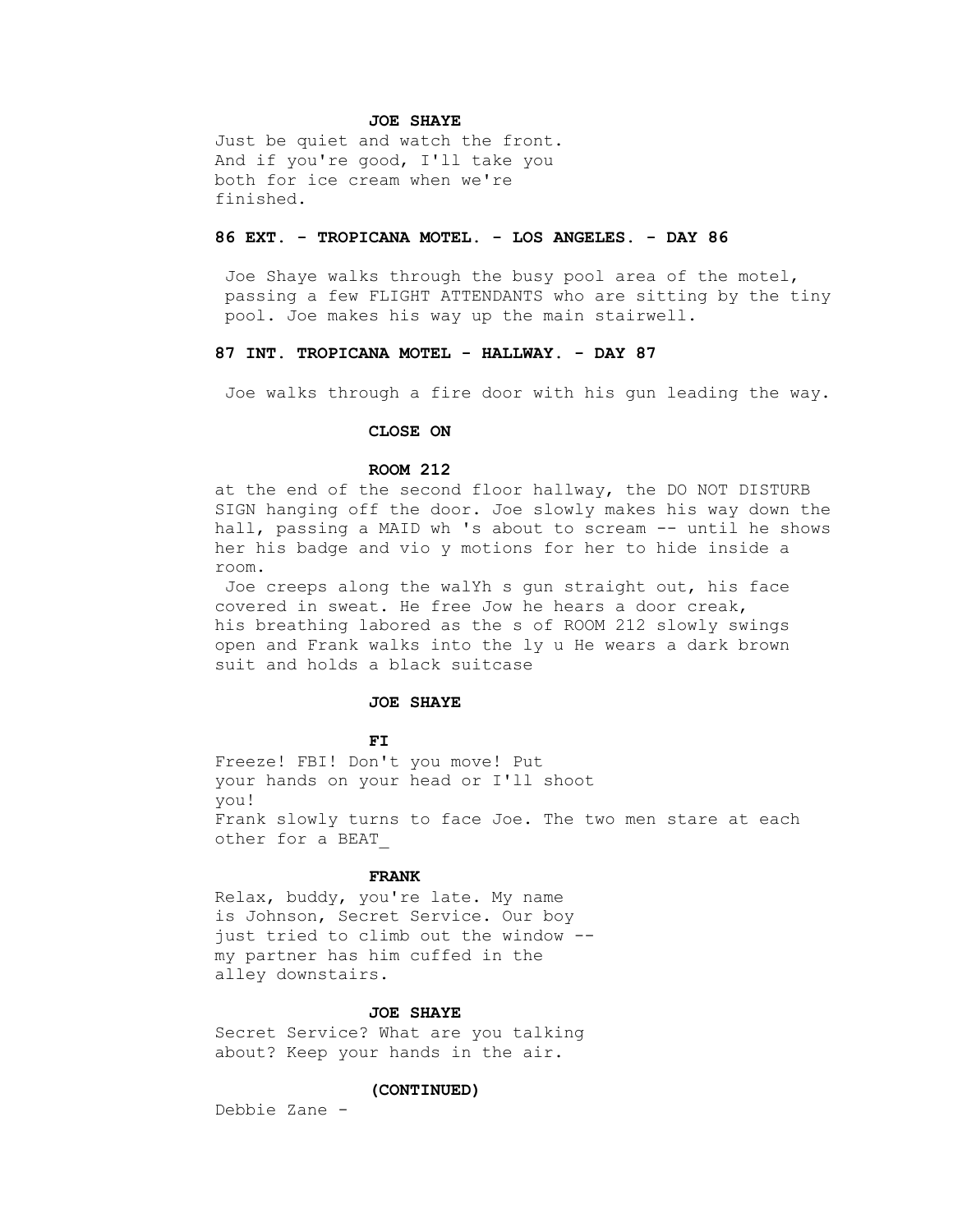**56.**

## **87 CONTINUED: 87**

## **FRANK**

 You think the FBI are the only ones tracking this guy. We've been following a paper trail for months, almost had him in New York. Would you mind taking that gun out of my face, it makes me nervous.

## **JOE SHAYE**

Let me see some identification.

#### **FRANK**

 Here. Take my whole wallet. Frank throws his wallet to Joe, who catches it with his free hand, but doesn't open it.

## **FRANK (CONT'D)**

You want my gun, too? Come over here and take my gun! Frank opens his jacket, but not wide enough for Joe to see that he's not armed.

#### **F (CONT'D)**

 Are you gonna e that weapon? We're supposed a on the same team. Joe hesitates, then slowly louW6Xs`J`3,. gun and holsters

it.

## **JOE SHAYE**

 I'm sorry. I got a little carried away. I didn't expect Secret Service on this.

#### **FRANK**

Counterfeiting is our thing.

## **JOE SHAYE**

I know. I know. I just wasn't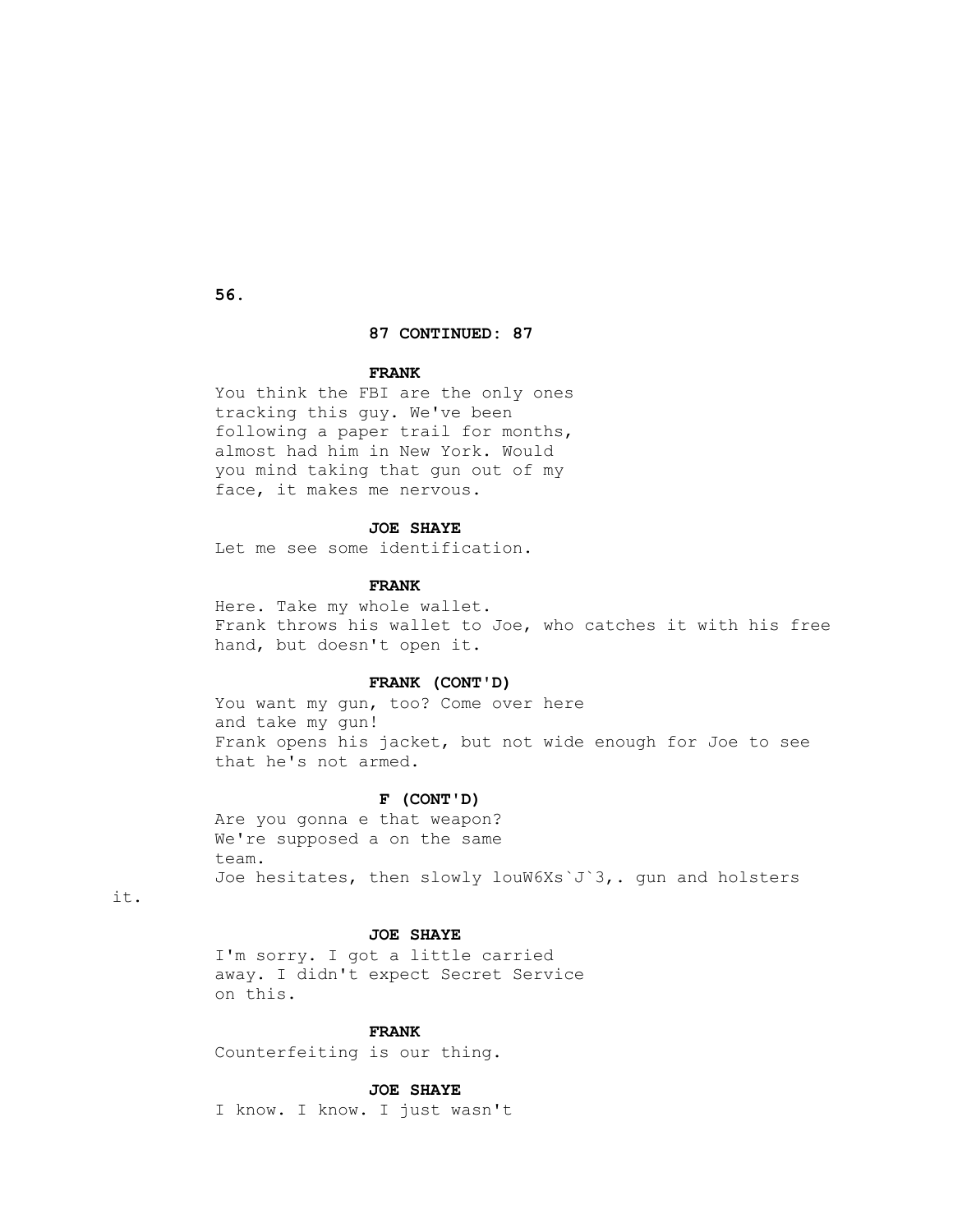expecting...

#### **FRANK**

 Don't worry about it. (showing him the briefcase) This is his typewriter. I'm gonna go lock it in my trunk. Do me a favor and guard his room for a minute. Frank starts moving toward the back stairwell.

#### **(CONTINUED)**

Debbie Zane - 5

 **57.**

## **87 CONTINUED: (2) 87**

## **FRANK (CONT'D)**

 And yell down to my partner in the alley -- tell him I'm on my way. Frank starts to walk down back stairwell. He looks back at Joe, who stands at the front of room 212.

#### **FRANK (CONT'D)**

What's your name, anyway?

#### **JOE SHAYE**

Joe Shaye.

#### **FRANK**

 Tough luck, Joe. Five minutes earlier and you would have landed yourself a pretty good collar. Frank starts walking down the stairs.

## **JOE SHAYE**

 Wait. , i:14back to Joe. Frank stops, slowly ty

## **(CONT' D)**

Your wallet.

## **FRANK**

Hang onto it for a pu`% , I trust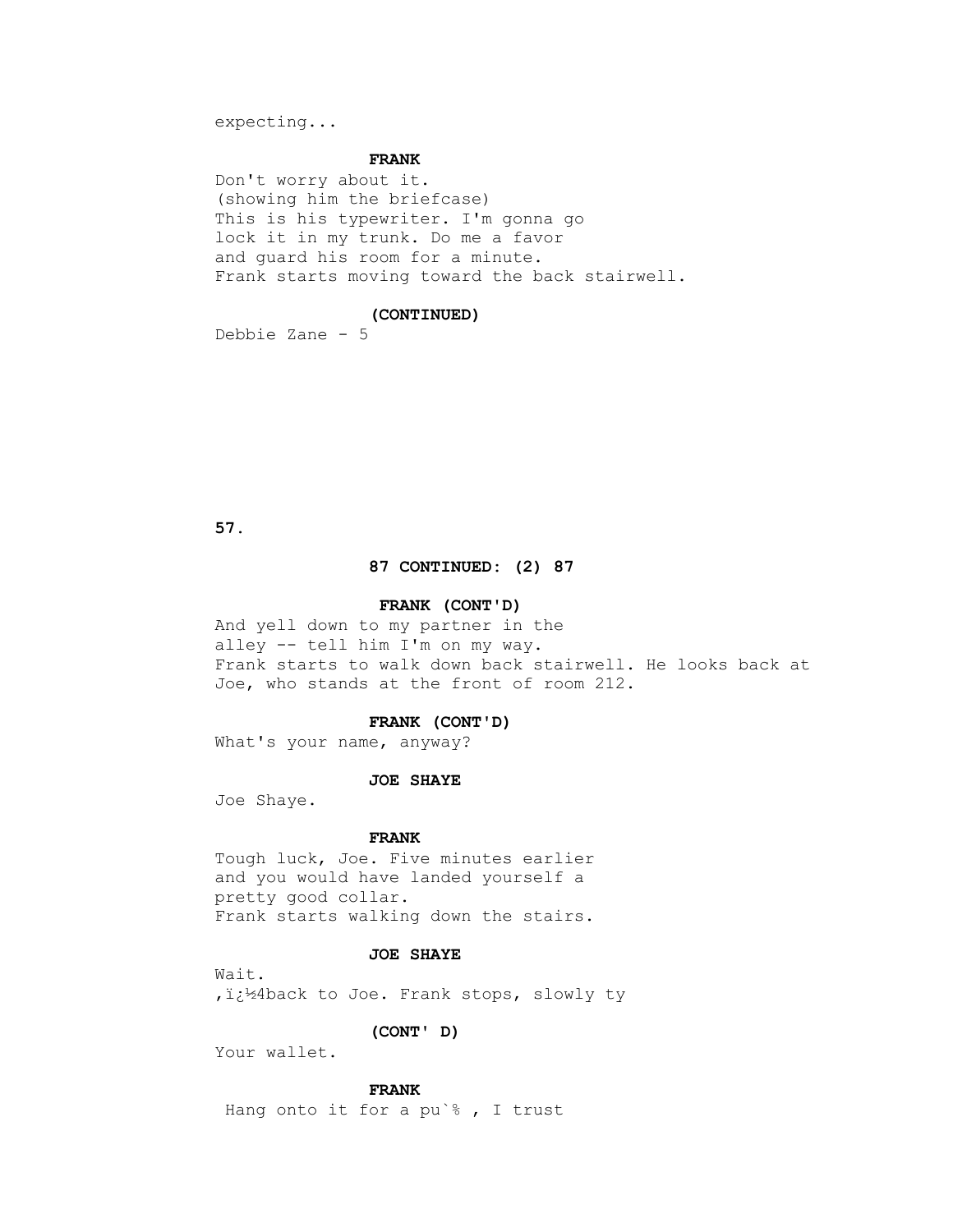you.

#### **88 EXT. - TROPICANA MOTEL. - LOS ANGELES. - DAY 88**

 **0**

 Frank walks downstairs, opens the EMERGENCY EXIT that leads to a back alley. He looks both ways, then starts to run

toward

## **HOLLYWOOD BOULEVARD.**

## **89 EXT. - ROOM 212. - MINUTES LATER. 89**

Joe Shaye is guarding the entrance of room 212. He's

standing

 tall, almost at attention. After a BEAT he looks down at the wallet in his hand, his mind starting to consider a single horrible thought.

## **90 INT. - FBI OFFICES. - WASHINGTON. - DAY 90**

 Joe Shaye is sitting in the office of Special Agent Wilkes, the office window facing out on the Washington Monument.

## **(CONTINUED)**

Debbie Zane -

 **58.**

## **9 0 CONTINUED : 90**

#### **SPECIAL AGENT WILKES**

 I've cleared Amdursky and Fox in this John Doe thing.

## **JOE SHAYE**

 Thanks, Sean. It was my call all the way.

## **SPECIAL AGENT WILKES**

 Sometimes we all get a little lost out there. No shame in being rusty. You want to talk about it?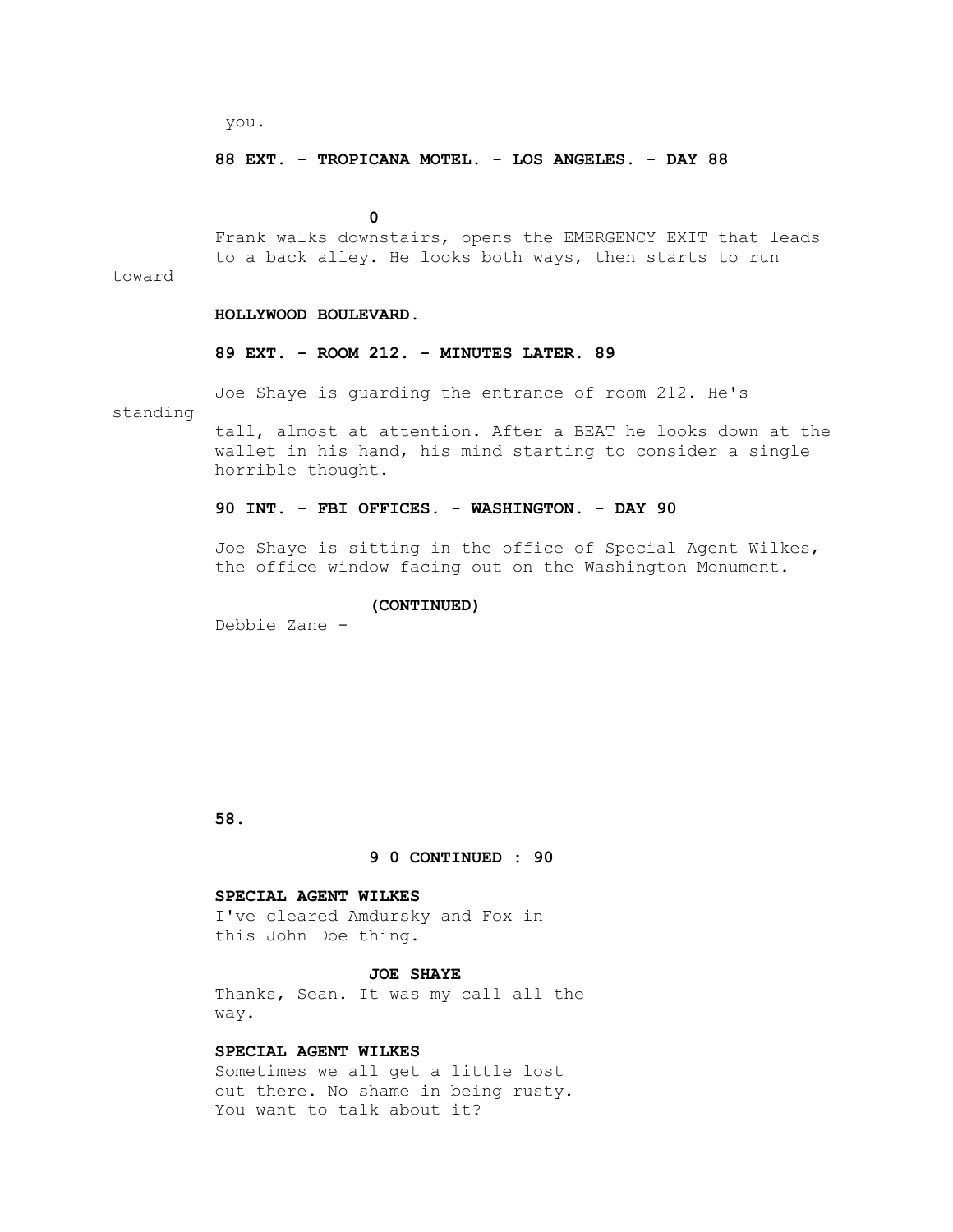#### **JOE SHAYE**

Not really. I made a mistake.

#### **SPECIAL AGENT WILKES**

 Forget about it. There are hundreds of John Doe's out there.

#### **JOE SHAYE**

 Yeah, but I'm gonna get this one. The worst thi a paperhanger can do is show is I saw him, I heard his voice -- r s nothing for him to hide beiin (n�

## **SPECT-ALOA T WILKES**

 Just be careful, J u've got 12 years in, nobody bo r u down on the first floor. You ally wrote the book on bank d, and that's good enough to make you F-4 { some day. There's no reason to put yourself in this type of position.

#### **JOE SHAYE**

what position is that?

#### **SPECIAL AGENT WILKES**

 The position of being humiliated. Joe stares at Wilkes, slowly stands and heads for the door. He's about to leave when he turns and looks back at Wilkes.

## **JOE SHAYE**

Hey, Sean, you want to hear a joke?

## **SPECIAL AGENT WILKES** Sure.

#### **(CONTINUED)**

Debbie Zane - 5

 **90 CONTINUED: (2) 90**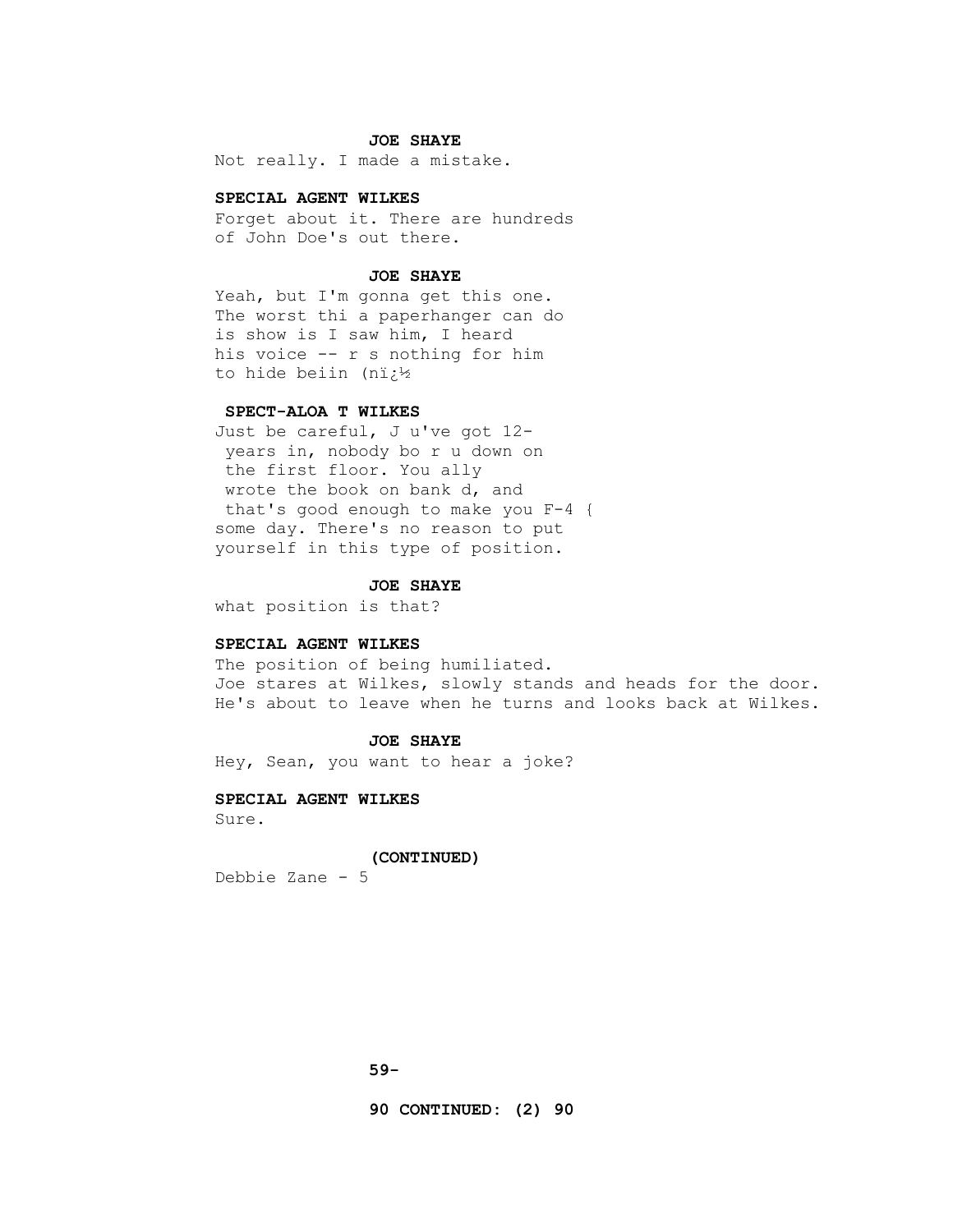## **JOE SHAYE**

Knock knock.

## **91 INT. - WALDORF ASTORIA HOTEL. - NEW YORK. - NIGHT 91**

 A ROOM SERVICE WAITER opens a metal lid on a serving tray, revealing a huge steak and french fries.

#### **FRANK**

Do you have any ketchup, Richard?

## **WAITER**

It's in the little bowl, Mr. Williams.

## **FRANK**

 Thanks. Here ya go. Keep the change. Frank takes a crumpled fifty dollar bill out of his pocket, hands it to the waiter.

## **WAITER**

Thank you very much, Mr. Williams. you want some`5'v

#### **WAIT O**

 I would, but my sh' over. I'm going home to my ki thank you for asking, Mr. Willi d merry Christmas.

#### **FRANK**

Merry Christmas.

 **92 INT. - FBI FINGERPRINT LAB. - WASHINGTON D.C. - NIGHT 92** 

## **CLOSE ON A FINGERPRINT UNDER A MICROSCOPE -- WE SEE ONE**

## **PRINT**

## **AFTER ANOTHER.**

## **JOE SHAYE**

 is looking through a giant PRINT BOOK -- tediously searching for a match. Joe is alone in the fingerprint lab, where a pathetic looking Christmas tree sits in the corner of the room. The phone rings, and Joe quickly answers.

## **JOE SHAYE (ON PHONE)**

This is Shaye. Merry Christmas.

## **INTERCUT WITH SC. 93**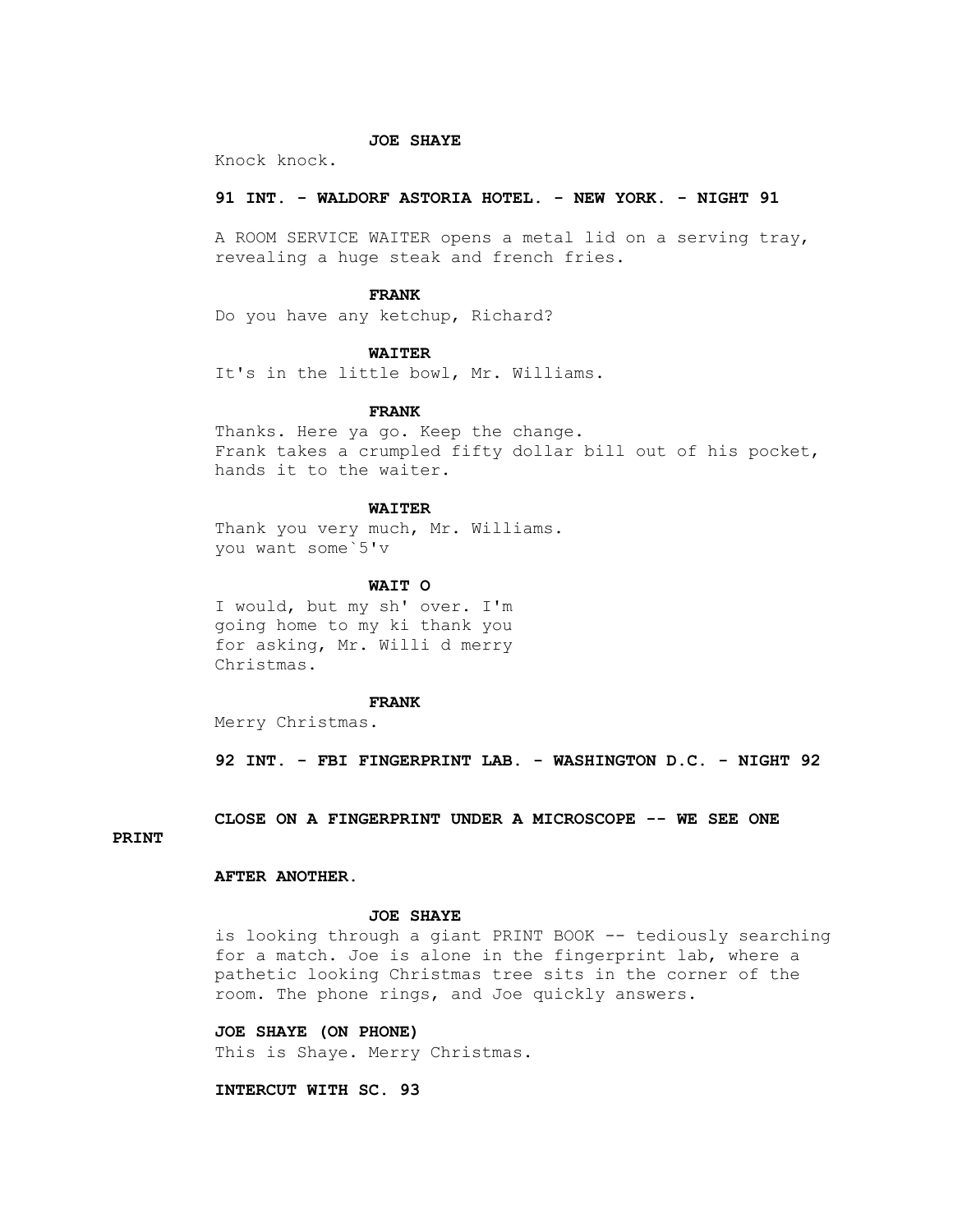# **(CONTINUED)**

Debbie Zane -

# **60.**

### **92 CONTINUED: 92**

 **FRANK**

Hello, Joe.

# **JOE SHAYE**

Who is this?

# **FRANK**

 Johnson, Secret Service. Joe sits up at his desk, grabs a pencil and paper.

### **JOE SHAYE**

John Doe 2172?

# **FRANK**

 I've been trying to track you down for a couple of hours. Did you know that most people in the FBI have no idea who you are or what you do?

#### **JOE SHAYE**

 What do you want? happened out li'n>Zo ngeles .

# *JOE*

 Fuck you. Don't yo ize to me. I'm the one that's Rn t you in jail.

# **FRANK**

 Joe, do you always work on Christmas Eve? Joe looks around the room before he answers.

### **JOE SHAYE**

 I volunteered, so that men with families could go home early.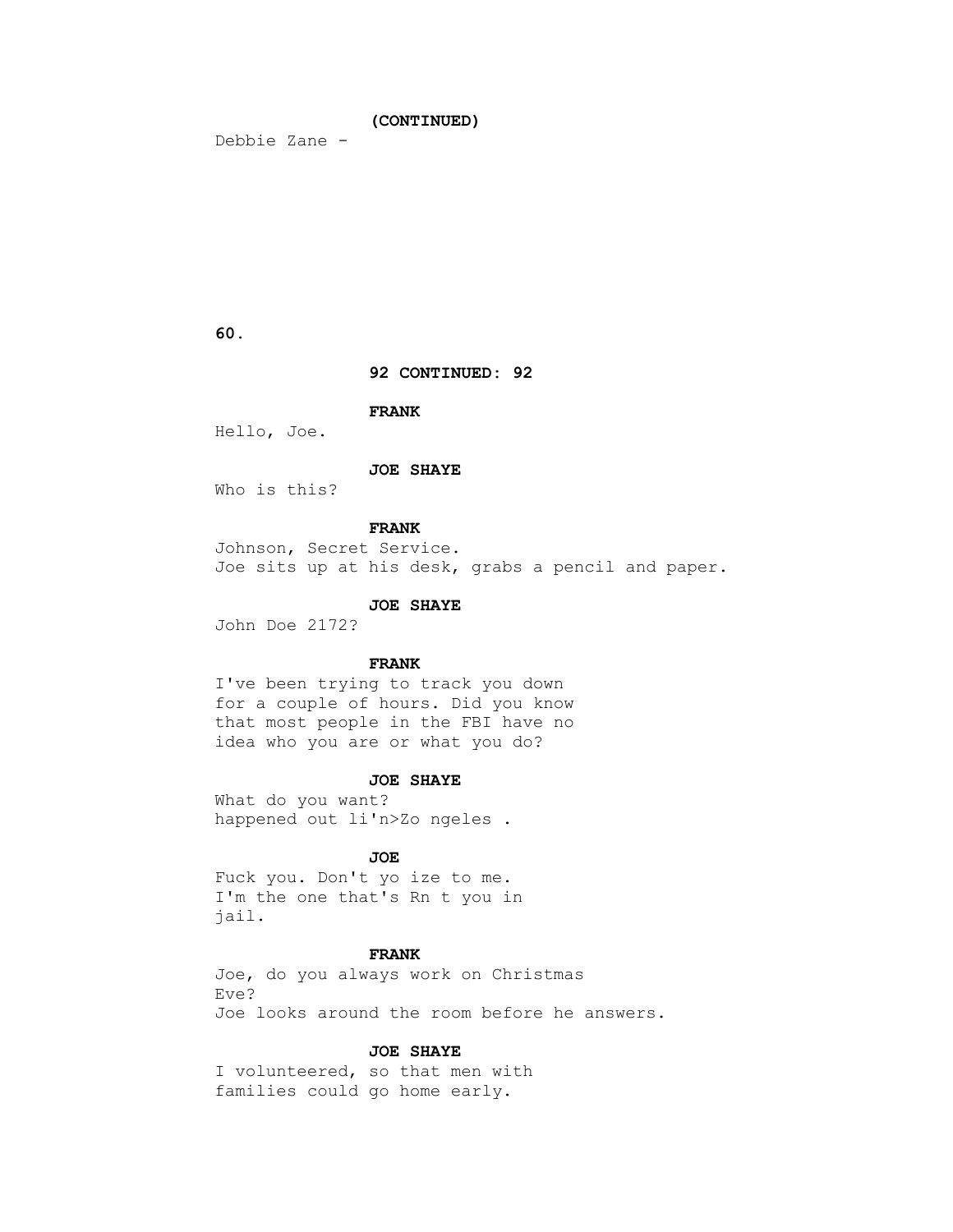# **FRANK**

 You were wearing a wedding ring in L.A.. I thought maybe you had a family?

### **JOE SHAYE**

No. I've never been married.

# **FRANK**

How come?

### **(CONTINUED)**

Debbie Zane - 5

# **61.**

# **92 CONTINUED: (2) 92**

### **JOE SHAYE**

 You want to talk to me, let's talk face to face.

# **FRANK**

 Okay. I'm at the Waldorf Astoria in Manhattan. Suite 3113. Joe starts to write this down, then suddenly stops himself.

### **JOE SHAYE**

You think you're gonna get me again, don't you? You'd love for me to send twenty agents out on Christmas Eve to barge into that hotel, break down doors so you can make a fool out of me again?

### **FRANK**

 Joe, I'm sorry if I made a fool out of you.

# **J SHAYS**

 Goddamn it, o t you feel sorry for me. The tru h knew it was you. Maybe I didn 1 {he trigger, but I knew.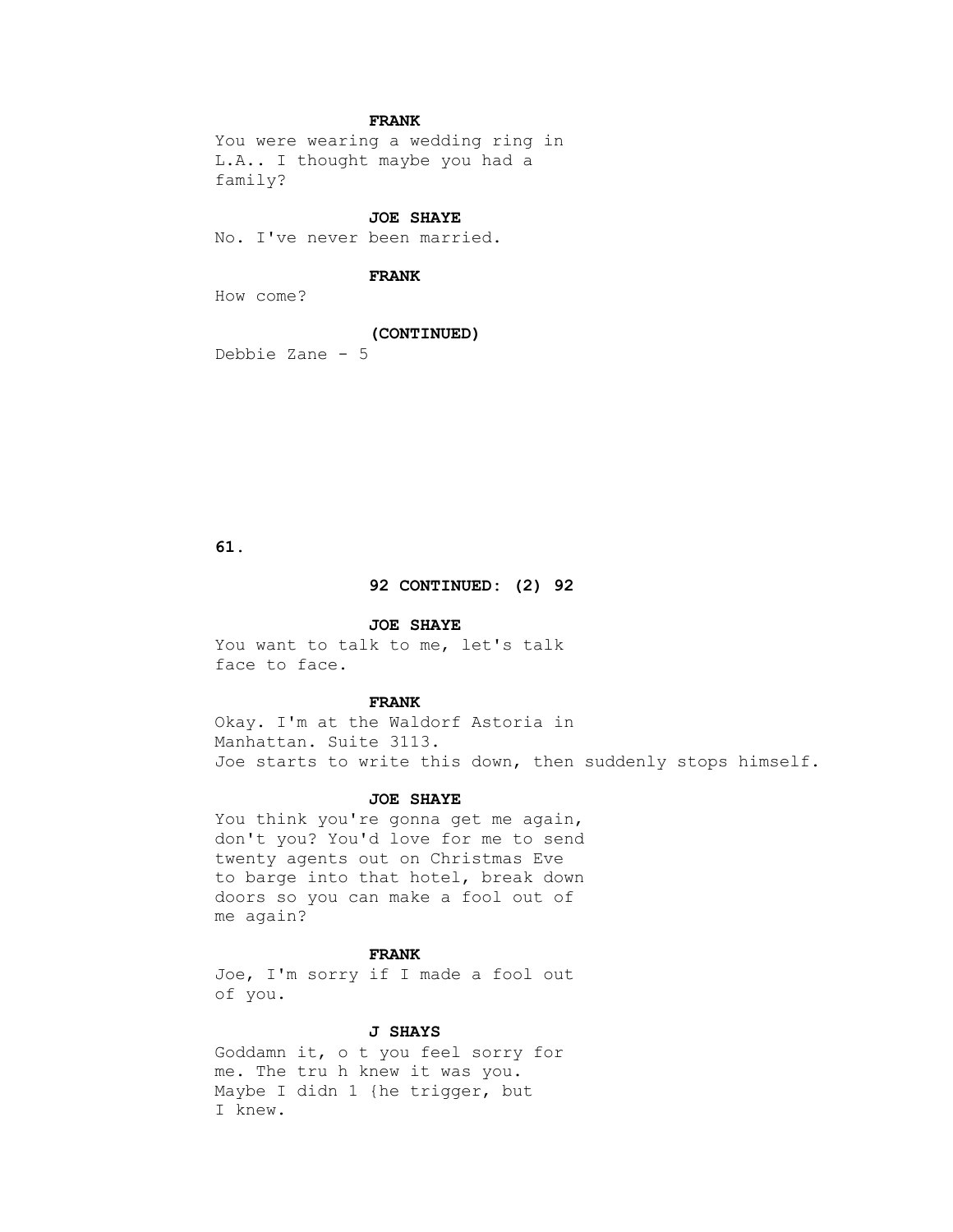# **FRANK**

People only know wh  $r, y$  iV tell them.

### **JOE SHAYE**

 Then tell me something. How did you know I wouldn't look in the wallet?

### **FRANK**

 The same reason the Yankees always win. Nobody can keep their eyes off the pinstripes.

#### **JOE SHAYE**

 The Yankees win because they have Mickey Mantle.

### **FRANK**

 I have to go. I'm catching a flight in two hours. Merry Christmas, Joe.

# **JOE SHAYE**

 You didn't call to apologize, did you John Doe?

### **(CONTINUED)**

Debbie Zane -

 **62.**

# **92 CONTINUED: (3) 92**

#### **7 FRANK**

What do you mean?

### **JOE SHAYE**

 You've got no one else to call. Joe hangs up the phone. He cups his hands to his face, then stares at a picture of his WIFE AND DAUGHTER -- which sits on the desk in front of him.

# **93 INT. - WALDORF ASTORIA HOTEL. - ROOM 93**

Frank slowly hangs up the phone. He walks over to the chair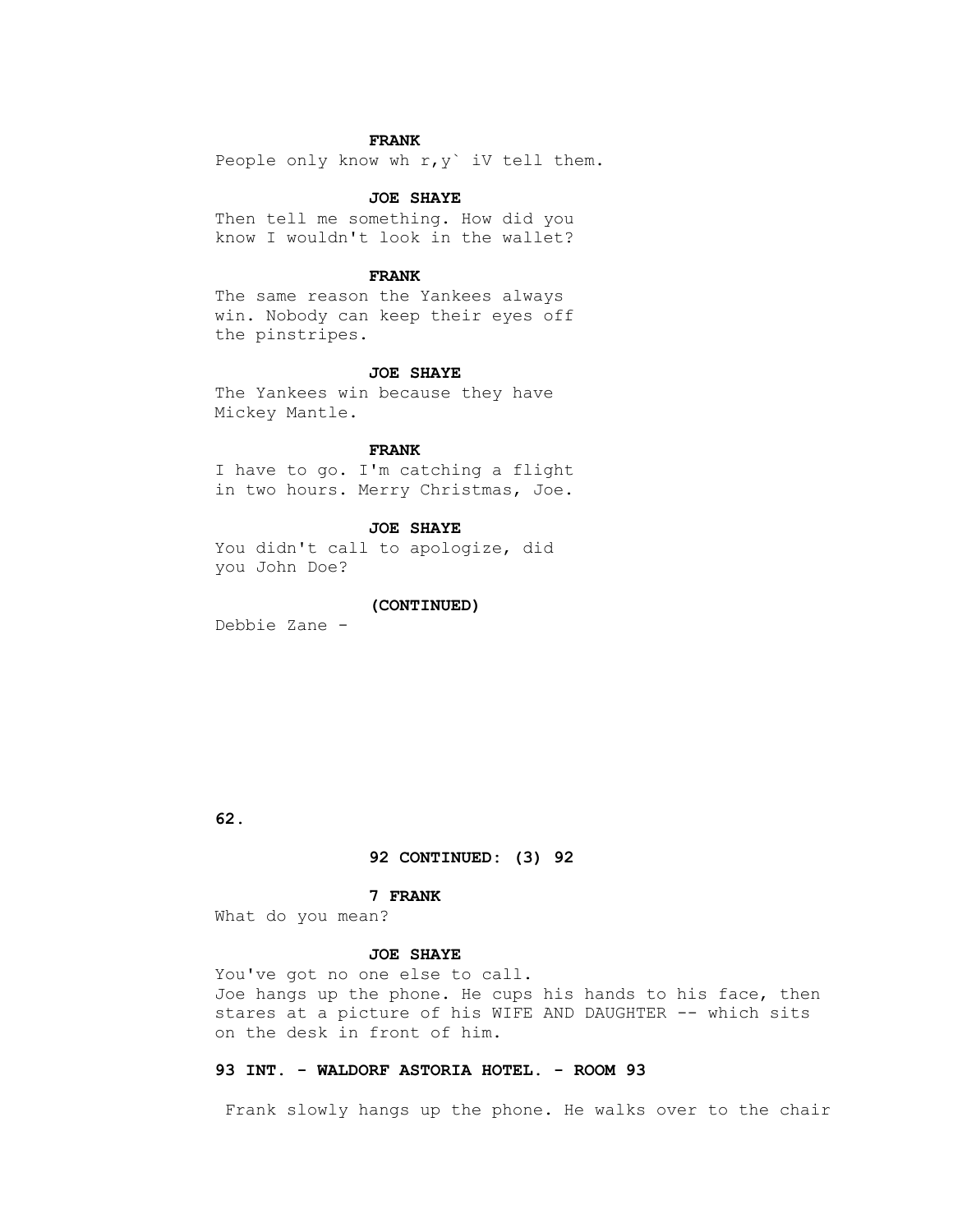in the room, picks up his Pilot's Cap and puts it on.

# **94 INT. - LAS VEGAS SAVINGS AND LOAN. - DAY 94**

Frank stands across from a NEW ACCOUNTS MANAGER at a LAS

#### **VEGAS BANK.**

#### **NEW ACCOUNTS MANAGER**

 You account balance will be three hundred dolls Mr. Williams. And these are y r emporary checks.

#### **NEW AC**

 Just take a deposit counter, then fill in ou wish to the amounty

# **FRANK**

 I don't need to fill in my account number?

# **NEW ACCOUNTS MANAGER**

 At Nevada Savings and Loan, we treat our customers by name instead of by number. Frank walks over and stares at the deposit slips. He grabs A THICK STACK and shoves them into his coat.

# **95 INT. - CAESAR'S PALACE HOTEL. - NIGHT 95**

### **CLOSE ON**

 **A DEPOSIT SLIP AS IT'S FED INTO THE MICKER MACHINE.**

#### **(CONTINUED)**

Debbie Zane - 5

 **63.**

# **95 CONTINUED: 95**

When the deposit slips comes through the other side, WE SEE a NINE DIGIT ACCOUNT NUMBER printed on the bottom. Frank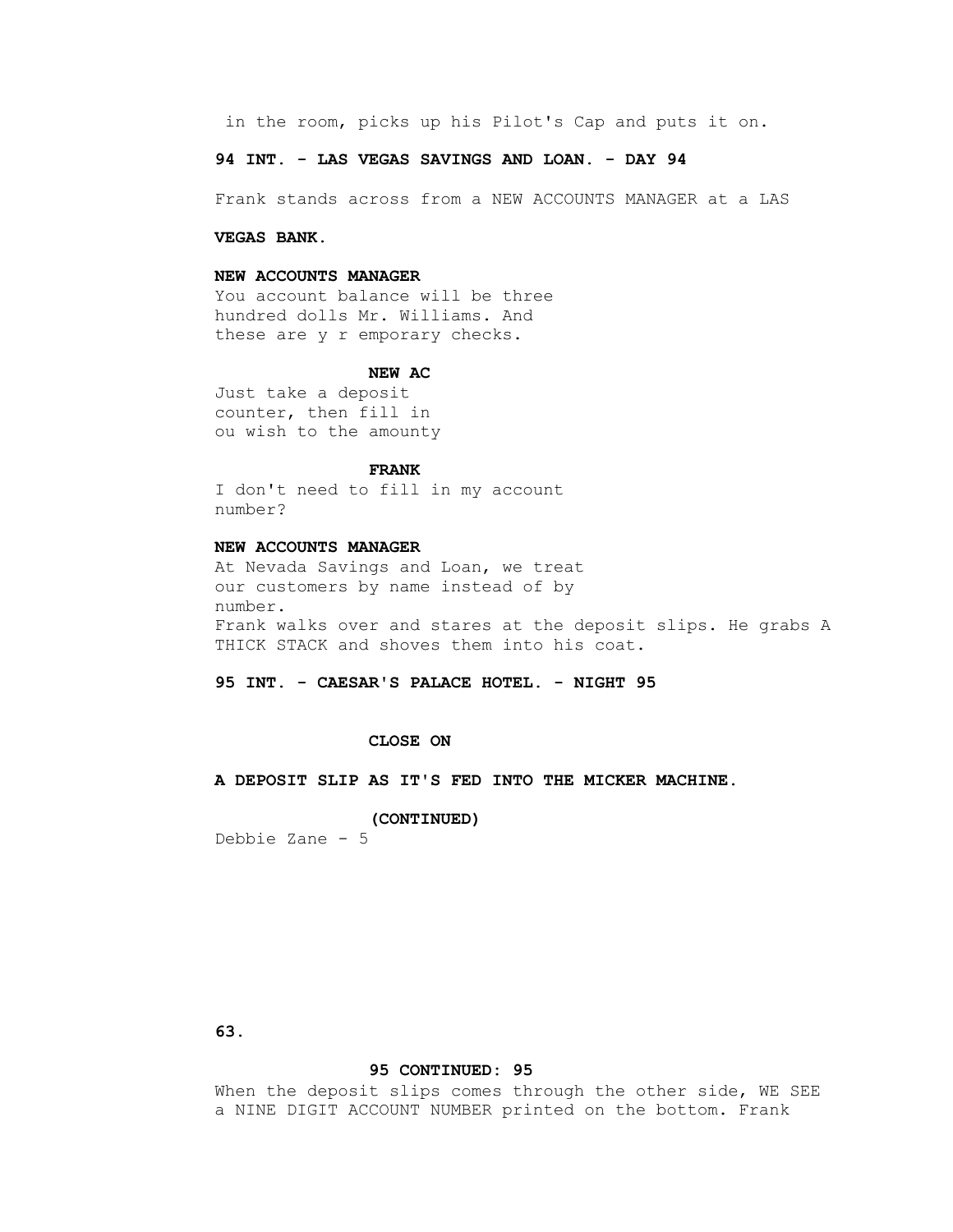sits on the edge of his Las Vegas hotel room -- HUNDREDS OF

# **DEPOSIT SLIPS COVERING THE BED.**

### **96 INT. - NEVADA SAVINGS AND LOAN. - DAY 96**

 Frank walks into the bank, casually switches his stack of deposit slips with the ones on display.

# **97 INT. - FBI OFFICES. - WASHINGTON D.C. - DAY 97**

 Joe Shaye uses a slide projector as he files a report in front of TEN AGENTS.

# **JOE SHAYE**

 I'm calling it "The Switch." Next slide. The slide doesn't change. JOE SHAYE (cont'd)

# **JOE HITS**

# **JOE SHAYEï** ب<sup>1</sup>29 نف<sup>1</sup>2.

 John Doe 2172 took two red and fifty deposit slips from Nevada Savings and encoded his account number on the bottom of each one.

### **SPECIAL AGENT WILKES**

Wait a second, Joe. Those slips don't even have his name on them.

# **JOE SHAYE**

 The bank scanners read the micker ink before they read pen ink. So even though those deposit slips are filled out correctly, each person who made a deposit that day was actually putting money into his account.

# **SPECIAL AGENT WILKES**

How much did he get?

# **(CONTINUED)**

Debbie Zane -!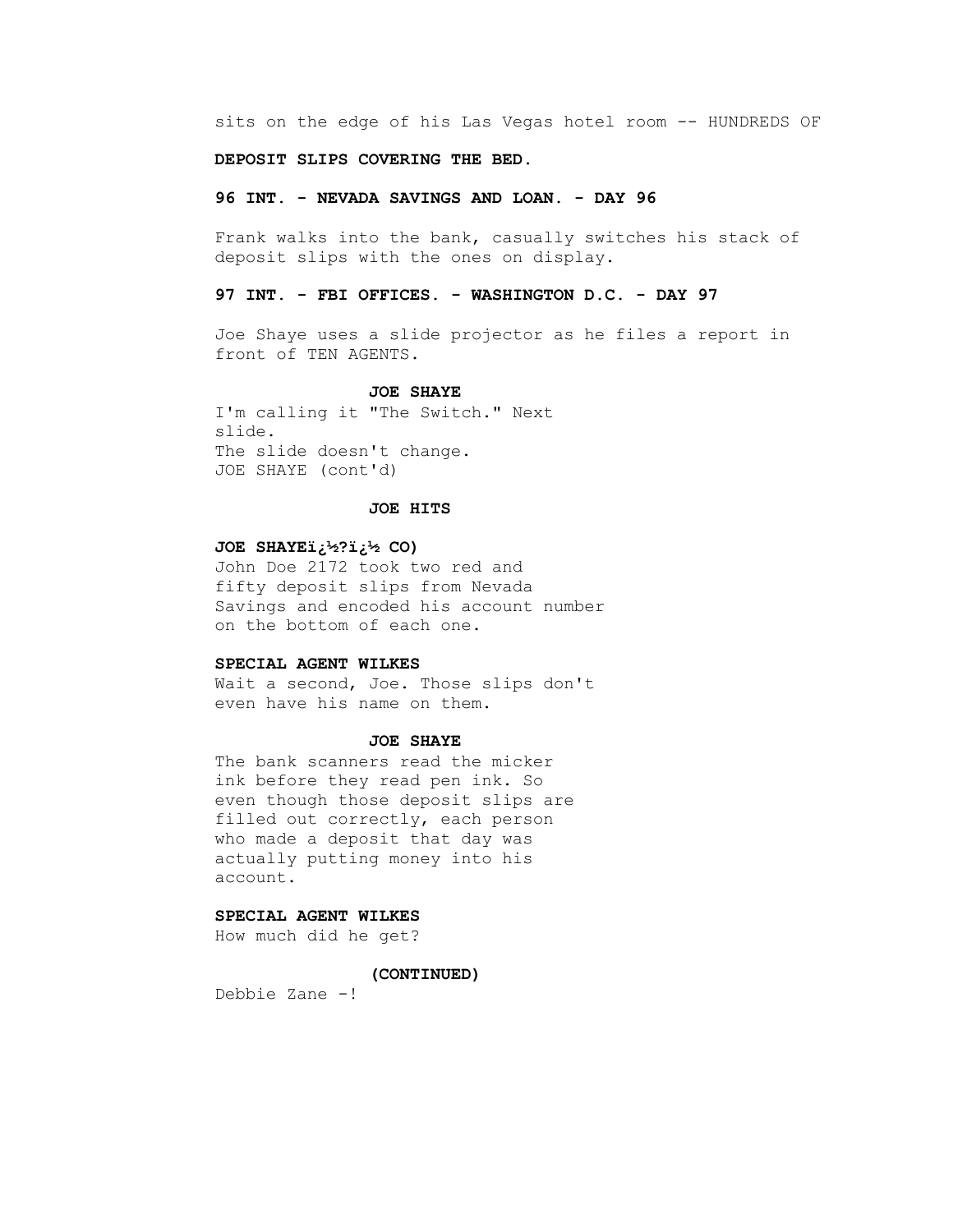### **97 CONTINUED: 97**

#### **JOE SHAYE**

 Forty-six thousand, four hundred and' twelve dollars. It was the second largest bank robbery in the history of Las Vegas.

# **98 INT. - PAN AM BUILDING COMMISSARY. - DAY 98**

 Paul Mulligan sits across from Frank eating lunch. Frank is dressed in school clothes and holding a notebook.

### **FRANK**

 What's the fuel consumption of a 707 in flight?

### **MULLIGAN**

 Kid, I'm really not in the mood for this today. That damn Skywayman is driving me crazy. There was another article.

### **FRANK**

 Who's The Sk an? Mulligan hands Frank f the NEW YORK TIMES.

# **UG**

 Some nut flying posing as a Pan Am has devoted a weekl Frank stares down at the TIMES, h yes wide as he stares at the headline: SKYWAYMAN VISITS WASHINGTON: ELUSIVE PHONY

# **STILL FLYING THE FRIENDLY SKIES.**

### **FRANK**

The Skywayman...

# **MULLIGAN**

 I keep telling them it's not my problem. He doesn't fly on Pan Am planes -- he flies on everybody else. The damn paper is in love with this clown -- they call him the James Bond of the sky.

 **64.**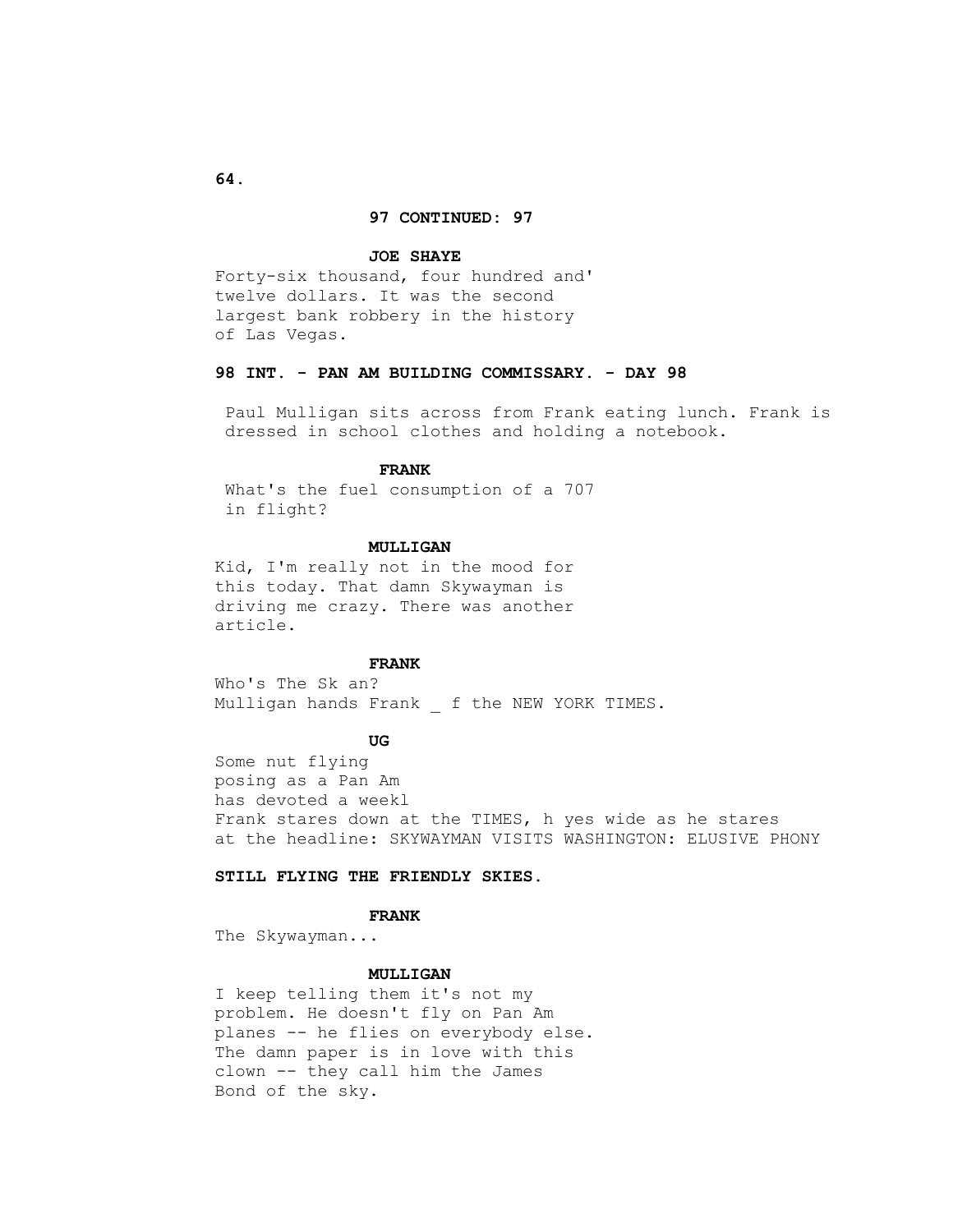### **FRANK**

 Did you say James Bond? Debbie Zane - 5

 **65.**

### **99 INT. - MOVIE THEATER. - NIGHT 99**

 Frank is sitting in a movie theater watching GOLDFINGER, his eyes glued to the screen. He's eating a box of popcorn, a big smile on his face as he stares up at SEAN CONNERY.

#### **100 INT\_ - CLOTHING STORE. - DAY 100**

 Frank is wearing a three button black suit with a sweater vest and narrow black tie. He's looking at himself in a full length mirror, with a SALESMAN standing behind him.

#### **FRANK**

And you're sure this is the suit?

# **SALESMAN**

 Positive. That'.s the same.one he wore in the movie.

# **FRANK**

Okay. I'll take three.

### **S SMAN**

 Now all you a is one of those little Fore gny-i¿1/2ts cars he drives.

# **101**

 The lab is packed with AGENT re searching for a fingerprint match. Joe Shaye i s head from a microscope, rubs his eyes.

# *FOX*

 Joe, I got something! Joe rushes over to Agent Fox, who is holding up TWO SETS OF

# **FINGERPRINTS.**

 **FOX (CONT'D)**

I was looking through the wanted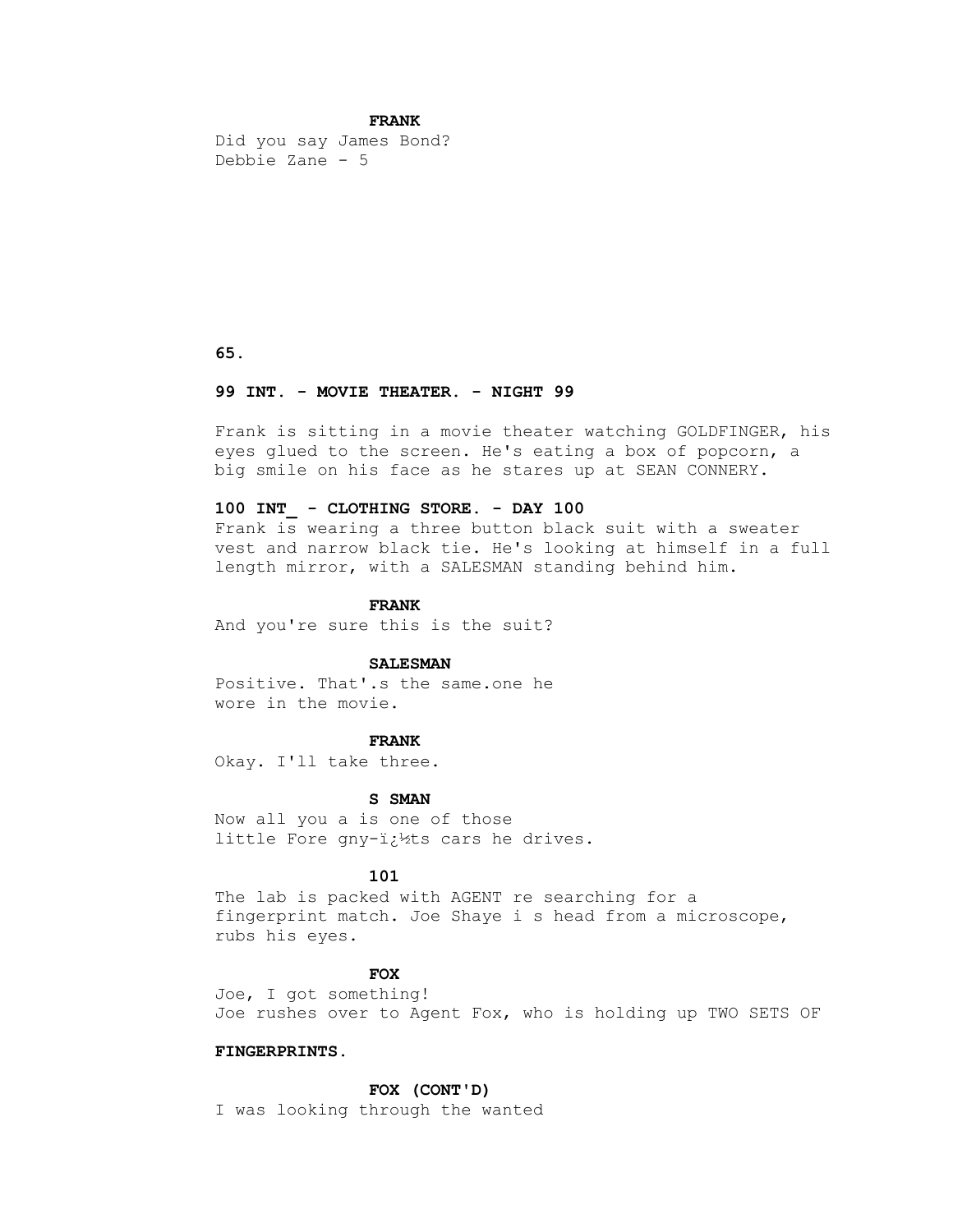criminal file, and there it was! Look at that! Joe takes the file from Fox and opens it.

#### **JOE SHAYE**

 The Skywayman. Holy shit, a perfect match.

### **(CONTINUED)**

Debbie Zane -

 **66.**

# **101 CONTINUED: 101**

### **AMDURSKY**

 They describe The Skywayman as a thirty-year-old -- dark hair --six feet -- same fucking guy!

# **JOE SHAYE**

 It doesn't make any sense. A thirty year-old has to register for the draft, which means his prints have to be here.

#### **FOX**

 Maybe there's a reason he didn't register. He could have a wooden leg for all we know. Maybe he was born in Peru and he's not an American

### **CITIZEN-**

# **JOE SHAYE**

 Maybe he's not thirty. Somebody call New York, get a list of juvenile runaways from the NYPD. 102 EXT. - PAULA ABAGNALE'S HOME. `e\_ VMIGL ISLAND. - MORNING 102

> TEN FBI AGENTS have surrounded a 4 /STORY HOME IN LONG ISLAND. Joe Shaye, wearing a black hat and black overcoat, is knocking on the door with Amdursky and Fox. Paula answers with a cigarette in her hand.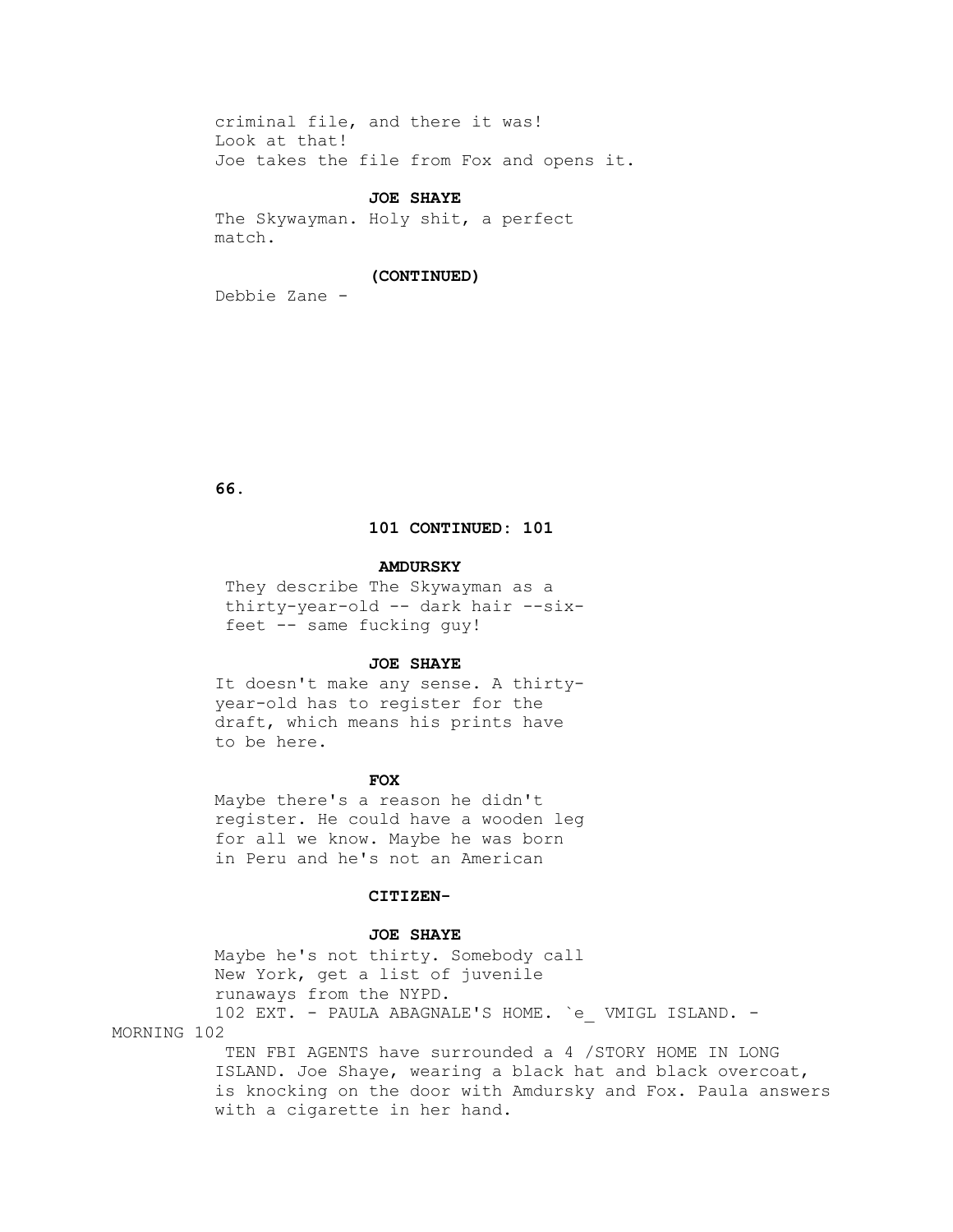### **JOE SHAYE**

 Good morning, ma'am, we're the FBI Agents who called.

### **PAULA**

 Yes. I've been waiting. I hope you're all hungry. I made biscuits-

# **103 INT. - PAULA'S HOME. - LONG ISLAND. - MORNING 103**

 Paula sits on the living room couch pouring three cups of coffee. There is a tray of BISCUITS on the table in front of her.

### **PAULA**

My husband is a lawyer.

### **(CONTINUED)**

Debbie Zane - 5

# **67.**

#### **103 CONTINUED: 103**

 Paula motions to a FRAMED PICTURE of Jack Wright. PAULA (cont' d) He advised me not to speak to you. So I'd appreciate it if you didn't mention this to him.

# **JOE SHAYE**

 Of course, Ma'am. Do you have a current address for your ex-husband, Frank Abagnale?

### **PAULA**

 No. He moves around a lot these days. How are those biscuits?

# **AMDURS KY**

Very good.

 **JOE SHAYE**

Ma'am, you filed a police report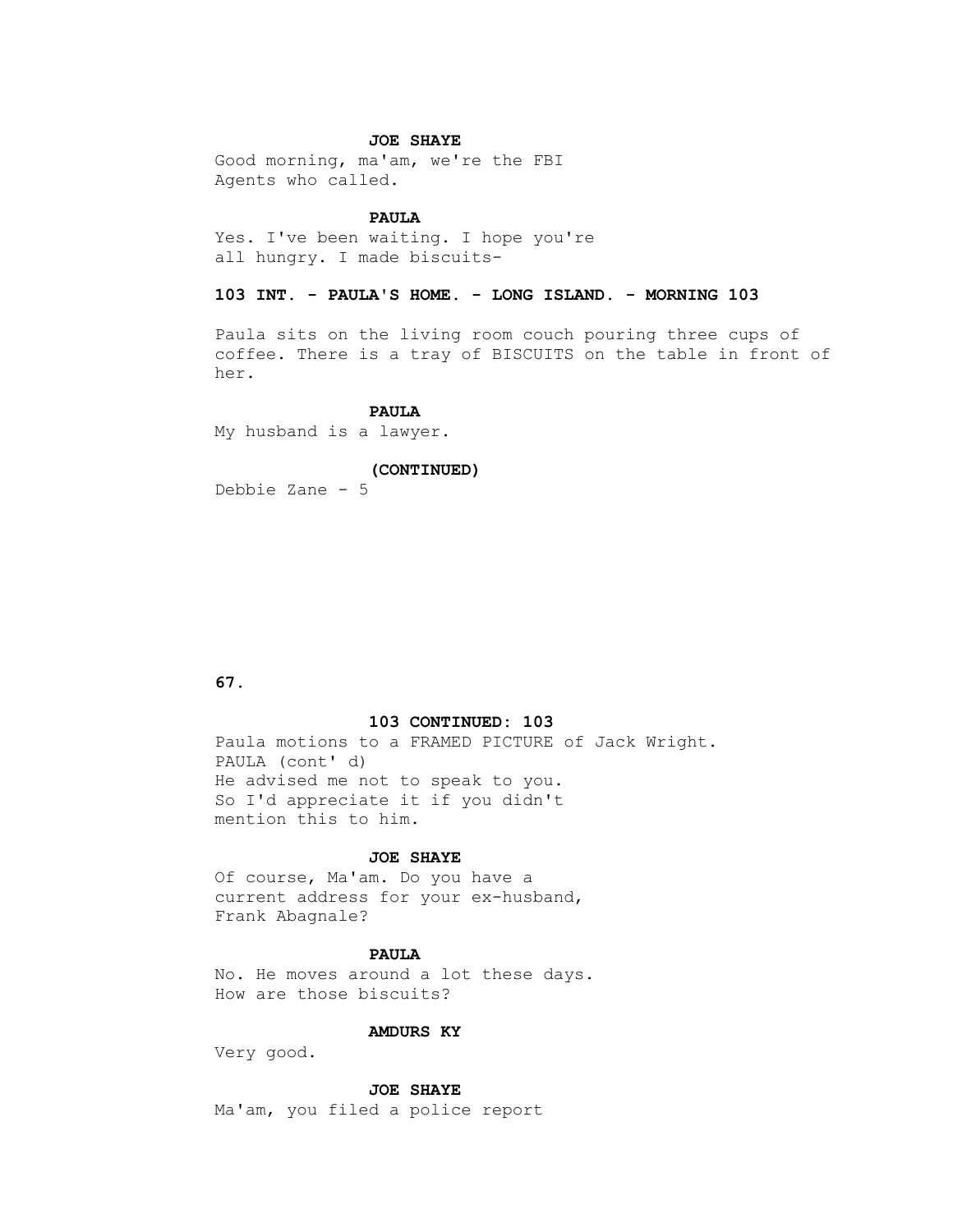last year for a juvenile runaway named Frank Ana1e, Jr.

### **PAULA**

 He's forging checks? That's why you're here?

### **(LAUGHING)**

 Half the kids his age are on dope, throwing rocks at police, and you're scaring me to death because my son is forging checks?

#### **JOE SHAYE**

What he's doing is a federal offense.

#### **PAULA (CONT'D)**

 A young boy has to eat, has to have a place to sleep. What do you want him to do? His father can't help him. Paula gets off the couch and grabs her purse.

### **(CONTINUED)**

Debbie Zane -'

 **68.**

#### **103 CONTINUED: (2) 103**

### **PAULA (CONT'D)**

 I'm working part-time now at the Church. Just tell me how much he owes and I'll pay you back. Paula takes out her CHECKBOOK.

### **JOE SHAYE**

So far it's about two million dollars.

### **104 INT. - DALLAS BANK - DALLAS. - DAY 104**

 LUCY, one of the BANK TELLERS we met earlier, sits in her office. Joe Shaye and the other agents open up the BUCKLEY SCHOOL HIGH SCHOOL YEARBOOK. On a page marked, SOPHOMORES,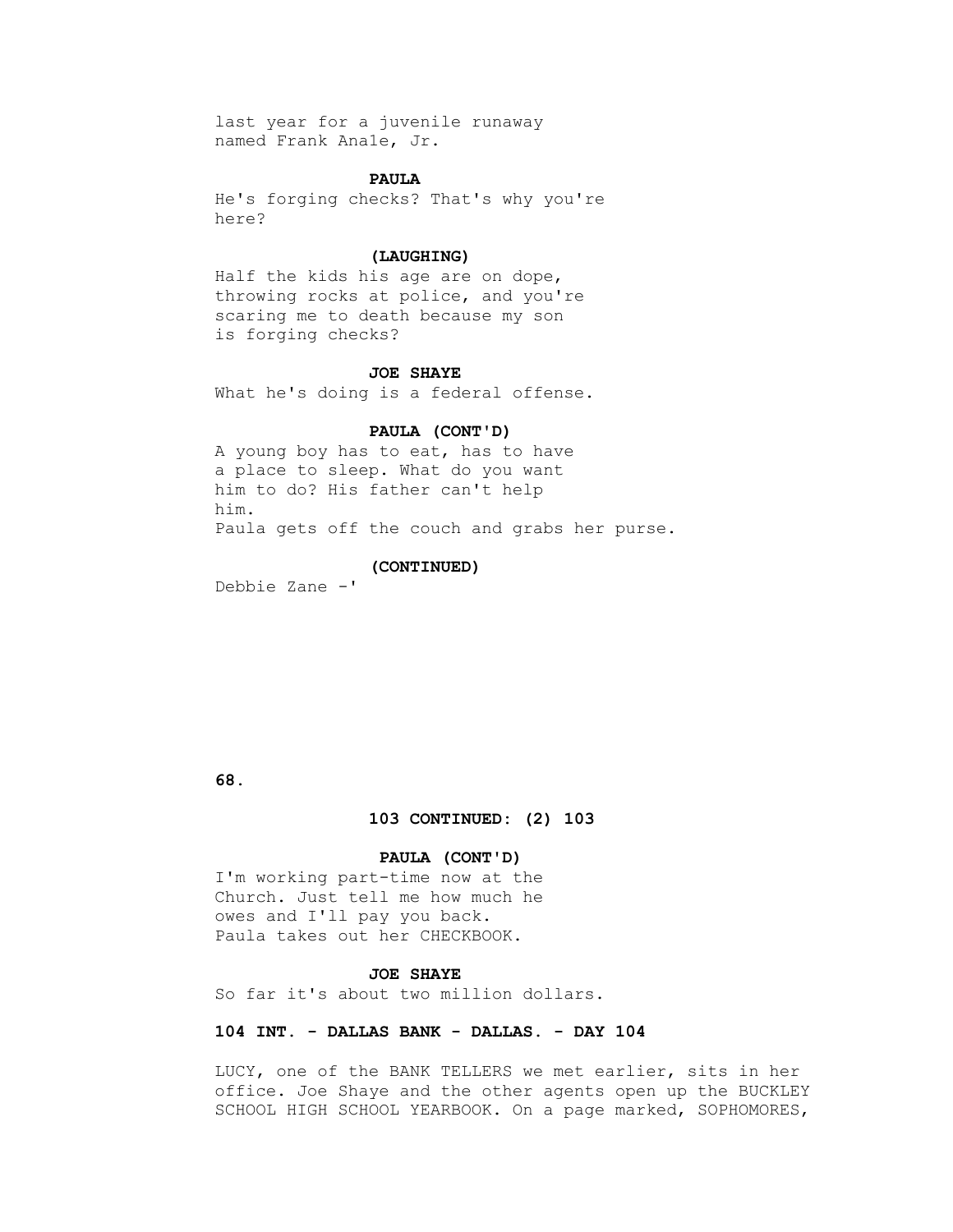Joe points to tiny black and white picture of Frank wearing a coat and tie.

# **LUCY**

 Yes, Sir, that's him. But I didn't know he was sixteen! I swear to God I didn't know! Joe gets out of the cy,  $-61$ oses the door on Lucy and smiles at Amdursky and Fox. We got him. 105 EXT. - JFK AIRPORT. - DAY v til "\_ 105 Frank is wearing his James Bond s1'/as she pulls up to the airport in a German sports car. He parks the car and jumps out of the convertible, leaving the keys in the ignition.

# **106 INT. - JFK AIRPORT. - DAY 106**

Frank is walking through the airport, eyeing several

### UNIFORMED

 COPS who are scattered throughout the terminal, all holding the yearbook picture of FRANK. Frank sees FOUR UNDERCOVER COPS walking toward him, then sees TWO DETECTIVES checking the identification of a PAN AM PILOT. Frank nervously steps into the NEWSSTAND, hides behind a magazine rack as he slowly reaches up and takes off his Pilot's cap and sunglasses.

### **FRANK (V.O.)**

 Dear Dad. I'm no longer an airline pilot for Pan Am. I'm now an FBI Agent working undercover for the

### **(MORE)**

#### **(CONTINUED)**

Debbie Zane - 5

 **69.**

#### **106 CONTINUED: 106**

 FRANK (V.O.) (cont'd) United States government. How are you? Please get in touch with Joanna Carlson at Monroe High School, and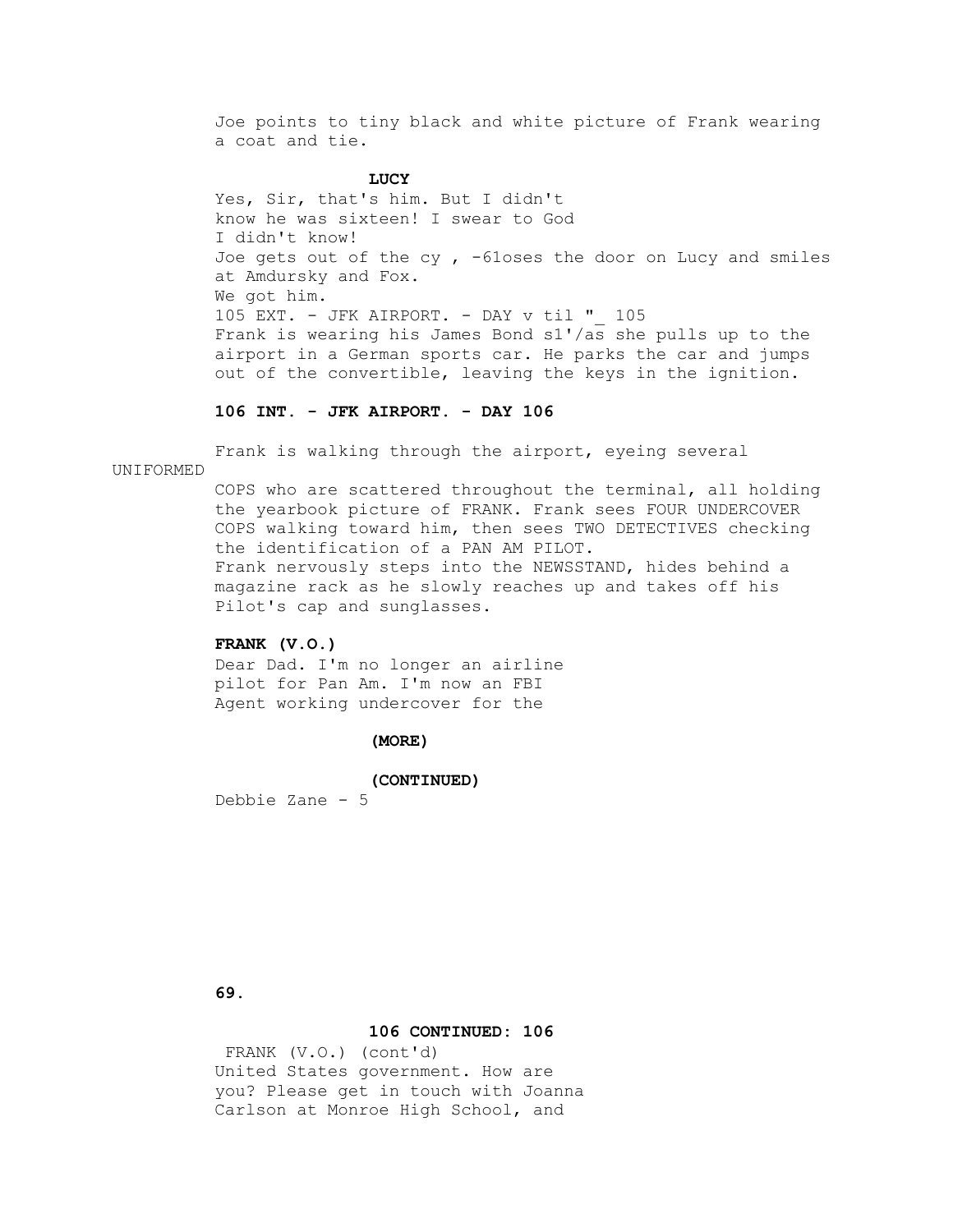tell her that I won't be able to go to the Junior Prom with her. Frank is staring at the cover of PLAYBOY MAGAZINE. He smiles as he reads the headline: RIVER BEND -- THE BEST SINGLES

# **COMPLEX IN AMERICA**

 **107 EXT. - RIVER BEND APARTMENT COMPLEX. - ATLANTA. - DAY** 

**107**

### **SUPER: ATLANTA, GEORGIA AUGUST 1964**

 A sprawling APARTMENT COMPLEX that lines a picturesque golf course. There are two swimming pools, tennis courts, but most of all -- WOMEN. Everywhere you look, there are women walking the grounds, swimming, playing tennis. Frank is carrying the MICKER BANK MACHINE into his

apartment,

passing TWO WOMEN in bikinis.

#### **FRANK**  $\{1\}^{1/2}$  (0)

 This is a micker encodifi achine. It's what banks use to print numbers on checks. I collect them.

#### **WOMAN #2**

Very cool. Where's the party tonight?

### **FRANK**

I'm doing fondue at my place.

 **108 INT. - FRANK'S APARTMENT. - NIGHT 108**

### **CLOSE ON**

 A bubbling FONDUE POT with skewers lining the rim. The apartment is packed with men and women who are drinking, smoking pot, and eating fondue.

# **R.B.WOMAN #1**

Frank, this is great fondue.

#### **(CONTINUED)**

Debbie Zane -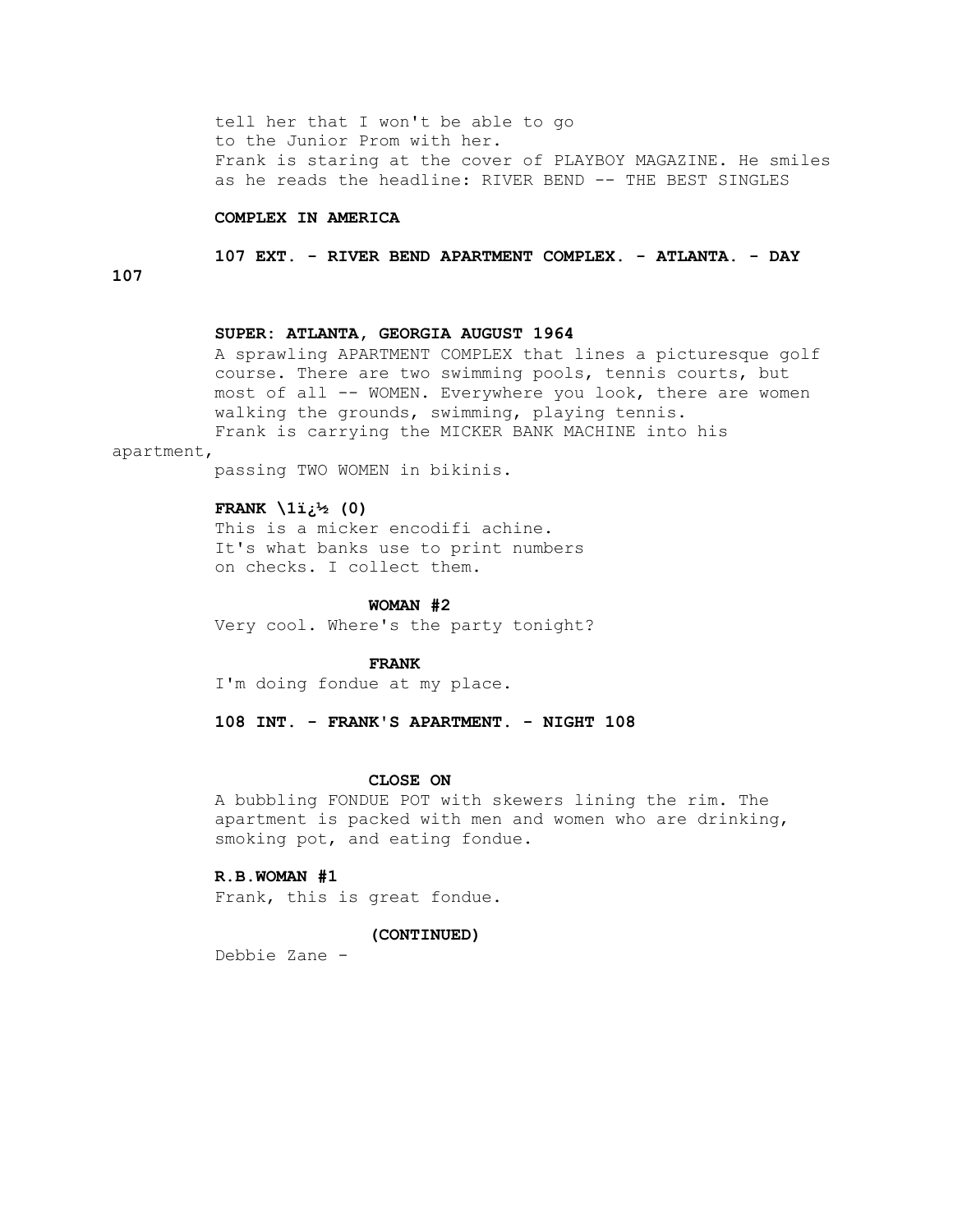### **108 CONTINUED: 108**

#### **FRANK**

 Thanks. Did you see my new phonograph system? It's reel-to-reel, the best sound system you can buy. Frank motions to the phonograph system in the living room, with giant speakers against the walls.

# **R.B. WOMAN #2**

 I still want to see that bedroom of yours. I hear you have thirty suits.

#### **FRANK**

 Thirty-one. Come on, everyone, I'll show you my closet!

### **109 INT. - FRANK'S BEDROOM. - NIGHT 109**

 Frank is standing in front of the master walk-in closet. His bed is round, -and there are mirrors on the ceiling.

#### **FRANK**

 Okay, you guyeady? Frank throws open his"c doors, revealing FOUR ROWS of SUITS, all different st all arranged by color.

# **R. B. 0#1**

Whoa, look all tho

# **1⁄2**نے 12×

 FRANK � no Some of those Manhattan le suits were three hundred dollars. And those shoes are Stacy-Adams slip-ons.

#### **R.B. MAN #2**

 I didn't know the FBI .paid so well. A drunk WOMEN comes running into the bedroom.

### **R.B. WOMAN #3**

 Come quick. Lance just fell into the conversation pit.

# **110 INT. - MARIETTA GENERAL HOSPITAL. - ATLANTA. - NIGHT 110**

 Frank walks through the hospital, looking into rooms, smiling at patients. He walks toward a RECEPTION DESK, sees a YOUNG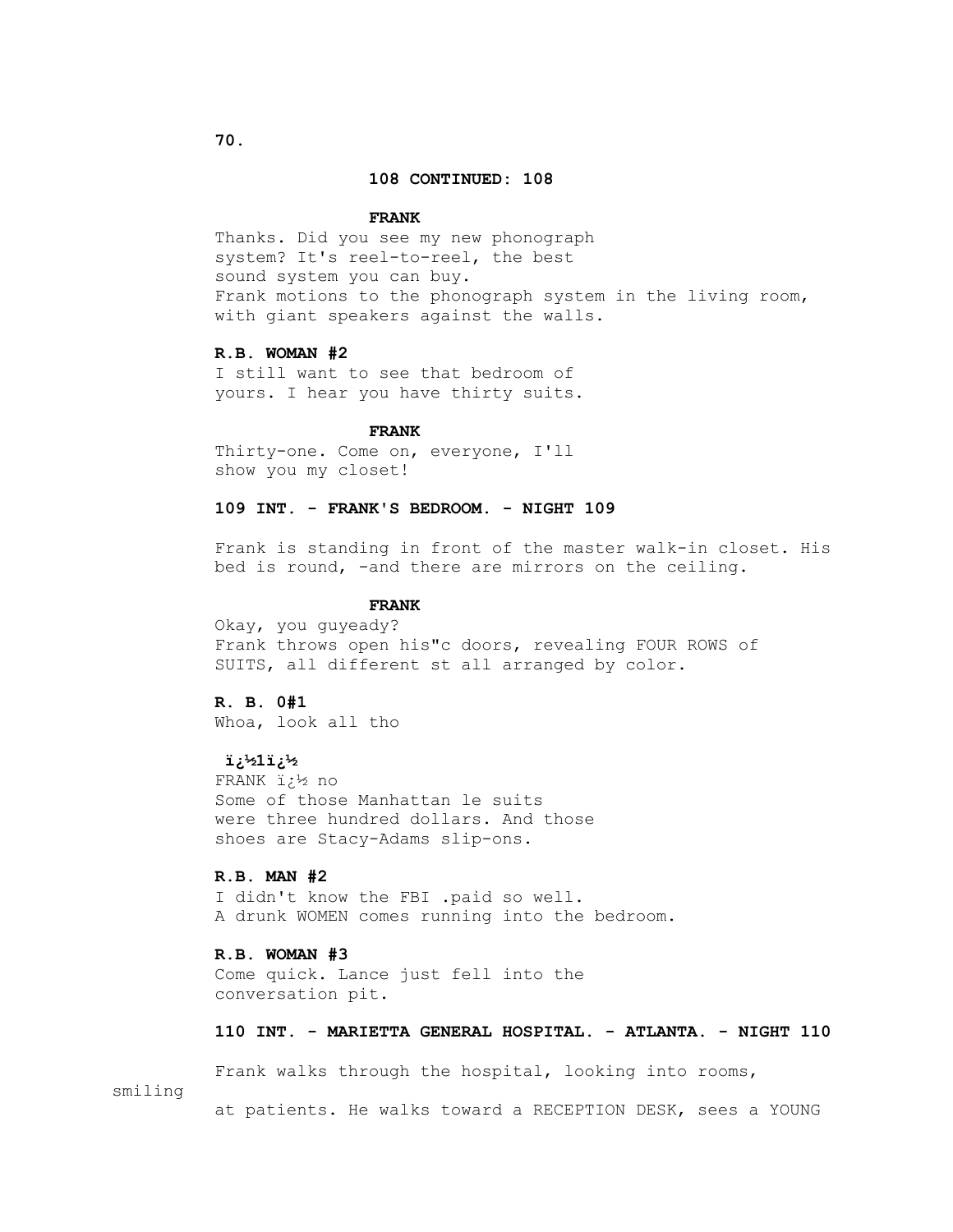DOCTOR yelling at BRENDA STRONG, 17, a thin, awkward looking candy striper with her hair in a bun and braces on her

### bottom

teeth.

#### **(CONTINUED)**

nohhic 7mno - s

 **71.**

# **110 CONTINUED: 110**

### **YOUNG DOCTOR**

 These bottles need to be labeled when you pick them up. Do you realize what would happen if they got mixed up -- do you understand how dangerous this is? Don't stand there crying, just nod your head and tell me you won't do it again! Brenda nods her head, quickly walks away from the Doctor and sits behind the RECEPTION DESK. She buries her head and

starts

 to write a letter, her body still sobbing as Frank walks up to her.

#### **FRANK**

 Are you okay? Brenda looks up at Frank, her eyes and nose puffy from

crying.

She covers her mouth when she talks.

### **BRENDA**

 i He told me to ck up the blood, so I did. He nev told me to label it. Brenda.

# **FRANK**

 Brenda, I wouldn't worr-out it. These Doctors don't know everything.

# **BRENDA**

 It's my first week. I think they'.re going to fire me.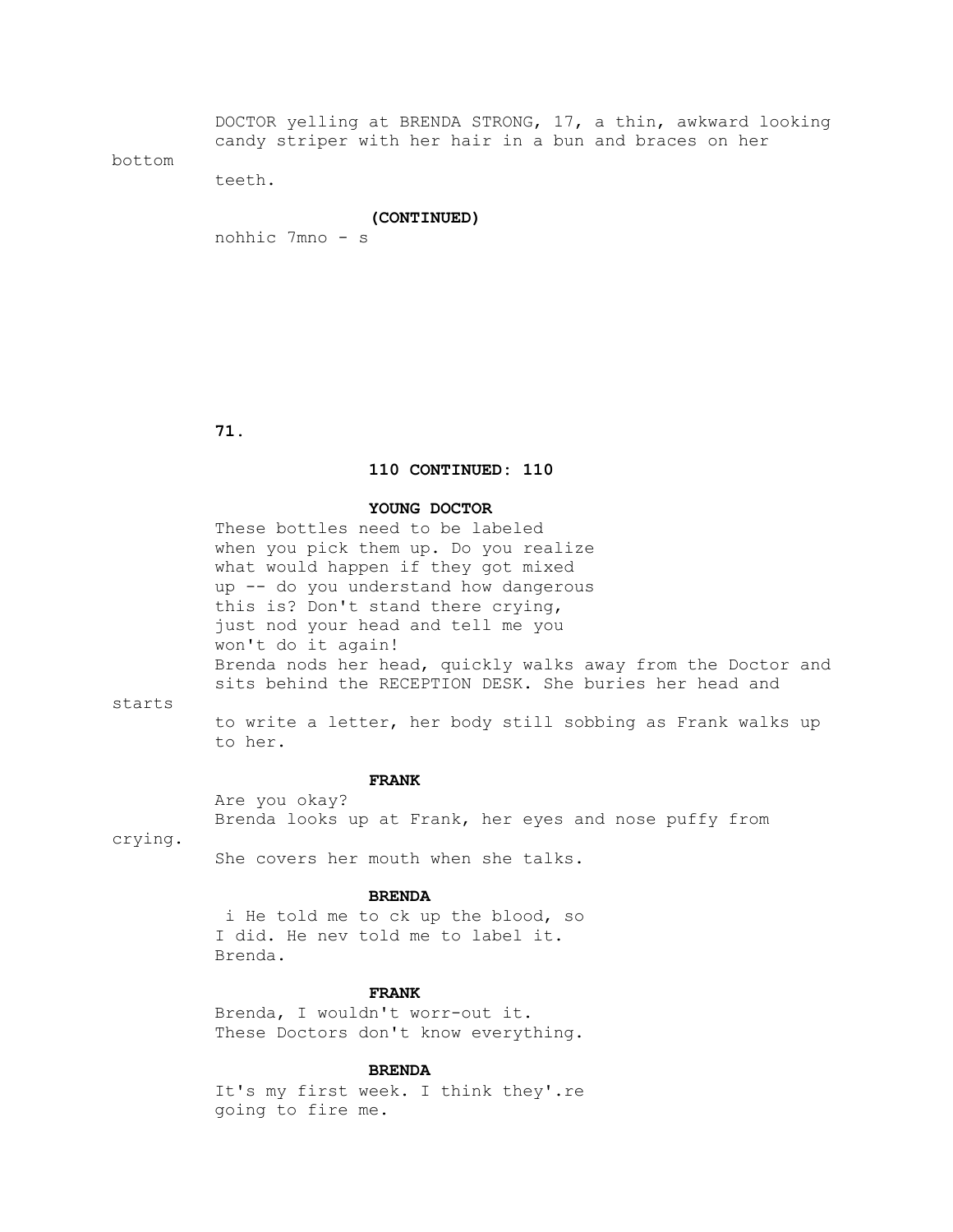# **FRANK**

 No. Nobody will fire you. I'll bet you're good at your job.

### **BRENDA**

No, I'm not.

# **FRANK**

 I'll bet if I asked you to check the status of my friend, Lance Applebaum, you could do that in a second. He hurt his foot tonight. Brenda grabs a chart, starts to read it out loud.

# **(CONTINUED)**

Debbie Zane - f

 **72.**

# **110 CONTINUED: (2) 110**

#### **BRENDA**

 Mr. Applebaum fractured his ankle. Doctor Ashland is treating him in exam seven.

### **FRANK**

 See that. No problem. Brenda smiles, covering her mouth.

#### **BRENDA**

 This is the emergency chart. See the blue star, that means the patient has been diagnosed. After he's treated, we put a red circle here.

### **FRANK**

 How do you like those braces? Brenda looks embarrassed as she stares at Frank.

### **BRENDA**

I guess they',okay.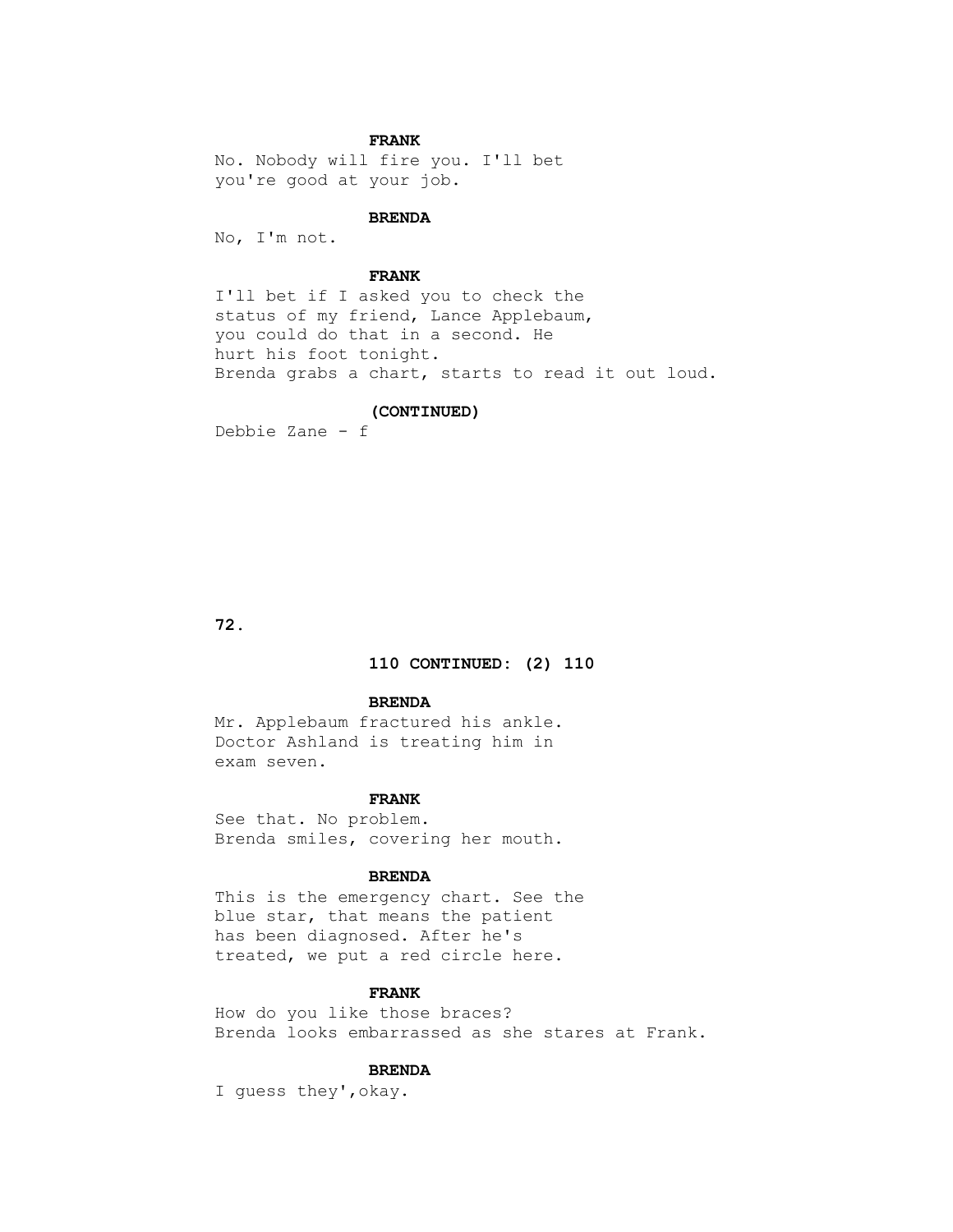# **FRANK**

 Mine were bottoms. I h 'e(E hhem. I still have my mouth qua

# **BRENDA**

You have really nice teeth.

# **FRANK**

 And you have a pretty smile. Brenda tries not to smile, shaking her head and covering her face.

### **FRANK (CONT'D)**

 I'm serious. I think those braces look really good on you. Brenda starts to blush as she continues to write her letter.

# **FRANK (CONT'D)**

What are you writing?

# **(CONTINUED)**

Debbie Zane - 5

# **73.**

 **110 CONTINUED: (3) 110**

# **BRENDA**

A letter to Ringo.

### **FRANK**

What does it say?

# **BRENDA**

I can't tell you. I'm embarrassed.

# **FRANK**

Come on. What does it say?

# **BRENDA**

 It says I love him. Pretty stupid, right. Ringo Starr is never going to read my letter.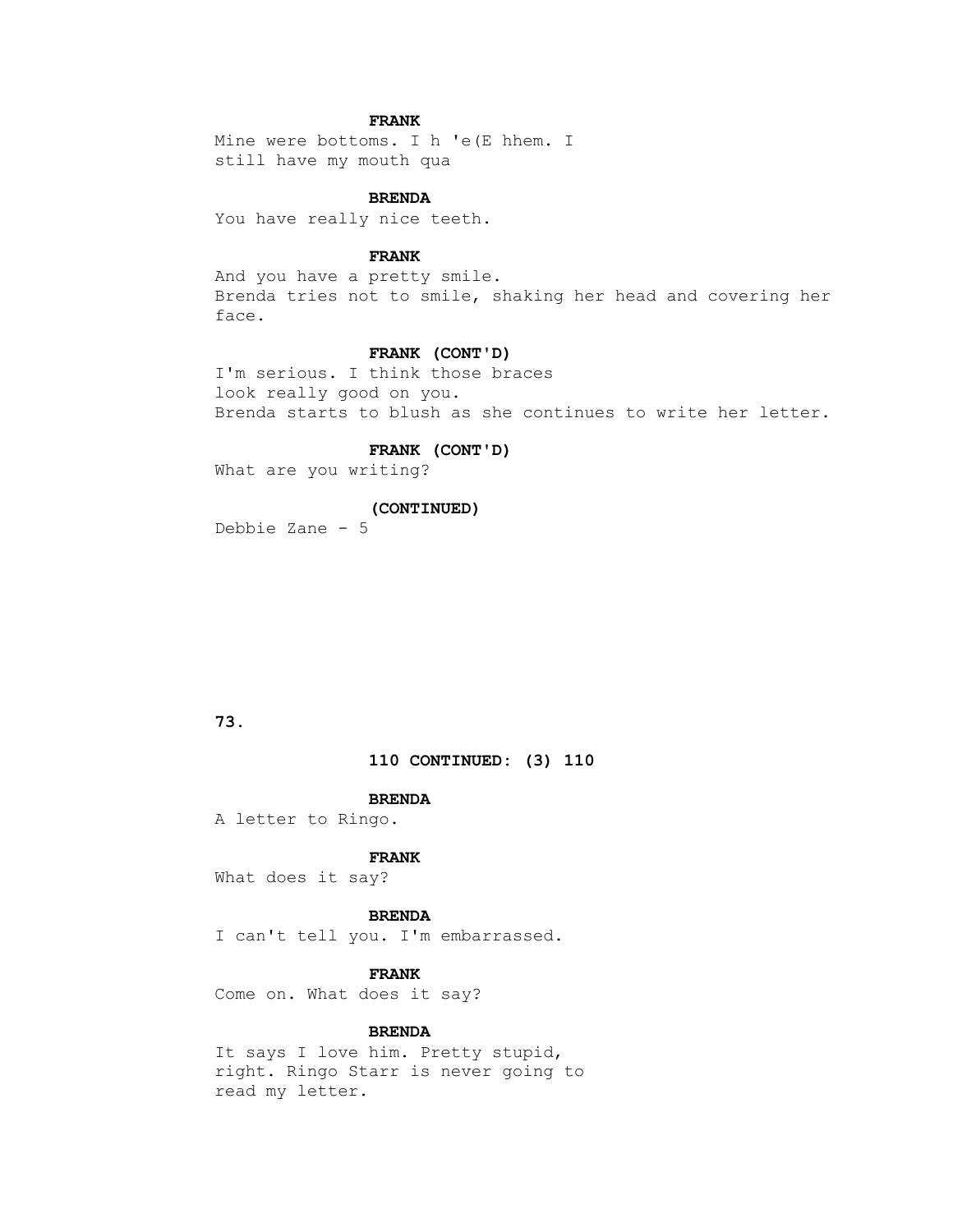Frank stares at Brenda, starts to smile as she puts her letter

in a drawer.

#### **FRANK**

 Brenda, do you know if they're hiring here at the h ital?

 **C O**

### **111 INT. - JOHN GRANGER'S OFFICE. - TAL. - DAY.**

Frank is sitting across from JOHN GRANGER, 60's, the

HOSPITAL

ADMINISTRATOR, who is reading over a RESUME.

#### **GRANGER**

 Harvard Medical School, top of your class, Children's Hospital of Los Angeles, Peace Corps volunteer in North Africa. A pretty impressive resume, Doctor Connors? Why do you want to work here?

#### **FRANK**

 I came to Atlanta to relax, to get away from my practice for a year. But to be honest, I'm a little bored out at River Bend.

### **(CONTINUED)**

Debbie Zane -

 **74.**

# **111 CONTINUED: ILL**

### **GRANGER**

 Unfortunately, the only thing I need is an emergency room supervisor for my midnight to eight shift, someone to baby-sit six interns and thirty nurses. But I doubt you'd be interested in that.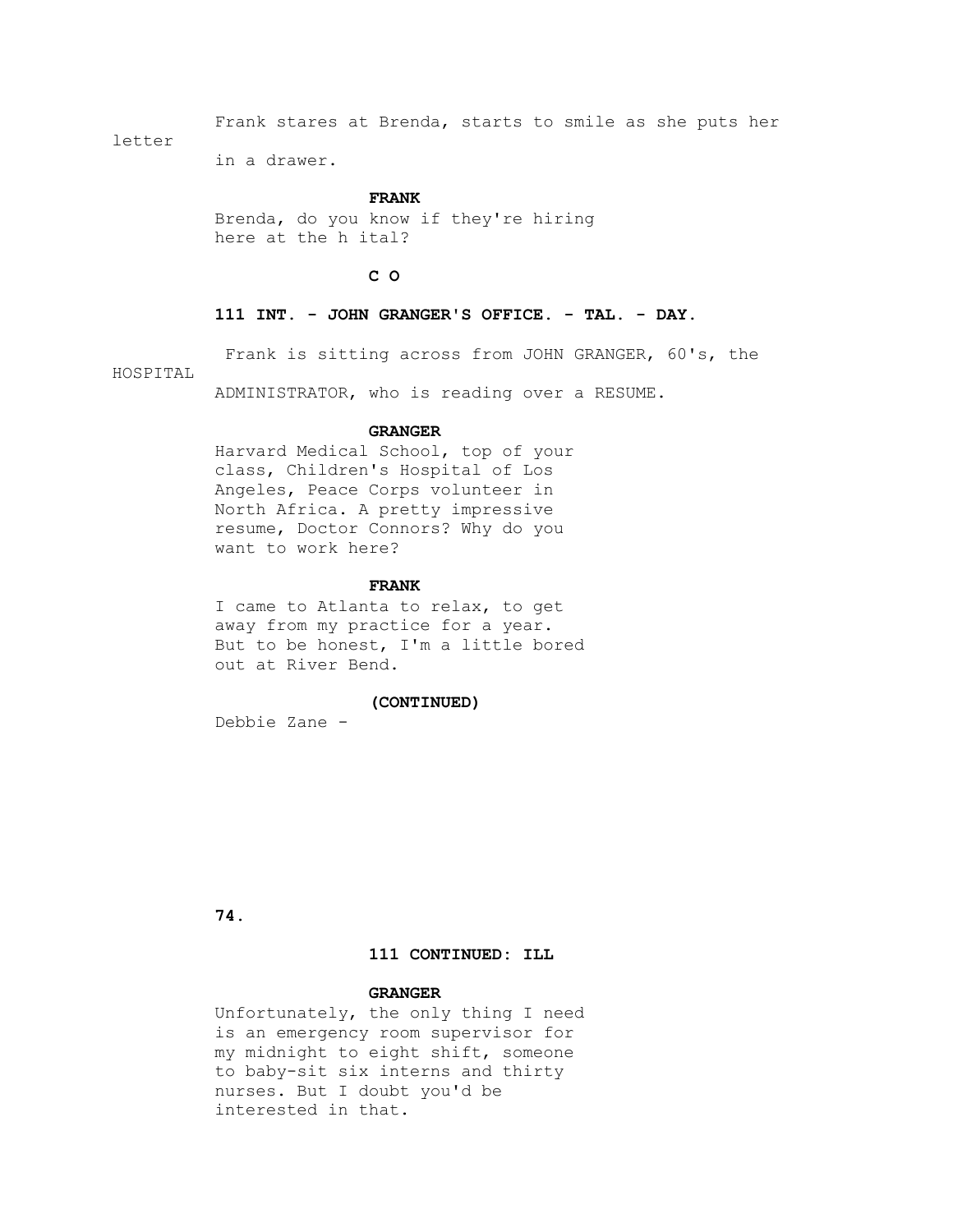#### **FRANK**

Would I get to pick my own nurses?

### **112 INT. - FRANK'S APARTMENT. - RIVER BEND. - NIGHT 112**

Twenty people are partying in the living room.

### **113 INT. - FRANK'S BEDROOM. 113**

 Frank is lying on his bed making a phony MEDICAL SCHOOL DIPLOMA. He's using a HARVARD BROCHURE to guide him as he carefully places the STICK-ON letters on the aged paper. A WOMAN walks into the bedroom.

# **114 INT. - CONFERENCE ROOM. - DAB ^ 114**

 Frank is sitting in front of DO GER and FIVE DOCTORS, all of whom are looking over FRAM ' FILE, which consists of the fake HARVARD MEDICAL SCHOOL DIPLOMA -- fake letters of recommendation from CHILDREN'S HOSPITAL OF LOS ANGELES, and a fake CALIFORNIA MEDICAL LICENSE.

# **DOCTOR GRANGER**

 Doctor Connors, here is your temporary license, which allows you to practice medicine in the state of Georgia for up to one year. And now let me be the first to say, welcome to Marietta General.

# **115 EXT. - HOSPITAL. - NIGHT 115**

 Frank is standing in front of the thirty CANDY STRIPERS, NURSES and INTERNS who will be working under him during the night shift. He wears Doctor's whites, holds a clipboard as he takes roll.

### **(CONTINUED)**

Debbie Zane - 5-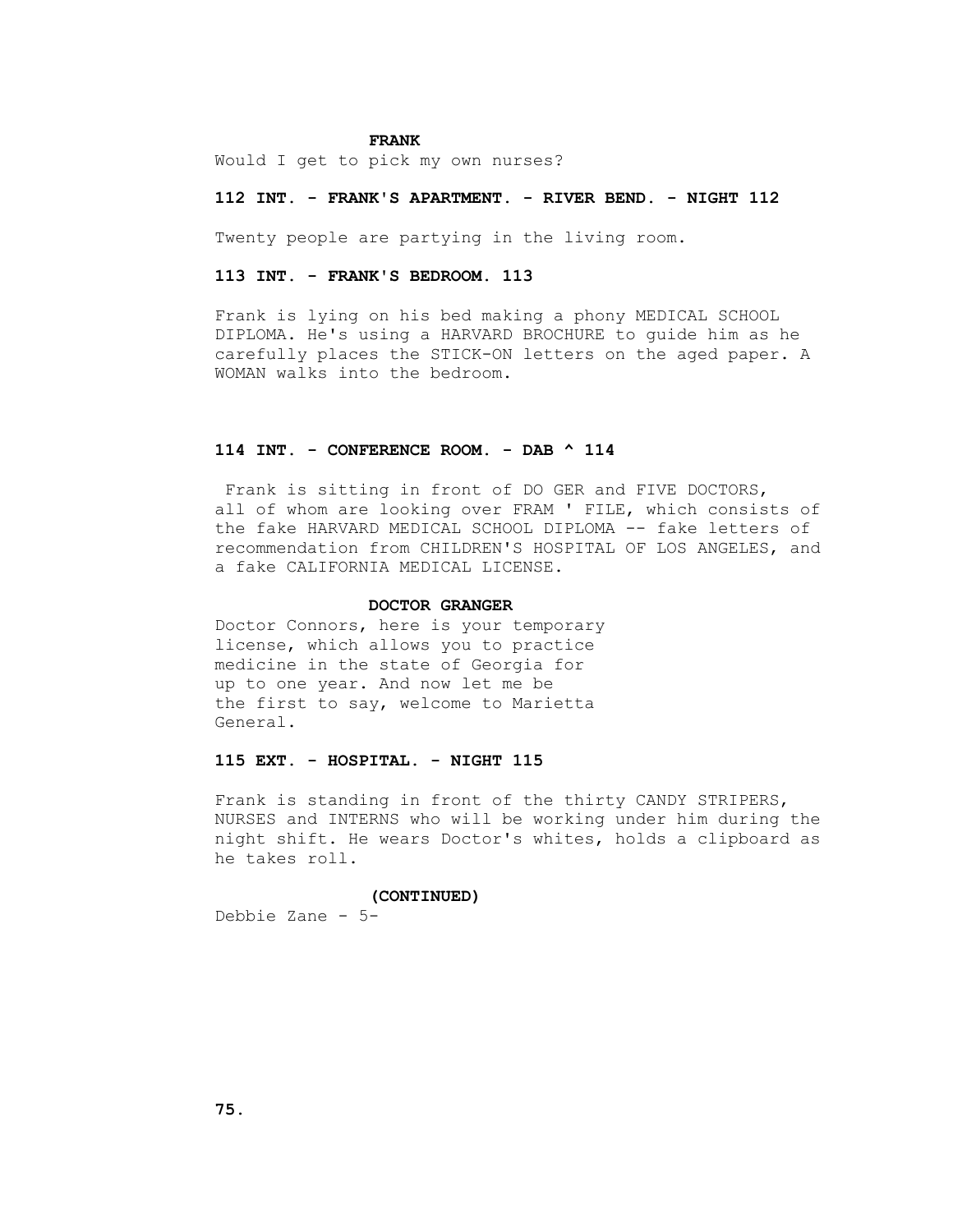# **115 CONTINUED: 115**

# **FRANK**

 Brenda Strong? He smiles at Brenda, who covers her mouth as she smiles

back.

### **BRENDA**

Here.

#### **FRANK**

Doctor Paul Ashland.

### **DOCTOR ASHLAND**

 Sir... will you be taking role every night?

# **FRANK**

 Yes. And if you're going to be late, I suggest you bring a note.

# **116 INT. - HOSPITAL CORRIDOR. - NIGHT 116**

 Frank walks down along hospital corridor holding his clipboard, passing sever"',, NURSES in the hall.

# **V**

# **(FLIRTING**

Good evening, tJr Connors.

#### **FRANK**

 Button your shirt, M can see you bra strap. i is s a hospital, not a sororit

# **117 INT. - FRANK'S APARTMENT. - NIGHT.**

 ON A BLACK AND WHITE TV, DR. KILDARE approaches a hospital bed.

# **DR. KILDARE (ON TV)**

 Any change in the patient, Doctor Marks?

# **DOCTOR MARKS (ON TV)**

 Doctor Kildare, I think we should try the shock therapy before it's too late. Frank sits alone in his apartment eating popcorn and

watching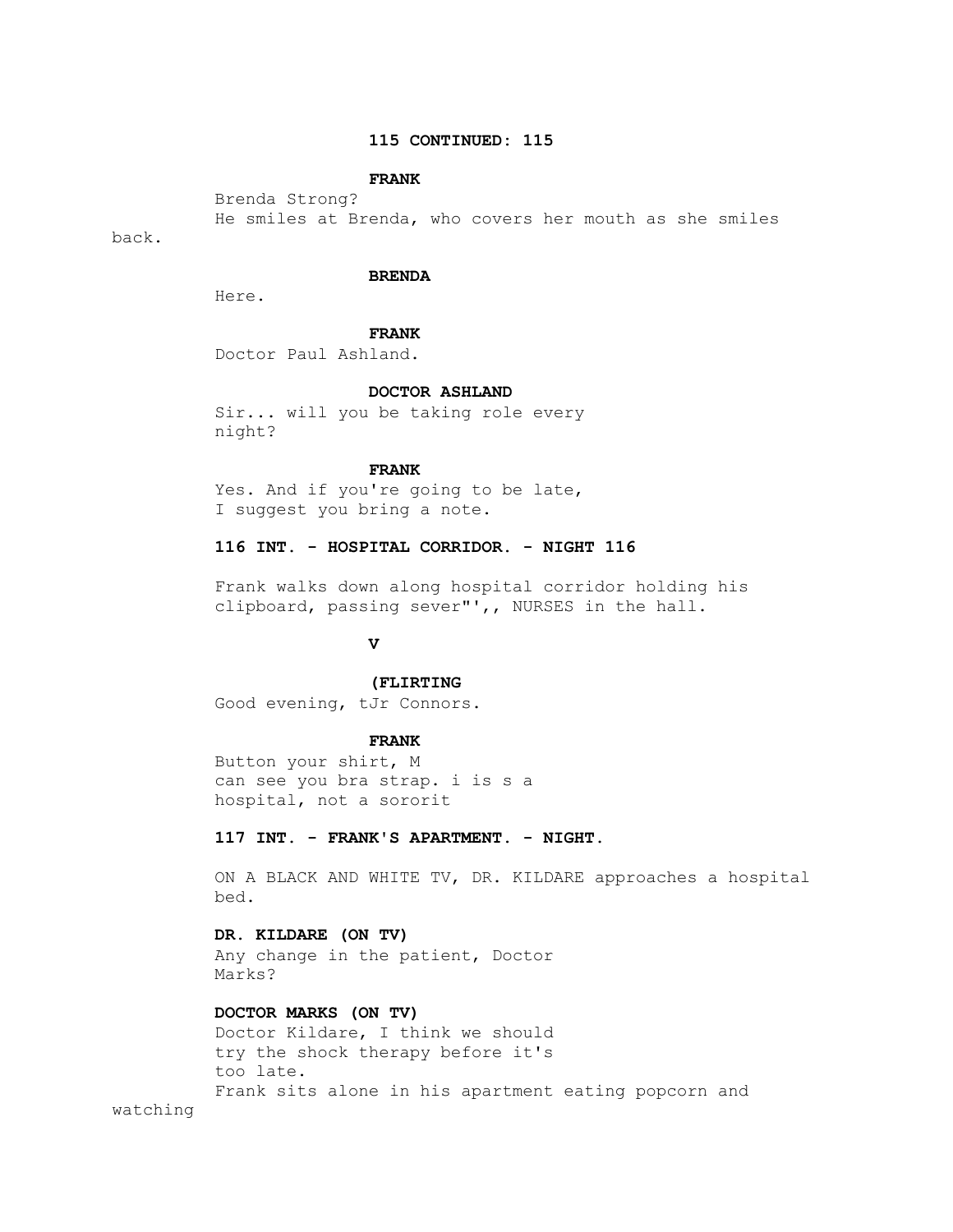DR. KILDARE on TV.

### **DOCTOR KILDARE (ON TV)**

Doctor White, do you concur?

### **(CONTINUED)**

Debbie Zane -

 **76.**

### **117 CONTINUED: 117**

#### **DOCTOR WHITE (ON TV)**

Yes. I concur.

# **118 EXT. - FRANK'S OFFICE. - HOSPITAL. - NIGHT. 118**

The name on the office door reads FRANK CONNORS, M.D.. Frank sits at his desk in front of a brand new IBM ELECTRIC TYPEWRITER. He is making COUNTERFEIT CHECKS for himself as Brenda walks in holding a clipboard.

#### **BRENDA**

 Doctor Connors, you need to sign these. Brenda walks in and hands him the clipboard. Frank starts to scribble on the charts, the way Doctor's scribble out prescriptions.

### **BRENDA (CONT'D)**

 Do you notice anything different about me, Doctor Connors?

# **FF**

You got your i<sub>c</sub>ke ff! Let me see. Frank moves toward her, st dkA her bottom teeth.

### **BRENDA**

I kept trying to show '4 ) l night.

#### **FRANK**

 Did it hurt when they took them off? Mine felt so weird after.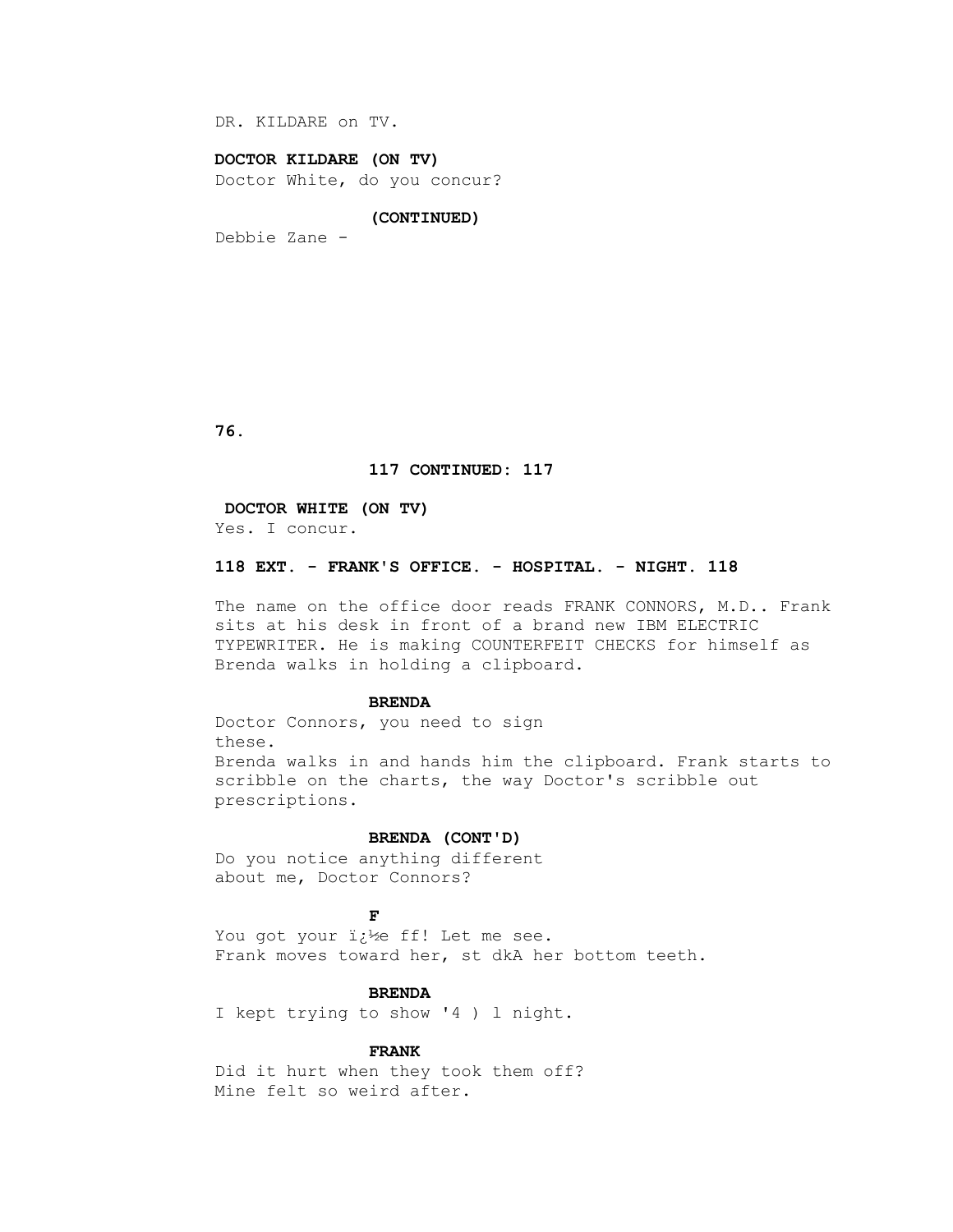# **BRENDA'**

 I keep rubbing my tongue over them. I can't stop. It's so slippery.

# **FRANK**

It feels good, doesn't it?

# **BRENDA**

Yes It feels incredible. Frank leans toward Brenda, gently starts to kiss her. As the passion increases WE HEAR the HOSPITAL P.A. SYSTEM.

#### **(CONTINUED)**

Debbie Zane - 5

 **77.**

### **118 CONTINUED: 118**

### **P.A. OPERATOR**

 Doctor Connors, please come to Emergency. Doctor Connors to Emergency. Frank continues to kiss Brenda.

### **BRENDA**

Shouldn't you go?

#### **FRANK**

 There's a staff Doctor in the emergency ward.

### **BRENDA**

What if he's in surgery?

# **FRANK**

Do you really think I have to go?

# **119 INT. - HOSPITAL ELEVATOR. - DAY 119**

Frank nervously paces i d,  $i_{i}$ he elevator, taking deep

breaths

as he tries to calm d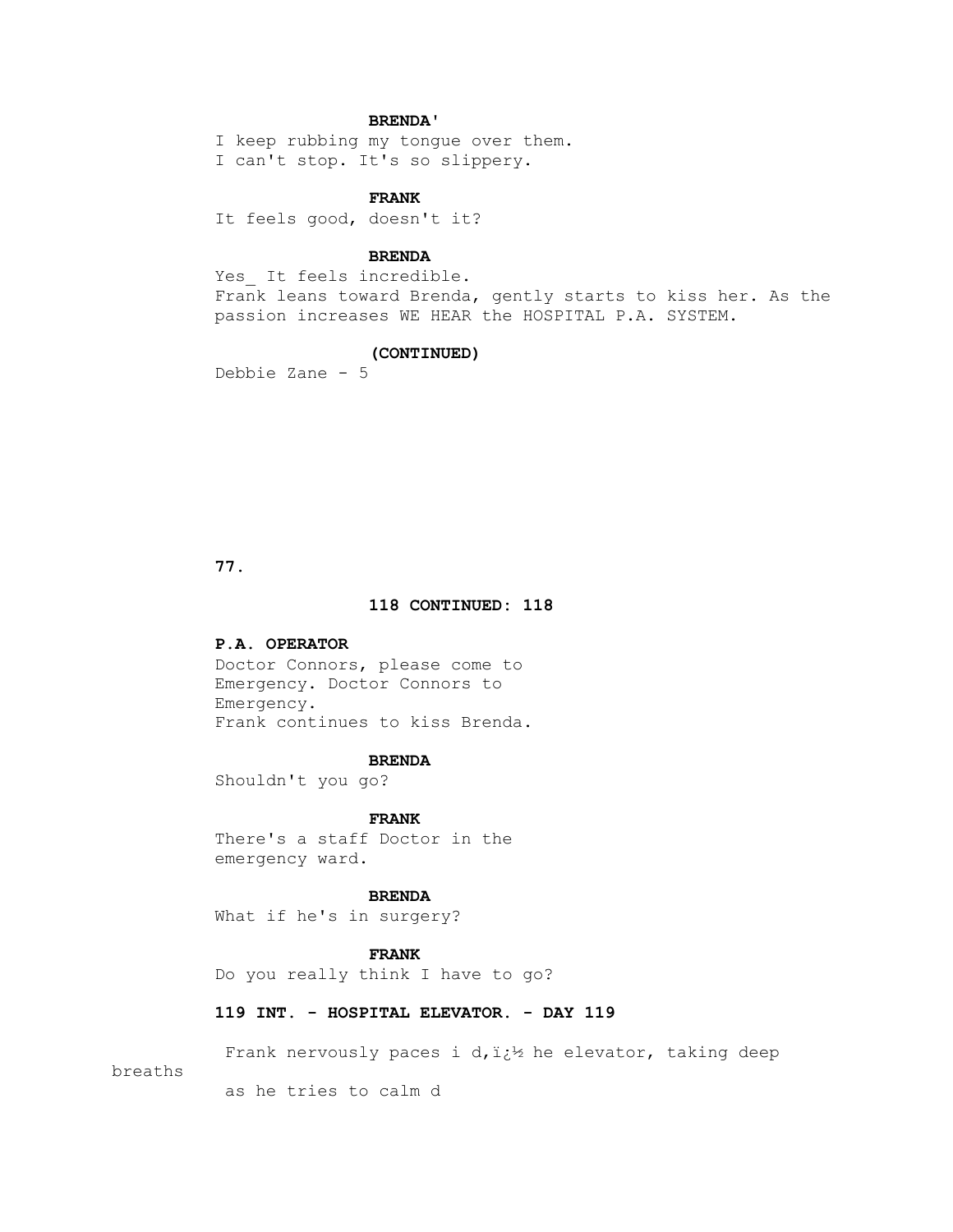The elevator doors open, a3W Pr slowly walks into the EMERGENCY WARD, where Nurses rushing toward a closed curtain.

#### **EMERGENCY N**

In here, Doctor Connors.

 Frank walks toward a closed curtain, stands in front of a bed and forces himself to look-'He sees a blood splattered sheet and three young INTERNS standing over the leg of an

# **ELEVEN-YEAR-OLD BOY.**

 **FRANK**

Well, what do we have here?

### **DOCTOR ASHLAND**

 Bicycle accident. A fracture of the tibia, about five inches below the patella. Frank stares at the boy's face, trying not to look at the open wound.

### **FRANK**

Doctor Hollis, do you concur?

### **(CONTINUED)**

Debbie Zane -

 **78.**

# **120 CONTINUED: 120**

### **DOCTOR HOLLIS**

Concur with what, Sir?

# **FRANK**

What Doctor Ashland just said.

# **DOCTOR HOLLIS**

### **(CONFUSED)**

 Well, it was a bicycle accident. The boy told us.

 **120**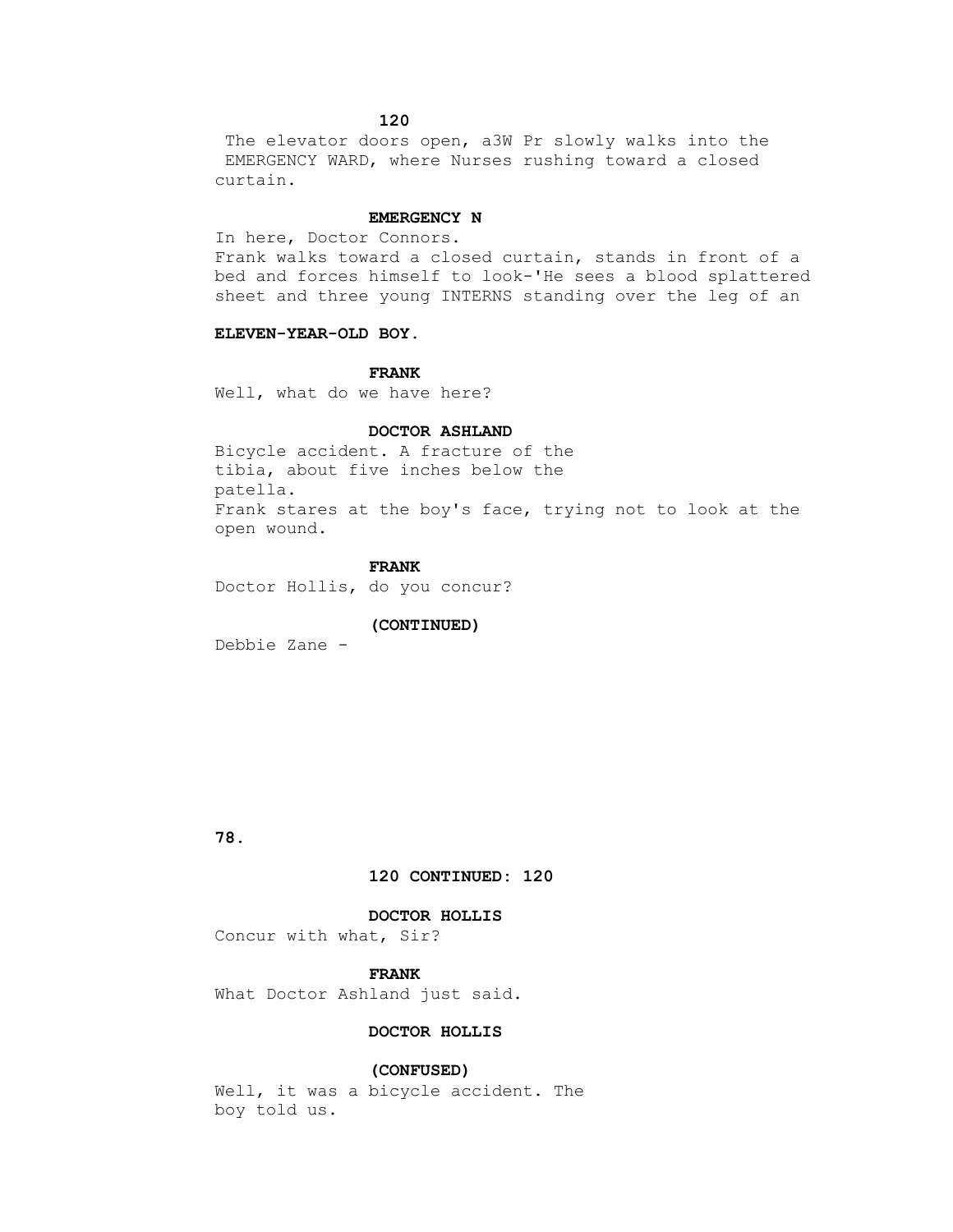# **FRANK**

So you concur?

### **DOCTOR HOLLIS"**

Well, I'm not sure we can...

# **DOCTOR ASHLAND**

I think we should take an x-ray, then stitch him up and put him in a walking cast.

# *K*

 Very good, cb?6r Ashland. You don't seem to hav Tm4x a ed for me. Carry on.

# **DOCTOR HO**

 I blew it, didn't I? Wh idn't I concur? I panicked!

**I** 

### **121 INT. - HOSPITAL MEN'S ROOM. - NIGHT. 121**

 Frank walks into the MEN'S ROOM, steps into an empty stall and immediately starts to throw up.

# **122 INT. - FRANK'S APARTMENT. - RIVER BEND. - NIGHT 122**

 Frank is writing a letter at his electric typewriter. He pulls it out and reads it over, then takes out a pen and signs the name RINGO STARR.

# **123 INT. - HOSPITAL. - NIGHT 123**

Brenda is running through the halls holding the letter.

#### **(CONTINUED)**

Debbie Zane - 5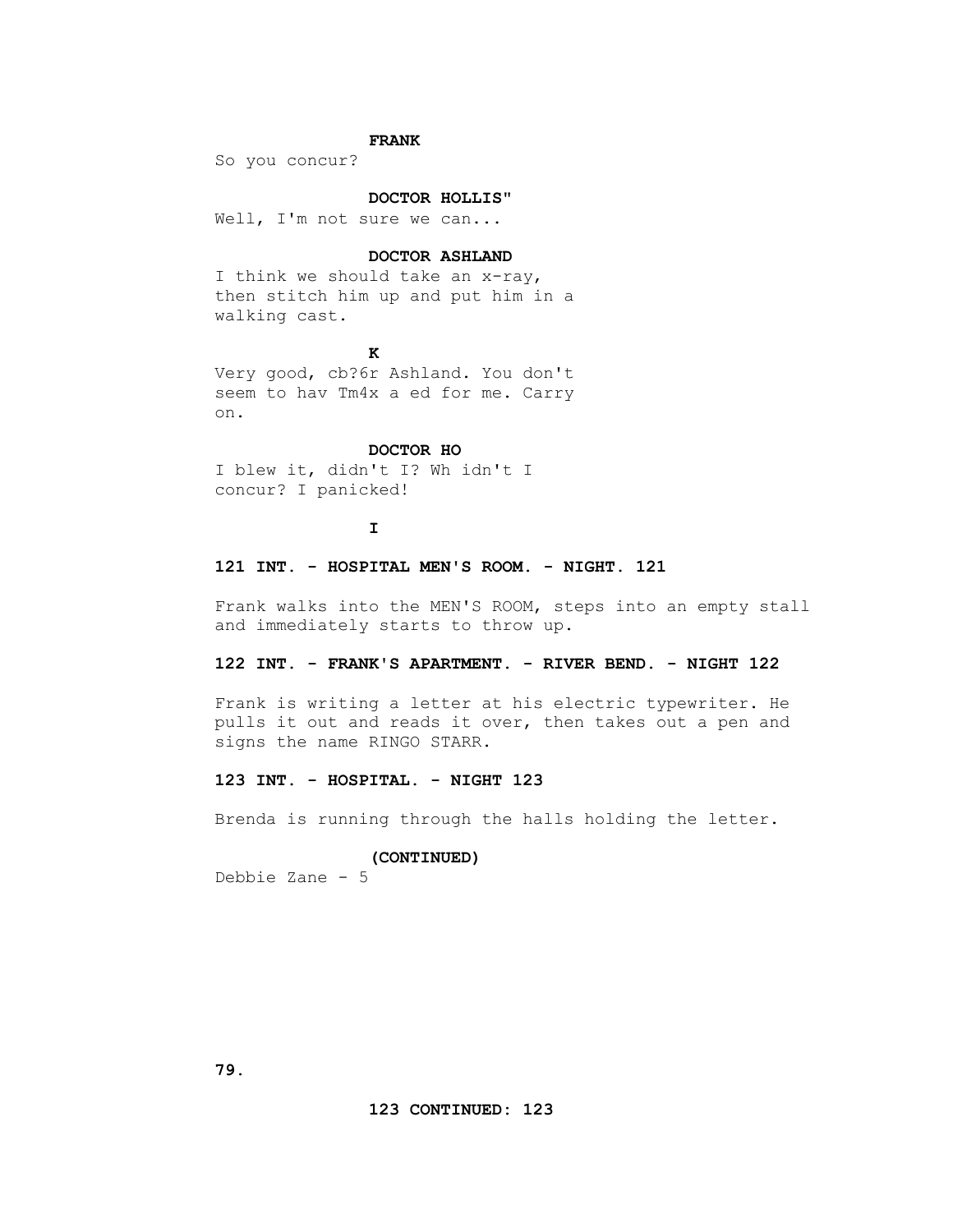## **BRENDA**

 He wrote me back. Ringo wrote me back! Doctor Connors, come quick! I got a letter from Ringo Starr, he signed his name and said I was his biggest fan!

# **124 INT. - HOSPITAL CAFETERIA. - NIGHT 124**

Frank is sitting across from Brenda in the cafeteria.

#### **BRENDA**

 I bought you a present. Brenda hands him wrapped present.

### **BRENDA (CONT'D)**

 Open it. Frank quickly opens the box, takes out a TINY GOLD DOCTOR'S

### **CADECUS.**

### **(CONT'D)**

 doctors wearing r left yours back ld plated.

#### **BRENDA**

 Now when you're walki nd the hospital, you'll feel l"the real thing. She pins the Cadecus on his lapel, and Frank can't help but smile.

# **FRANK**

 Brenda, I want to go away with you. I'll take you anywhere you want to go.

### **BRENDA**

I haven't really been anywhere.

# **FRANK**

 Just name the place, and we can go. Africa, Egypt, it doesn't matter.

### **BRENDA**

Can we go to Liverpool.

#### **(CONTINUED)**

Debbie Zane -'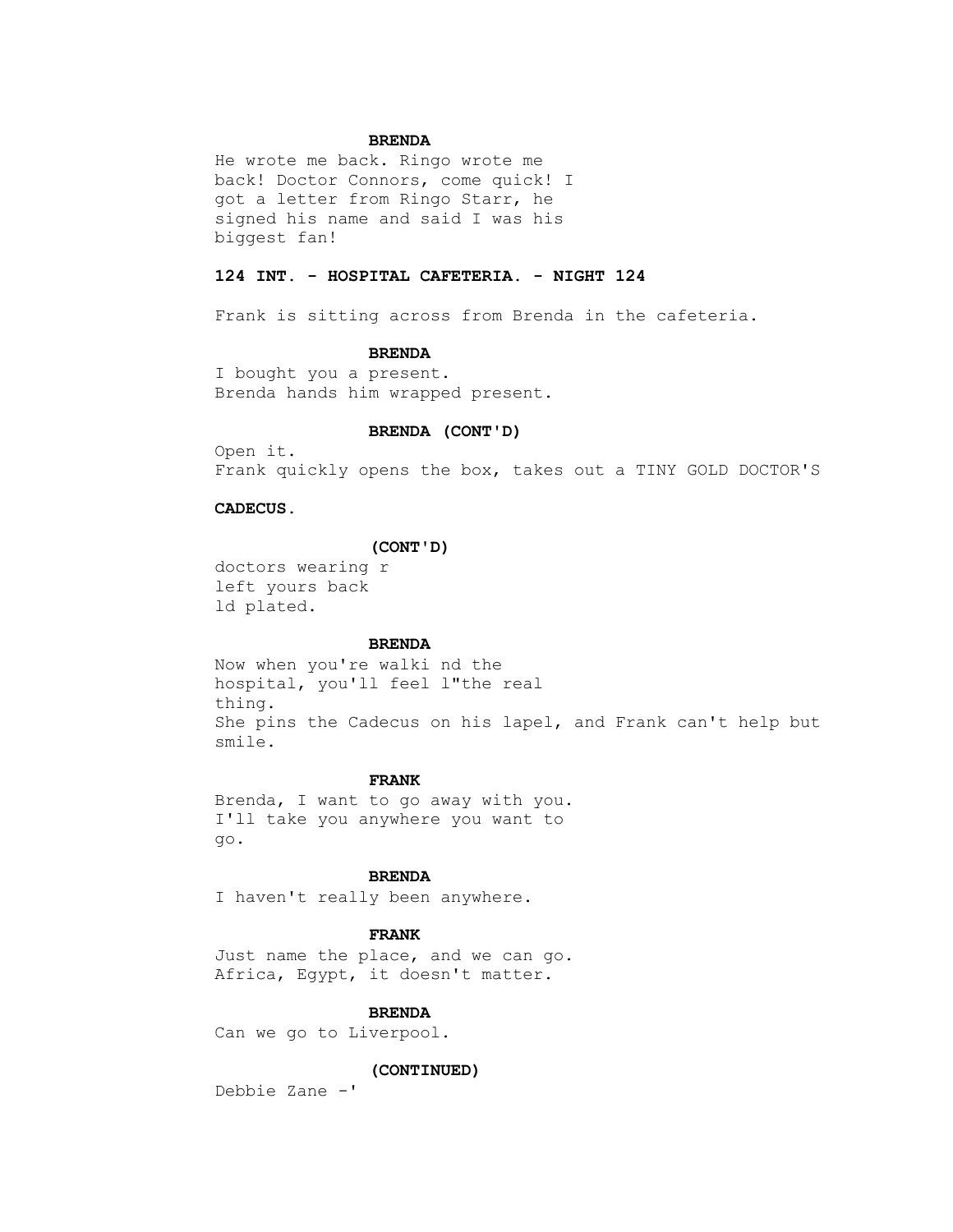**124 CONTINUED: 124**

#### **FRANK**

Where's Liverpool?

# **BRENDA**

 It's where the Beatles are from in Europe.

# **FRANK**

Okay. We'll go to Liverpool.

# **BRENDA**

You're joking, right. We're not really going to Liverpool, are we?

# **FRANK**

 Brenda, how would you like to be head nurse at the hospital? is

# **BRENDA**

 But I'm not a nurse. I'm a candy striper.

# *K*

 We'll get y nurses uniform. Nobody will know the rence. I'll make the announcem`L:dri

# **V**

 **BRE**

 They'll laugh at m k, please don't make me the h e. Promise me you won't do that, t even give a shot.

# **4**

 **FRANK** Just think about it, Brenda. You and I could run this hospital one day.

 **80.**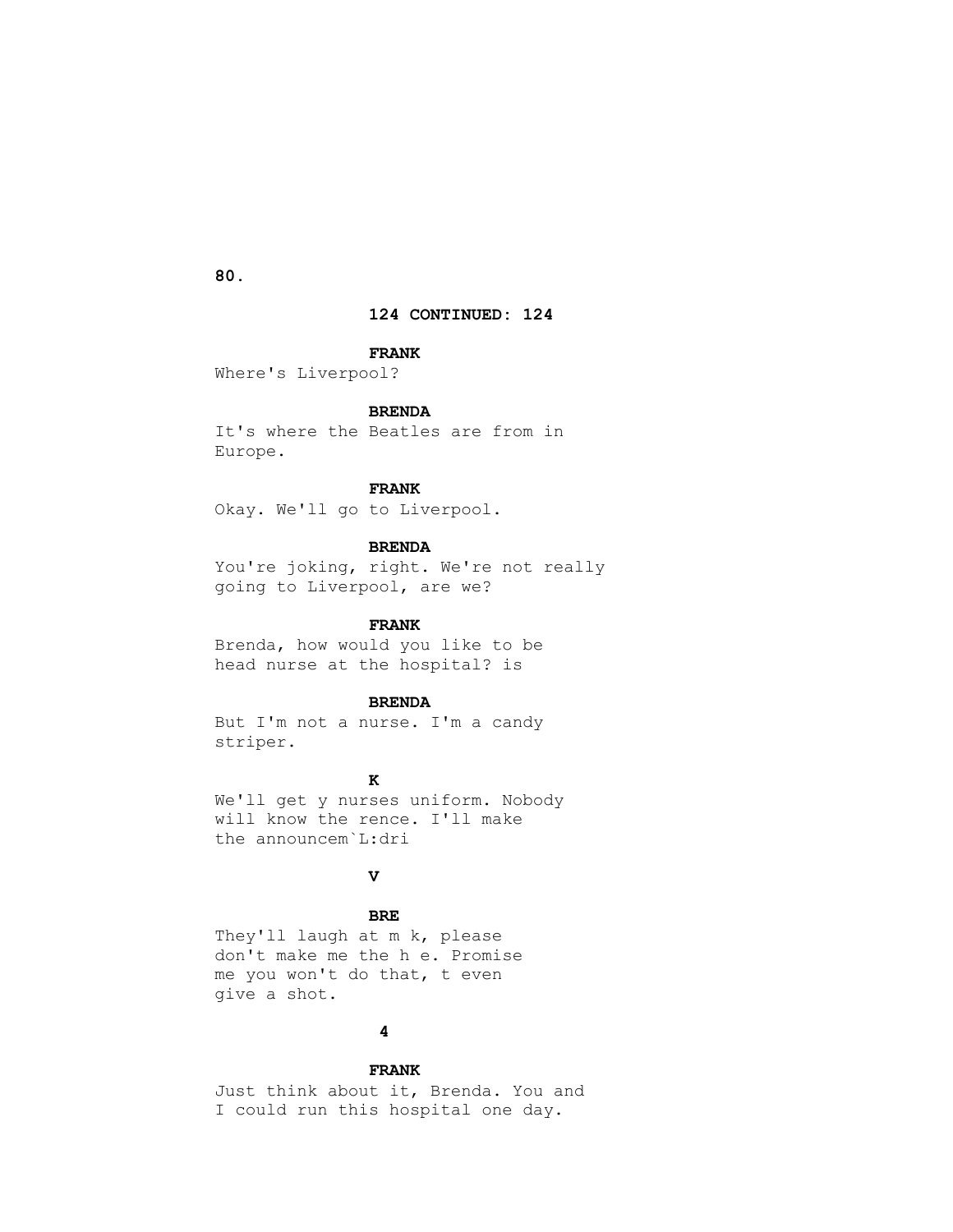# **125 EXT. - FRANK SR.'S EASTCHESTER APARTMENT. - DAY 125**

 Joe Shaye is eating a slice of pizza as he talks with the LANDLORD of the apartment building.

#### **JOE SHAYE**

 I just need to go inside and take a quick look around?

### **LANDLORD**

 He's at work, so search all you want. But if you find any money in there, it belongs to me. Debbie Zane - 5

#### **81.**

# **126 INT. - FRANK SR'S EASTCHESTER APARTMENT. - DAY 126**

 Joe Shaye is walking through the two bedroom apartment. There's a bed pushed against the wall, stacks of drafting paper, envelopes, and other STATIONERY SUPPLIES lying around the room. WE SEE a black and white picture of Paula and Frank Sr.

 sitting on the front of a U.S. ARMY TANK. Joe takes Frank Sr.'s black briefcase off the shelf and

flips

 it open. He reaches inside and pulls out a stack of POSTCARDS --

> all sent by Frank to his father. Joe smiles as he flips over the postcard, stares down at a picture of CLARK GABLE and

### **VIVIAN LEIGH.**

# **127 EXTINT. - EASTCHESTER PHONE BOOTH. - DAY 127**

 Joe is inside a phone booth, dropping dimes into the slot and holding the POSTCARD.

### **JOE SHAYE**

 He's in Atlan Sean! No, I'm not coming back o ashington. I'm going straight to G and I'll meet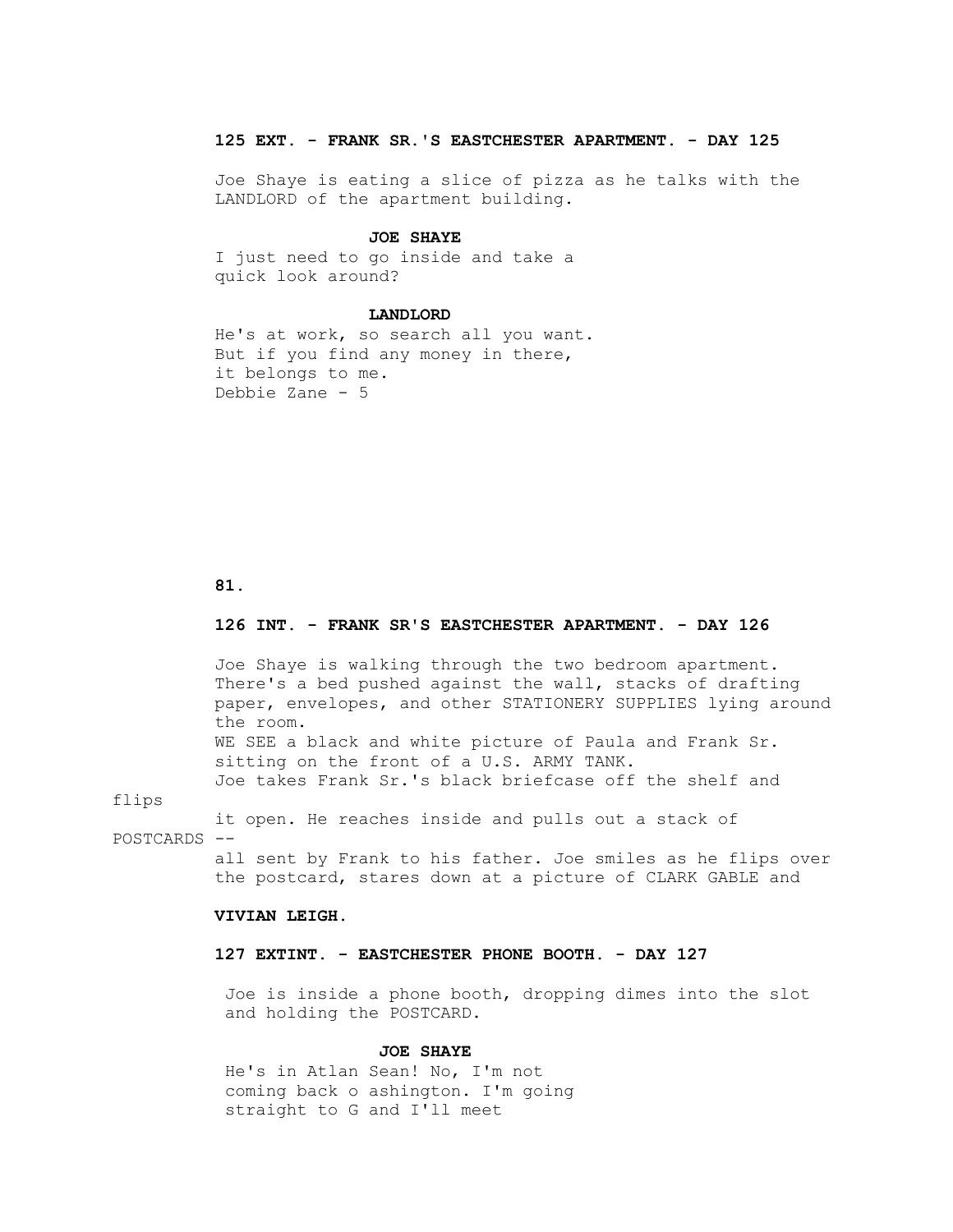the team they hit, I'm out of dimes. Sean, w 3, I'm out of dimes! 128 INT. - FRANK'S APARTMENT. - Rc JEND. - NIGHT. 128 Frank and Brenda are lying in bbi;<sup>1</sup>/2t (c.i;<sup>1</sup>/2ther, staring at

#### each

other in the ceiling mirrors.

### **FRANK**

It's okay. You don't have to cry.

# **BRENDA**

I'm sorry, I just can't do this.

### **FRANK**

 Brenda, it's okay. I don't care about you being a virgin. I can wait.

### **BRENDA**

 I want to sleep with you. I really do. Brenda sits up, starts getting dressed.

### **(CONTINUED)**

Debbie Zane -

# **82.**

### **128 CONTINUED: 128**

# **BRENDA (CONT'D)**

 I haven't told you the truth. I'm not a virgin. I had an abortion two years ago. My parents found out and kicked me out of the house. Brenda covers her face with a pillow, starts to cry.

# **BRENDA (CONT'D)**

 I had an abortion, and they said I wasn't their daughter anymore.

# **FRANK**

It's okay.

#### **BRENDA**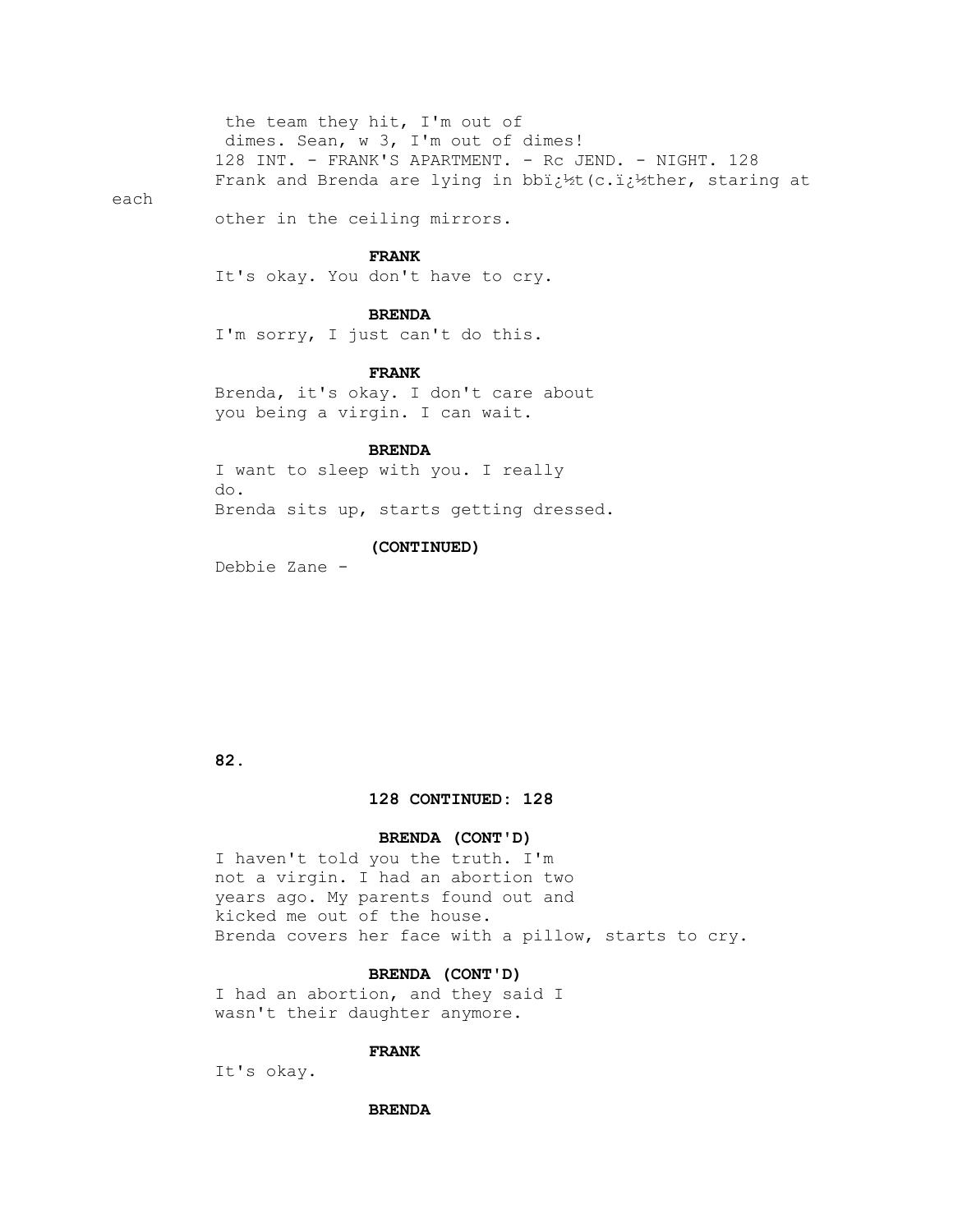Then a few months ago they apologized and said I was their daughter, but I couldn't come home for awhile. I'm so sorry, Frank, please don't be mad.

#### **BREN 10**

 I ask them all the but they won't let me come h M Y Da d' a lawyer, and he and this contract. He calls it a al agreement.

#### **FRANK**

What if you were engaged to a doctor, would that change anything? Brenda removes the pillow from her face, stares at Frank.

# **BRENDA**

What?

# **FRANK**

What if I went to your parents, spoke to your father and asked his permission to marry you?

#### **BRENDA**

Don't tease me, Frank.

### **(CONTINUED)**

Debbie Zane - 5

 **83.**

# **128 CONTINUED: (2) 128**

### **FRANK**

I'm not teasing.

# **BRENDA**

 You would go home with me to New Orleans?

### **FRANK**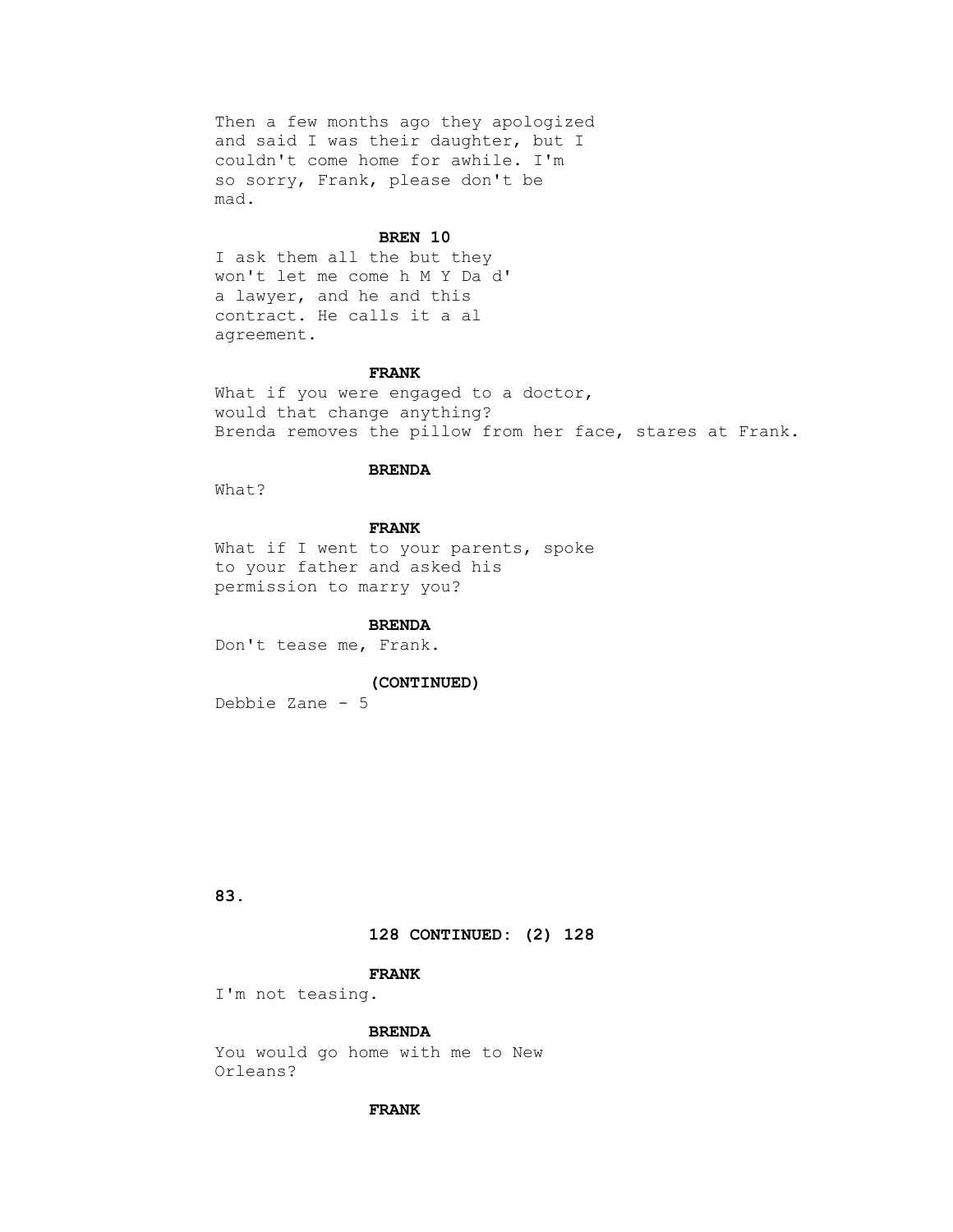We can leave right now, never come back.

# **129 INT. - RIVER BEND APARTMENT COMPLEX. - ATLANTA. - NIGHT**

# **129**

 TEN FBI AGENTS burst through the doors of Frank's apartment. Joe Shaye is out front, leading the men inside with his guns drawn.

### **FBI AGENT**

 We're clear. It's empty. There's a fondue pot in the kitchen, bean bag chairs in the living room. Joe walks over to the wall -- stares at the framed HARVARD MEDICAL OkHOOL DIPLOMA.

#### **130 EXT. - MARIETTA HOSPITAL/�7;NIGHT 130**

the

TEN POLICE CARS, sirens  $i \, i^{1/2}$  n g, pull up to the front of

 hospital. JOE SHAYE and hi Gn %ump out of sedan, sprint into the hospital.

# **131 INT. - HOSPITAL. - NIGHT "Y (Q) 131**

Joe Shaye is leading an army of cops down a hallway,

holding ;I

 the Harvard Diploma in his hand. They make their way to the front of a door marked: FRANK CONNORS, M.D..

### **JOE SHAYE**

 Okay. Kick it in. The Agents kick down the door, and Joe Shaye walks into the office, stares at an electric typewriter that is humming on the desk.

# **132 EXT. - BRENDA'S PARENTS' HOUSE. - NEW ORLEANS. - NIGHT**

**132**

 A WHITE CADILLAC is parked in the driveway of a large, two story house. Debbie Zane -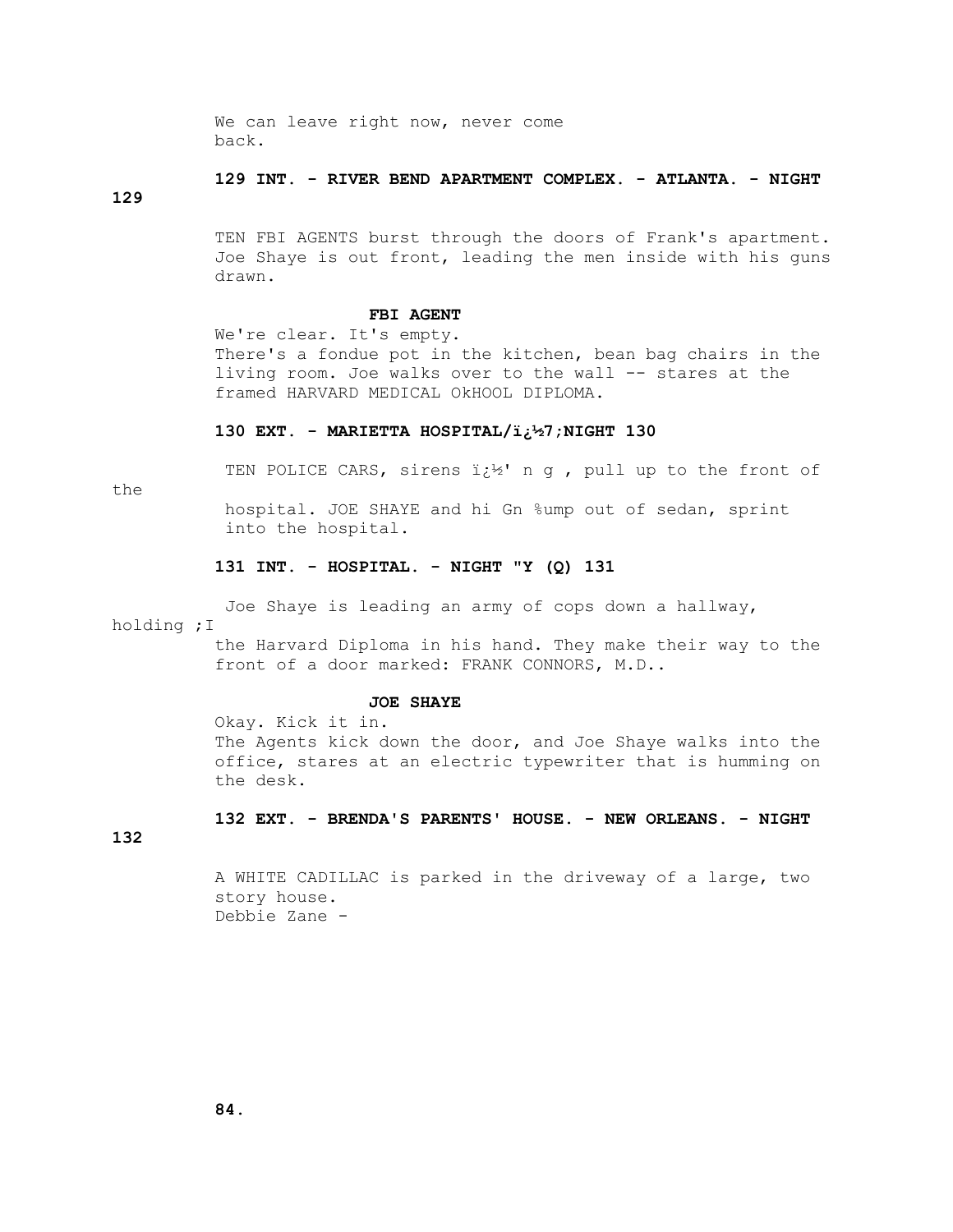### **133 INT. - BRENDA'S PARENTS' HOUSE. - NIGHT 133**

 Frank, dressed in a plain white suit, sits at the dinner table with Brenda and her parents, ROBERT and CAROL STRONG. The house is old and warm, the table jammed with food.

#### **ROBERT**

Doctor Connors, are you a Lutheran?

#### **FRANK**

Yes, Sir. I'm a Lutheran.

### **CAROL**

 Have you been to New Orleans before, Doctor?

### **FRANK**

 No, Ma'am. This is my first time. And please, call me Frank.

#### **ROBERT**

 Frank, would you like to say grace? Frank stares at Brend ah her parents, who bow their heads. He hesitates for a B T, WE SEE that he has no idea how to say grace. ROBETc `'''c d) Unless you're not i V able. Brenda peeks at Frank, who close 2 )eyes and bows his head.

#### **FRANK**

 Two little mice fell in a bucket of cream. The first mouse gave up and drowned, but the second mouse struggled so hard that he churned that cream into butter -- and he walked out. Amen. They all lift their heads, clearly impressed. Robert turns to Frank and smiles.

# **CAROL**

 Amen. That was beautiful. Frank turns to Brenda, gives her a wink.

# **134 INT. - BRENDA'S PARENTS' HOUSE. - LIBRARY. - NIGHT 134**

 Frank stands next to Robert in the library, the two men sipping brandy as they stare at some paintings on the walls.

### **(CONTINUED)**

Debbie Zane - 5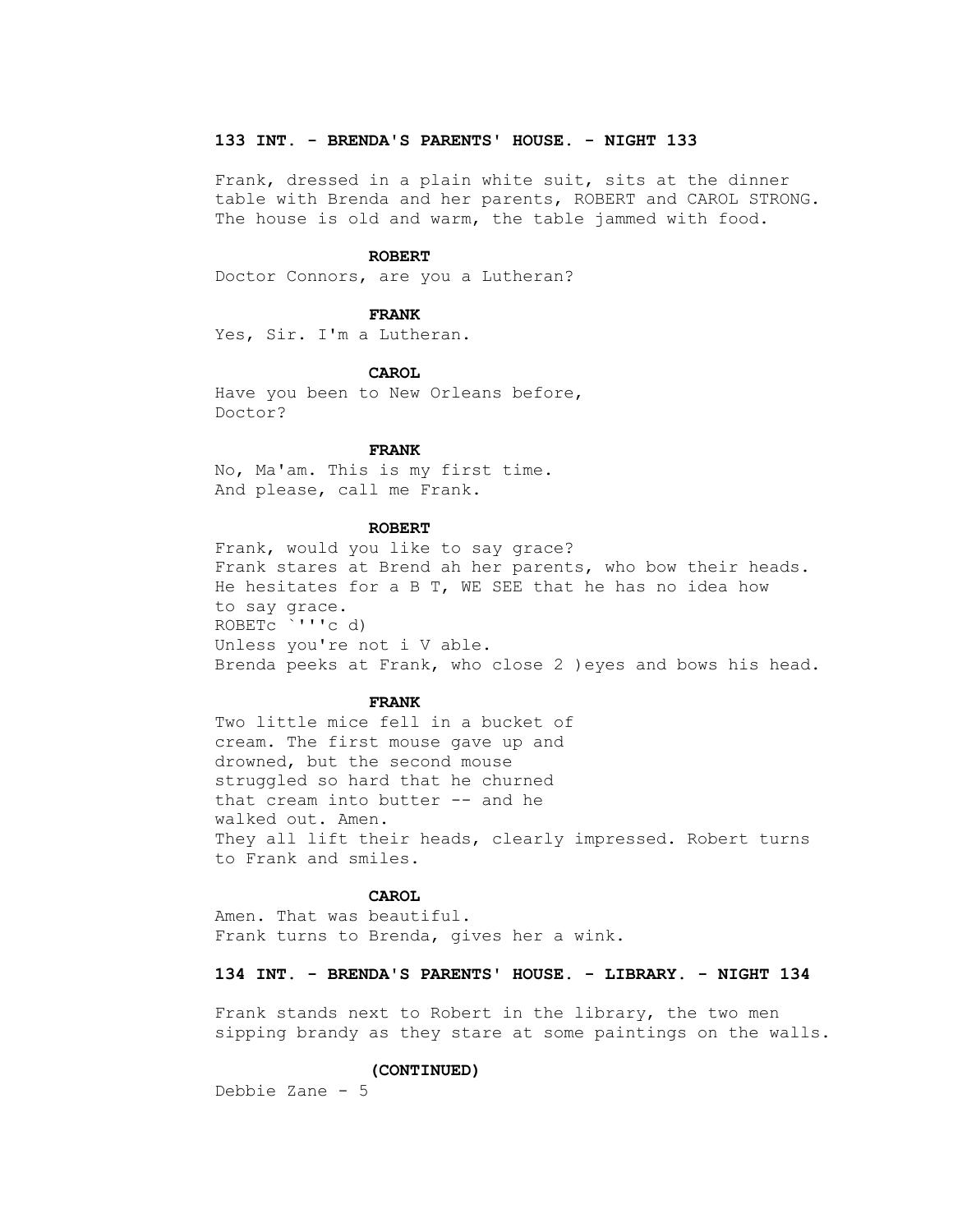**85.**

# **134 CONTINUED: 134**

### **FRANK**

Who is this?

# **ROBERT**

President Johnson.

### **FRANK**

Right. That's very good, Sir.

### **ROBERT**

 It's just a hobby. Every Sunday night I go into the garage, pretend I'm an artist. Sometimes I stay in there for hours, hiding from the world, making a fool out of myself.

# **FRANK**

No, Sir. You are an artist.

### **ROBERT**

 What about you, Frank? Where do you go when you need to hide?

### **ROBERT**

 Have you decided whic want to work at here in

# *A*

 **FRANK** To be honest, I've been thinking about getting back into law.

### **ROBERT**

 What do you mean? Are you a lawyer or a doctor?

# **FRANK**

 Before I went to medical school I passed the bar in California. I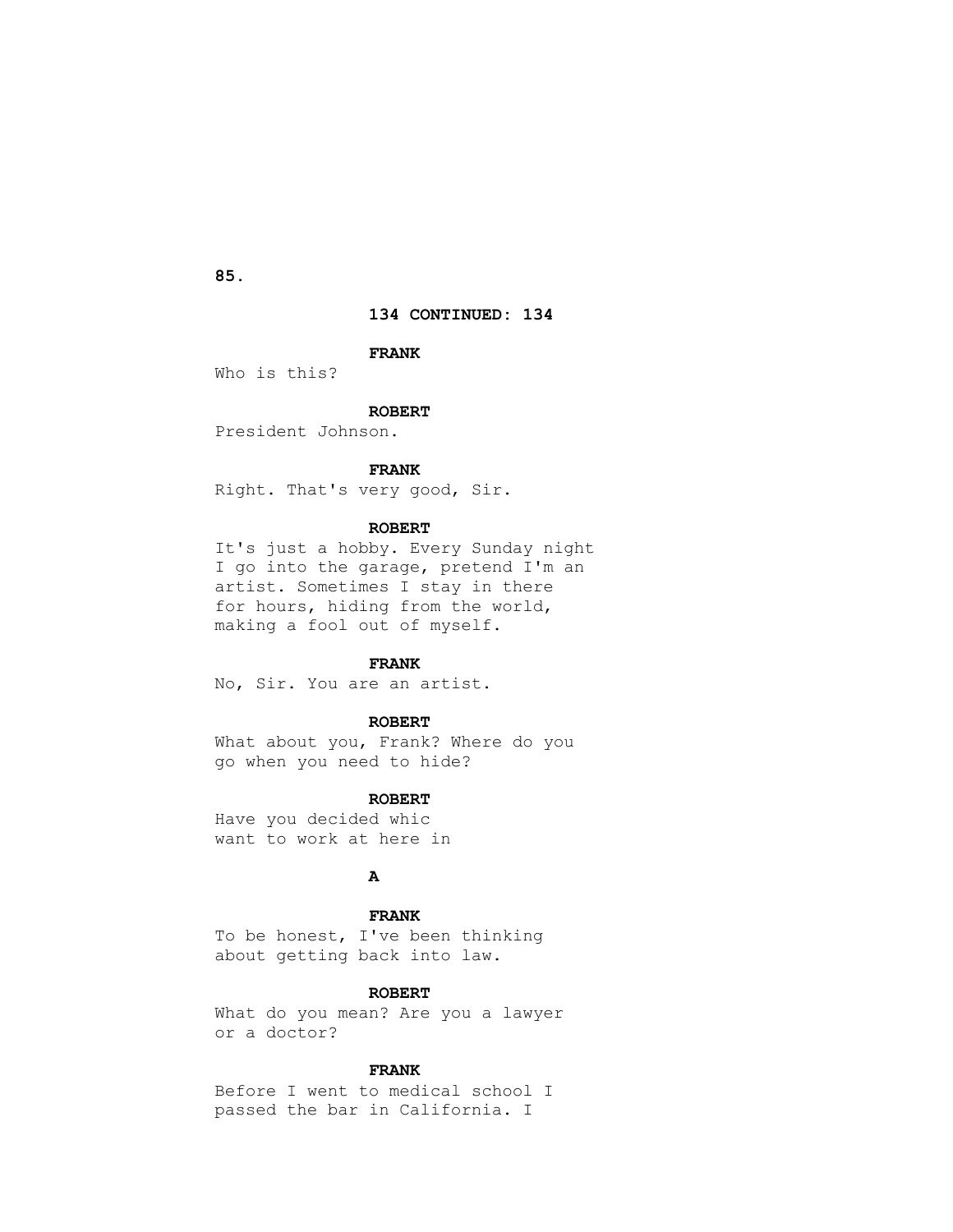practiced law for a year, then decided to try my hand at pediatrics.

# **ROBERT**

 A doctor and a lawyer. I'd say Brenda hit the jackpot. Where did you go to law school?

### **(CONTINUED)**

Debbie Zane -

 **86.**

### **134 CONTINUED: (2) 134**

### **FRANK**

Berkeley.

### **ROBERT**

 Berkeley. Well, now she's hit the Irish Sweepstakes. Would you be interested in coming to work for an old man who barely made his way through Stanford. My office is desperate for Assistant Prosecutors.

#### **FRANK**

You would give me a job?

### **ROBERT**

If you're going to marry Brenda, it's the least I can do.

### **FRANK**

What would I have to do to take the bar here in New Orleans?

 **135 INT. - STATE BAR EXAMINE OFFICE. - NEW ORLEANS. - DAY** 

# **135**

### **CLOSE ON**

 BERKELEY TRANSCRIPTS, co e e with Berkeley Logo and stationery. Frank hands m th oc ents to a WOMAN sitting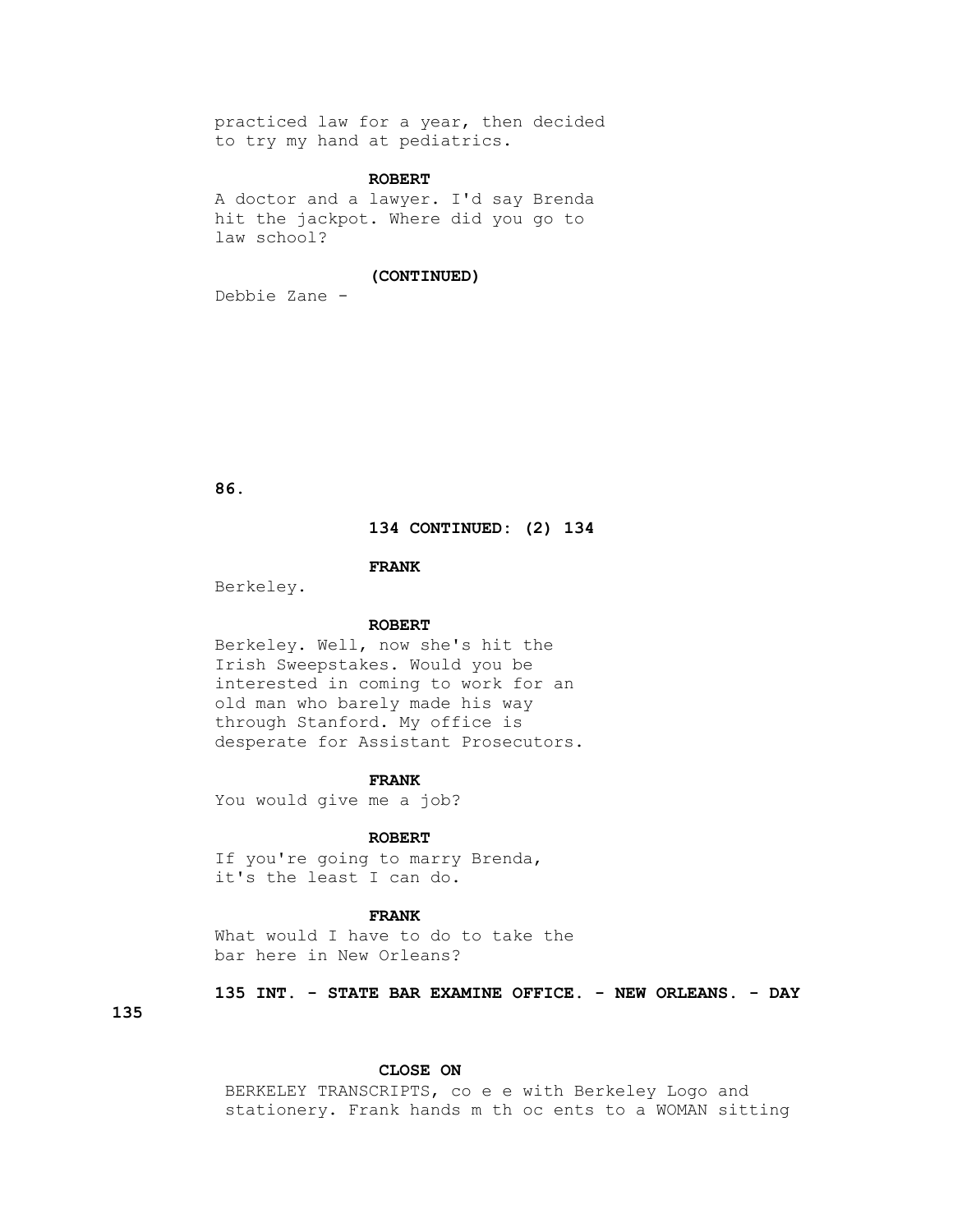behind a desk, who hands him WUISIANA BAR EXAM.

### **BAR EXAMI**

 Good luck, Mister Conno 136 INT. - AIR FRANCE PLANE. - DAY 136 it

### **SUPER: DECEMBER 26. 1967. AIR FRANCE FLIGHT 676.**

 Joe Shaye is sitting next to a handcuffed Frank at the back of the plane. Amdursky and Fox are sitting across from them.

### **JOE SHAYE**

 Look at that. They show movies on planes now. What's next? Frank and Joe stare at a small MOVIE SCREEN thirty rows in front of them.

 **FRANK** Are you gonna eat that eclair?

### **JOE SHAYE**

Yeah. I'm gonna eat it later.

# **(CONTINUED)**

Debbie Zane - 5

# **87.**

# **136 CONTINUED: 136**

 **FRANK** Do you want to split it?

### **JOE SHAYE**

 No. Joe moves his eclair away from Frank. JOE SHAYE (cont'd) You know what I could never figure out, Frank? How you cheated on the bar exam in Louisiana.

#### **FRANK**

What's the difference?

### **JOE SHAYE**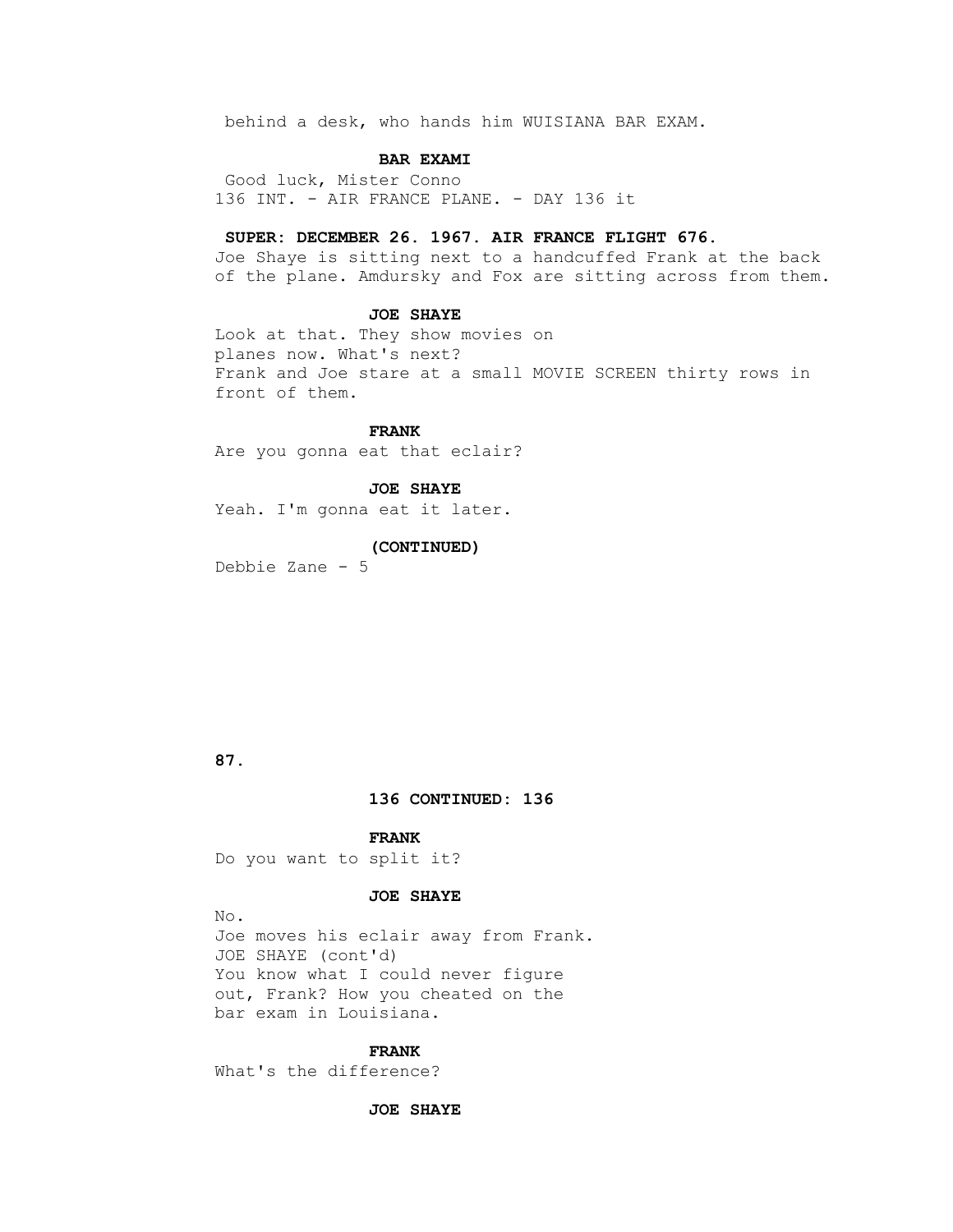Did you have somebody else take the test for you?

### **FRANK**

 I'm going to prison for a long time, Joe? What's t)1 difference?

# **137 INT. - LOUISIANA DISTRICT ATTORNE OFFICE - DAY 137**

# **III**

 Frank wears a new TAN SUIT and holds a TAN BRIEFCASE as he walks through the busy law office with Brenda's father.

### **ROBERT**

 You'll be working under Phillip Rigby in corporate law, handling small claims made against the state, trespass-to-try-title suits, most of it won't get past a pre-trial motion. Frank looks down at his desk, picks up the nameplate which reads: FRANK CONNORS, ASSISTANT PROSECUTOR.

### **ROBERT (CONT'D)**

Why don't you settle in, organize your desk. We're having lunch with the District Attorney and Governor Davey at twelve-thirty. Debbie Zane -

# **88.**

# **138 INT. - BRENDA'S PARENTS' HOUSE. - NIGHT 138**

 Frank, Brenda, Robert and Carol are eating popcorn and watching an episode of PERRY MASON on a black and white TV.

# **RAYMOND BURR (ON TV)**

 But if you were at your office on the day of the murder, Mr. Darius, then how could you know your wife had left the gate open? Your honor, ladies and gentleman of the jury, this is irrefutable evidence that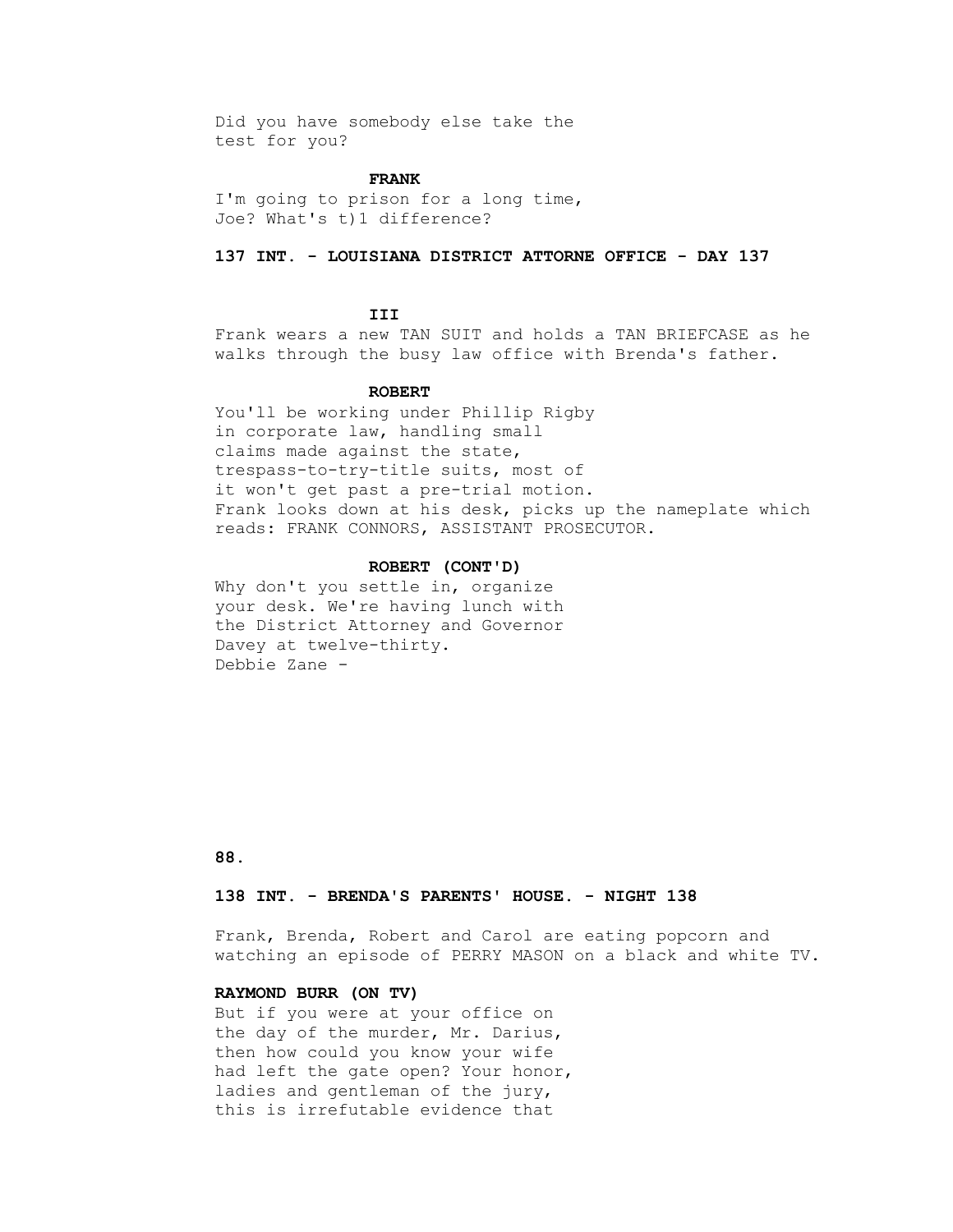the defendant is lying!

### **139 INT. - NEW ORLEANS COURTROOM. - DAY 139**

 Frank stands in a small, empty courtroom, presenting a case before a JUDGE AT A PRE-TRIAL HEARING.

### **FRANK**

 I have four letters in my hand that were sent to the defendant's apartment, ea one warning him that his buildin to be sprayed with insecticide, at he should cover his belonging o honor, ladies and gentleman t e jury, this is irrefutable evid e tat the defendant is lying

### **JUDGE**

 Mister Connors, this is reliminary hearing. There's no defendant, no jury, it's just me. What the hell is wrong with you?

# **140 INT. - NEW ORLEANS COURTROOM CORRIDOR. - DAY 140**

 Frank walks out of the courtroom, where Robert is waiting for him.

### **ROBERT**

 Well? Frank starts to smile.

#### **FRANK**

 Case dismissed! Frank shakes Robert's hand, and Robert pulls him close and "' gives him a hug. Debbie Zane - 5

### **89.**

### **141 EXT. - NEW ORLEANS GARDEN DISTRICT. - DAY 141**

Frank is covering Brenda's eyes with his hands as he slowly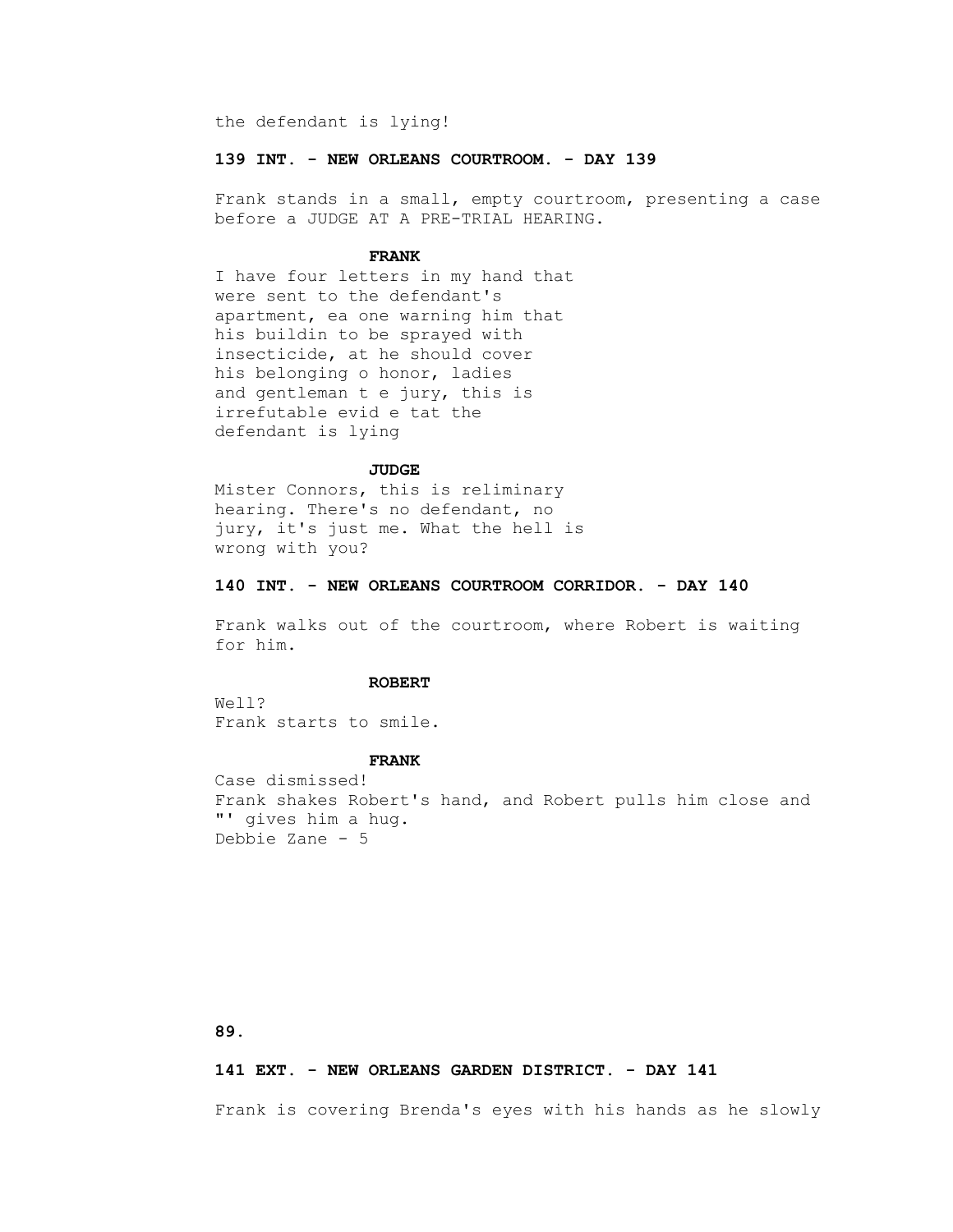walks her toward the front door of a LARGE HOUSE.

### **FRANK**

 Okay. Reach your hand out and feel that. What do you think it is? Brenda reaches out and touches a DOORKNOB.

# **BRENDA**

What is it, Frank?

# **FRANK**

 It's our front door. I made an offer today. Frank removes his hands, and Brenda looks up at the giant, six bedroom house that sits on a cul-de-sac.

#### **FRANK (CONT'D)**

What do you  $t$ )  $k$ ?

### **BRENDA**

It's so big. Are you h e(Q can afford it?

#### **FRANK**

We're gonna have it all, Brenda.

# **BRENDA**

 But where will we get the money for a house like this?

# **FRANK**

 The same place everyone gets it. The bank.

# **142 EXT. - FRANK'S CADILLAC. -- NIGHT. 142**

 Frank is parked in front of the airport. He turns to Brenda and gives her a kiss.

# **BRENDA**

Why do you have to go?

# **(CONTINUED)**

Debbie Zane -'.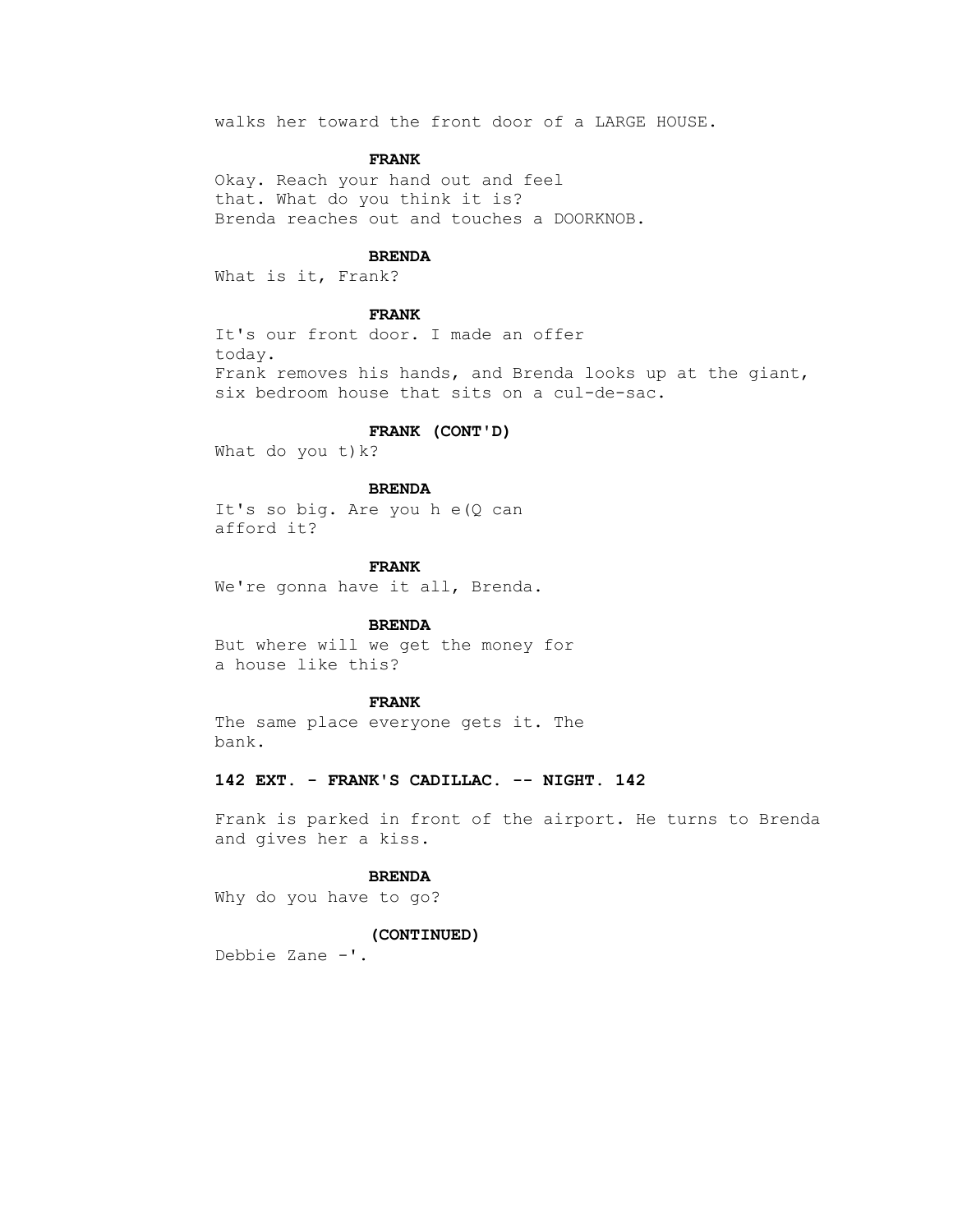# **142 CONTINUED: 142**

#### **FRANK**

 I agreed to speak at this medical conference six months ago. Your father understands. Frank grabs his briefcase and gets out of the car.

#### **BRENDA**

Why can't I go with you?

#### **FRANK**

Next time. I promise.

# **143 INT. - AIRPORT. - NIGHT 143**

Frank walks into the airport, immediately goes to the MEN'S

#### **ROOM.**

# **144 INT. - AIRPORT MEN'S ROOM. - NIGHT 144**

Frank opens his briefcase, pulls out his PILOT'S UNIFORM.

# **145 INT. - PRINTING SUPPLY P. - NEW JERSEY. - DAY 145**

 Frank wears a black s a PAN AM pin on the lapel. He stands with the OWNER o e?RINT SHOP.

# **FRAN**

 As I stated on the Pan Am has been unhappy for so t about the quality of their expe cks. we're looking for a new m to handle the printing.

# **PRINT SHOP OWNER**

How large would the order be?

# **FRANK**

About twenty thousand checks a year.

# **PRINT SHOP OWNER**

 Oh, God, I want that account. What do I have to do to get it?

# **FRANK**

 For starters, why don't you show me how you make your checks.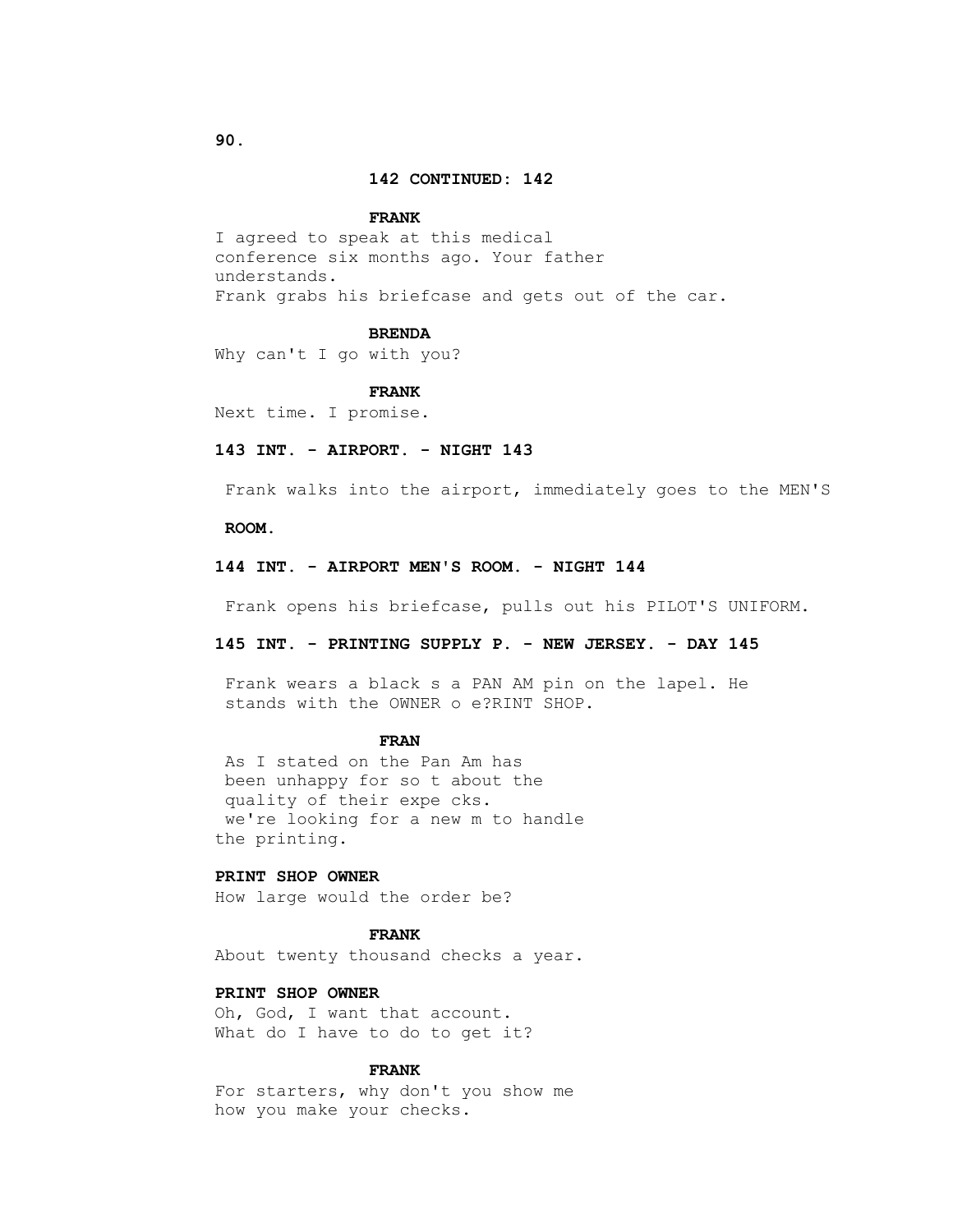# **146 INT. - NEW YORK OFFICE BUILDING. - DAY 146**

 TWO DELIVERY MEN are carrying an I-TEK camera into a small office, where Frank is setting up a large PASTE-UP BOARD.

#### **(CONTINUED)**

tlahhia Tana . 5

 **91.**

# **146 CONTINUED: 146**

# **FRANK**

 Just put it anywhere. They set the camera down, AND WE SLOWLY PULL BACK, see that Frank has turned this office into his own print shop-

#### **DELIVERY MAN**

 This stuff is heavy. What kind of business you in?

#### **FRANK**

 I make checks for Pan Am. Frank motions out the window, where WE SEE THE PAN AM

# BUILDING

directly across the street.

#### **147 INT. - FRANK'S NEW YORK OFFICE. - LATE 147**

 Frank is working at the paste-up board, making a 16-by-24 inch copy of a PAN AM EXPENSE CHECK. WE WATCH AS he takes the check and places it directly under the lens of the I-TEK C RA.

# **M**

The PLATE ENGRAVING i fib around the drum of the small

# **PRINTING PRESS-**

 **CLOSE ON**

A PAPER CUTER SLICING the edg no<`'A newly printed PAN AM

#### **EXPENSE CHECK.**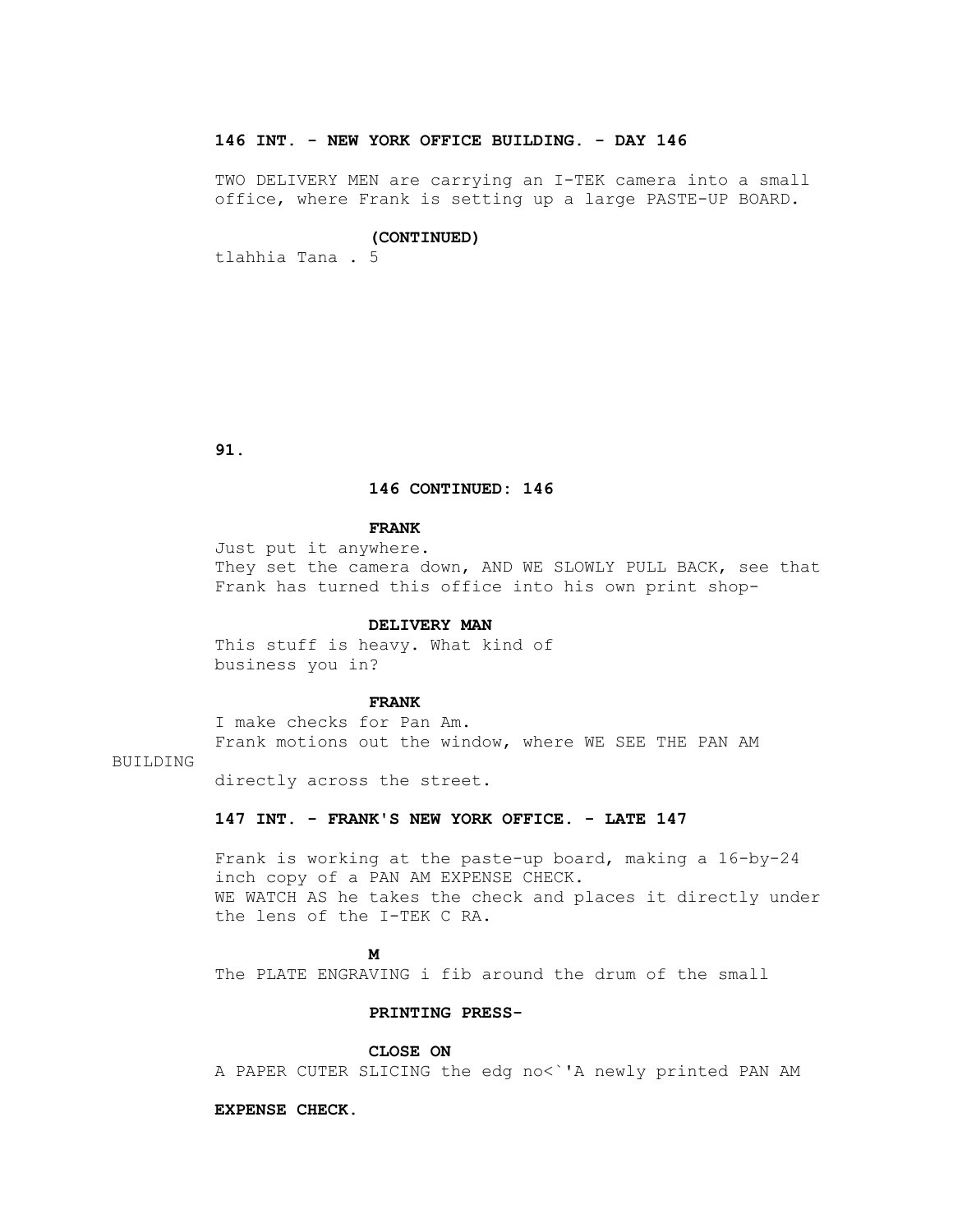# **148 INT. - FBI BUILDING. - WASHINGTON D.C. 148**

# **SUPER: NOVEMBER, 1965**

 A large, smoked filled conference room, the drapes closed to block the afternoon sun. JOE SHAYE holds one of Frank's new checks as he stands before FBI DIRECTOR MARSH, who sits at the head of a long table. Deputy Director Deevers handles the introductions.

# **SPECIAL AGENT WILKES**

 Sir, I've called this briefing to update you on the Frank Abagnale situation.

#### **DIRECTOR MARSH**

Who?

# **(CONTINUED)**

Debbie Zane -

 **92.**

# **148 CONTINUED: 148**

# **7**

# **SPECIAL AGENT WILKES**

 The Skywayman. Agent Shaye from bank fraud has been the point man on this case, and I'll let him fill you in. Joe walks to the front of the room, stands in front of a

# **SLIDE PROJECTOR.**

# **JOE SHAYE**

 Director Marsh, Frank Abagnale is no longer forging checks. He's moved on to counterfeiting, making his own Pan Am expense checks from scratch. Next slide. The slide changes. JOE SHAYE (cont'd)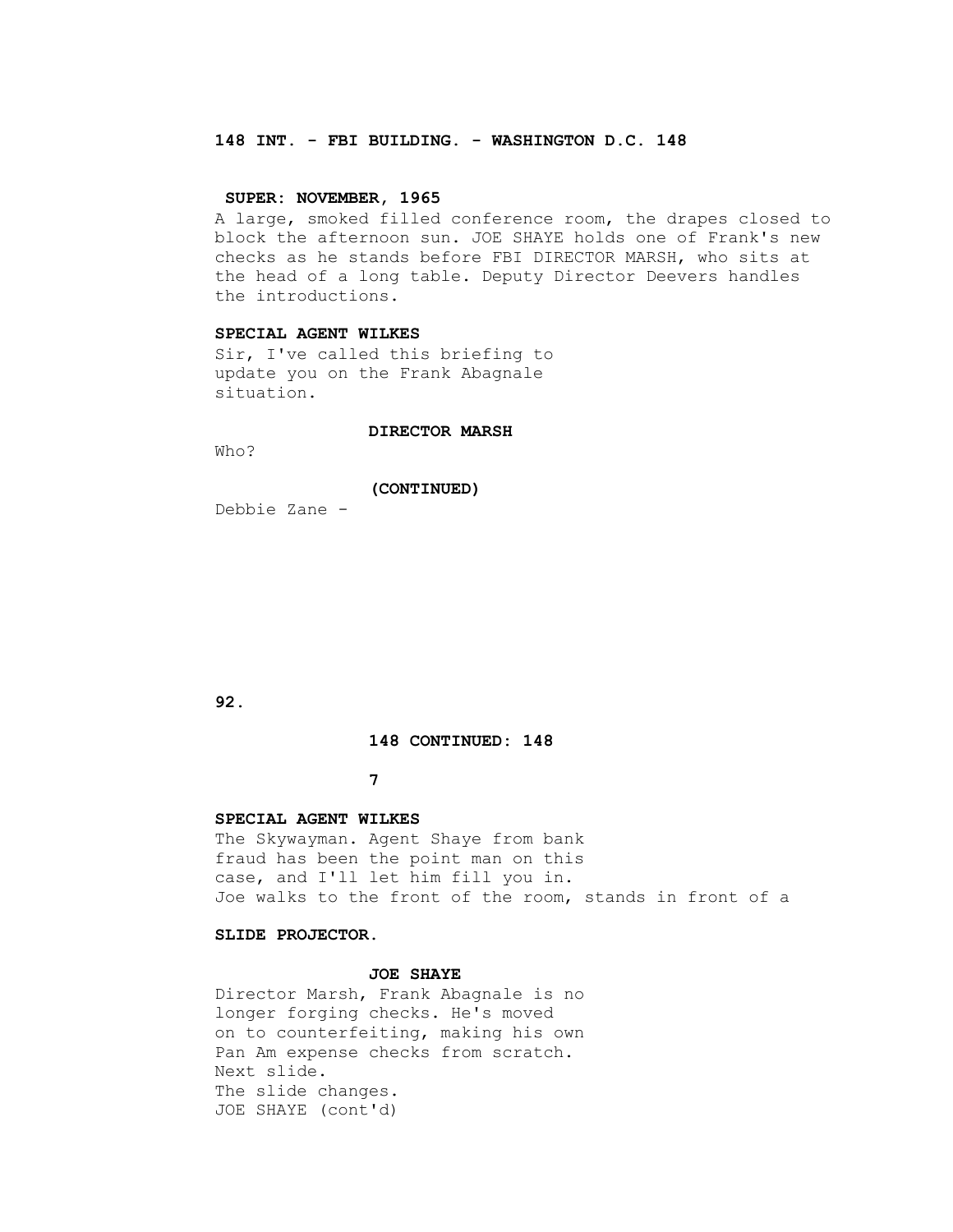The amounts have increased to almost one thousand dollars per check, and the quality, as you can see, is virtually flawless.

#### **CTOR MARSH**

How much ha' glen so far?

### **JOE' E**

 Our latest estim of about three and a half million s. He's now the most successful bber in the history of the Un ates. DIRECTOR MARSH is holding one of Frank's checks, running his hands along the printed blue and white surface.

#### **DIRECTOR MARSH**

 And how close are you to getting him?

# **JOE SHAYE**

 Sir, with your help I feel an arrest could come at any time. We believe he could be in New Orleans.

#### **DIRECTOR MARSH**

 I'll give you thirty more agents and I'll bump him up to the ten most wanted list.

# **(CONTINUED)**

Debbie Zane - 5

 **93.**

#### **148 CONTINUED: (2) 148**

# **SPECIAL AGENT WILKES**

 Sir, he's only seventeen-years-old. We've never put a child on the ten most wanted list before. What are we gonna tell the President?

#### **DIRECTOR MARSH**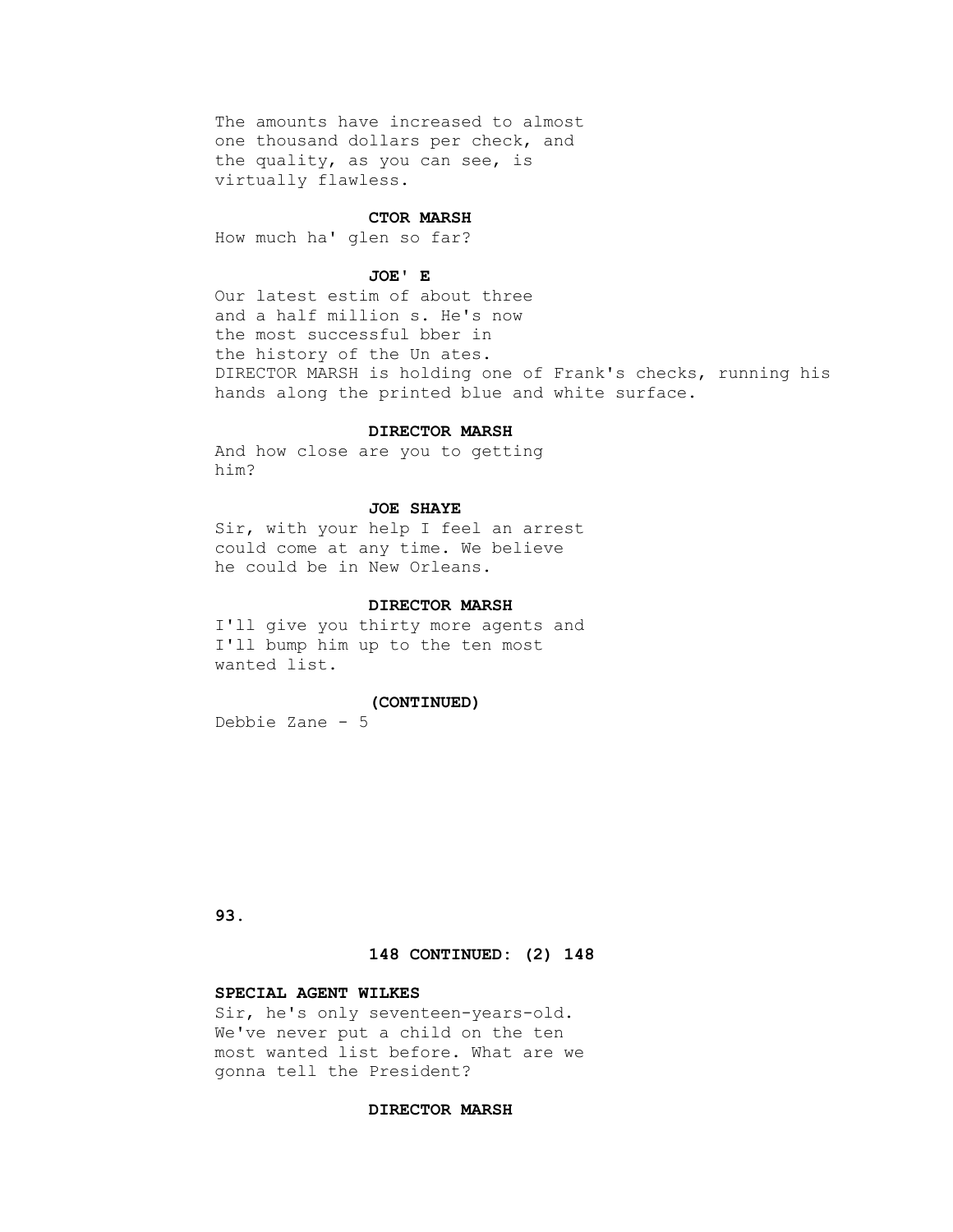The President keeps his money in a bank. We'll tell him he's fair game like the rest of us.

# **149 INT. - VILLAGE INN BAR. - AFTERNOON 149**

 Frank walks into the bar wearing a black suit. He sees his father sitting in the corner wearing a POSTAL UNIFORM and drinking a beer. The place is filled with the afternoon regulars, all watching TV. Frank walks up to his Dad and sets a DIME in front of him.

#### **FRANK**

How about a little music, Dad?

# **FRANK SR.**

 I took a job. A government job. You see what I'm doing? Do you have a good lawyer?

# **FRANK**

Dad, I am a lawyer.

# **FRANK SR.**

 Look at this letter. (handing Frank a letter) They kicked me out. They took away my membership at the Rotary Club. They accused me of terrible things, made up a list of lies just to keep me out. I'm gonna sue them, a lifetime membership is what I have. I have the plaque, the letters of congratulations.

 **(CONTINUED)** Debbie Zane -'.

 **94.**

# **149 CONTINUED: 149**

#### **FRANK**

Has Mom seen you dressed like that?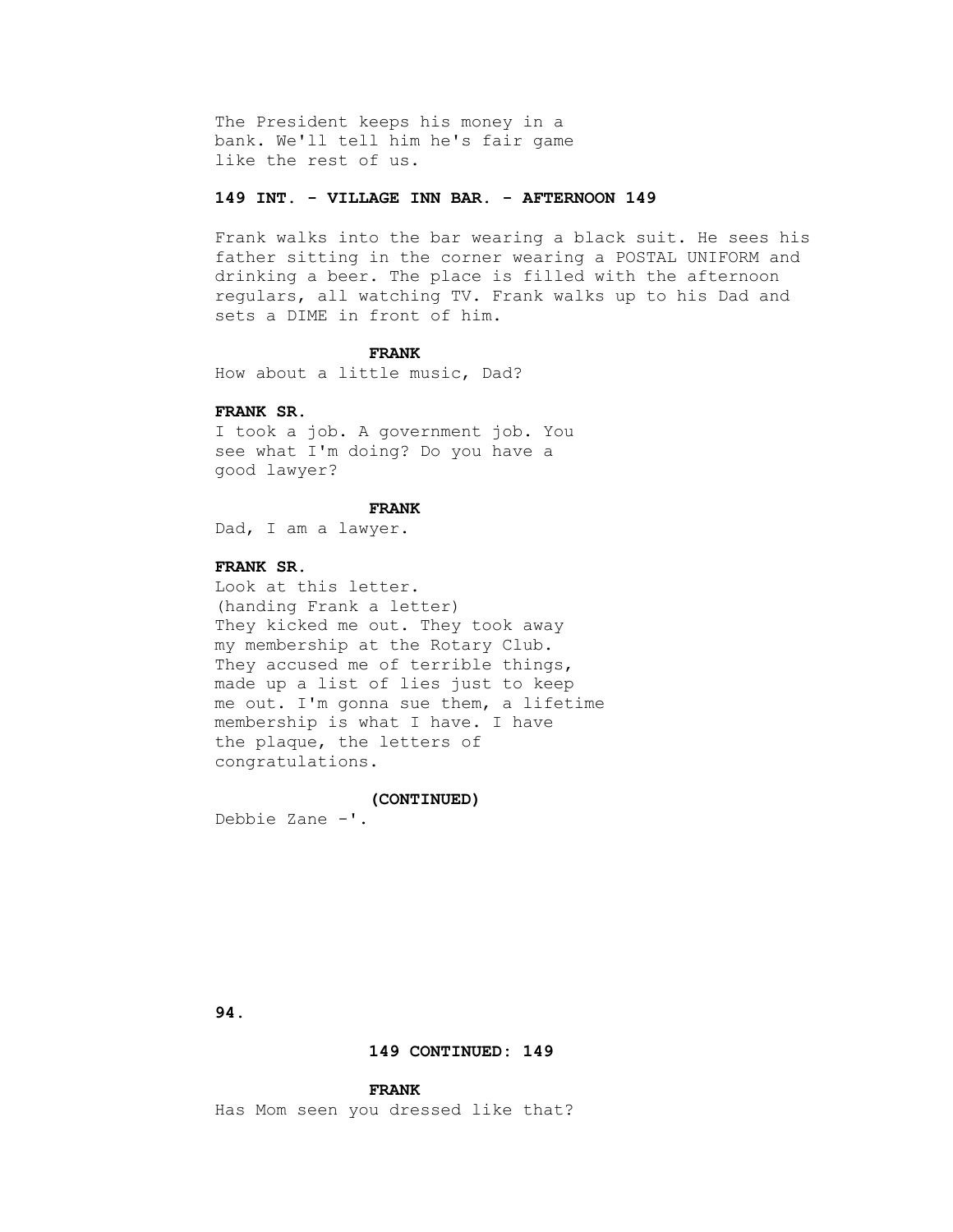# **FRANK SR.**

 Your mother doesn't know what she wants.

#### **FRANK**

 We'll go out together and get you a suit. A new black suit. One of those Manhattan Eagle three button black pearls.

# **FRANK SR.**

 Those are nice. We'll have a drink first.

# **FRANK**

 Dad, I'm getting married in two weeks- I'm buying a sixty thousand dollar house, a new Cadillac. I'm getting it all back, everything they took from us. I wa you and Mom to come to the wedd' g ogether.

#### **FRANK**

 You have to ask herd o ve to fight for her. Prom is Q u won't let her see you dressed a this.

# **FRANK SR.**

 She won't come, because she just had a baby. Frank stares at his father for a long BEAT. FRANK SR. (cont'd) A little girl. She had a little girl.

# **150 INT. - MIDWAY AIRLINES COCKPIT. - NIGHT 150**

 Frank is clearly upset as he sits in the jump-seat, lost in thought. The PILOT gets out of his seat, turns back to

# Frank.

#### **PILOT**

 Were leveled off. You mind taking her for a minute, I need to use the bathroom.

#### **(CONTINUED)**

r,, hhin 7rnn \_ r+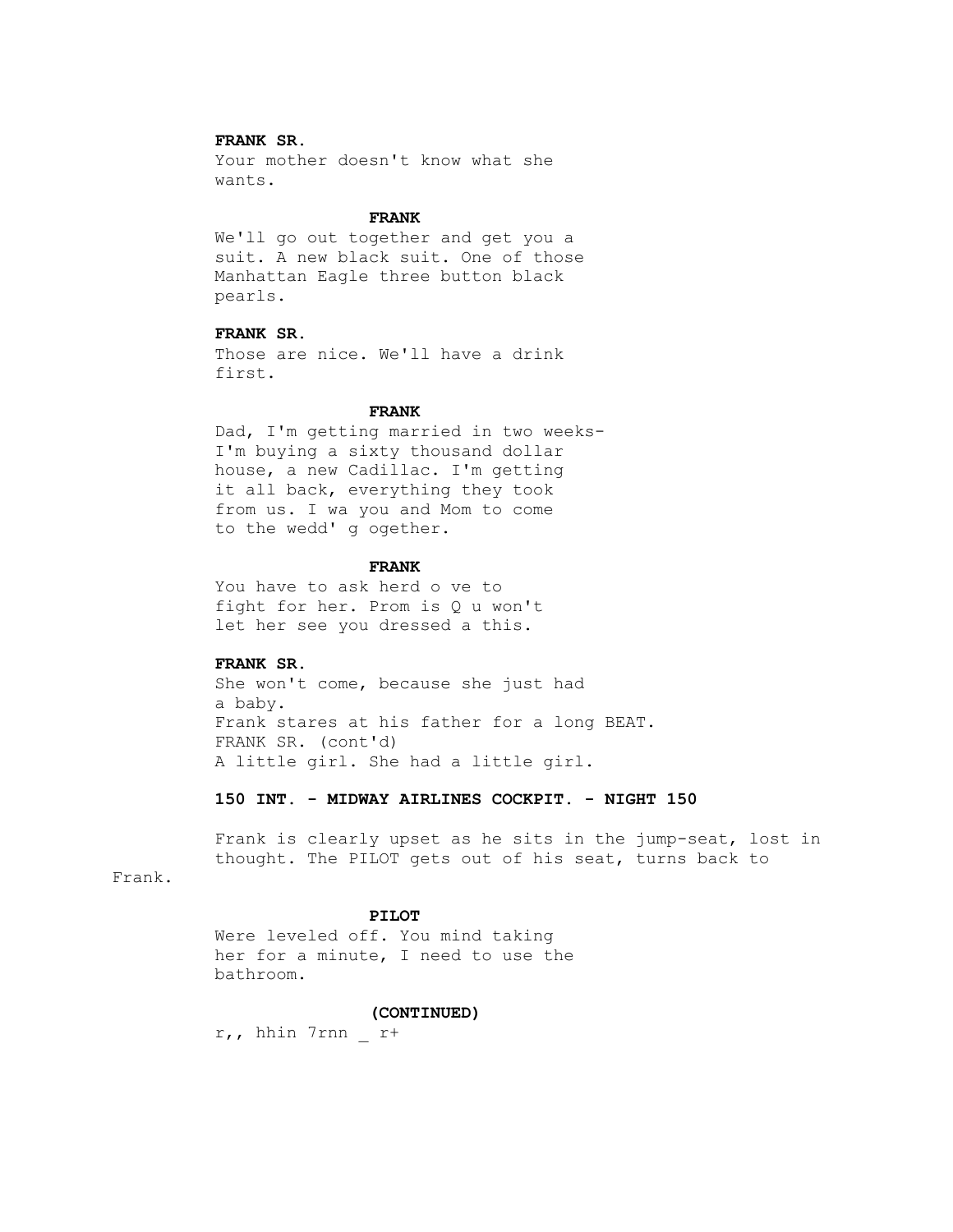# **95\_**

# **150 CONTINUED: 150**

Frank stares at the empty seat as the Pilot moves past him.

### **FRANK**

Wait. What are you doing?

#### **PILOT**

 I need five minutes. I'd do it for you. The Pilot walks out of the cockpit, and Frank turns to the

# **CO-PILOT.**

#### **FRANK**

He left .

# **CO-PILOT**

 He's got an ulcer. Frank gets out of the JUMP-SEAT, walks over and sits in the PILOT'S SEAT. He looks at the instruments, the WHEEL moving on it's own in front of him.

Frank stares out the front wiri $\frac{1}{2}$ 12>;s w' p the cockpit --

the

 blackness in front of him - - hi starting to shake as he slowly reaches up and puts his ds on the wheel --

# **14**

#### **FRANK**

 Okay. Shut it off. The Auto-Pilot flips the switch, and Frank holds on for dear life as he flies the plane into the darkness.

# **151 INT. - JOE SHAYE'S OFFICE. - NIGHT 151**

Joe is sleeping in the chair in his office. The phone

#### rings,

and he quickly answers.

# **JOE SHAYE (ON PHONE)**

This is Shaye.

# **INTERCUT WITH**

Debbie Zane -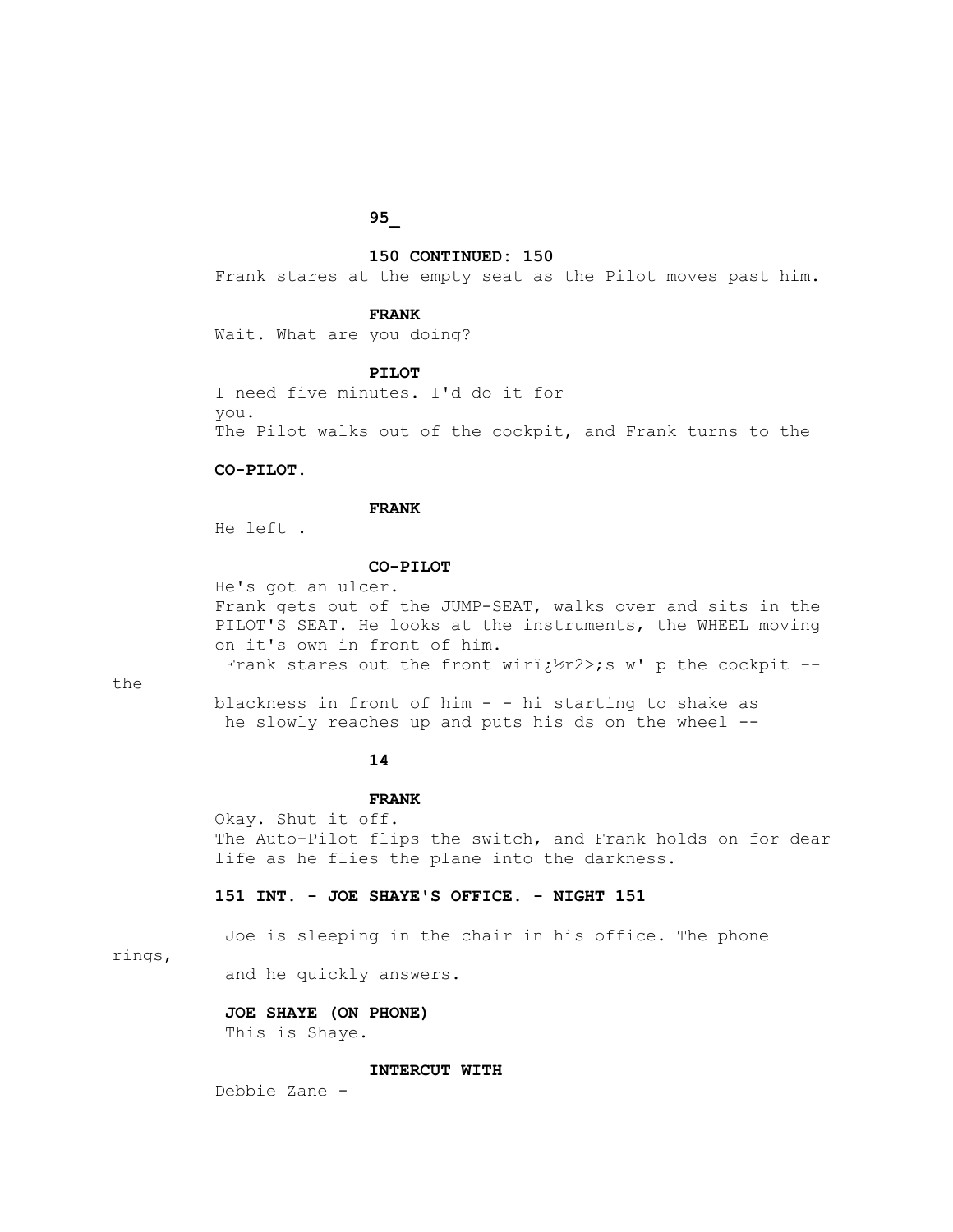**96.**

l f 152 INT. AIRPORT. - NIGHT 152

# **FRANK**

```
 Hello, Joe. Merry Christmas.
Joe grabs a pad and pencil.
```
# **JOE SHAYE**

```
 I thought you might call. Where are
you?
```
# **FRANK**

 I don't know, exactly. An airport somewhere.

# **JOE SHAYE**

What do you want, Doctor Connors?

# **FRANK**

 Joe, I haven't been Doctor Connors for months now.

# **SHAYE**

 Fuck you. I' fitting here in my office on C r -Eve, so just tell me what o

# **FRAN**

 It's over. I want ver now. I'm getting married.' i¿1/Vttling down.

# **JOE SHAYE**

You've stolen four million dollars. t You think we're just gonna call it a wedding present? This isn't something you get to walk away from, Frank.

# **FRANK**

I want to call a truce

# **JOE SHAYE**

 There is no truce. You will be caught, and you will go to prison. Where did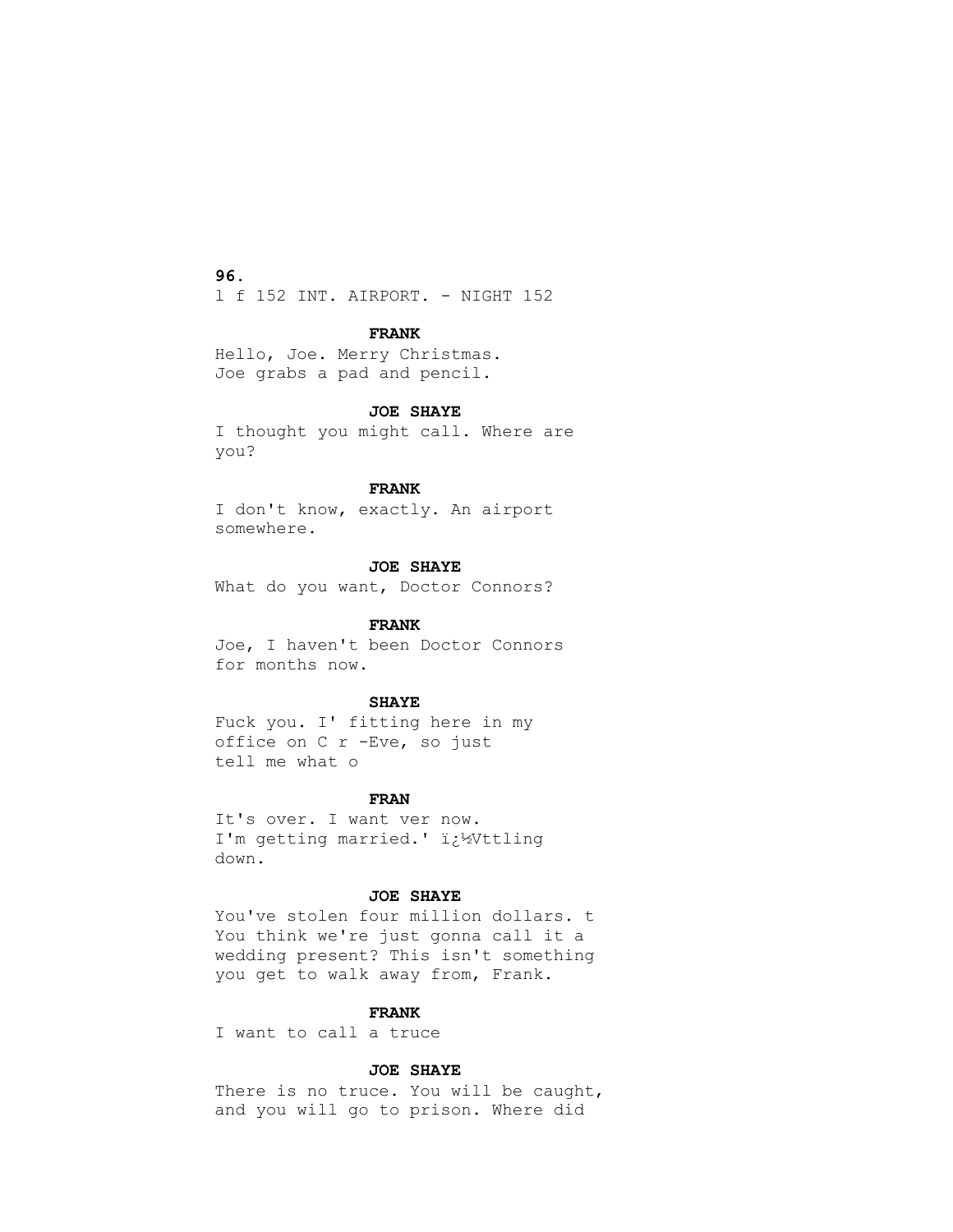you think this was going?

# **FRANK**

 Please, leave me alone, Joe. I don't want to do it anymore. Don't make me do it anymore-

# **(CONTINUED)**

Debbie Zane - 5

 **97.**

#### **152 CONTINUED: 152**

 **JOE SHAYE**

 I'm close aren't I? You're scared because I'm getting close. How close am I?

# **FRANK**

Will you stop chasing me?

#### **JOE SHAYE**

I can't stop. This is my job.

# **FRANK**

 It's okay, Joe. I just thought I'd ask.

# **153 INT. - NEW ORLEANS BALLROOM. - FRENCH QUARTER. - NIGHT**

# **153**

 MARDI GRAS is in full swing. A crush of people walking down BOURBON STREET. Joe Shaye is pushing through the crowd of people, Amdursky and Fox next to him as he makes his way into the crowd. Joe motions behind hiWM'fere TWENTY AGENTS quickly split up and start walking thr ugh Quarter.

# **CLOSE ON FRANK**

 Standing on a HOTEL BALCONY aft ourbon Street, wearing a MASK and watching the FBI AG EIS hey move through the French Quarter. JOE SHAYE turns and looks up at the balcony, staring right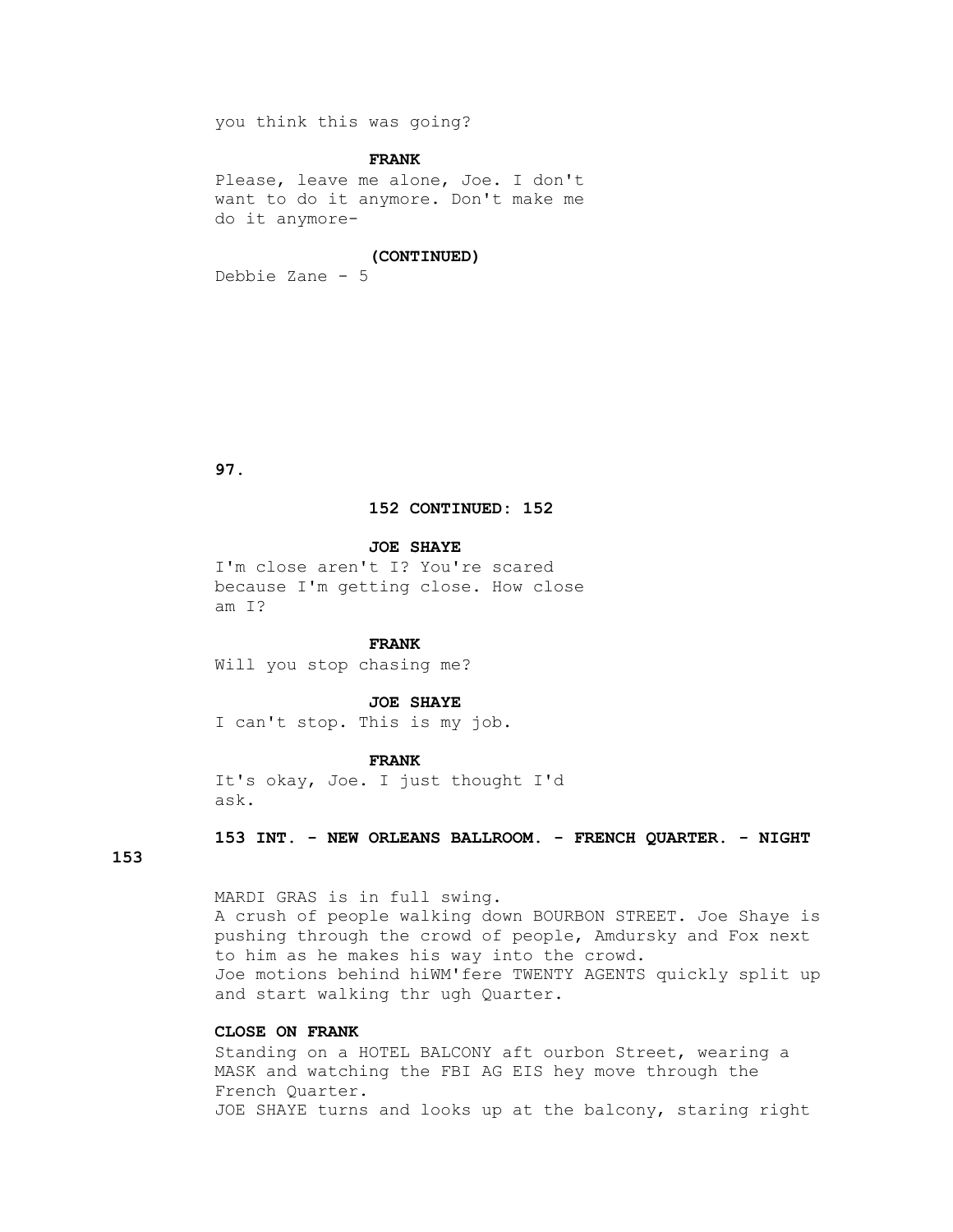at Frank for a BEAT before he continues through the chaos.

### **154 INT. - HOTEL BALLROOM. - DAY 154**

An ENGAGEMENT PARTY is going on - - A HUNDRED PEOPLE IN ELABORATE COSTUMES AND GOWNS. Brenda, dressed in a mask and corset, is standing with some girlfriends -- showing them her engagement ring. Frank takes off his mask, and WE SEE the fear in his eyes-as he walks over to Brenda.

# **FRANK**

 Come with me. Debbie Zane -

 **98.**

 **155 INT. - COAT ROOM. - NEW ORLEANS HOTEL BALLROOM.. - NIGHT** 

**155** 

 Frank pulls Brenda into the COAT ROOM. They are surrounded by fur coats, expensive black overcoats, a row of black

hats.

Brenda kisses him.

#### **BRENDA**

 Frank, can you believe this party is for us?

# **FRANK**

 We have to leave, Brenda. You love me, right? I mean, you would love me no matter what?

#### **BRENDA**

Of course.

# **FRANK**

 If I was poor, or sick, or if T' had a different name. A name means n i g, right? My name is Frank Co  $i:$ 1/2s. That's who I am with you. We al secrets. Sometimes when I tr 1 use the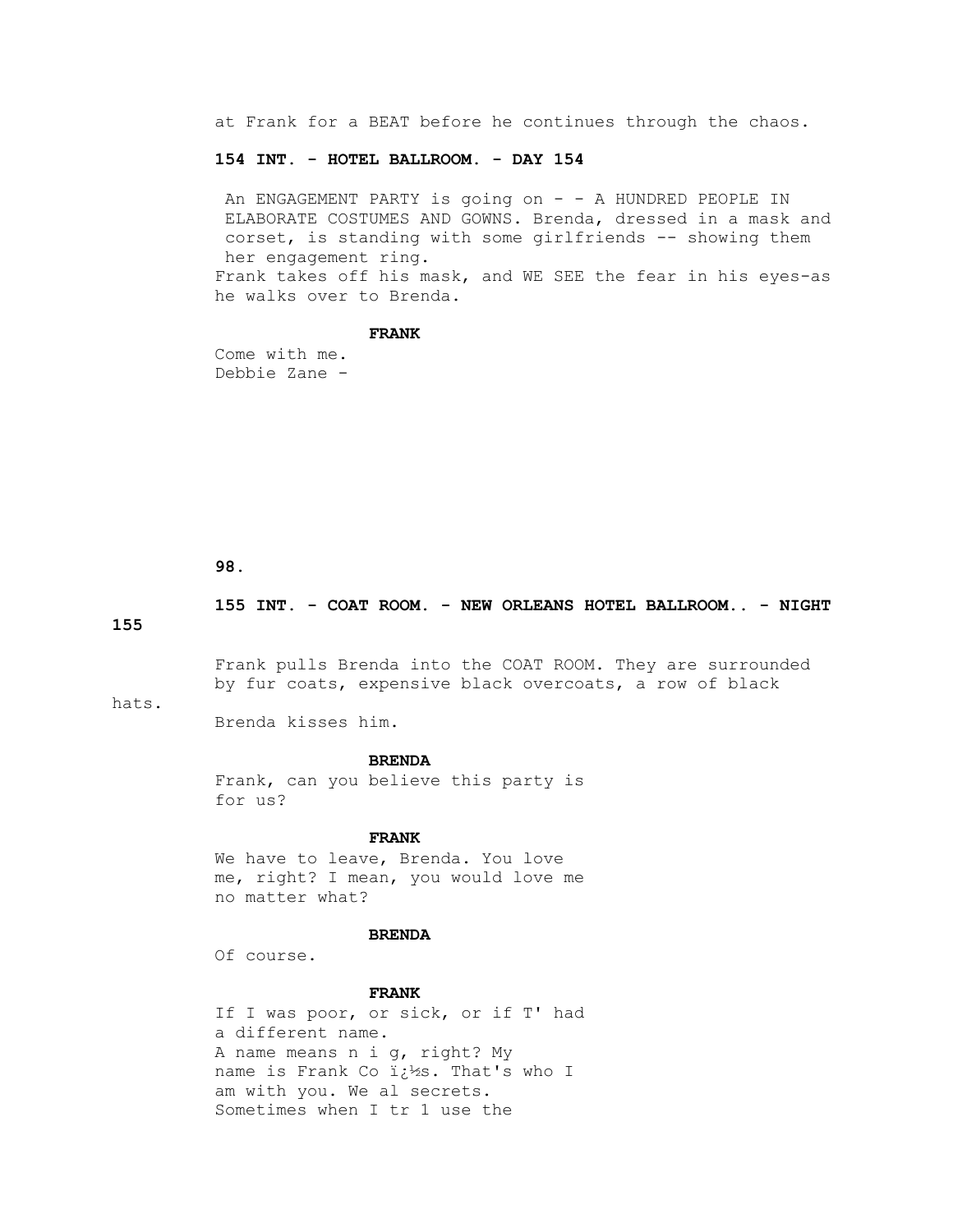name Frank Williams t ri;12 my secret.

#### **BRENDA**

Frank Williams?

#### **FRANK**

 It means nothing -- Frank Williams, Frank Black -- when I'm with you, I'm Frank Connors -- that's all that matters.

# **BRENDA**

Why are you saying this?

#### **FRANK**

 Brenda, I don't want to lie anymore. I'm not a doctor. I never went to medical school. Brenda smiles, thinks he's joking.

# **(CONTINUED)**

Debbie Zane - 5

# **99.**

# **155 CONTINUED: 155**

# **FRANK (CONT'D)**

 And I'm not a lawyer or a Harvard graduate or a Lutheran. I ran away from home a year and a half ago when I was sixteen.

# **BRENDA**

 Stop teasing me, Frank. You're Frank Connors, right? You're Frank Connors and you're 28-years-old. Why would you lie to me? Brenda turns to Frank, trying not to get upset.

# **BRENDA (CONT'D)**

 Frank, what's your name? I want you to tell me your name.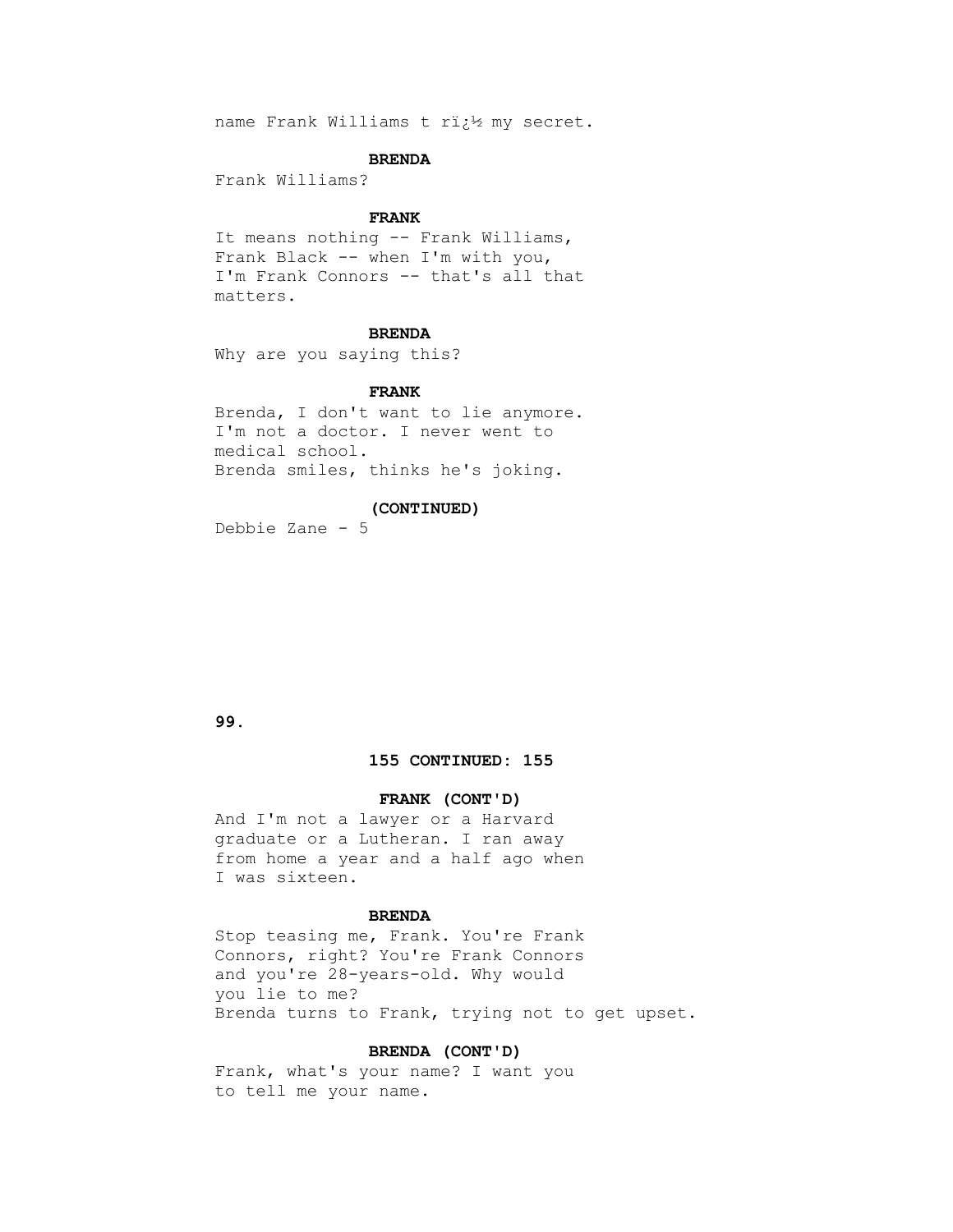# **FRANK**

 We'll go to Liverpool. We can live there, Brenda, you and I can live wherever we want. I have money, enough for the rest our lives. But you're gonna have ust me. Do you trust me? Do you 1ov, I love you.

#### **FRANK**

 No matter what. Even ave to live in Liverpool, or I a different name -- you'll still love

# **II**

me?

# **BRENDA**

#### **(UPSET)**

I love you, Frank. I love you.

# **FRANK**

 But we'll never tell anyone the truth. You can't tell you parents.

# **BRENDA**

 No. We won't tell anyone. And we'll go away. I don't care if I ever see my parents again. I just want to be with you.

# **FRANK**

We'll leave tonight.

#### **(CONTINUED)**

Debbie Zane -

 **100.**

# **155 CONTINUED: (2) 155**

# **BRENDA**

But the wedding is next month. It's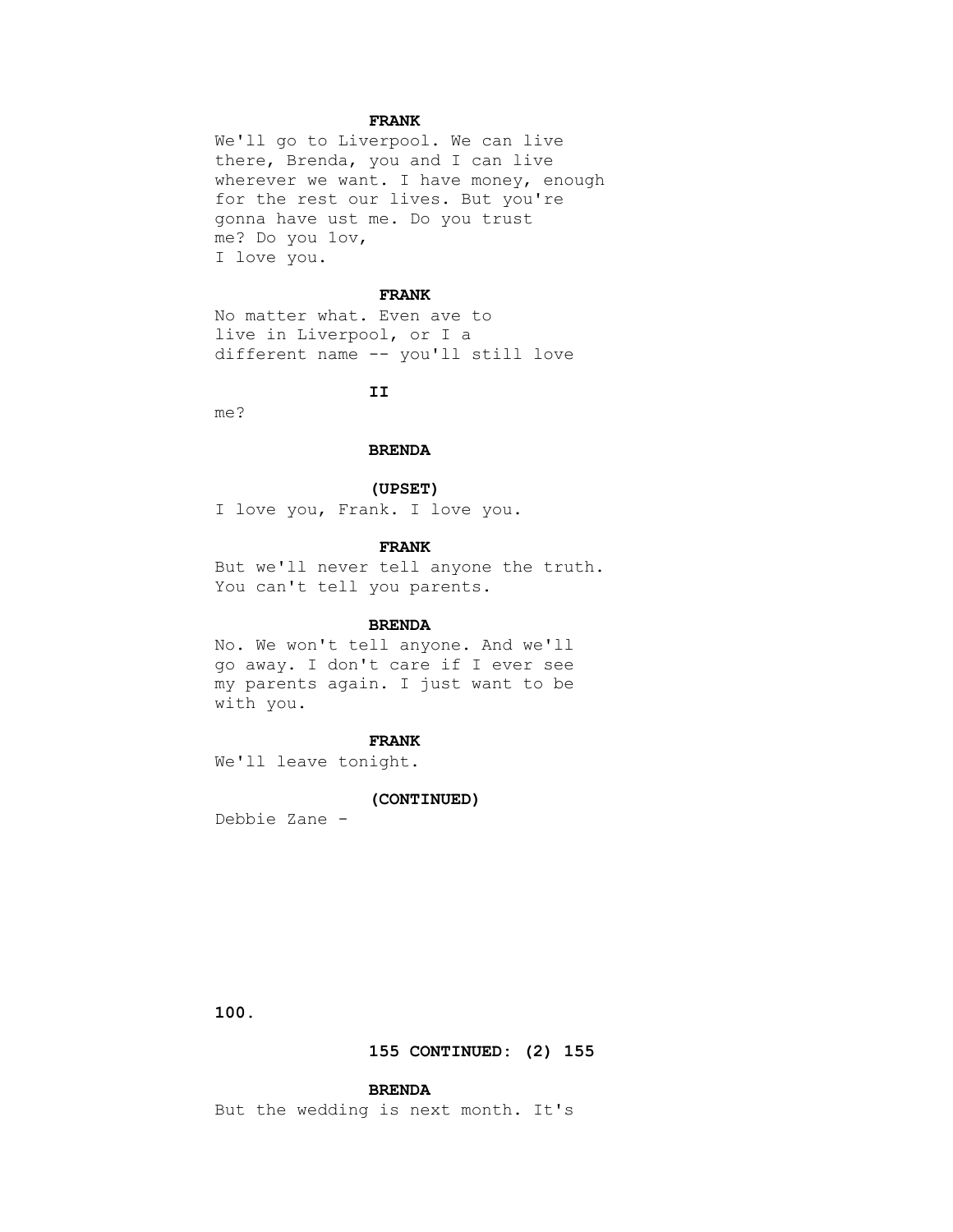all planned. We can leave right after the reception, just like a honeymoon.

#### **FRANK**

 No, we have to leave today. I'll pick you up at your parents house in two hours.

# **BRENDA**

Two hours?

# **FRANK**

 We'll get married in Liverpool. Would you like that?

#### **BRENDA**

 Yes. I love you, Frank. But please, before we go -- tell me your name.

# **156 INT. - FRANK'S APARTMENT. - NEW ORLEANS. - NIGHT 156**

 Frank is packing a su e with HUNDRED DOLLAR BILLS. He is trying to get the sui close, sitting on top of it - the money spilling out s.

# **157**

 A heavy rain is falling as Fr es toward Brenda's parents' house. As he turns ont street, HE SEES FIVE PATROL CARS parked in front of th use. Neighbors have lined the street, and TWO STATE TROOPERS are guarding the front of the house with SHOTGUNS. FRANK stops the car, stares in stunned disbelief at the

police

in front of the house.

 Sirens are wailing in the distance as Frank puts his head on the steering wheel and closes his eyes.

# **158 INT. - BRENDA'S PARENTS' HOUSE. - NIGHT. 158**

 Robert and Carol are sitting in the living room with Brenda, holding her in their arms as two POLICE OFFICERS stand

across

 from them. Brenda is crying, holding her cat as Joe Shaye kneels in front of her.

# **JOE SHAYE**

 Hello, Brenda. My name is Joe Shaye, and I'm with the FBI.

#### **(CONTINUED)**

Debbie Zane - 5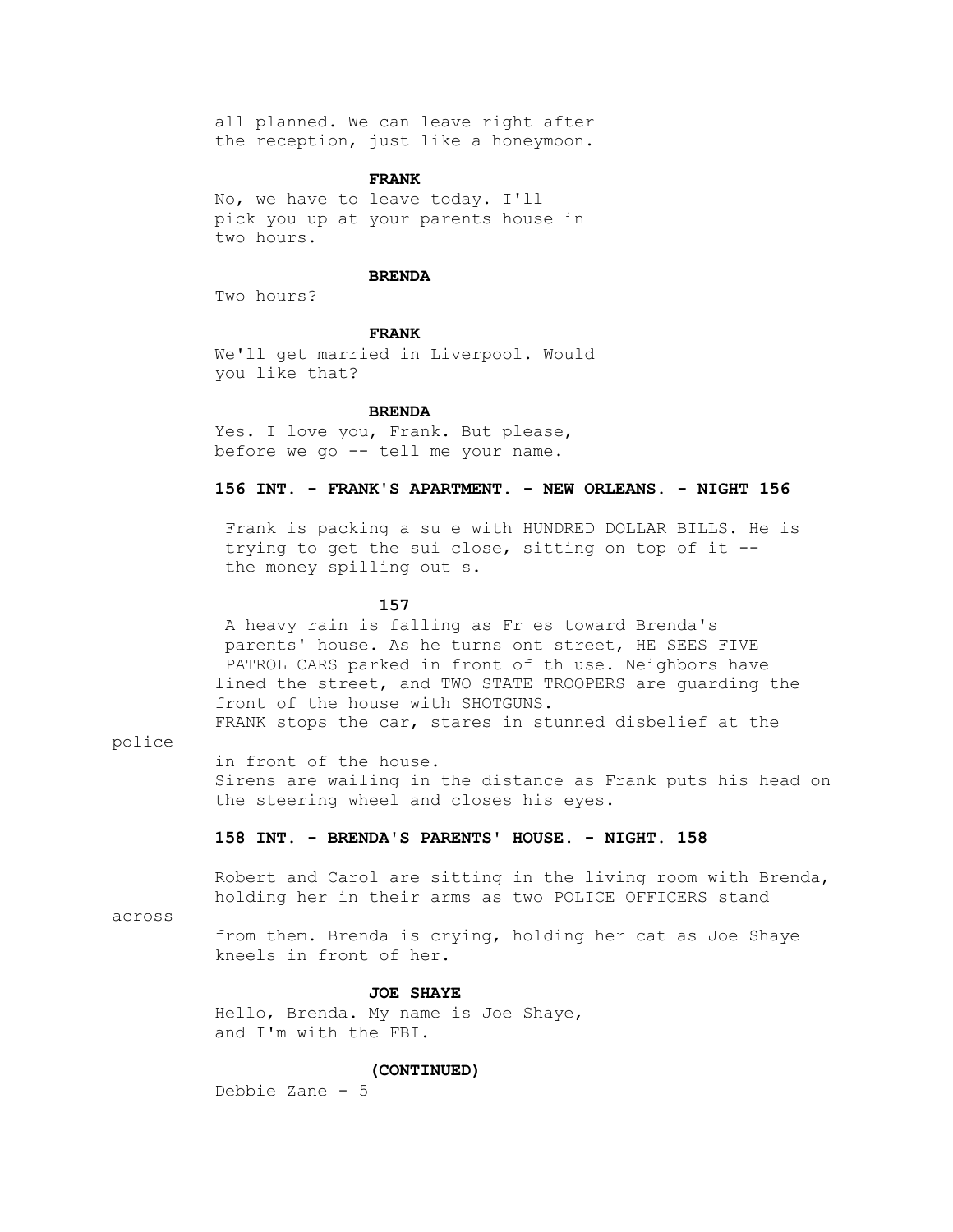**101.**

### **158 CONTINUED: 158**

 Brenda keeps her face buried in her father's shirt. JOE SHAYE (cont'd) That's a pretty cat. What's his name?

#### **BRENDA**

Ringo.

# **JOE SHAYE**

 I know this is all a bit scary, but I need you to tell me where Frank is going. A lot of people are looking for him out there, and the last thing we want is for Frank to get hurt. And I swear to you, Brenda, if you tell me where he's going -- I'll keep him safe.

# **BRENDA**

You promise?

 **J SHAPE**

 Yes. I prom" e Just tell me where he's going. Liverpool.

# **159 INT. - NEW ORLEANS AIRPORT. 159**

 Frank is walking through an airpo /He rushes over to a TWA TICKET COUNTER that is closing down for the night.

# **FRANK**

Are there any more flights tonight?

# **TICKET AGENT**

 I'm sorry, Sir, there's nothing until morning. This airport shuts down at eleven.

 **160 INT. - FBI OFFICES. - MIAMI. - DAY 160**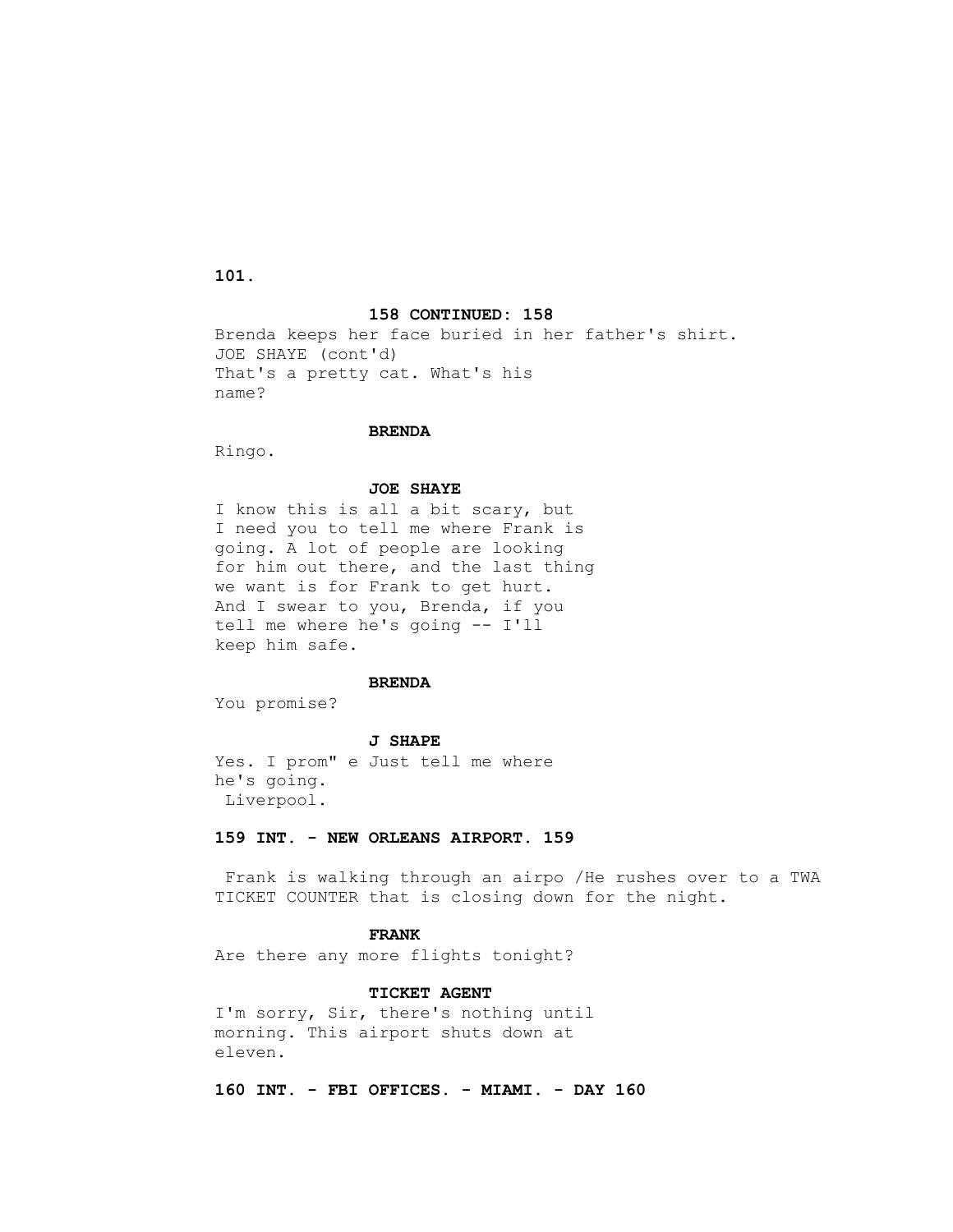Joe Shaye stands in front of TWENTY FBI AGENTS, pacing.

#### **JOE SHAYE**

 We have to stop him before he leaves the country. I want everyone we have inside Miami International. He's used that airport before, he knows

# **(MORE)**

#### **(CONTINUED)**

Debbie Zane -

 **102.**

# **160 CONTINUED: 160**

 JOE SHAYE (cont'd) the layout. One way or another, he'll end up there.

# *FOX*

He doesn't have a passport, Joe.

#### **JOE SHAYE**

 In the last six months he's gone to Harvard and Berkeley -- I'm betting he can get a passport.

#### **AMDURSKY**

 I already talked to the Miami police, they've offered fifty uniformed cops in two shifts of twenty-five.

#### **FOX**

 Joe, with our guys that's almost a hundred men in one airport. Don't you think we should spread it around.

#### **SHAYE**

 No. Miami i h'ff exit point. Now all we have to o tch him.

 **161 INT. - HALL OF RECORDS. " I I - DAY 161**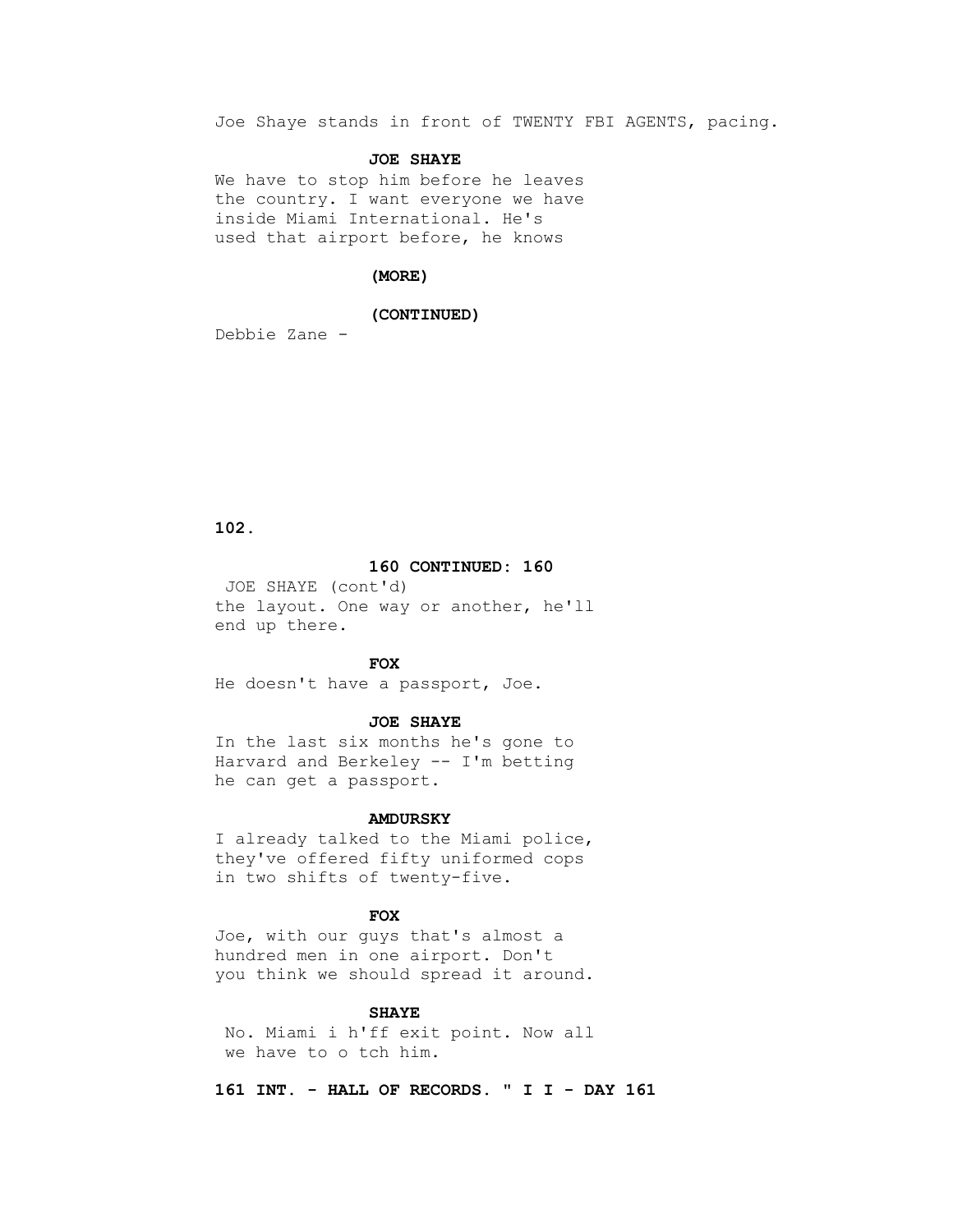**0**

Frank walks into the HALL OF

#### **FRANK**

 Excuse me. Where do you p the death records?

# **162 INT. - STATE DEATH RECORDS ARCHIVE ROOM. - DAY 162**

 Frank is looking through a thick book. All of the entries are for 1938, and Frank is quickly scanning pages. He stops when he sees the following entry.

 **FRANK TAYLOR BORN DEC. 3. 1938. DIED DEC. 8 1938.**

#### **AGE -- FIVE DAYS. MOTHER'S MAIDEN NAME - PENNER.**

# **163 INT. - BIRTH CERTIFICATE OFFICES. - CITY HALL. 163**

 Frank walks up to a window at MIAMI CITY HALL and smiles at the WOMAN behind the counter.

#### **FRANK**

 Hello. I'd like to get a copy of my birth certificate, please.

#### **(CONTINUED)**

Debbie Zane - 5

 **103.**

#### **163 CONTINUED: 163**

# **CITY HALL WOMAN**

 I'll need your name, date of birth, mother's maiden name and the county and hospital you were born in\_

# **FRANK**

 The name is Frank Taylor. I was born December 3, 1938, in Tampa.

 **164 INT. - PASSPORT OFFICE. - FEDERAL BUILDING. - MIAMI. 164**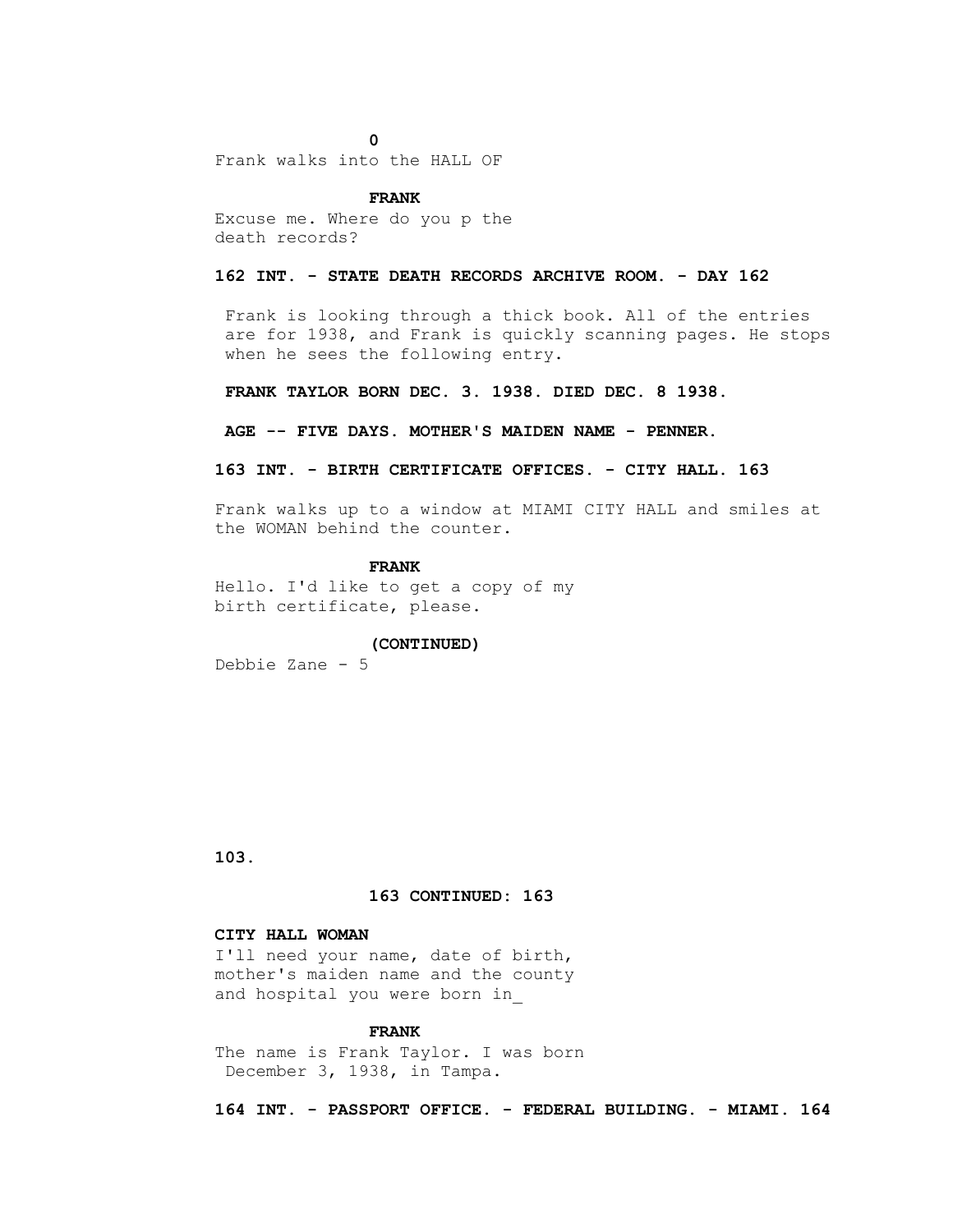Frank walks up to the window at the passport office.

# **FRANK (CONT'D)**

I'd like to get a passport, please.

#### **PASSPORT EMPLOYEE 11.**

Have you ever had a passport before?

### **FRANK**

Never.

# **P PORT EMPLOYEE**

 I'll need a 0 0 of your birth certificate.

#### **F \\ /,**

I brought it wit h =-  $i\frac{1}{2}$ Sii $\frac{1}{2}$  Frank takes the birth certifi ed' of his pocket and sets it on the counter.

#### **FRANK (CONT'D)**

 Will this take long. I'm trying to catch a flight.

 **165 INT. - FONTAINEBLEAU HOTEL. - MIAMI. - DAY 165**

# **A NEW PASSPORT**

 sits on a desk in the plush, PENTHOUSE SUITE of the FONTAINEBLEAU HOTEL. Frank stands at the window looking out at a perfect Miami sunset as he talks on the phone.

# **FRANK (ON PHONE)**

 This is Frank Taylor, and I'm letting all the universities in the area know that Pan Am will be initiating a new recruiting program this year. I'll be stopping by your campus tomorrow morning. Debbie Zane - '•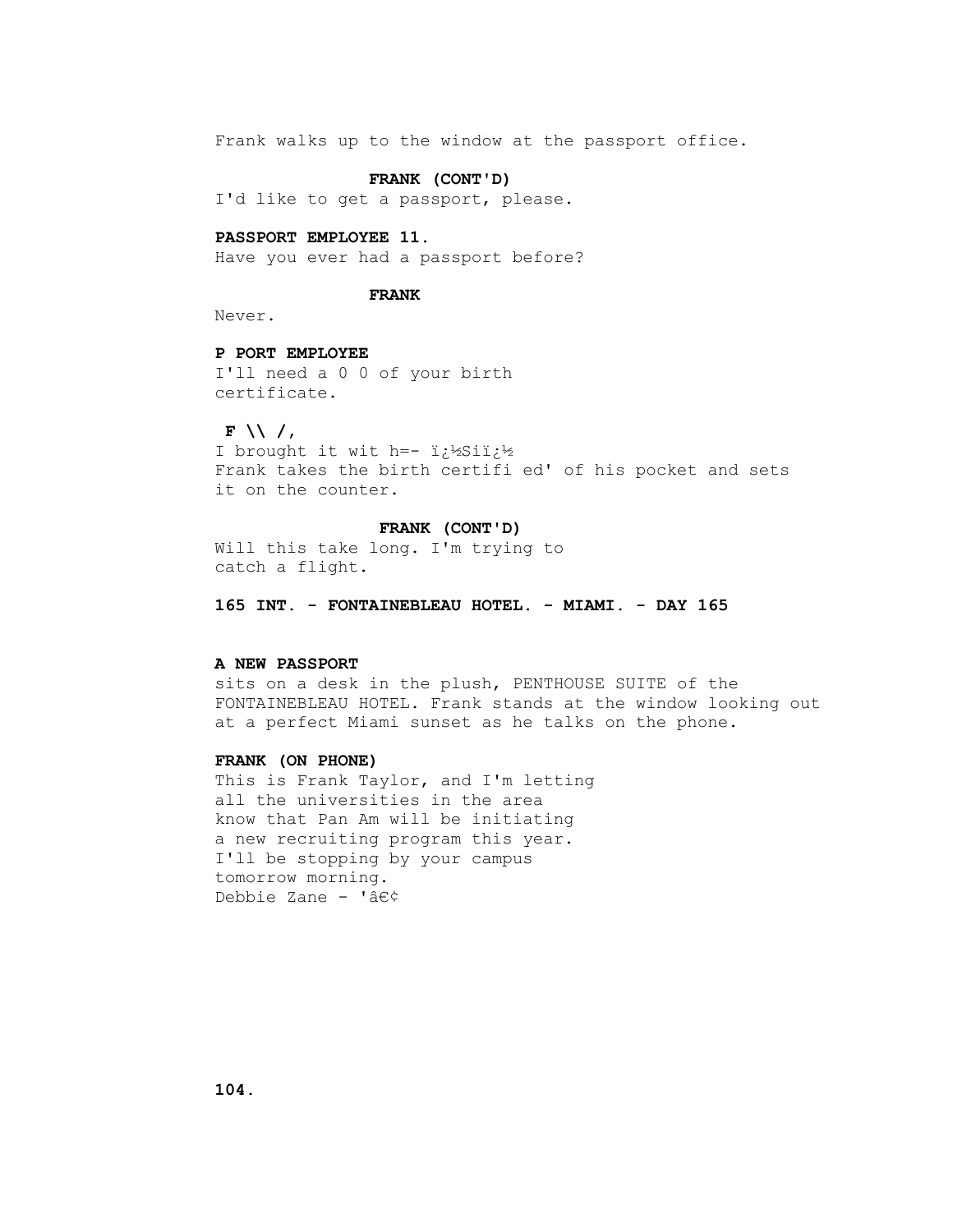# **166 EXT. - UNIVERSITY OF MIAMI. - DAY 166**

 Frank wears his pilots uniform and carries a black briefcase as he walks past a group of students who are protesting the war.

#### **167 INT. - GYMNASIUM. - UNIVERSITY OF MIAMI. - DAY 167**

 Three hundred students, ALL FEMALE, sit on the bleachers of a gymnasium staring up at MR. HENDRICKS, the DIRECTOR OF

# **STUDENT PLACEMENT.**

# **MR. HENDRICKS**

 Ladies, quiet down, please. As you all know, Pan Am has sent 'a pilot here to interview prospective stewardesses for a new Summer internship program. This is Captain Taylor, and he'll be talking to you today. Frank stands in front of the girls, who suddenly get very quiet.

# **FF**

 Thank you all ing. At the end of the day Ill icking eight young ladies to of Pan Am's first "future stew ' flight crew program. Thes Ai girls will accompany me on onth public relations tour o rope this Summer, where they will learn first hand what it takes to be a Pan Am stewardess.

# **168 EXT. - MIAMI INTERNATIONAL AIRPORT. - DAY 168**

 WE SEE FBI AGENTS, UNIFORMED COPS, UNDERCOVER COPS and local detectives all taking their positions in and around the airport. it looks like they're preparing for war, and Joe Shaye is in the middle of it all.

# **169 INT. - INTERVIEW ROOM. - UNIVERSITY OF MIAMI. - DAY 169**

 Frank sits behind a desk holding a notebook as he INTERVIEWS a young FEMALE STUDENT.

#### **FRANK**

 Judy, what does the word "abroad" mean to you?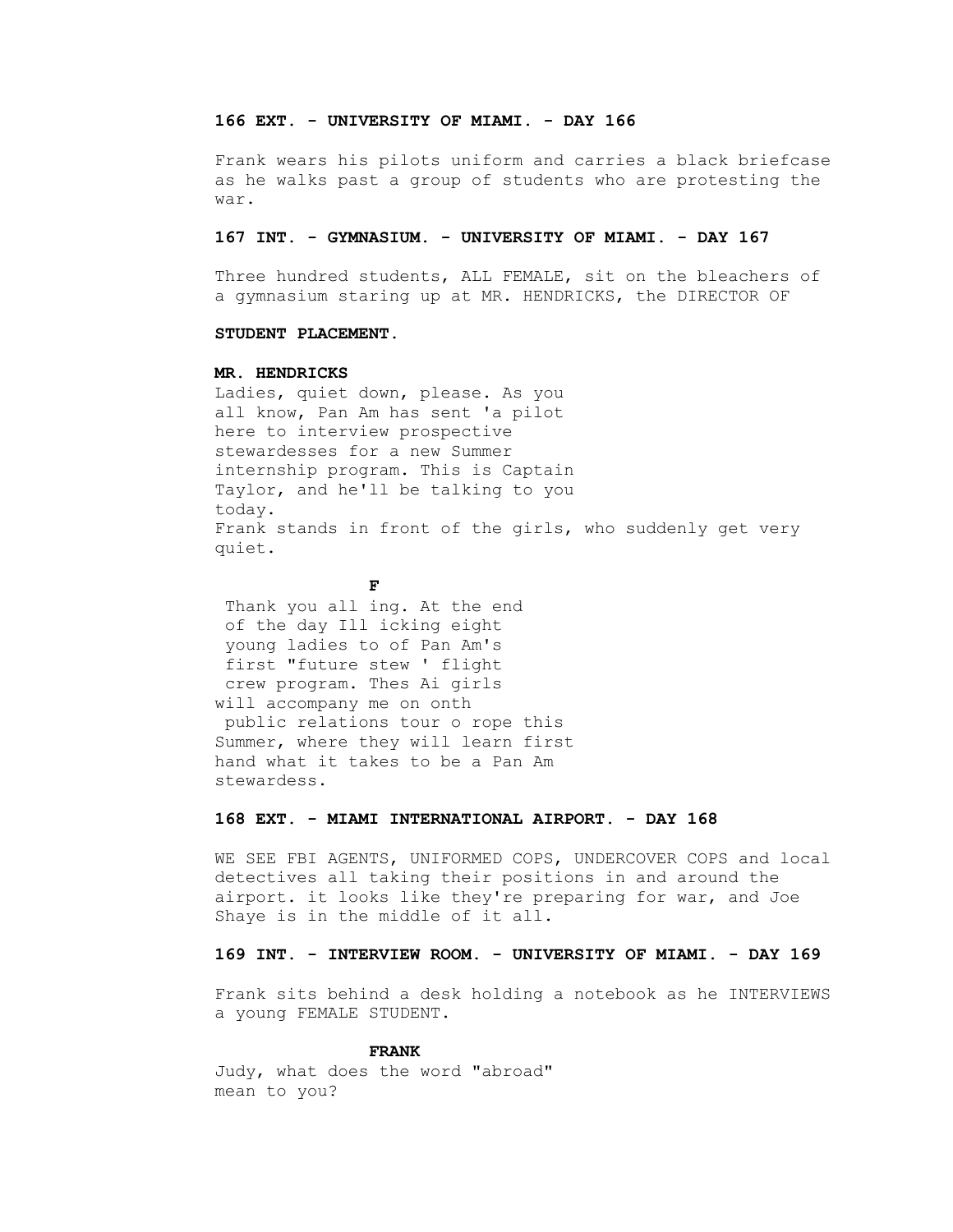# **(CONTINUED)**

Debbie Zane - 5

 **105.**

# **169 CONTINUED: 169**

# **JUDY**

When I hear the word abroad, I think of crossing the ocean and traveling to distant lands.

# **FRANK**

Thank you.

#### **170 INT. - INTERVIEW ROOM. - LATE 170**

 Frank has drawn a picture of an AIRPLANE ON A CHALKBOARD. He is pointing to various sections of the plane.

# **FRANK**

And what's this, Monica?

#### **MONICA**

The wing.

#### **FRANK**

 Very good- And this? The tail. Excellent.

# **171 INT. - GYMNASIUM. - DAY 171**

This is the moment of truth. Al  $\degree$  - We0birls are standing,

and

Frank is reading from a list.

# **FRANK**

 Debra Jo McMillian. DEBRA JO comes screaming out from the sea of girls, hugging friends and crying as if she had just won the Ms. America Pageant.

#### **FRANK (CONT'D)**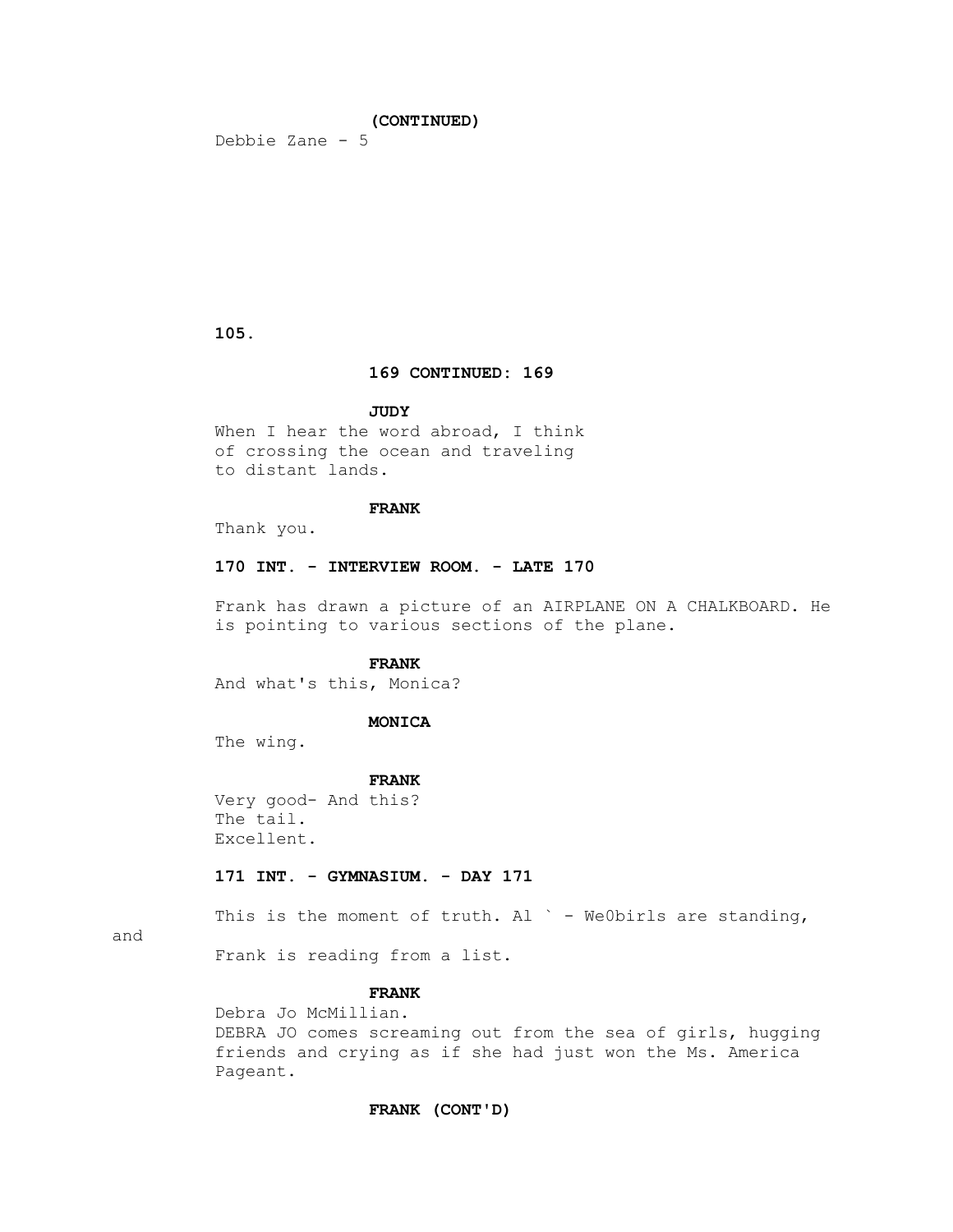Heather Shack. HEATHER SHACK screams and rushes into Debra Jo's arms, the two girls screaming as Frank continues to announce the winners.

#### **172 EXT. - MIAMI INTERNATIONAL AIRPORT. - DAY 172**

 Miami Police Officers are spread out in front of the airport,

looking bored as they drink coffee and pace back and forth.

# **(CONTINUED)**

Debbie Zane -

# **106.**

#### **172 CONTINUED: 172**

 A STATION WAGON pulls up to the front of the airport, and TWO COPS WATCH as EIGHT BEAUTIFUL COLLEGE GIRLS walk out, all dressed as flight attendants, all holding luggage. The cops never even glance at Frank, who stands in the

# middle

of the girls as they walk into the airport.

#### **173 INT\_ - MIAMI INTERNATIONAL AIRPORT. - DAY 173**

 Frank walks through the packed terminal surrounded by the EIGHT GIRLS, all walking in stride, their hair and make-up perfect, every man in the airport turning to stare. Frank and the girls walk past TWO FBI AGENTS, who can't help but smile at the girls -- who in turn smile back.

# **FBI AGENT #1'**

Did you see that blonde in front?

#### **FBI AGENT #2**

I should've been a pilot.

# **174 INT. - MIAMI AIRPORT COE SHOP. - DAY 174**

 Joe Shaye is sitting '1n FEE SHOP that looks down over the entire INTERNATIONA R 1AL. HE HEARS an announcement over the airport P.A. sy

 **P.A. O (V.0.)**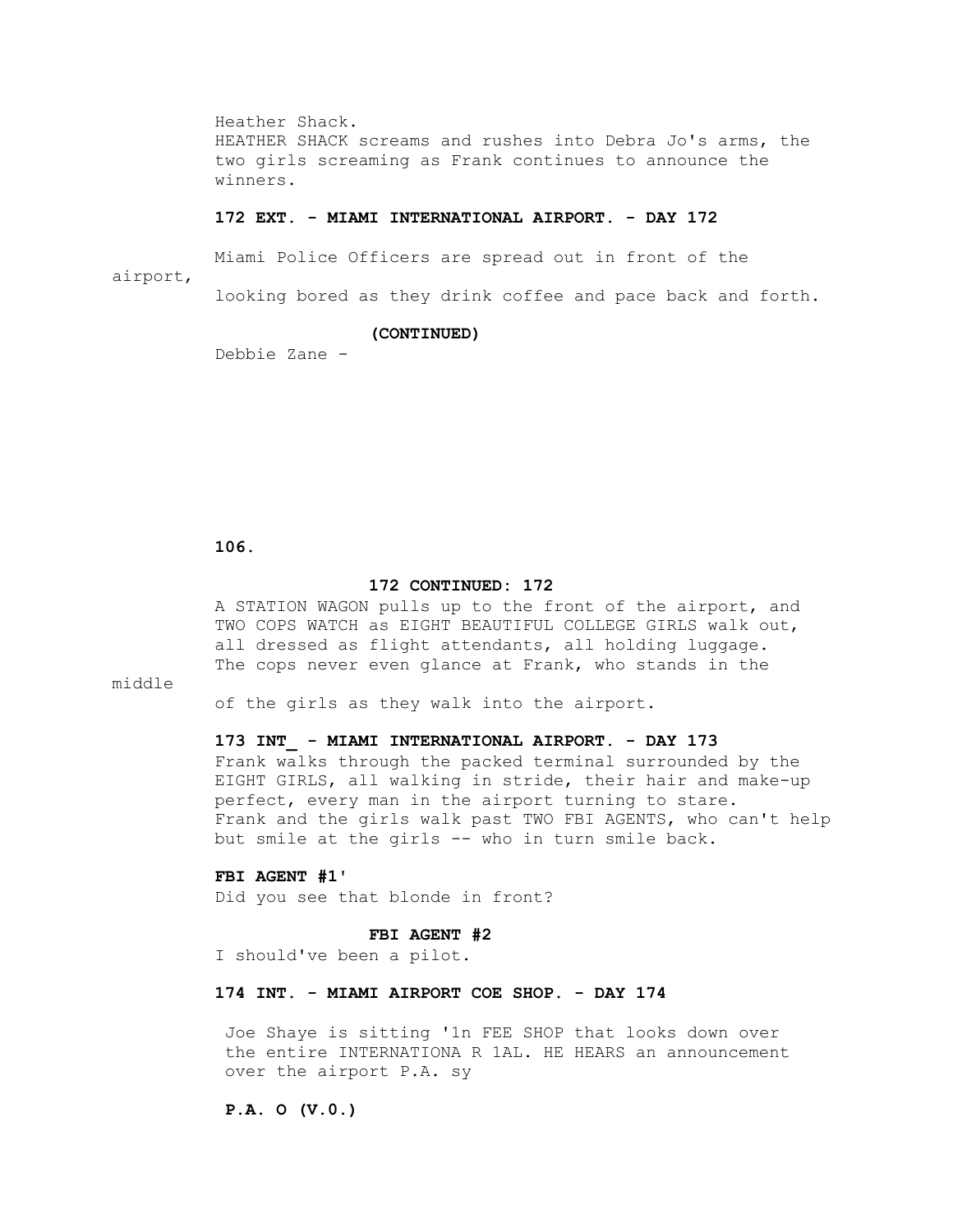Will Mr. Joe Shaye k a white courtesy phone. Mr. J e, please pick up a white courtes one. in the distance, JOE watches as the eight girls walk toward him. He hesitates for a BEAT, then walks to the back of the restaurant and finds a WHITE PHONE.

### **JOE SHAYE**

This is Shaye.

#### **INTERCUT WITH**

 **175 INT. - MIAMI AIRPORT TICKETING AREA. - DAY 175** 

#### **AMDURSKY**

 Joe, you're walkie talkie wasn't working. There's a guy in a Pan Am uniform sitting in a white Cadillac in front of terminal J!

#### **(CONTINUED)**

Debbie Zane - 5

# **107.**

#### **175 CONTINUED: 175**

#### **JOE SHAYE**

 That's the charter terminal. Can you' see his face?

# **AMDURSKY**

 He's got his Pilot's cap on. I think it's him!

# **176 INT. - AIRPORT. - DAY 176**

 Joe Shaye is running through the airport, sprinting past Frank and the college girls as he makes his way outside.

# **177 EXT. - MIAMI AIRPORT - WHITE CADILLAC. - DAY 177**

FORTY FBI AGENTS and MIAMI POLICE OFFICERS slowly approach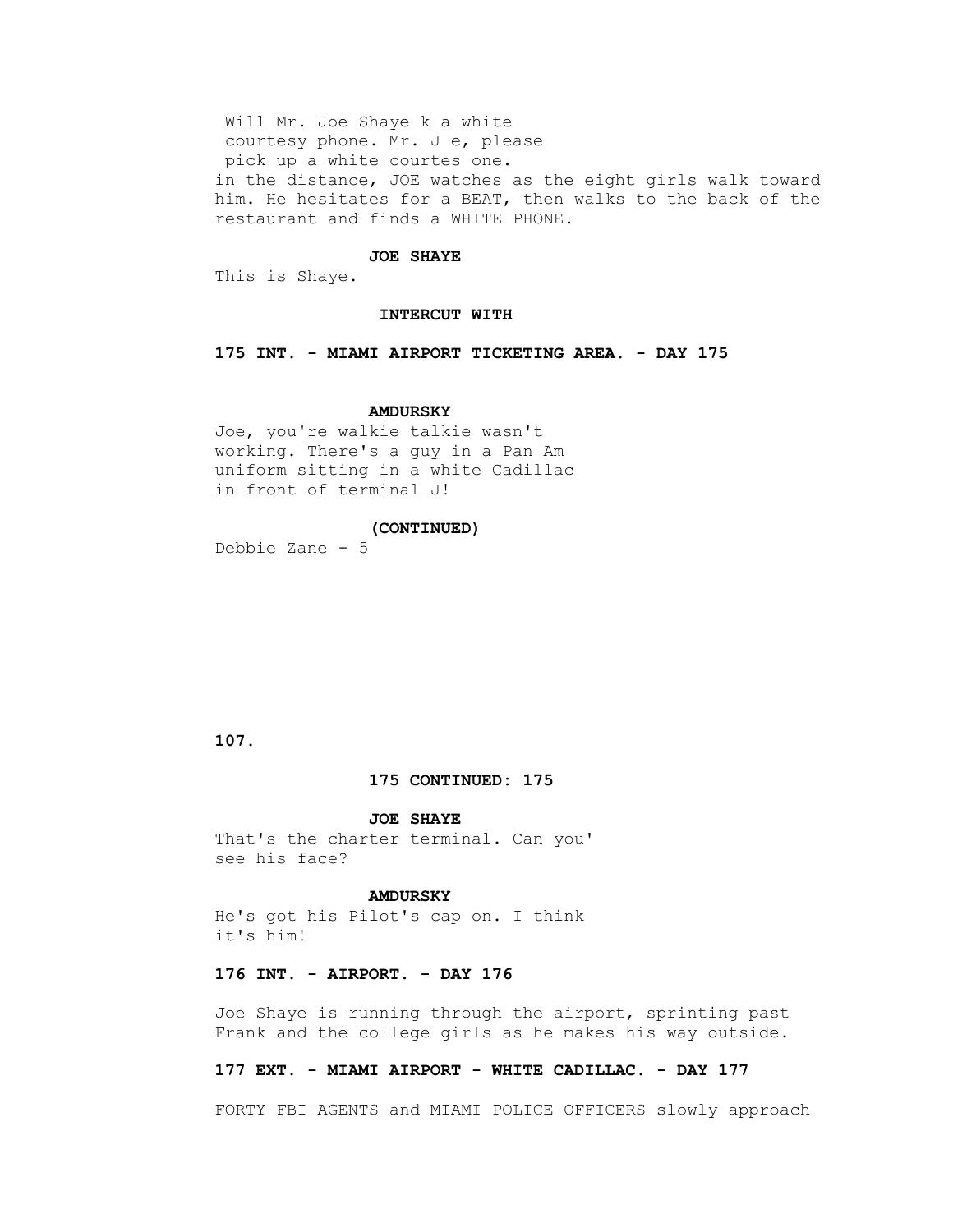the white Cadillac. Joe Shaye has his gun drawn.

#### **JOE SHAYE**

 Frank, get out of the car! Put your hands on the hood! There's no place to run, so just make it easy on yourself! The car door opens, aMd YEAR-OLD kid gets out of the car, his hands shaking s e(jtares at Joe -- the pilot's cap falling off his head.

# *KID*

Don't shoot me ! I '  $m\$ Â $\frac{1}{s}$ , s` ', driver! A man paid me a hundr ars to wear this uniform and p someone up at the airport!

# **II**

#### **JOE SHAYE**

who are you picking up?

# **KID**

 Joe Shaye. Joe lowers his gun, immediately turns back toward theairport

--

watches as a BRITISH AIRWAYS JET takes off and flies

overhead,

banking left and sailing out over the ocean.

# **178 INT. - JOE SHAYE'S OFFICE. - WASHINGTON D.C. - DAY 178**

 Snow is falling outside Joe's office window, which overlooks a parking lot. Joe sits at his desk staring down at some COUNTERFEIT CHECKS. A SECRETARY WALKS in and hands him an envelope.

# **(CONTINUED)**

Debbie Zane -

 **108.**

 **178 CONTINUED: 178**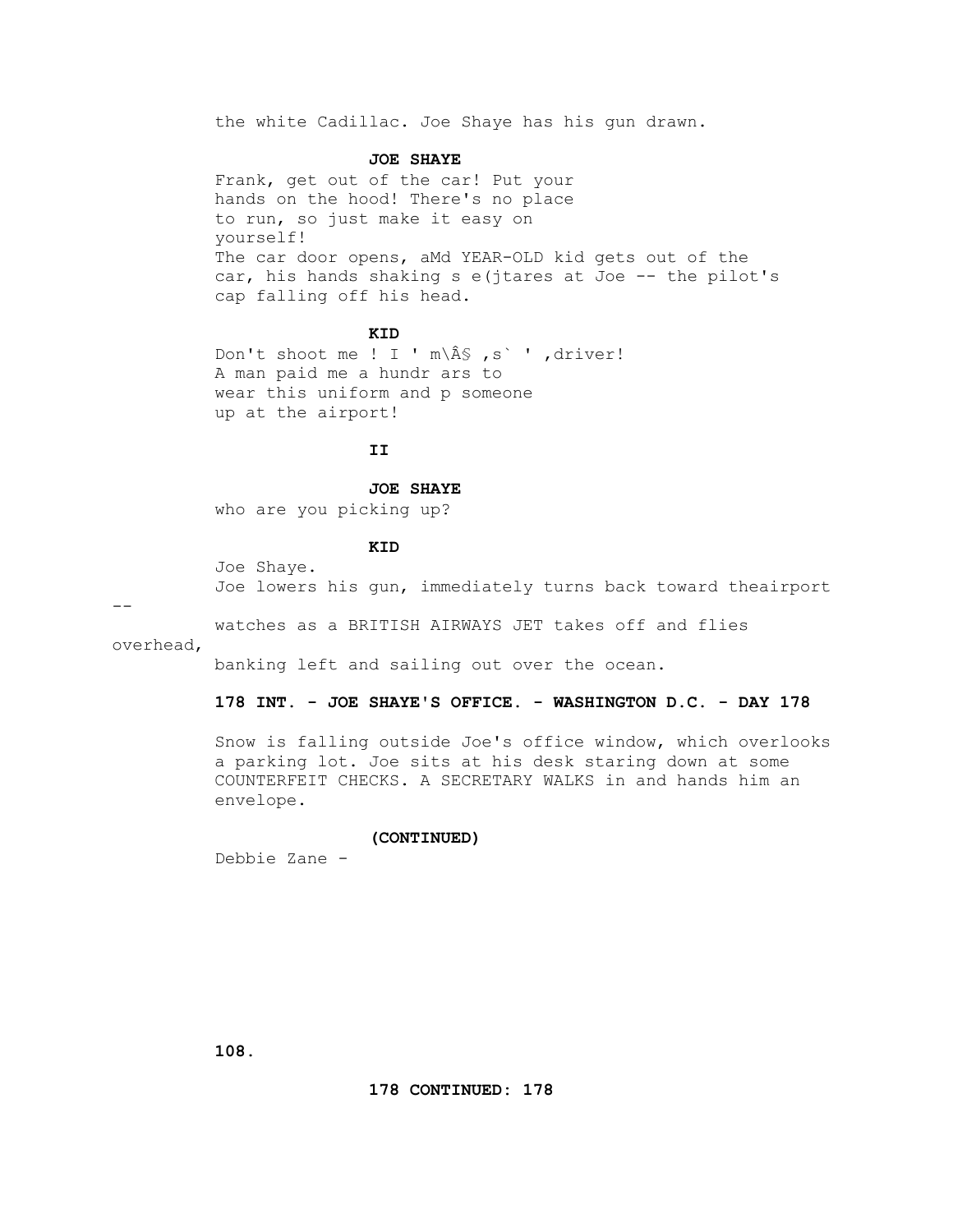# **SECRETARY**

 This just came for you, Sir. Who do you know in Liverpool? Joe takes the envelope and slowly opens it. He pulls out a stack of BLACK AND WHITE PHOTOGRAPHS, all of which show the EIGHT COLLEGE GIRLS in various locations. There are shots of them on the SPANISH STEPS IN ROME, at the EIFFEL TOWER, in front of BUCKINGHAM PALACE, and in front of SCOTLAND YARD. A POSTCARD OF THE MONA LISA is inside the envelope, with the words "WISH YOU WERE HERE" written across the back.

# **179 EXT. - MONTPELIER FRANCE. - DAY 179**

 The vineyards of Montpelier stretch across the Bas Languedoc valley, where tourists drive through on their way to the Mediterranean. Frank is eating an ice cream as he walks down the main street, the shops and restaurants open and busy for the summer. Frank stops a DELIVERY BOY on a bicycle.

#### **FRANK**

 Excuse me. Do u know where the Lavalier fa lives?

# **180 EXT. - LAVALIER HOME. 180**

 Frank is knocking on the dbe Oo the main house of a small vineyard. MONIQUE LAVALIER, answers the front door holding a baby.

# **FRANK**

 Hello. Do you speak English? Monique nods.

#### **FRANK (CONT'D)**

 My name is Frank. My mother is Paula Lavalier. I was hoping to find my family. Monique takes Frank by the hand, starts to smile.

#### **MONIQUE**

 I am Monique, your aunt. Monique hugs him, kisses his cheeks.

# **MONIQUE (CONT'D)**

 **(IN FRENCH)** Pappa! Paula's boy is here! Debbie Zane - 5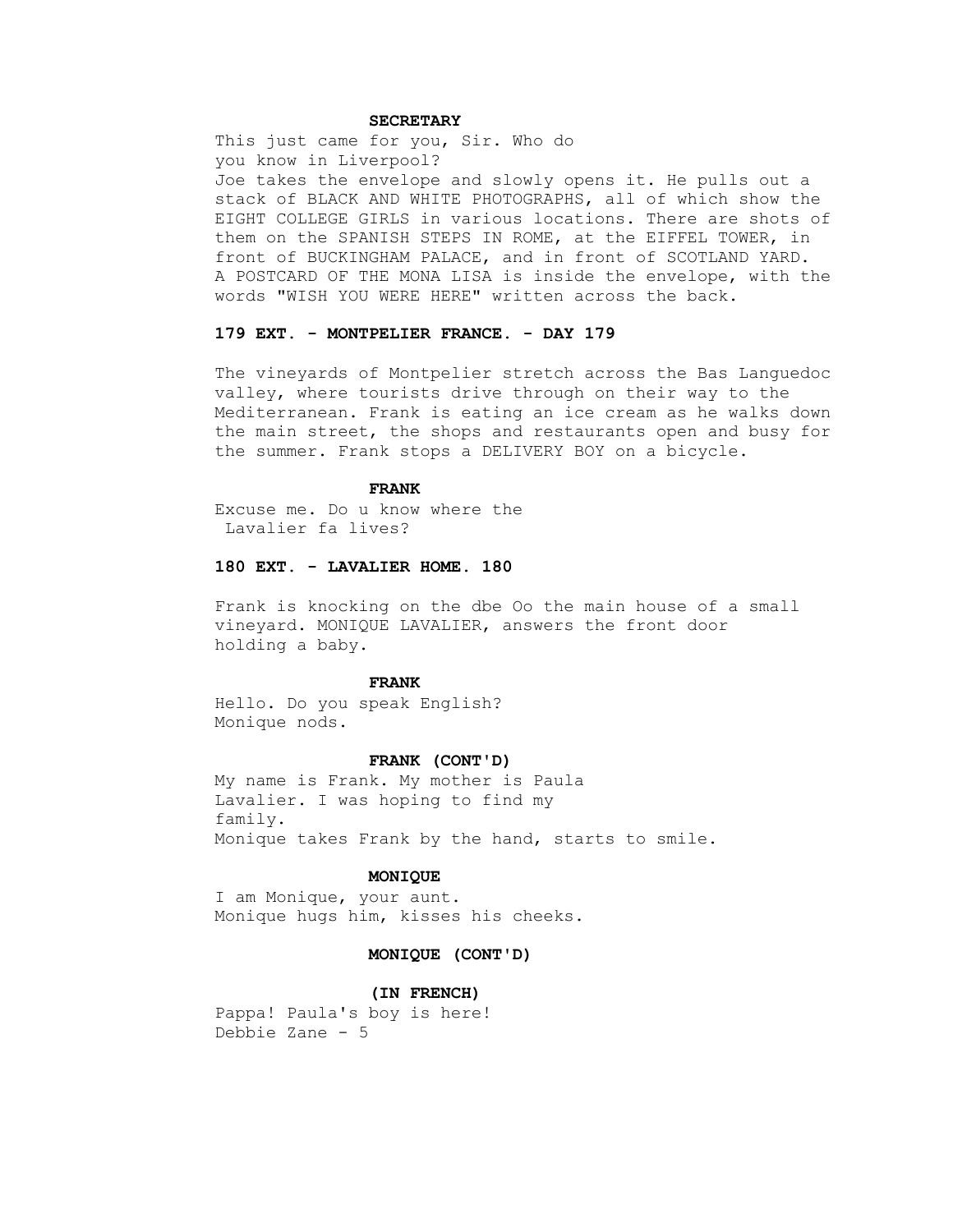**109.**

# **181 INT. - LAVALIER HOME. - DINNER TABLE. - LATE 181**

The entire family is sitting around the dinner table,

staring

at Frank as he takes a sip of wine.

# **FRANK**

 It's very good wine. The family starts to laugh at him.

# **FRANK (CONT'D)**

What?

# **MARCEL**

 The wine here is shit. This valley only grows shit wine. It is used for stretching.

#### **FRANK**

What's stretching?

#### **MONIQUE**

 They send our ne by truck to the famous vine r of Bordeaux and Burgundy, a d mix it with the good wine to r (he people.

#### **PAPP**

 The Americans thi only the best. But drinking the shit fro Everyone laughs hysterically, and Frank joins in, the family laughing together as they eat Sunday dinner.

# **182 INT. - LAVALIER HOME. - NIGHT. 182**

Frank is sitting in the living room staring at a photo

album.

 He sees the old picture of his mother and father sitting on the American tank.

# **MONIQUE**

 Here. Your mother sent me this to me a few months ago. Monique hands Frank a color photograph. Frank looks at the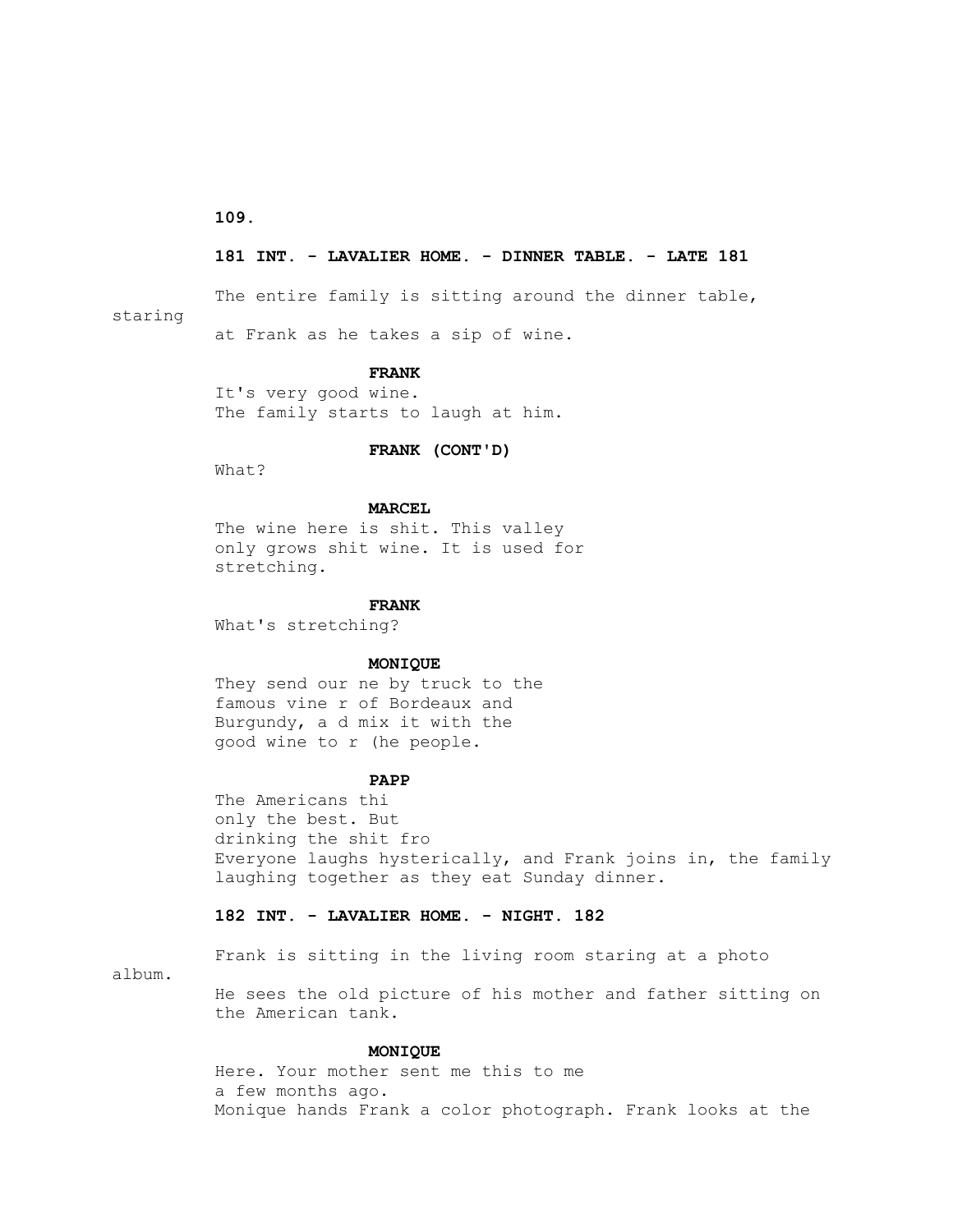picture, sees Paula standing with Jack Wright, holding a BABY in her arms.

# **MONIQUE (CONT'D)**

You look like your new sister.

#### **(CONTINUED)**

Debbie Zane -

 **110.**

# **182 CONTINUED: 182**

 Frank stares at the picture, then hands the picture back to Monique.

#### **FRANK**

Everyone says that.

# **183 INT. - UNIVERSITY OF MONTPELIER. - DAY 183**

 Frank walks into a large classroom filled with COLLEGE FRESHMAN. He turns and writes his name on the blackboard:

#### **MR. WAGNER.**

# **FRANK**

 My name is Frank Wagner, and I'll be teaching the Summer session of American History, the same course I taught at Yale last year. Why don't you all open your books to chapter one, read quietly to yourselves.

# **184 INT. - LAVALIER HOUSE. - NIGHT 184**

The family is eating di r together, and Frank looks surprised as Pappa La r brings a birthday cake out from the kitchen. As every nS is to sing-..  $F \circ .$  Dear Dad. I'm re ad %ow, living a quiet life in a sm lage in France. I hope you g well, and you're not mad at running away.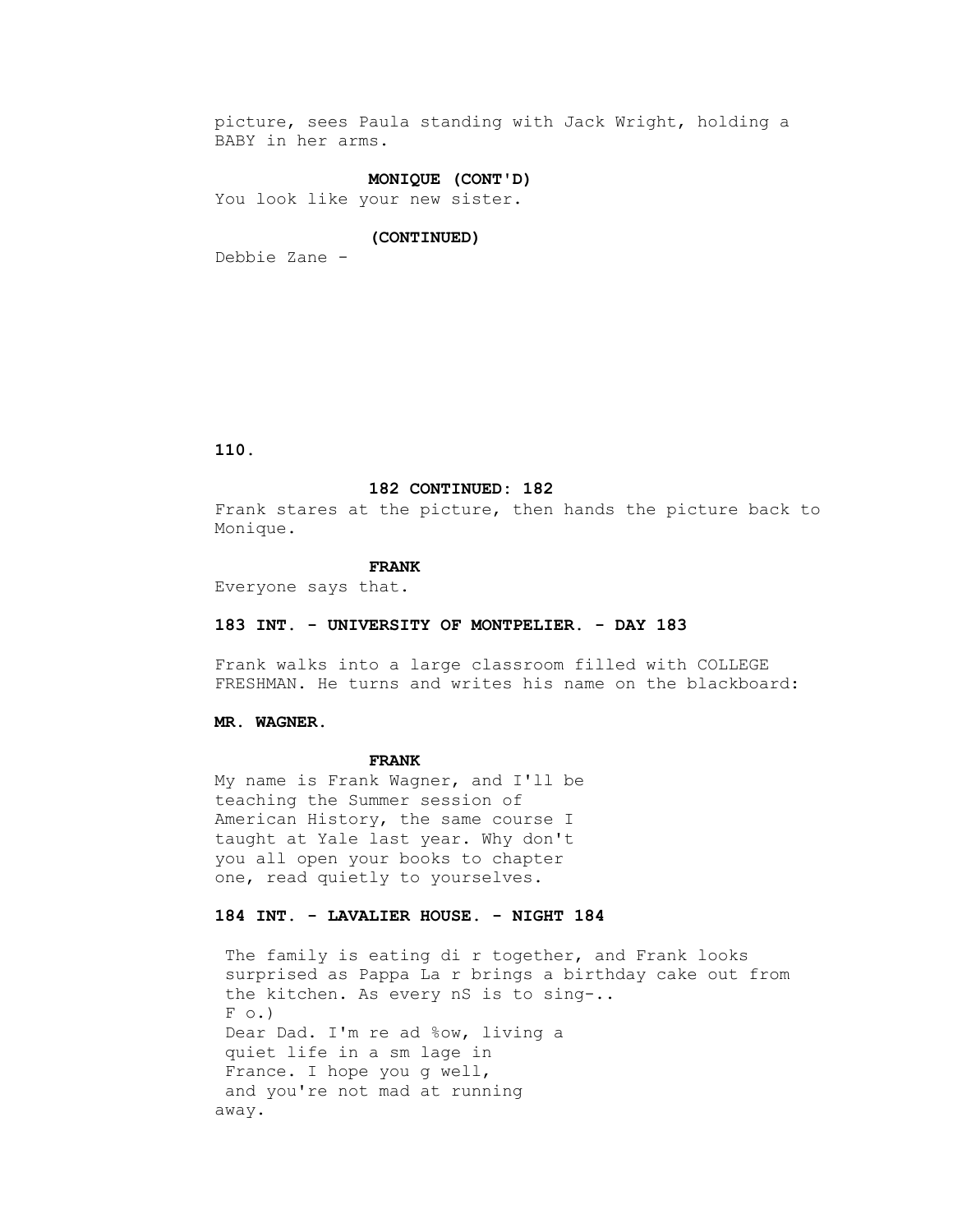Frank blows out the candles on the cake. FRANK (V.0.) (cont'd) Yesterday was my 19th birthday, and when I blew out the candles I wished that we could all be together, the three of us living in our old house in New Rochelle.

# **185 EXT. - LAVALIER HOUSE. - DAY 185**

 Frank is working in the garden, surrounded by roses. Monique walks out of the house.

#### **MONIQUE**

 I have to pick Pappa up, his car is dead. Come with me, Frank, you can see where he works? Debbie Zane - 5

# **186 EXT. - WAREHOUSE. - OUTSKIRTS OF TOWN. - DAY 186**

Frank and Monique pull up to the front of a large warehouse.

#### **FRANK**

What is this place?

#### **MONIQUE**

The family business.

# **FRANK**

 I thought the family business was wine?

#### **MONIQUE**

No. Paper.

 **187 INT. - PRINT SHOP. - DAY 187**

# **CLOSE ON A PROFESSIONAL PRINTING PRESS, 90 FEET LONG, TEN**

#### **FEET WIDE.**

The giant machine fills warehouse. SIX MEN work in the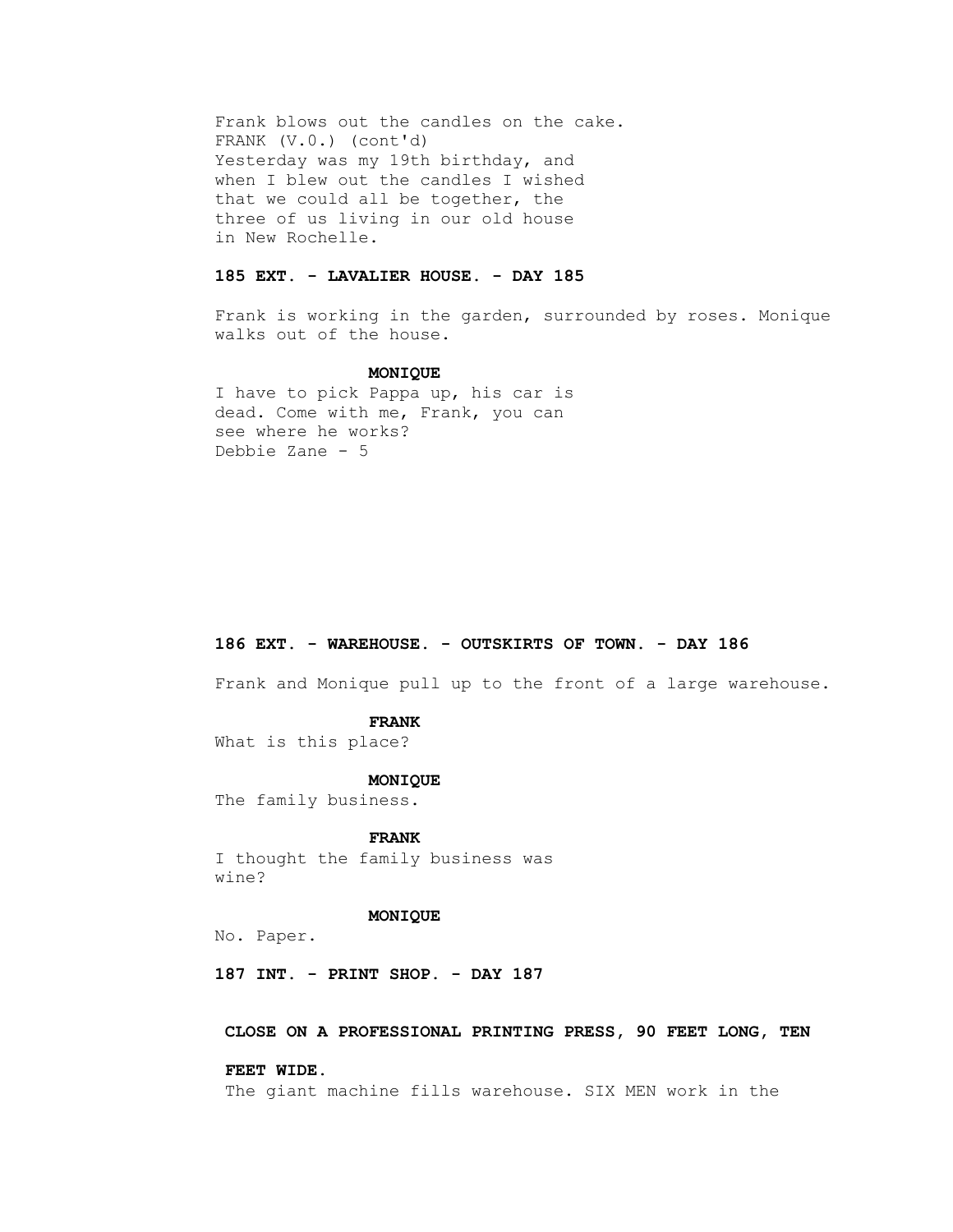massive press room, t r afening THUMP of the machine

# shaking

 the walls as it strugYle, it out 10 COLOR PAGES a minute. WE SEE samples of their ning the walls -- FRENCH

#### **NEWSPAPERS, COLOR POSTER RTISEMENTS.**

# **CLOSE ON FRANK**

 staring up at the giant PRINTIN his body limp, h is face cold. Pappa Lavalier, shift and smoking, walks toward him with a big smile.

#### **PAPPA**

What do you think?

# **FRANK**

 I've read books about these machines. But I've never seen one.

# **PAPPA**

You want me to show you how it works?

# **FRANK**

Yes.

# **PAPPA**

 For color printing we set the back gears, then put the plates in up side-down, pour the ink in last,

# **(MORE)**

#### **(CONTINUED)**

Debbie Zane -

 **112.**

# **187 CONTINUED: 187**

# **PAPPA (CONT'D)**

 never when it's cold, then we roll the cylinder brakes until they catch...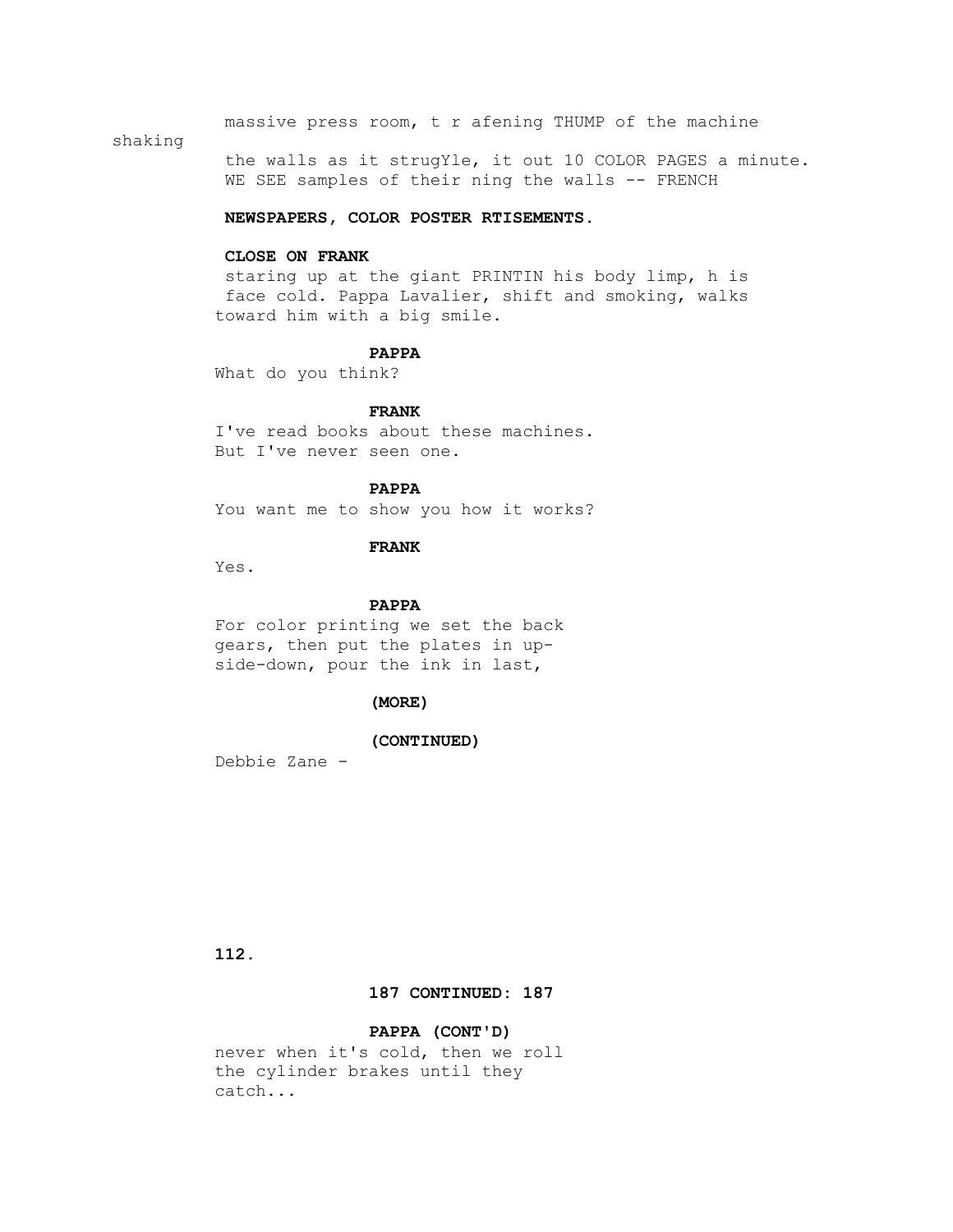# **CLOSE ON FRANK**

 Lost in his own world, his mind racing as he stares at every part of the machine -- his eyes cold with excitement and dread.

#### **188 INT. - PRINTING ROOM. - NIGHT 188**

 The PRINTING PRESS is thumping and grinding, the lights low, the press room empty except for Frank, who stands at one end of the machine, his shirt off, working like a man obsessed as he operates the massive press by himself -- THOUSANDS OF

 **PERFECT BLUE AND WHITE PAN AM CHECKS SLIDING OFF THE PAPER**

 **ROLLS AND DROPPING TO THE FLOOR.**

#### **189 INT. - LAVALIER HOUSE. - MONTPELIER. - NIGHT 189**

 Frank reaches into the k of the closet and pulls out his PILOT'S UNIFORM. As h s ps on the jacket, Monique walks in and turns on the light. i ees his suitcase on the bed.

# **FRANK**

I don't know.

#### **190 INT. - FBI OFFICE. - WASHINGTON.**

 Joe Shaye is sitting in his office trying to use an electric pencil sharpener, which is broken. As Joe pulls out a half eaten pencil, Fox and Amdursky walk in holding an envelope, big smiles on their faces.

#### **AMDURSKY**

Joe...he cashed a check in Madrid.

#### **191 INT. - FBI OFFICES. - WASHINGTON D.C. - DAY 191**

 Joe, Wilkes, Amdursky and Fox are facing Director Marsh, a stack of checks on the desk in front of him.

# **(CONTINUED)**

Debbie Zane - 5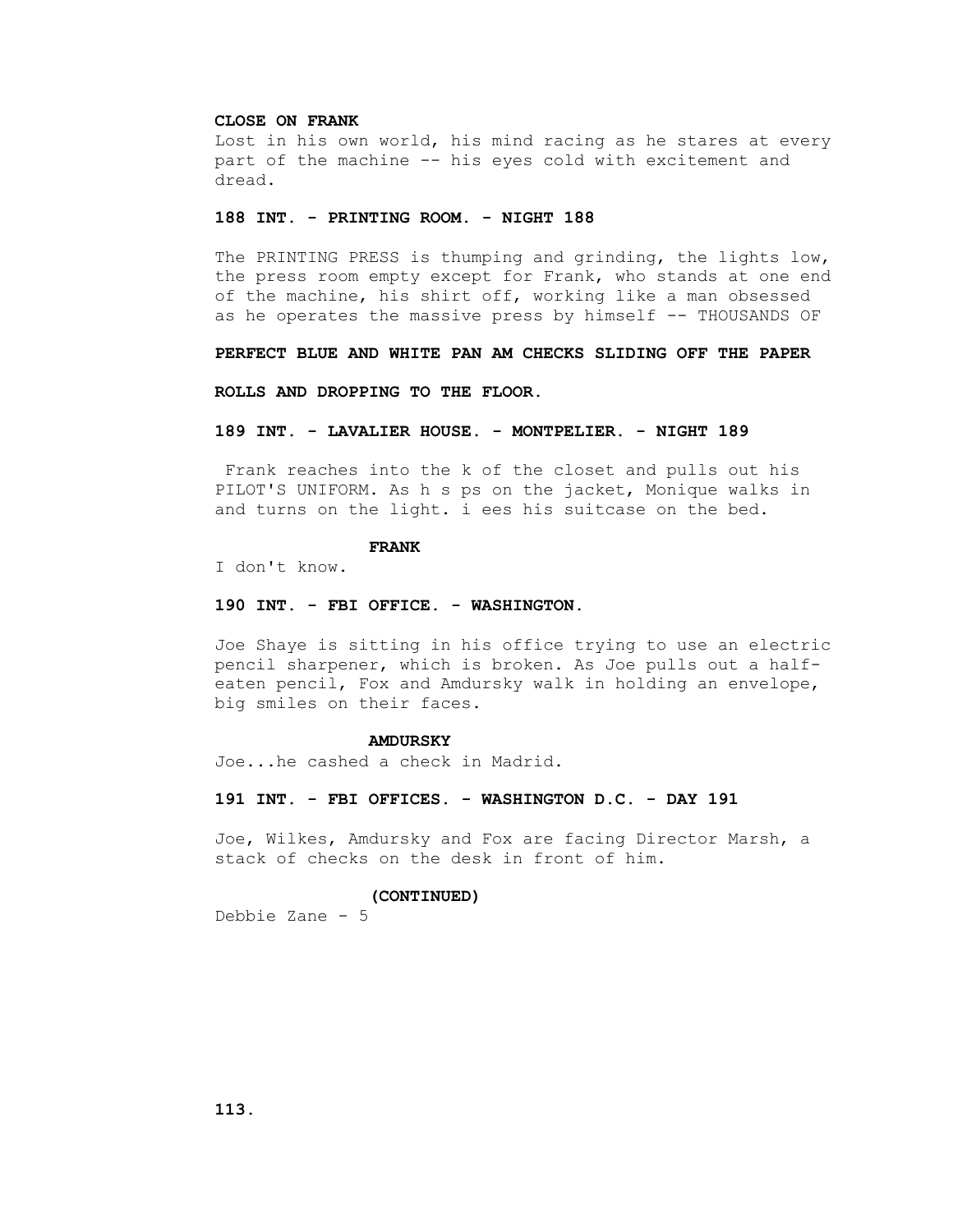# **191 CONTINUED: 191**

# **JOE SHAYE**

 Singapore. Australia. South America:' Egypt. He's also hit almost every major bank in Europe.

# **FBI DIRECTOR MARSH**

How many checks?

# **SPECIAL AGENT WILKES**

Thousands.

#### **FBI DIRECTOR MARSH**

Why wasn't I called?

#### **JOE SHAYE**

 Nobody was called, Sir. The banks didn't know what was happening until last week. We think he's been on the run for five months.

# **FBI DIRECTOR MARSH**

 That's impossible. Pan Am would have called us. They didn't c forging -- and counterfeiting.

# **JOE SHAYE**

 He's making real checks, Sir. These are so perfect, Pan Am cashed them all.

#### **FBI DIRECTOR MARSH**

where is he?

# **JOE SHAYE**

 The last check was cashed in Paris a week ago. He'll stay there another week before he moves on. We have to go now, Sir, today!

# **FBI DIRECTOR MARSH**

Go where?

# **JOE SHAYE**

Paris.

 **(CONTINUED)**

Debbie Zane -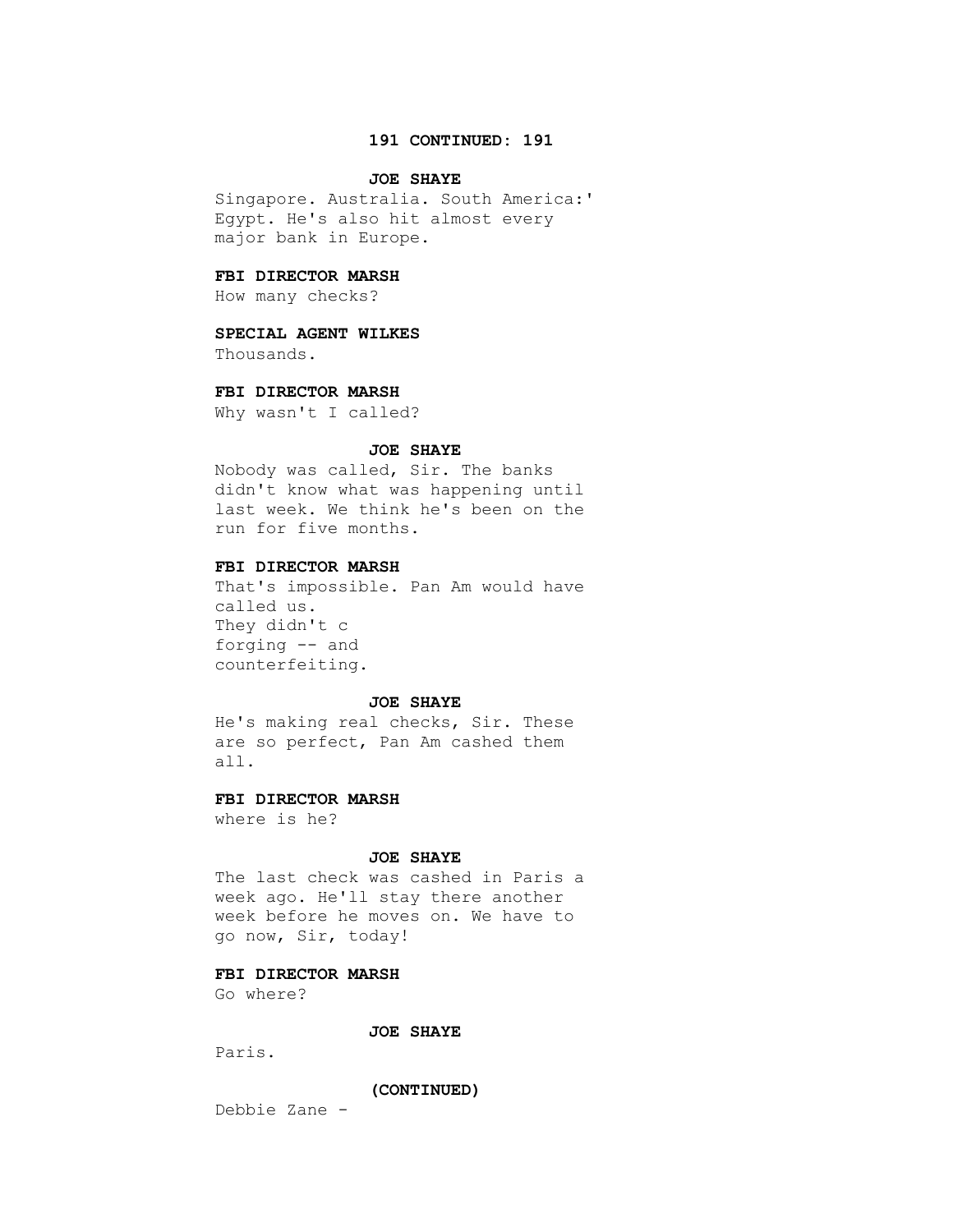# **114.**

# **191 CONTINUED: (2) 191**

#### **FBI DIRECTOR MARSH**

 I'm sorry, Joe. If we couldn't catch' him here, we're not gonna catch him there.

# **192 INT. - JOE SHAYE'S OFFICE. - NIGHT 192**

 Joe paces in his office, holding the phone and talking much too loud, his voice echoing through the hallways.

#### **JOE SHAYE**

 English. Do you speak English? I'm an American FBI Agent. Hello? Shit! Joe slams down the phone, walks out'of his office. JOE SHAYE (cont'd) Does anyone here speak French. I need someone who speaks French!

# **193 INT. - FBI CONFERENCE ROOM. - DAY 193**

 Amdursky and Fox walk i the conference room with OLIVER, a heavy set man who 1 terrified as they sit him down next to Joe. JOE SHAYE Jp Agent Luc, I need you t anslate for me.

# *FOX*

 He's not an agent, Joe. He's a waiter at the restaurant around the corner.

# **194 INT. - FRENCH POLICE STATION. - DAY 194**

 POLICE DETECTIVE JULIEN, 40's, sits at his desk doing a crossword puzzle in the middle of a busy French police station. His phone rings, and he answers.

#### **DETECTIVE JULIEN**

Julien.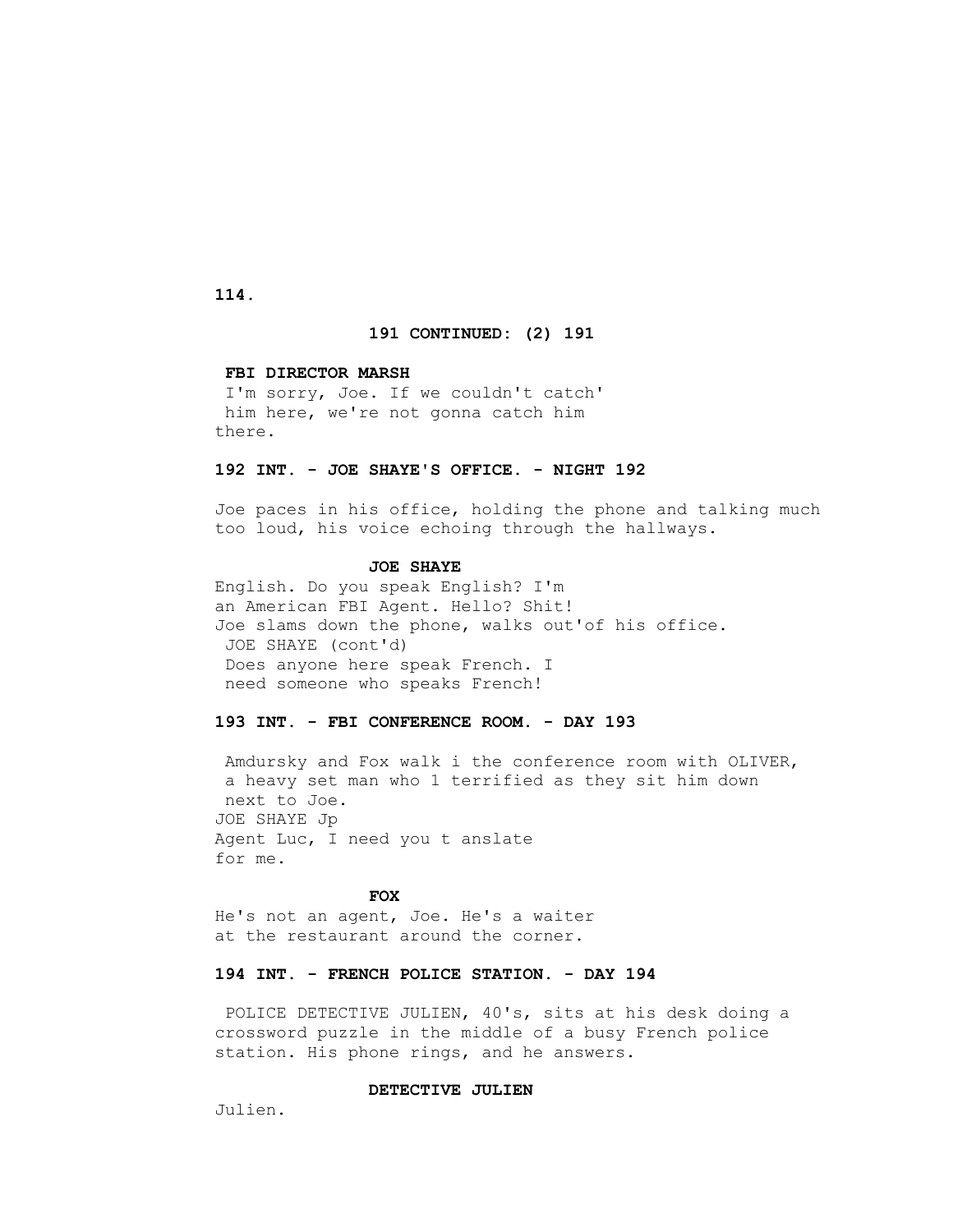# **195 INT. - JOE SHAYE'S OFFICE. - DAY 195**

Oliver is on the phone, nervously sitting behind Joe's desk.

#### **(CONTINUED)**

Debbie Zane - 5

 **115.**

# **195 CONTINUED: 195**

### **JOE SHAYE**

 Who answered the phone? What's his name.

#### **OLIVER**

 His name is Detective Julien. He works in the vice squad in Paris

# **JOE SHAYE**

 That's fine. Tell him I have a proposition for him. Tell him the FBI has a proposition for him. Oliver translates as Joe paces in front of him.

#### **OLIVER**

Okay. What's the proposition?

# **JOE SHAYE**

 Ask him if he'd like to catch the greatest bank robber the world has ever known.

# **196**

# **CLOSE ON**

 DETECTIVE JULIEN sitting al--h!ts ri�esk, his expression suddenly

 changing as he glances aroun tation. He quickly puts the crossword puzzle away and rips into the phone. Abagnale.

 **197 EXT. - PARIS. - DAY**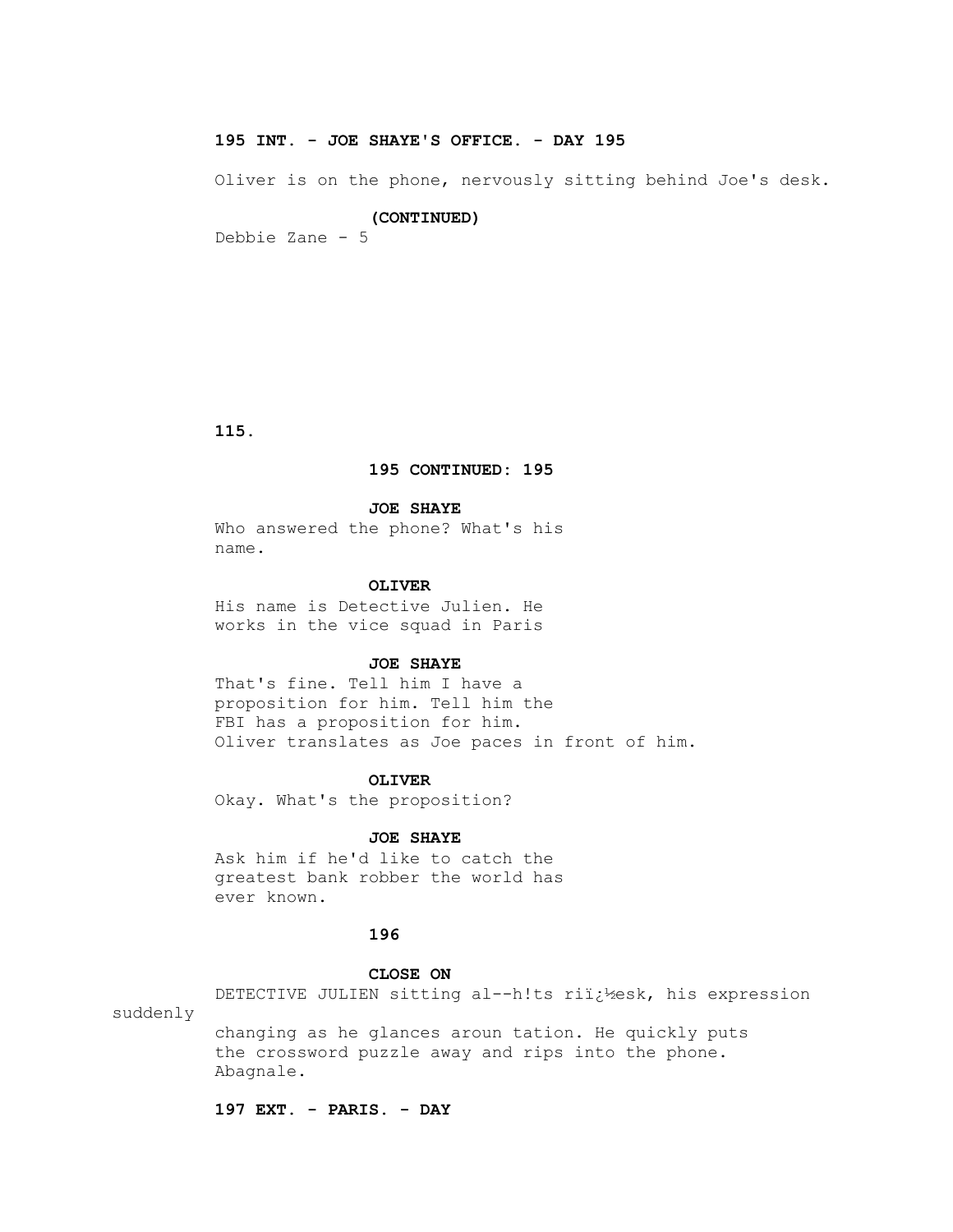Frank steps out of the lobby doors or a hotel, walks toward a waiting limousine. A DRIVER opens the door for him -- a YOUNG KID that wears a black suit and hat.

#### **FRENCH CHAUFFEUR**

Where to, Mister Wagner?

# **FRANK**

 Let's go for a drive. I need some supplies. The limo drives off. Debbie Zane - 5

 **116.**

 **198 EXT. - PARIS STREETS 198** 

#### **JOE SHAYE (V.0.)**

 When he gets to a new city he starts out slow, hitting the banks on the outskirts of town. At first it's small checks in small banks that pose little or no threat. WE HEAR OLIVER'S TRANSLATION behind Joe's voice. JOE SHAYE (V.O.) (cont'd) Then he starts moving in, circling the city like a mother hawk, picking off every little bank he can find - slowly inching his way toward the center of the city.

# **199 INT. - STATIONARY STORE. - PARIS. - DAY 199**

 Frank stands at the counter of a stationery store, looking into a glass case filled with expensive pens.

# JOE SHA  $i_{i}^{1}$ <sup>1</sup><sup>2</sup>1

 There's always one ba 's bigger and richer than all the ers. This is what he came for, and he'll watch it for days. He'll know if they add a security-guard, or bring in a new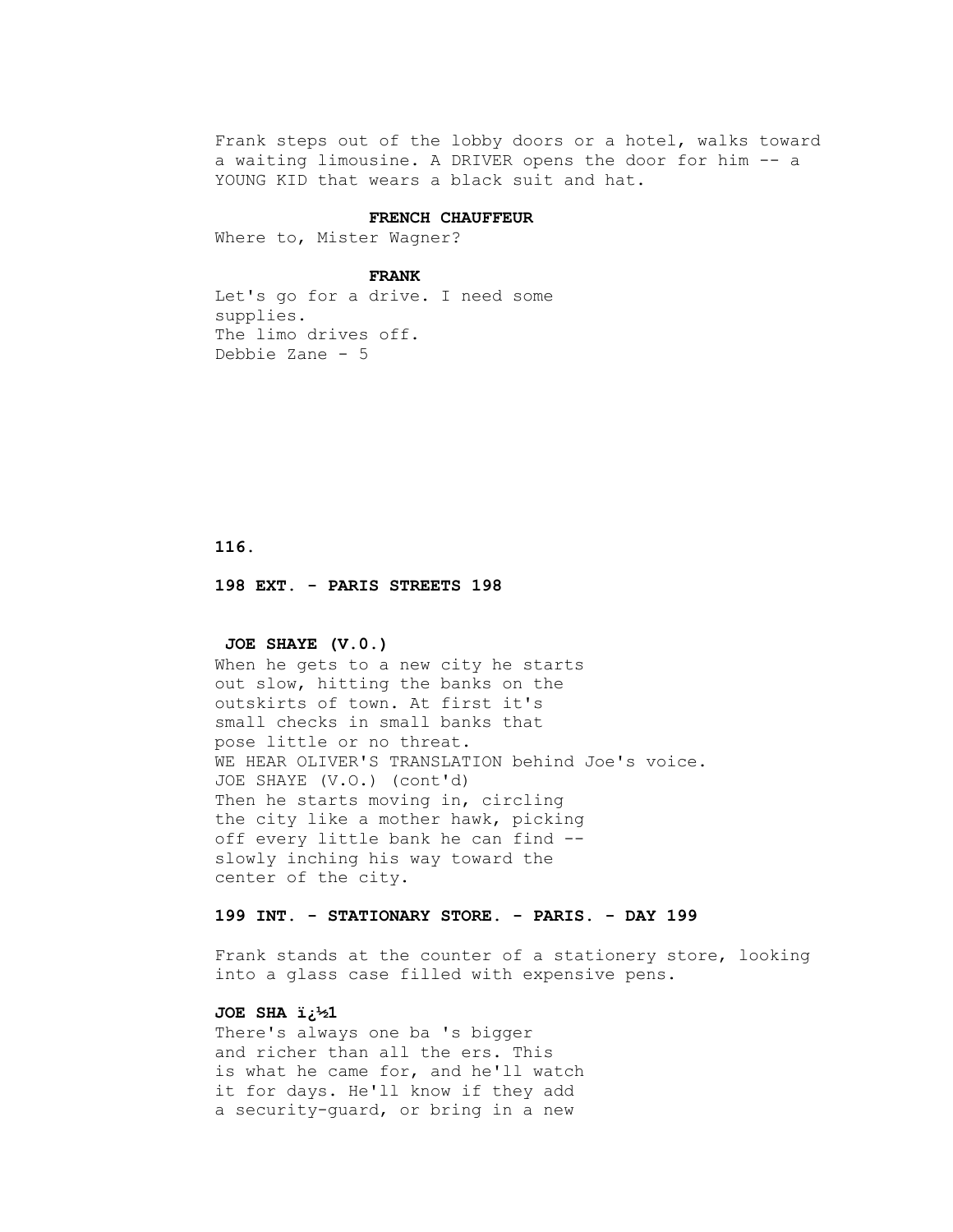teller. And if he sees anything out of place, a new cleaning man, a window shade that's up instead of down, he'll move on to the next one. That's the luxury of having the entire world as your mark.

# **200 EXT. - PARIS STREET. - DAY 200**

#### **CLOSE ON**

 DETECTIVE JULIEN -- standing in the middle of Paris, looking down an endless row of massive banks.

# **(CONTINUED)**

Debbie Zane - 5

 **117.**

# **200 CONTINUED: 200**

# **JOE SHAYE (V.O.)**

 He'll make his move right before lunch, when everyone's mind is on food and the lines are short. And he likes to stand out -- draw attention to himself.

# **201 EXT. - BANK OF PARIS. - DAY 201**

 A massive bank in the middle of the city. WE SEE Frank's limo pulling up to the curb, and Frank waiting for the

driver

to open the door before he gets out.

# **JOE SHAYE (V.0.)**

The more people see him, the more invisible he becomes.

# **202 INT. - BANK OF PARIS. - DAY 202**

 Frank walks into the bank, takes out a leather case and opens it, revealing a checkbook. He takes his Waldmann pen from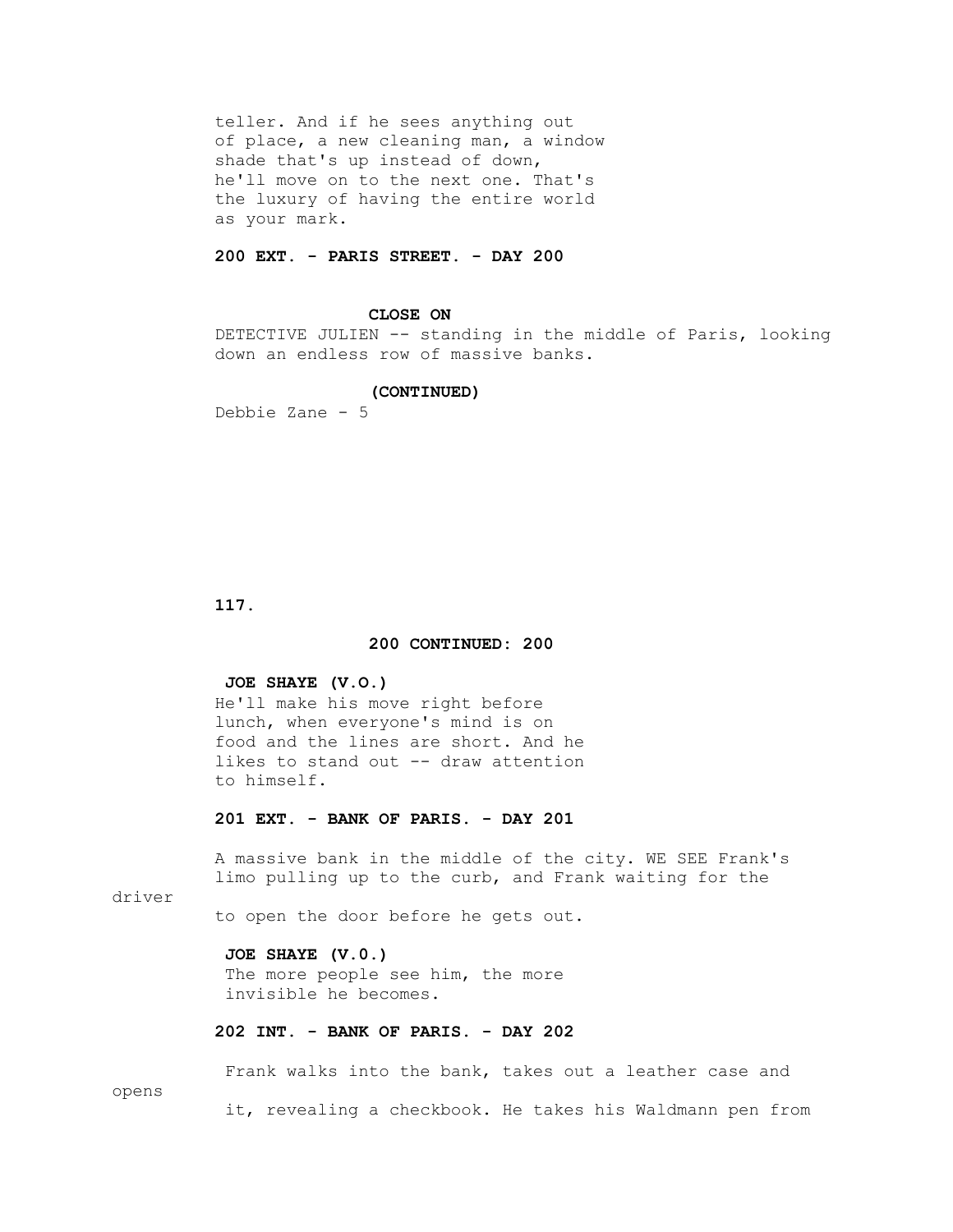his pocket, smiles at a female TELLER. Hello. I need sh this. My wife and I are goi o(orway this afternoon. Frank turns the check over a tees L. check to the teller, but she s take 1 it.

# **FRANK (CONT**

 Is there something wrong? The bank teller is shaking and staring at Frank. He slowly turns around, sees DETECTIVE JULIEN standing behind him with his gun drawn.

# **203 INT. - FBI CONFERENCE ROOM. - NIGHT 203**

 Joe, Amdursky, and Fox are all half asleep, waiting in the FBI CONFERENCE ROOM. The clock on the wall reads 3 a.m. - and the phone finally rings. Before he even picks it up, Joe Shaye starts to smile.

# **204 INT. - FRENCH COURTROOM. - DAY 204**

 A packed courtroom. Frank's hands and legs are shackled. He stands before a JUDGE who is reading his sentence.

#### **(CONTINUED)**

Debbie Zane -

 **118.**

 **204 CONTINUED:**

# **204**

# **FRENCH JUDGE**

# **(IN FRENCH)**

 Frank William Abagnale Jr., I sentence you to two years in Papigone prison.

# **205 INT. - PAPIGONE PRISON. - PARIS. - DAY 205**

A cell door closes.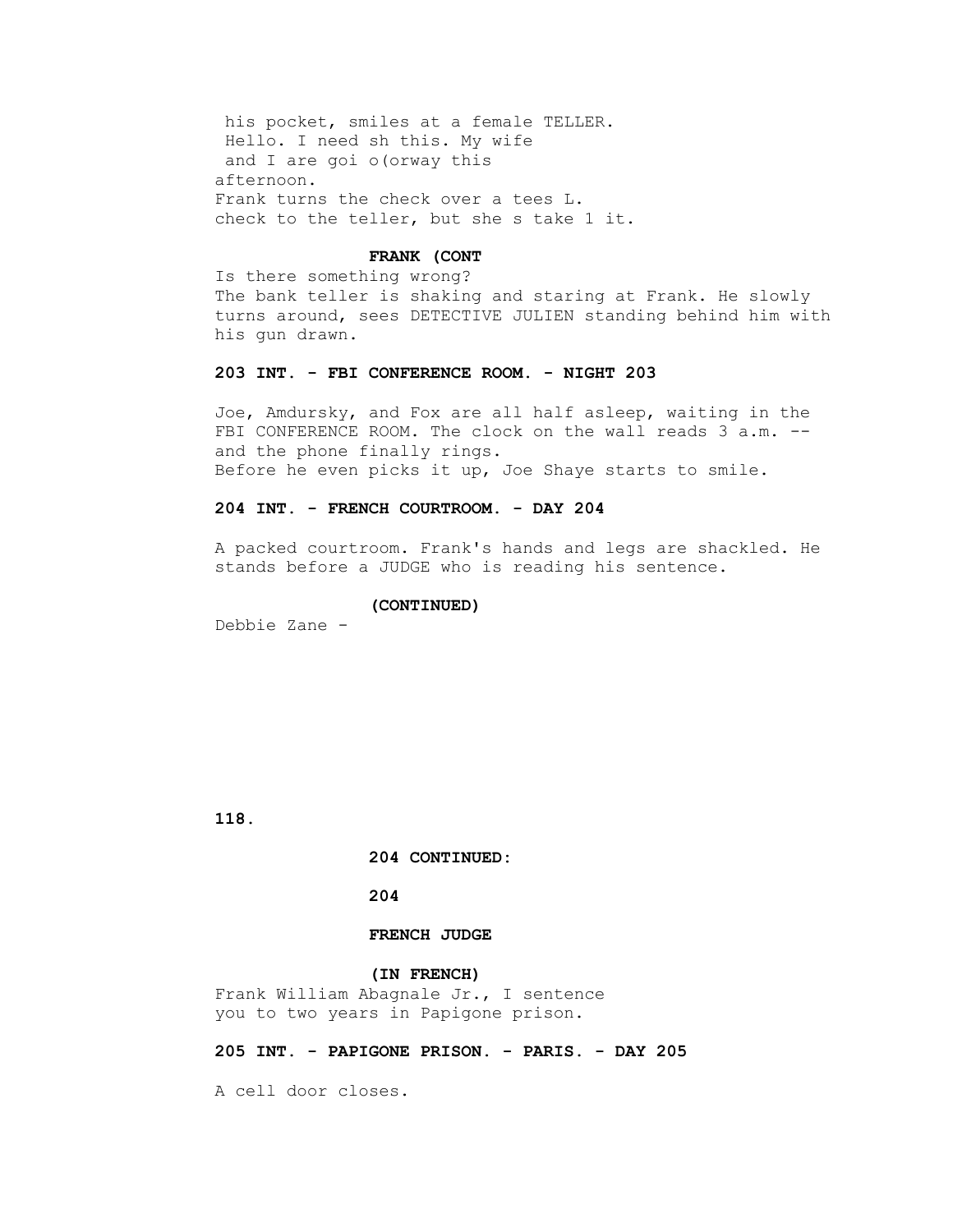# **206 INT. - AIR FRANCE AIRPLANE FLIGHT 676. - DAY 206**

 Frank and Joe Shaye are sitting next to each other in the back of the plane. Through the window Frank can see the skyline of Manhattan. Amdursky and Fox are smoking in the aisle.

#### **FRANK**

 Joe, you have to let me call my father when we land- I want to talk to him before he sees me on television.

#### **JOE SHAYE**

Your father i ead, Frank. I'm sorry. Frank turns to Joe. JOu i (cont' d) He committed su Oi.<sup>12</sup>.cL didn't want to be the one to t

#### **FRANK**

Suicide. No. That's imps 'ibl

# **JOE SHAYE**

 They found him inside his car, the motor running, the garage door shut.

# **FRANK**

 who are they to think that? Who are they to say something like that?!

#### **JOE SHAYE**

It's okay, Frank.

#### **FRANK**

 Joe, I'm gonna be sick! I have to use the bathroom. Joe quickly takes off Frank's handcuffs, and he jumps from his seat and runs into the bathroom. Joe stands in the aisle with Amdursky and Fox. Debbie Zane - 5

 **207 INT. - AIR FRANCE PLANE BATHROOM. - MOMENTS LATER. 207'**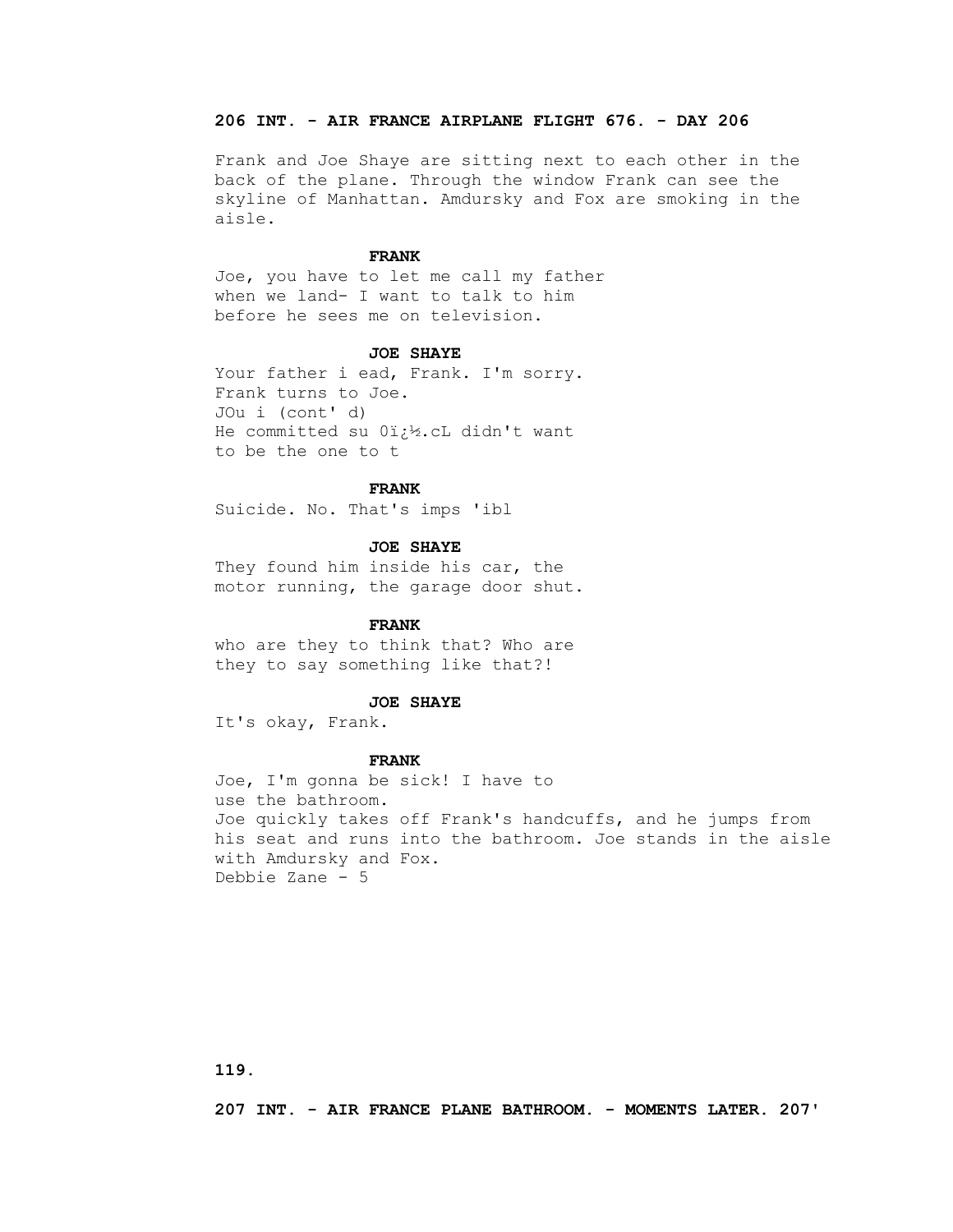Frank is on his knees, tears running down his face as he uses the METAL TIP OF A FORK to unscrew a hard plastic plate above the toilet. The screws come free, and Frank is able to pull the entire TOILET UNIT away from the wall. He makes his way into a tiny crawispace, then pulls the toilet back against the wall.

# **208 EXT. - AIR FRANCE PLANE MAIN CABIN. - MINUTES LATER. 208**

 Joe Shaye checks his watch as a FLIGHT ATTENDANT walks past him and smiles.

#### **AIR FRANCE STEWARDESS**

You'll have to take your seat, Sir. We're about to land. Joe knocks on the bathroom door.

# **JOE SHAYE**

Frank.

#### **(CONT' D)**

Frank! Come on; ''rMnk, open the door! Damn it...Frank! O

# **JOE SHAYE**

#### **1.4**

 Break it down. Amdursky starts kicking at the bathroom door, slamming his heel against the metal release. The door breaks free, and the three men stares in disbelief at the EMPTY BATHROOM.

# **209 EXT. - AIR FRANCE PLANE/KENNEDY AIRPORT RUNWAY.-MOMENTS**

# **209**

#### **LATER.**

 The plane has landed and stopped short on the runway. WE SEE Frank crawling through a HATCH near the landing gear. He drops fifteen feet to the ground below, starts running

across

the runway.

#### **210 INT. - AIR FRANCE PLANE MAIN CABIN. - MOMENTS LATER 210**

 All of the passengers remain seated as Joe, Amdursky and Fox stand in the aisle.

#### **(CONTINUED)**

Debbie Zane -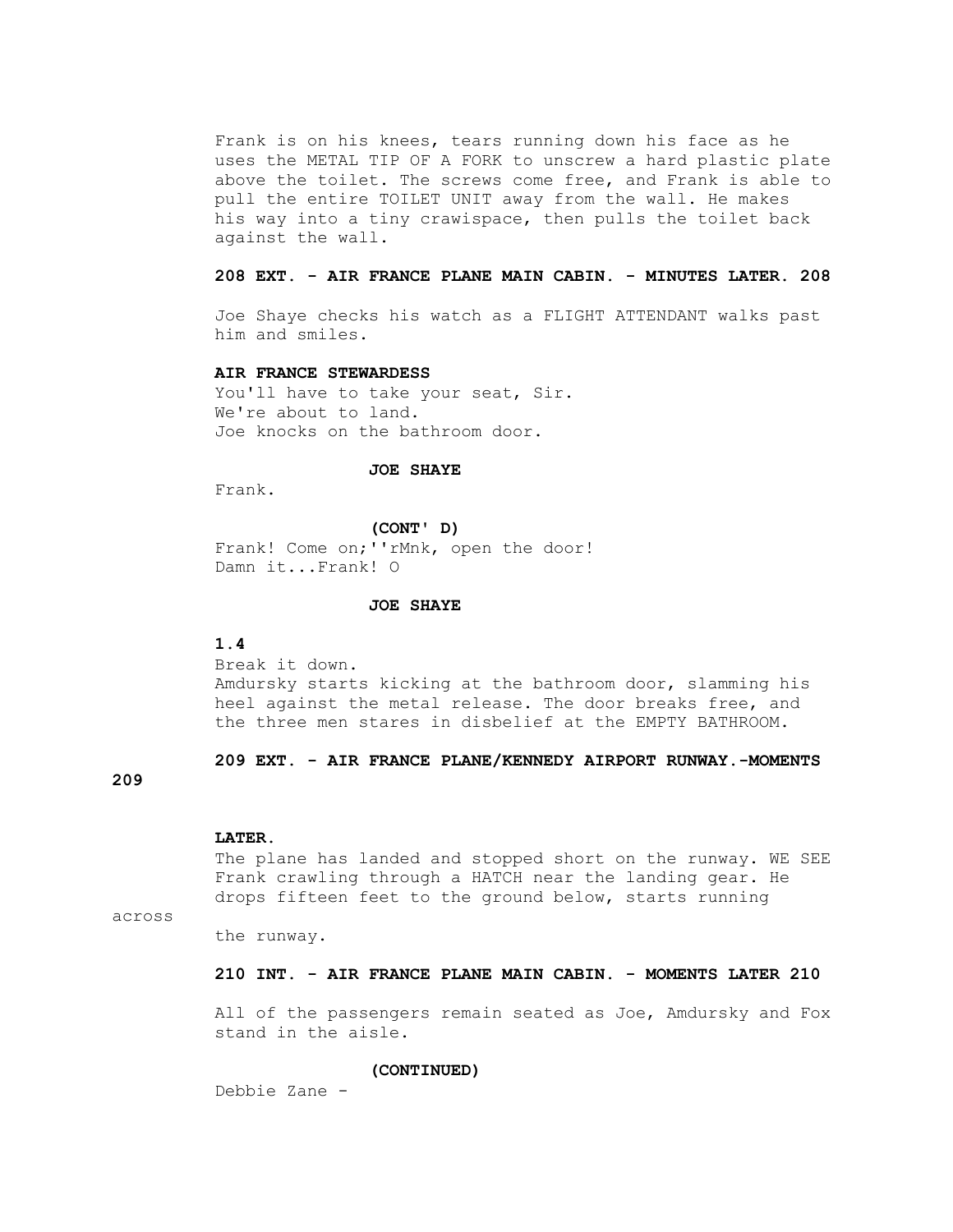### **120.**

## **210 CONTINUED: 210**

#### **JOE SHAYS**

 Look under every seat, in every bathroom. Check it all again, even the cockpit! As Joe starts moving through the plane, something outside the window catches his eye.

## **211 EXT. - KENNEDY AIRPORT TARMAC. - DAY 211**

 He sees Frank sprinting across the tarmac, making his way toward the terminal.

## **' 212 INT. - AIR FRANCE PLANE MAIN CABIN. - DAY 212**

#### **JOE SHAYE**

God in heaven...

## **213 INT. - LONG ISLAND CHURCH. - MORNING. 213**

 A CHURCH CHOIR is singing COME HOME JESUS, Paula sitting in the front row in a pale blue dress and snow white hat. As the song ends, Paula se Frank enter the large, empty

church.

 He is dazed and off b a e, his body still weak from prison. Mom... Frank stumbles down the cent e, dropping to his knees and fainting before he reach= h ter.

## **214 INT. - CHURCH OFFICE. - DAY. 214**

## **FI**

 Frank opens his eyes, sees his mother standing at the window in a PRIEST'S PRIVATE OFFICE -- a cigarette in her hand, a row of collection plates on the desk in front of her...

### **PAULA**

 You want a sip of water? Paula hands Frank some water. He sits up and stares at his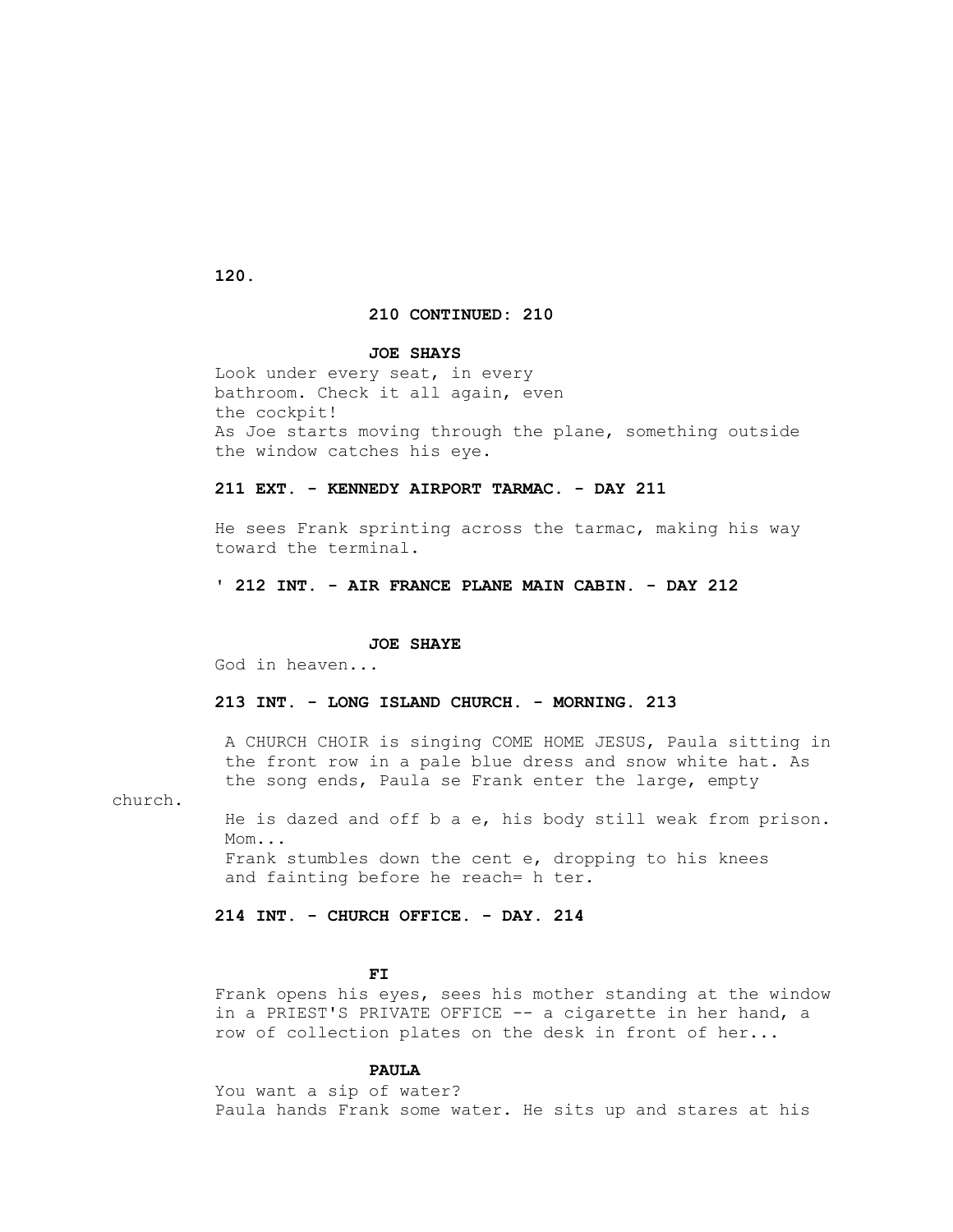mother.

### **FRANK**

Why didn't you help him?

## **PAULA**

 I did help him. Near the end I sent him money, did you know that?

### **(MORE)**

## **(CONTINUED)**

Debbie Zane - 5

 **121.**

## **214 CONTINUED: 214**

### **PAULA (CONT'D)**

 I paid his rent. I was a kid when we met, Frankie. I didn't even speak English -- I didn't even know his last name.

#### **FRANK**

Then why did you marry him?

#### **PAULA**

 Because he got me pregnant. I was seventeen, and I was told I was going to marry him. They put me on a plane, and said I was the luckiest girl in the world.

## **FRANK**

What about the baby?

## **PAULA**

 The baby died an hour after it was born. The Doctor's knew as soon as he came out. Paula lights a fresh

#### **CONT'D)**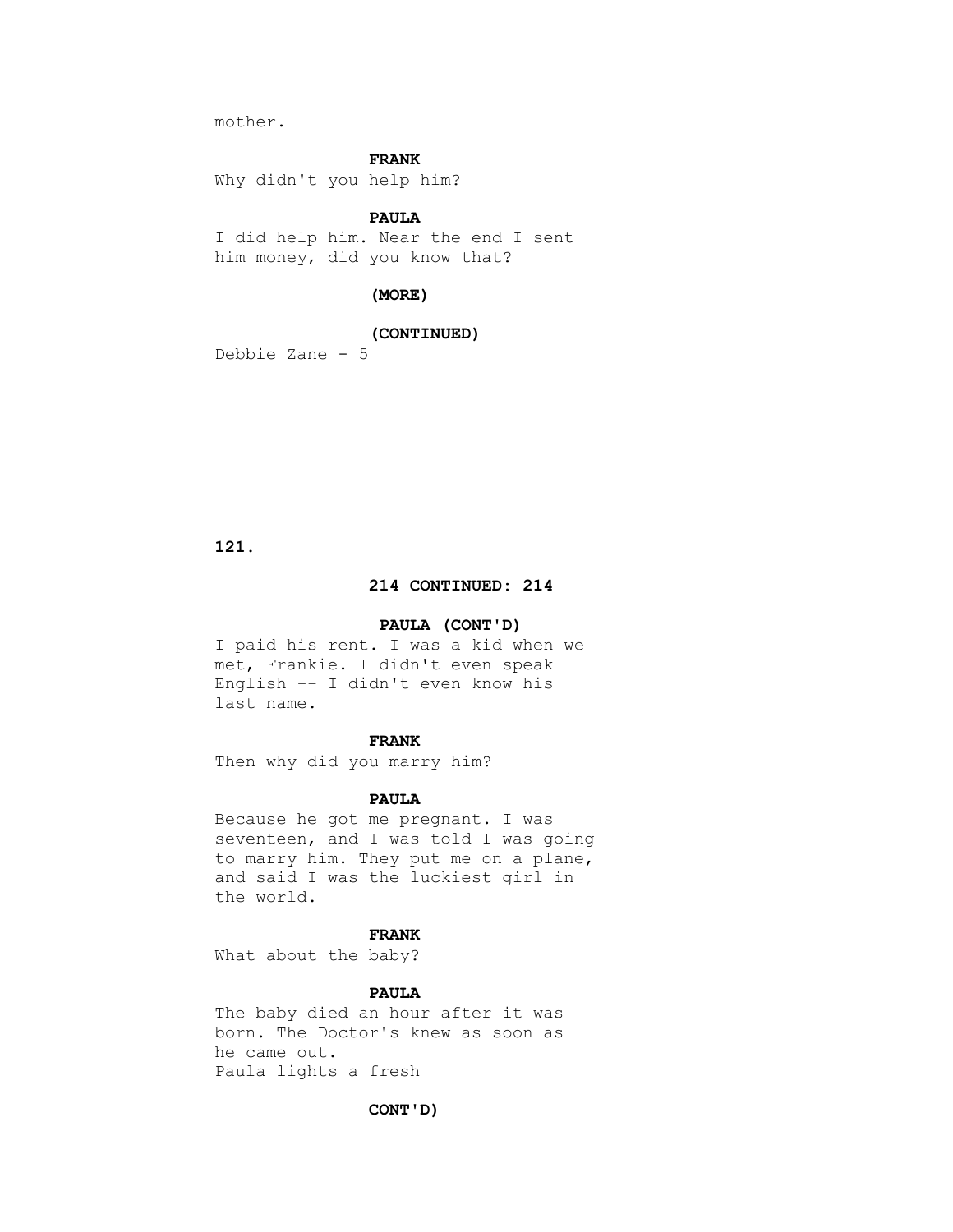It was a boy. T telling me I should hold him, didn't want to. I was scared he ie in my arms, so I said no. C imagine that, Frank, I didn't to hold my own son? Frank walks toward his mother and takes the cigarette out of her mouth.

#### **FRANK**

 You promised. He doesn't look back at her as he walks out the door.

### **215 EXT. - CHURCH. - DAY 215**

 Frank looks dazed as he walks out of the small Church- As he makes his way down the steps, FOUR BLACK VANS speed up next to him, TWO TEAMS OF FBI AGENTS jumping out and grabbing him, throwing him to the ground as he rolls over without a fight, his body limp as he stares up at Joe Shaye. Debbie Zane -

 **122.**

#### **216 INT. - COURTROOM. - DAY 216**

Frank stands before a JUDGE who is sentencing him.

#### **JUDGE**

 Taking into account your refusal to give back the money, your history of bold escape and your complete lack of respect for the uniform of the law, I have no choice but to sentence you to eighteen years in Atlanta's maximum security prison in Dixon county, and recommend strongly that you be kept in an isolation cell for the entirety of that sentence.

## **217 INT. - MAXIMUM SECURITY PRISON - ATLANTA 217.**

 Frank stands in front of his cell in the isolation wing of the prison. There are no bars, no windows, just square,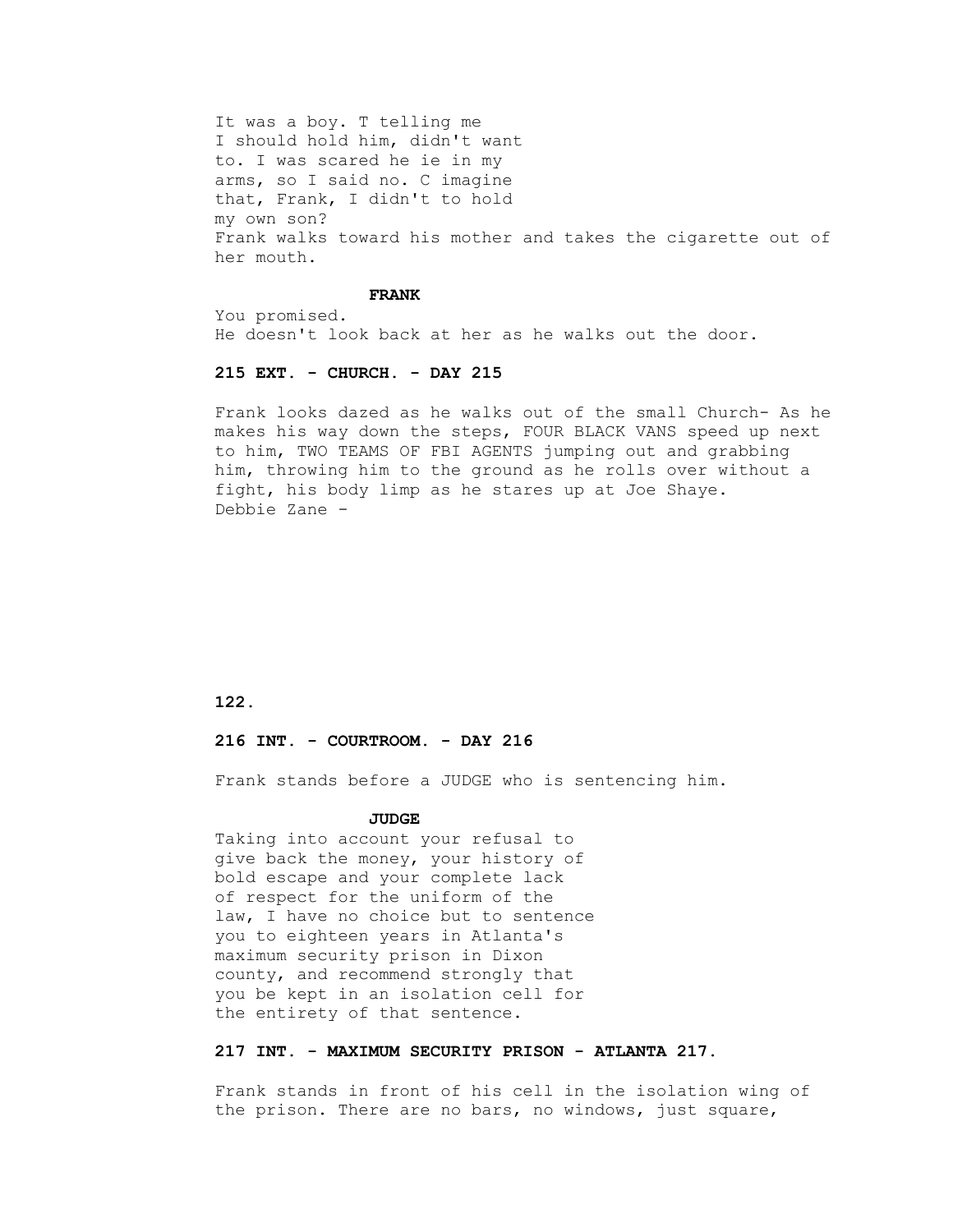individual cell boxes. Frank walks into his cell, the door closing behind him. 218 INT. - PRISON VISITINc/RSM. - DAY 218 Frank is wearing his pr1s f psuit as he's led into the visitor's room and place n a chair that faces bulletproof glass. Joe Shaye is sittin Qrdl4,s from him. They both pick up their phones.

#### **JOE SHAYE**

Merry Christmas, Frank.

**T**  Frank doesn't answer him. JOE SHAYE (cont'd) I got some cigarettes here.

#### **FRANK**

 I don't smoke. An awkward moment as Joe puts the cigarettes on the floor.

#### **JOE SHAYE**

 They say the first year inside is the hardest.

## **FRANK**

You caught me. What do you want?

#### **(CONTINUED)**

Debbie Zane - 5

 **123.**

### **218 CONTINUED: 218**

## **JOE SHAYE**

 I don't know. Maybe this was a bad idea. I'll go. As Joe starts to put the phone down.

### **FRANK**

You're still wearing a wedding ring.

### **JOE SHAYE**

Yeah. The truth is, I'm divorced-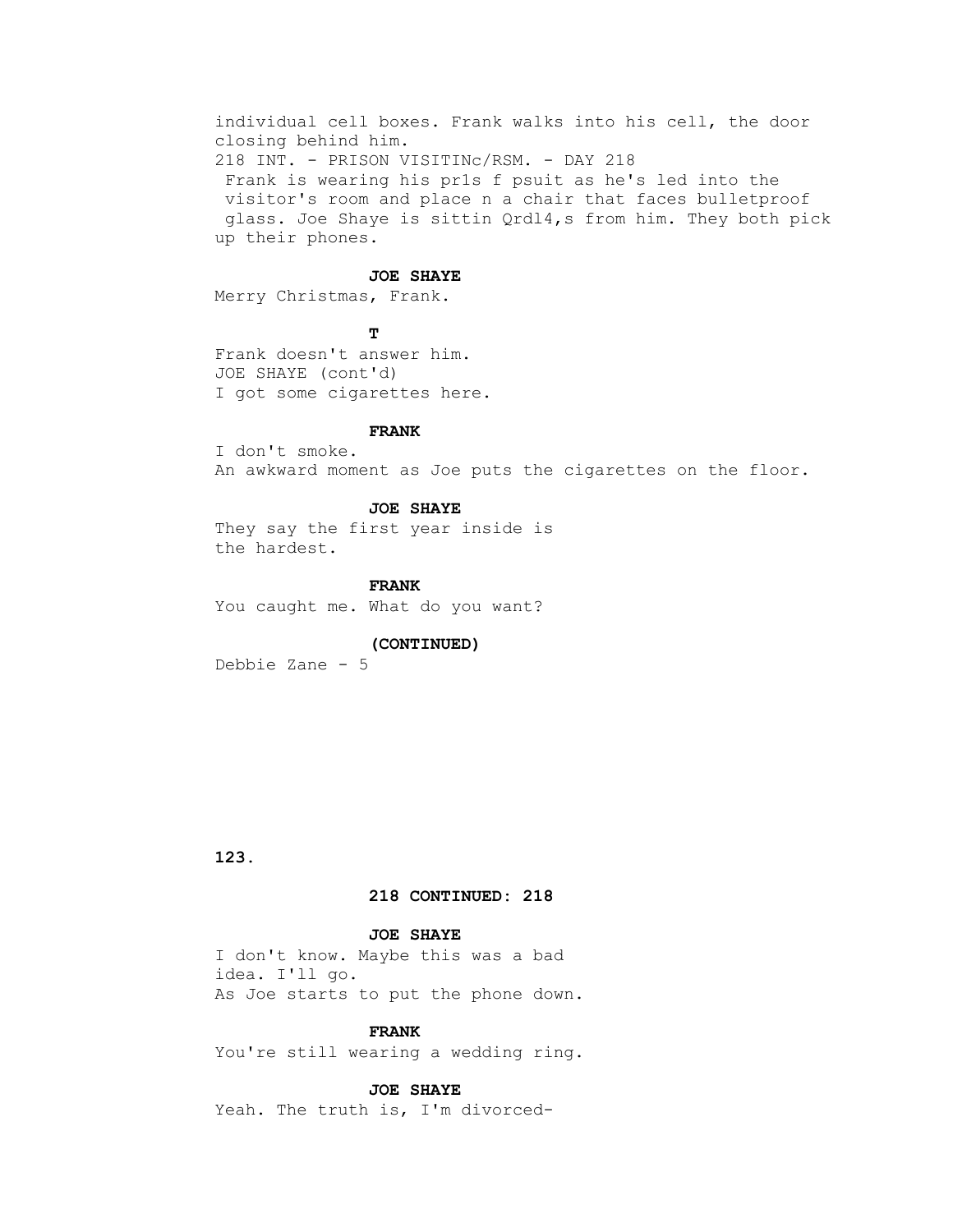I have a daughter who's nine.

#### **FRANK**

What's her name?

#### **JOE SHP\_YE**

 Vanessa. She lives in Chicago with her mother. I don't see her much. Frank stares at Joe for a BEAT. I'm on my way el tJe airport. I'm tracking a paper ge who's working his way through Militht This guy is driving us crazy.

## **FRANK**

Do you have any of the checks?

## **FL**

Joe hesitates, then opens his briefcase and takes out a

#### CHECK.

He holds it against the glass.

## **JOE SHAYE**

 This is a counterfeit from Great Lakes Savings and Loan. You can see that he's using a...

 **FRANK**

It's a teller at the bank.

## **JOE SHAYE**

What?

## **FRANK**

It's a teller.

### **(CONTINUED)**

 **DEBBIE ZANE**

 **124.**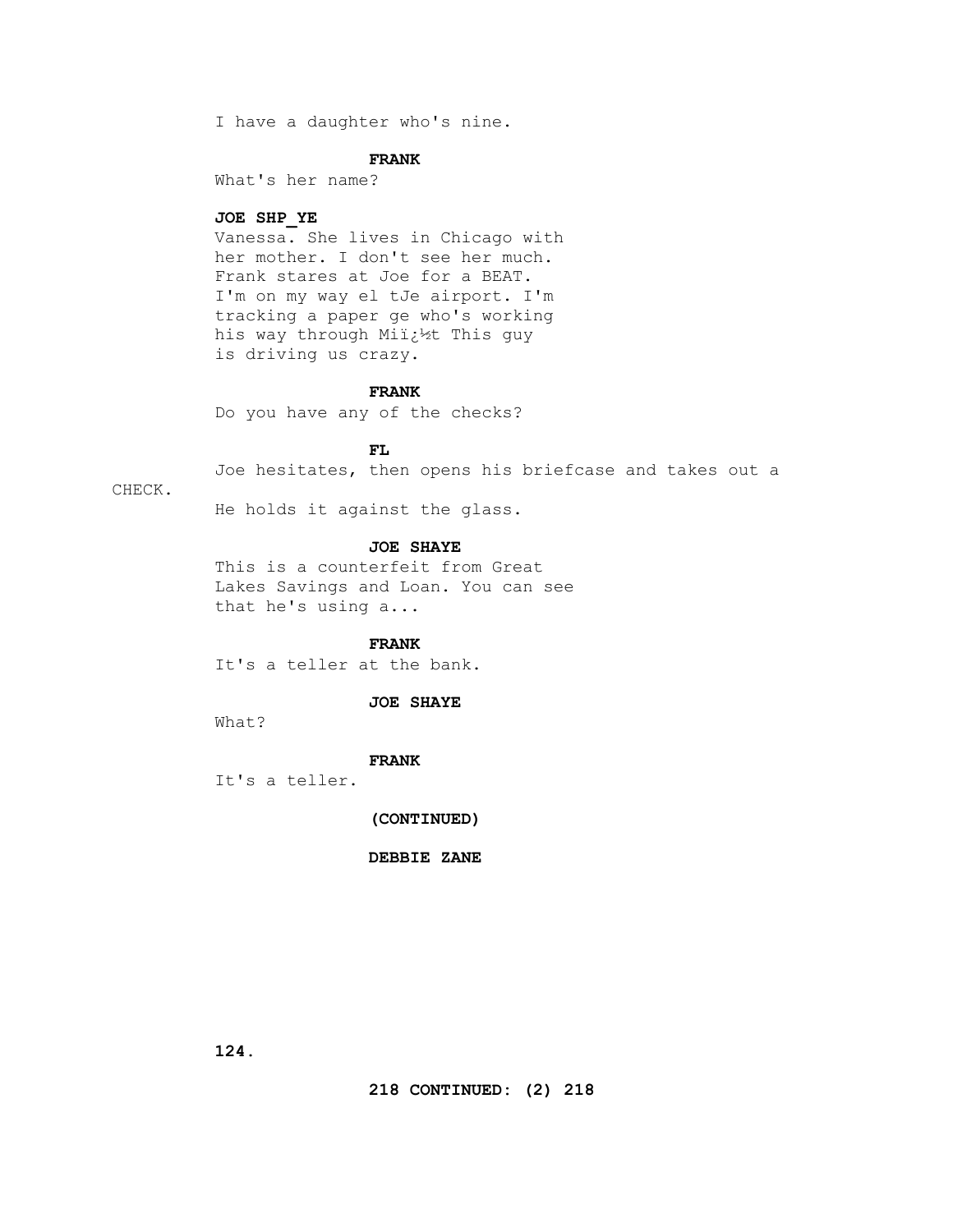## **JOE SHAYE**

How do you know?

### **FRANK**

 Every bank uses hand stamps for the dates. They get used over and over, so they're always worn down, and the numbers are always cracking -- the sixes and nines go first. Look at the date on that check -- the ink is worn flat, the nines and sixes are cracking -- that's the stamp of a teller, Joe. Looks like you got yourself an inside job.

### **219 INT. - PRISON. - NIGHT 219**

Frank is lying in his cell, staring into the darkness.

#### **FRANK**

 Eastern flight 794 you are clear to taxi on runway two-zero-four. That's a big thank y, and goodbye, Newark. Ladies and eman, we are leveled off here at't five thousand feet. The sm gns have been turned off for of you in a designated smoki My name is Captain Frank Will so just sit back, relax, an the flight to Milan.

## **220 INT. - JAIL CELL. - ATLANTA PRISON. - NIGHT 220**

 The prison is locked down, the lights out for the night. Joe Shaye and Director Marsh are passing rows of dark cells as they make their way through the prison.

## **221 INT. - INTERROGATION ROOM. - NIGHT 221**

 Frank is sitting across from Joe and Director Marsh, a glass of milk in front of him. TWO GUARDS stand behind him with rifles. Frank is 23-years-old, but still has the boyish face of a teenager.

#### **FRANK**

 Joe, one of these days you should get yourself a new jacket. What is that material? Frank touches Joe's jacket.

#### **(CONTINUED)**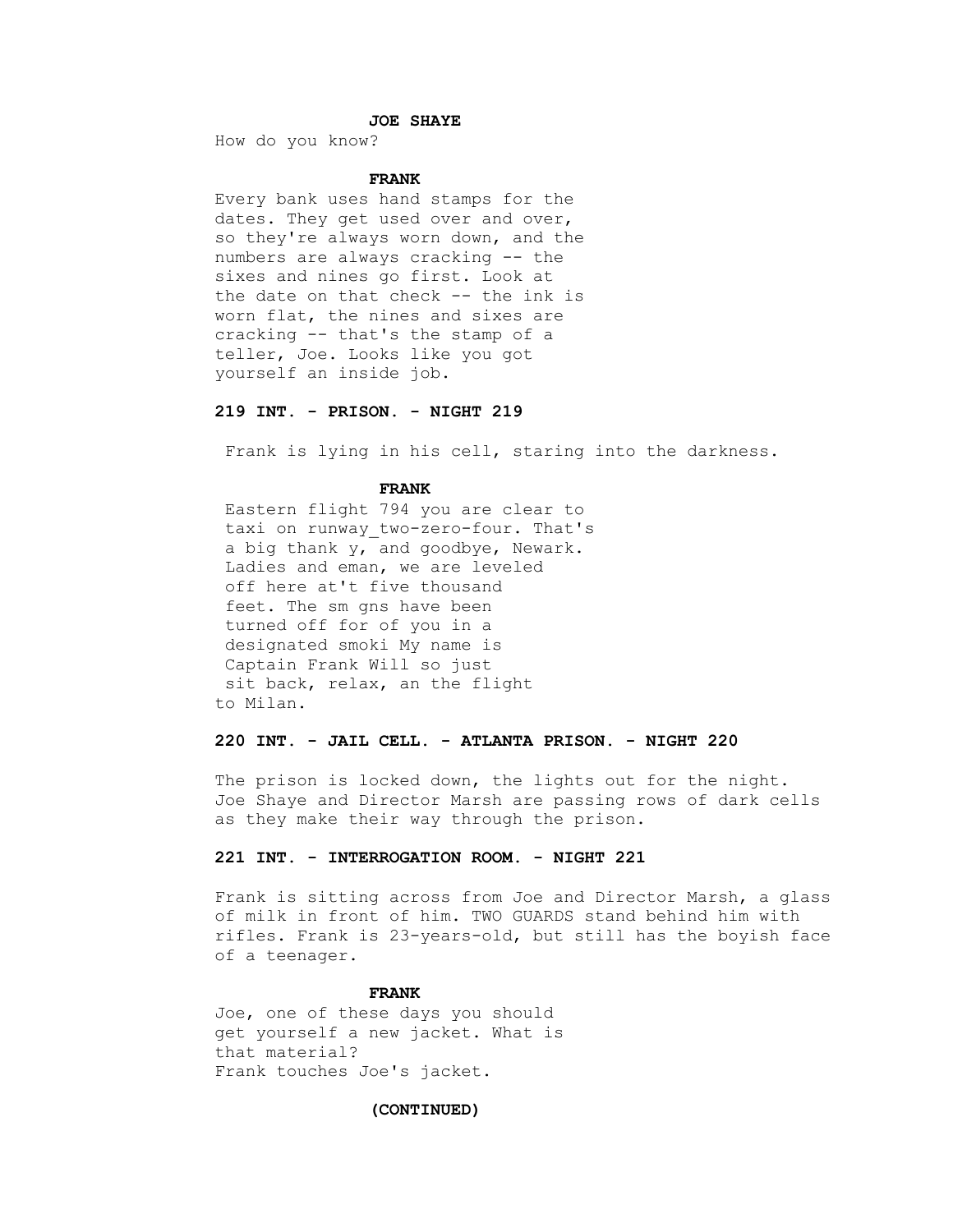### **125.**

## **221 CONTINUED: 221**

### **JOE SHAYE**

Cashmere.

## **FRANK**

 That isn't cashmere -- look at the lining. It's some kind of polyester. You should see my tailor in New York.

## **FBI DIRECTOR MARSH**

Can we do this, please?

#### **JOE SHAYE**

 Frank, this is FBI Director Marsh. He wanted to meet you.

## **FRANK**

At four in the morning? 1 1

## **FBI DIRECTOR MARSH**

 Mr. Abagnale, you've served five years of an eighteen year sentence

## **F K**

That's righ ve years, two months.

### **TOR MARSH**

 I'd like you tcY o k at something for me, tell me UO i¿<sup>12</sup>%u think. Director Marsh takes an enveldi j of a briefcase, slides it over to Frank. Frank opens t lope and pulls out a PAYROLL CHECK. He holds the check is hand, never looks at it.

## **1**  $\mathbf{I}$  **I**  $\mathbf{I}$

### **FRANK**

It's a fake.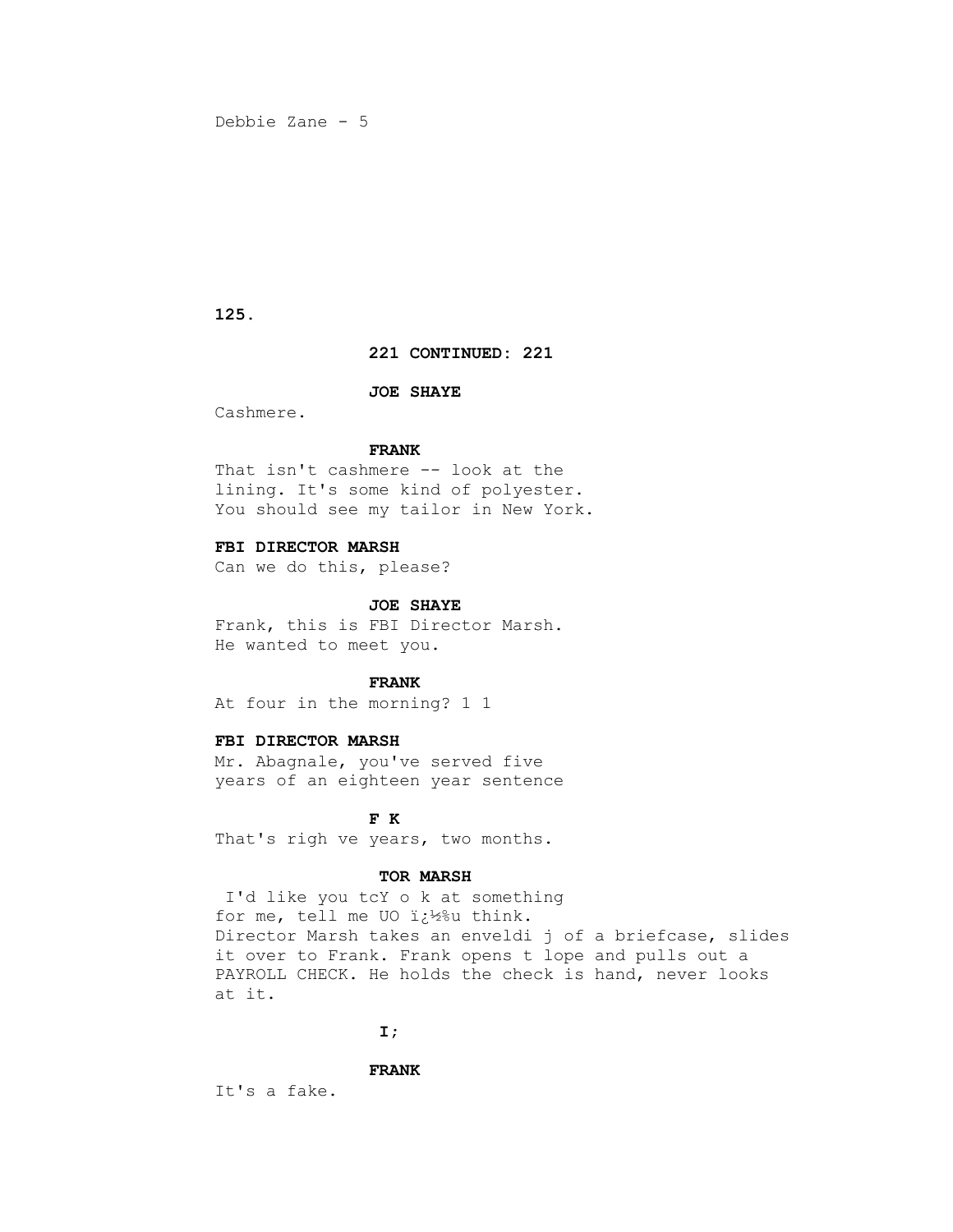## **FBI DIRECTOR MARSH**

 How do you know? You haven't looked at it.

## **FRANK**

 There's no perforated edge, which means this check was hand cut, not fed. The paper is double bonded, much too heavy for a check. The ink is raised against my fingers instead of flat. Frank brings the check to his nose, sniffs it.

#### **(CONTINUED)**

Debbie Zane -

## **126.**

## **221 CONTINUED: (2) 221**

 FRANK (cont' d) This doesn't smell like micker. It's' probably drafting ink, the kind you buy at a stationery store. Joe and Director Marsh exchange a look.

### **FBI DIRECTOR MARSH**

 Frank, would you be interested in working with the FBI's fraud and counterfeiting unit?

#### **FRANK**

 I already have a job here. I deliver the mail.

## **JOE SHAYE**

No, Frank. We'd get you out.

#### **FRANK**

 Why are you saying this, Joe? You caught me, isn't that enough? Why can't you lea ' me alone?

## **ECTOR MARSH**

Frank, we ha wer to take you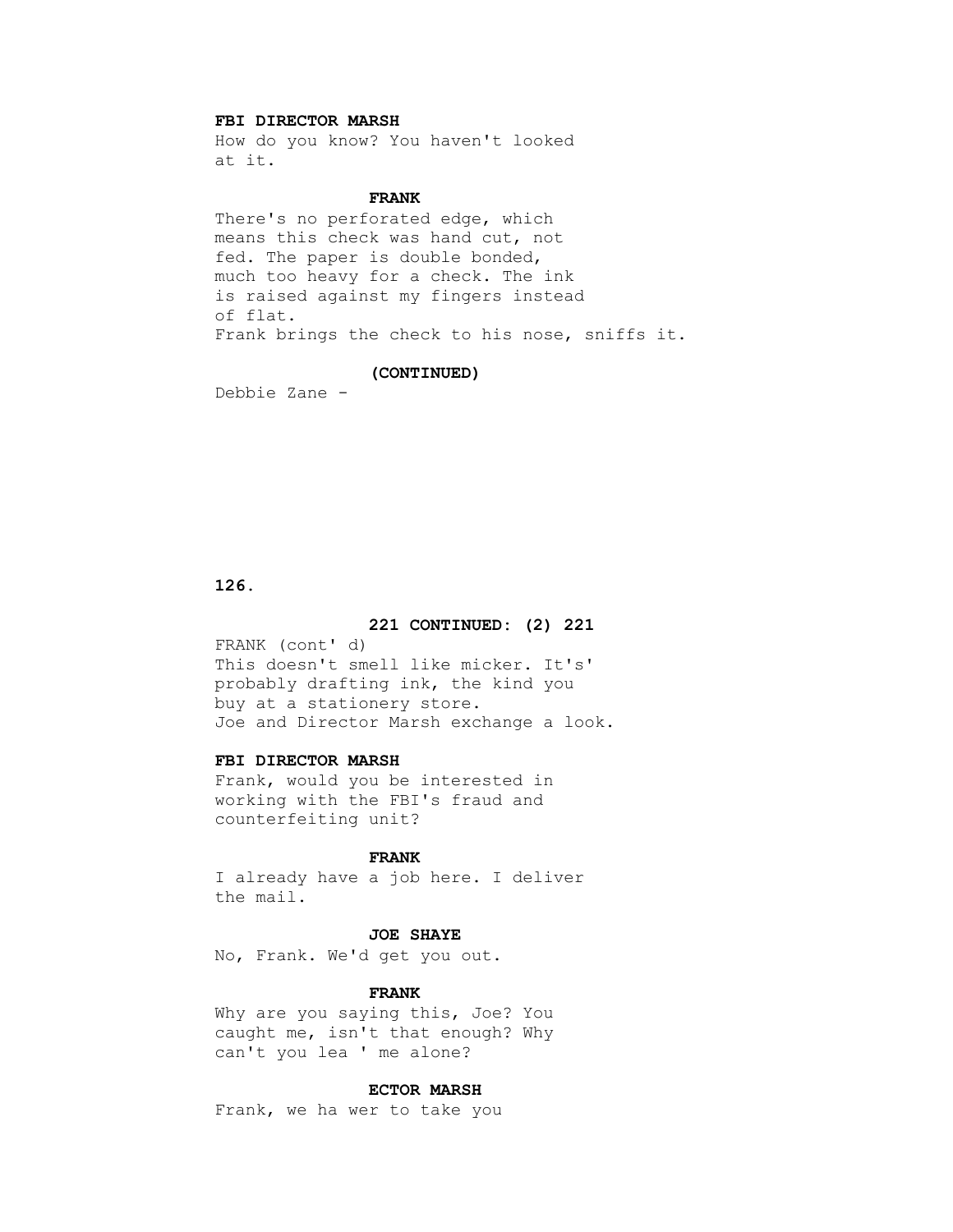out of prison. be placed in the custody of t where you'd serve the remainde ur sentence as an employee of t al government.

#### **FRANK**

Whose custody?

#### **JOE SHAYE**

Mine.

 **222 INT. - FBI FIELD OFFICE. - DALLAS, TEXAS. - DAY 222**

### **SUPER: MARCH 29 1973**

 Frank wears a brand new black suit as he walks into the massive FBI BUILDING. He approaches a SECURITY GUARD.

# **FRANK**

 I'm Frank Abagnale. I'm supposed to start work here today.

#### **SECURITY GUARD**

First floor, Mr. Abagnale.

# **(CONTINUED)**

Debbie Zane - 5

 **127.**

#### **222 CONTINUED: 222**

#### **FRANK**

Call me Frank.

### **223 INT. - FBI BUILDING. - THIRD FLOOR. - DAY 223**

 Frank makes his way down a long hallway, passing other young men in dark suits who have come out of their offices to see him pass. Frank sees Joe Shaye standing at the end of the hall.

#### **FRANK**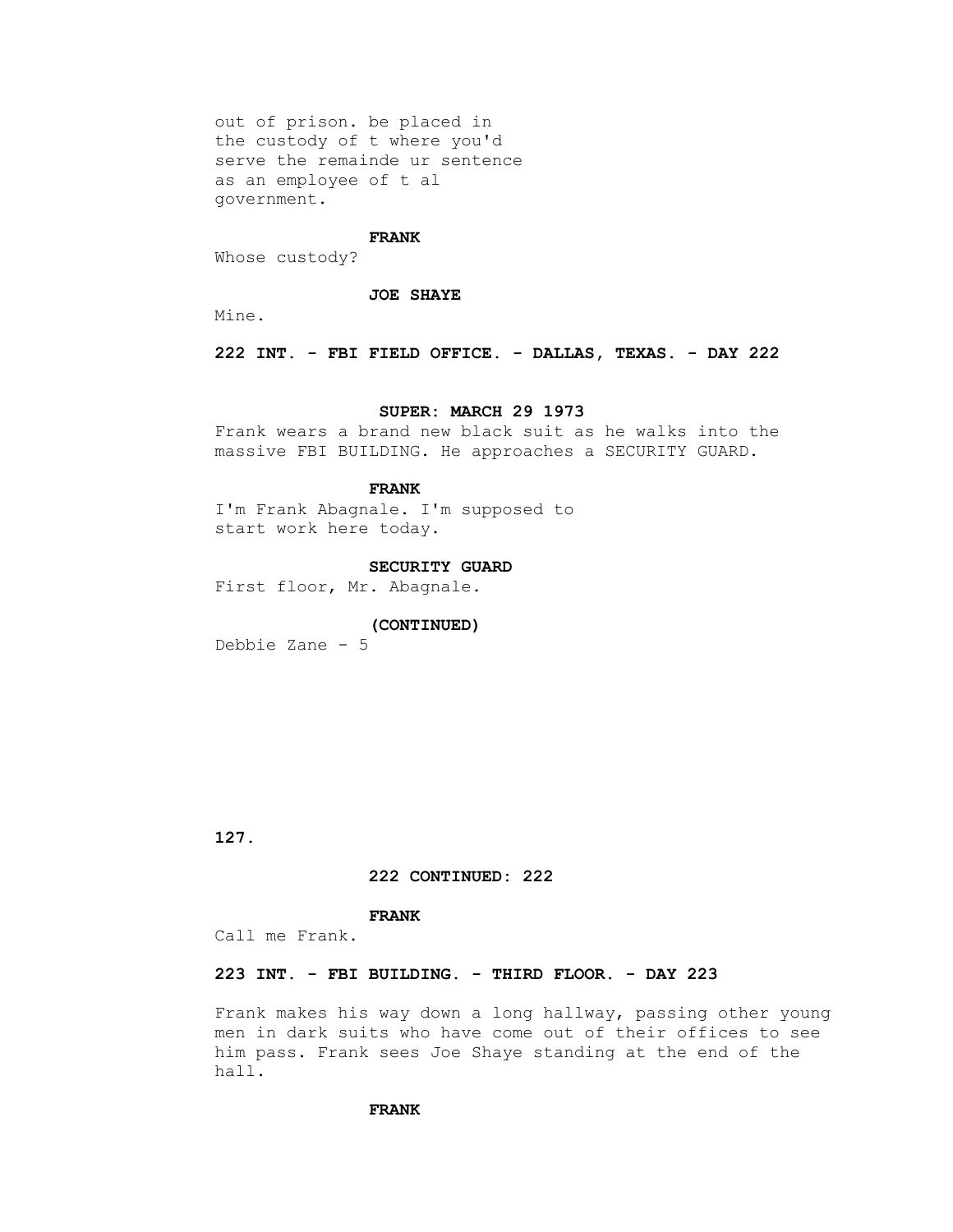Morning, Joe. Frank turns and stares at a door marked FRAUD. He casually walks inside.

### **224 INT. - FRANK'S FBI OFFICE. - DAY 224,**

 A stack of files sit on Frank's desk. There are hundreds of CHECKS, MUG SHOTS, PILES OF COUNTERFEIT MONEY. Frank looks out the window of his office, stares out at the DALLAS

## **SKYLINE.**

Look at me,

 **225 INT. - APARTMENT. - DALLAS H DAY. 225**

## *CONTRACTE CONTRACTE CONTRACTE CONTRACTE CONTRACTE CONTRACTE CONTRACTE CONTRACTE CONTRACTE CONTRACTE CONTRACTE CONTRACTE CONTRACTE CONTRACTE CONTRACTE CONTRACTE CONTRACTE CONTRACTE CONTRACTE CONTRACTE CONTRACTE CONTRACTE*

 Frank walks through the door ny, run down apartment. Joe Shaye stands at the door.

## **FRANK**

I'd rather stay in a hotel.

## **JOE SHAYE**

 That's not possible. Frank opens the drapes and looks out at a POLICE STATION that sits across the street from his apartment.

## **FRANK**

 One of the men gave me a check today. It was for nine dollars.

## **JOE SHAYS**

 That's right. The FBI is paying you prison wages. Joe turns to walk out the door.

### **(CONTINUED)**

Debbie Zane -

 **128.**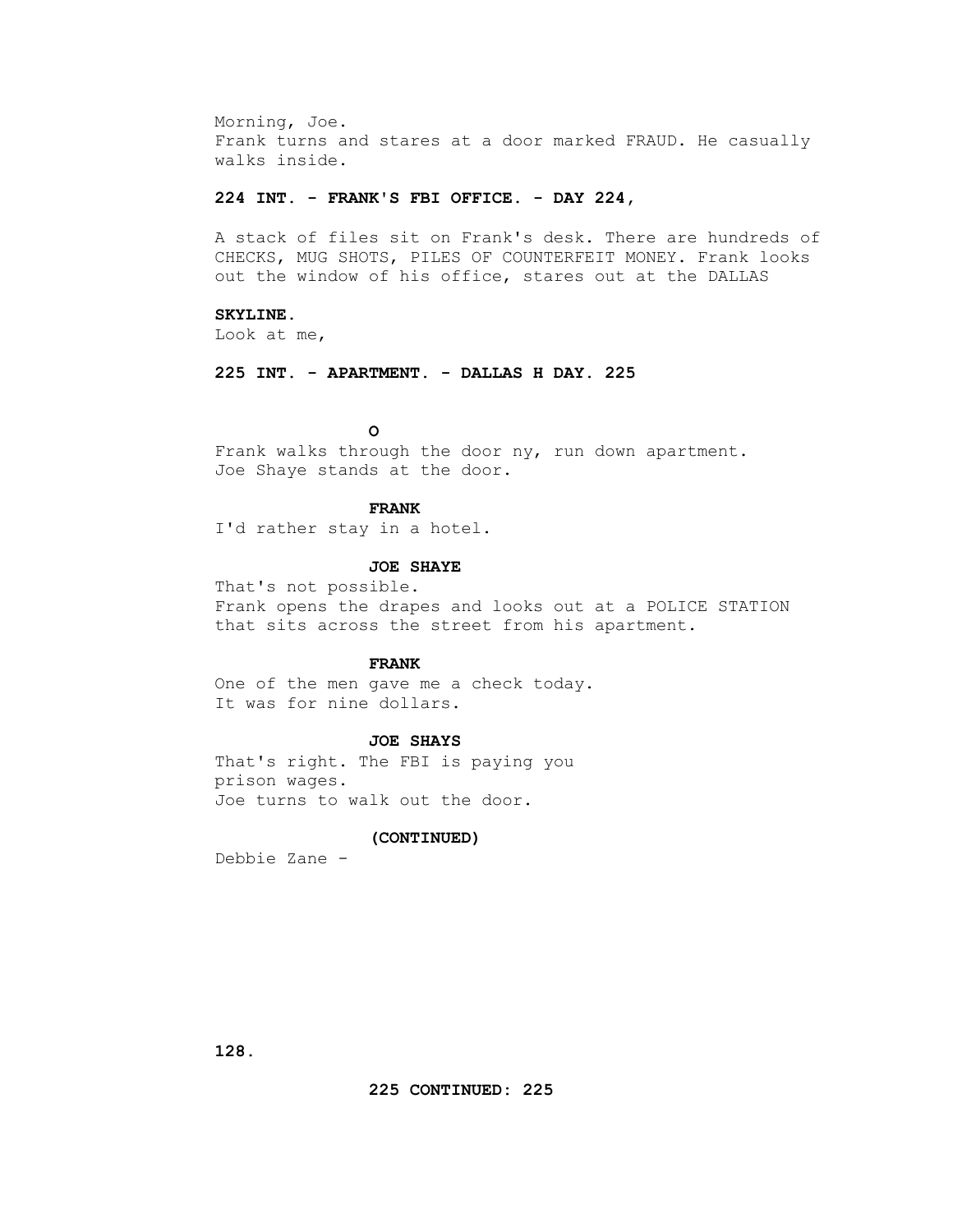### **FRANK**

 Tomorrow's Christmas Eve. Would it be okay if I went to work with you?

## **JOE SHAYE**

 Tomorrow night I'm flying to Chicago to see my daughter. But I'll be back at work on Monday.

#### **FRANK**

Joe. . .what do I do until Monday?

#### **JOE SHP\_YE**

I can't help you there, kid.

## **226 INT. - FBI OFFICES. - DAY 226**

 Frank sits alone eating a sandwich, looking through a BOOK OF MUG SHOTS. He stops when he sees his own MUG SHOT, the black and white picture staring up at him. Frank carefully rips the mug shot out of the book and puts it in his pocket.

## **227 227**

 Frank is walking the stre' s carrying a small bag of groceries as he makes his Oh e. Something in a STORE WINDOW catches his eye, and F, tands frozen on the corner, looking across at a WINDOW DI

### **CLOSE ON**

#### **THE WINDOW OF A COSTUME SHOP.**

 There are several MANNEQUINS dressed in different costumes. Frank slowly approaches the window, stares at a mannequin wearing an AIRLINE PILOT'S UNIFORM.

### **228 EXT. - DALLAS AIRPORT. - NIGHT 228**

 Frank gets out of a taxi wearing the PILOT'S UNIFORM. He pulls his cap down tight as he makes his way into the busy airport.

### **229 INT. - DALLAS AIRPORT COFFEE SHOP. - NIGHT 229**

 Frank sits alone at the airport coffee shop eating a hamburger

 and reading a COMIC BOOK. Joe Shaye walks into the restaurant

and sits next to him.

#### **(CONTINUED)**

Debbie Zane -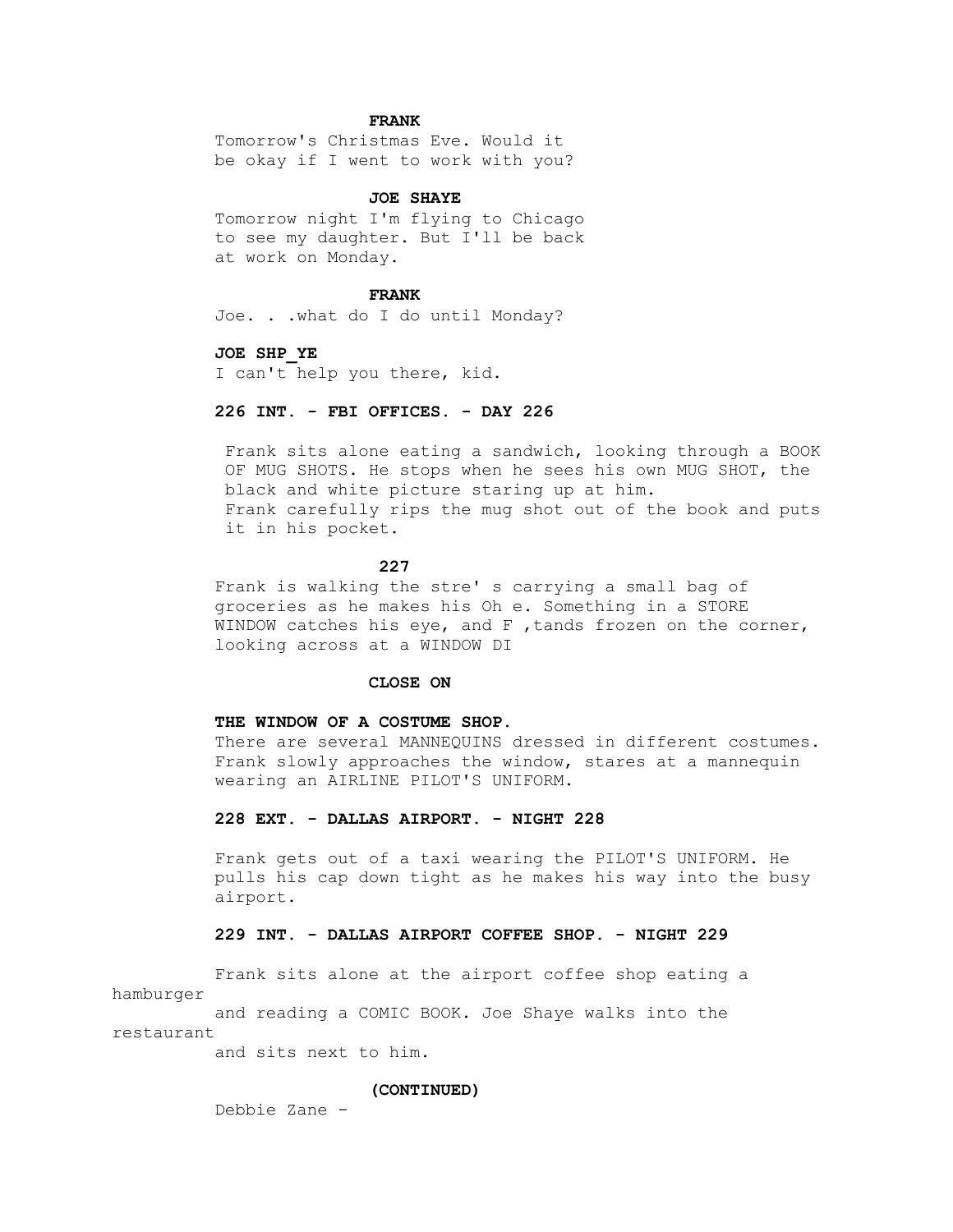**129.**

## **229 CONTINUED: 229**

### **JOE SHAYE**

 That's a nice uniform, Frank. Here, let me get your check. Joe grabs the check from Frank, puts some money on the

table.

 JOE SHAYE (cont'd) Did you know I was recruited by the FBI while I was still in law school? The government said I was the best the country had to offer, top of my class -- and they chased me until I said yes.

#### **FRANK**

I'm sorry, Joe.

### **JOE SHAYE**

 I spent four years arranging your release. I convinced the Attorney General of the United States that you wouldn't run. Frank gets out of his fir, walks out of the restaurant. Joe follows him throw h, irport. JO' : E (cont' d) You go back to E pe rï¿1/2pd you'll die in Papigone. You run here in the states and w 1 d you back to Atlanta for f' ars.

### **FRANK**

I never asked for your help.

## **JOE SHAYE**

 Please, Frank, you leave and I'm finished. I got you out, I convinced them to let you out.

## **FRANK**

Why did you do it?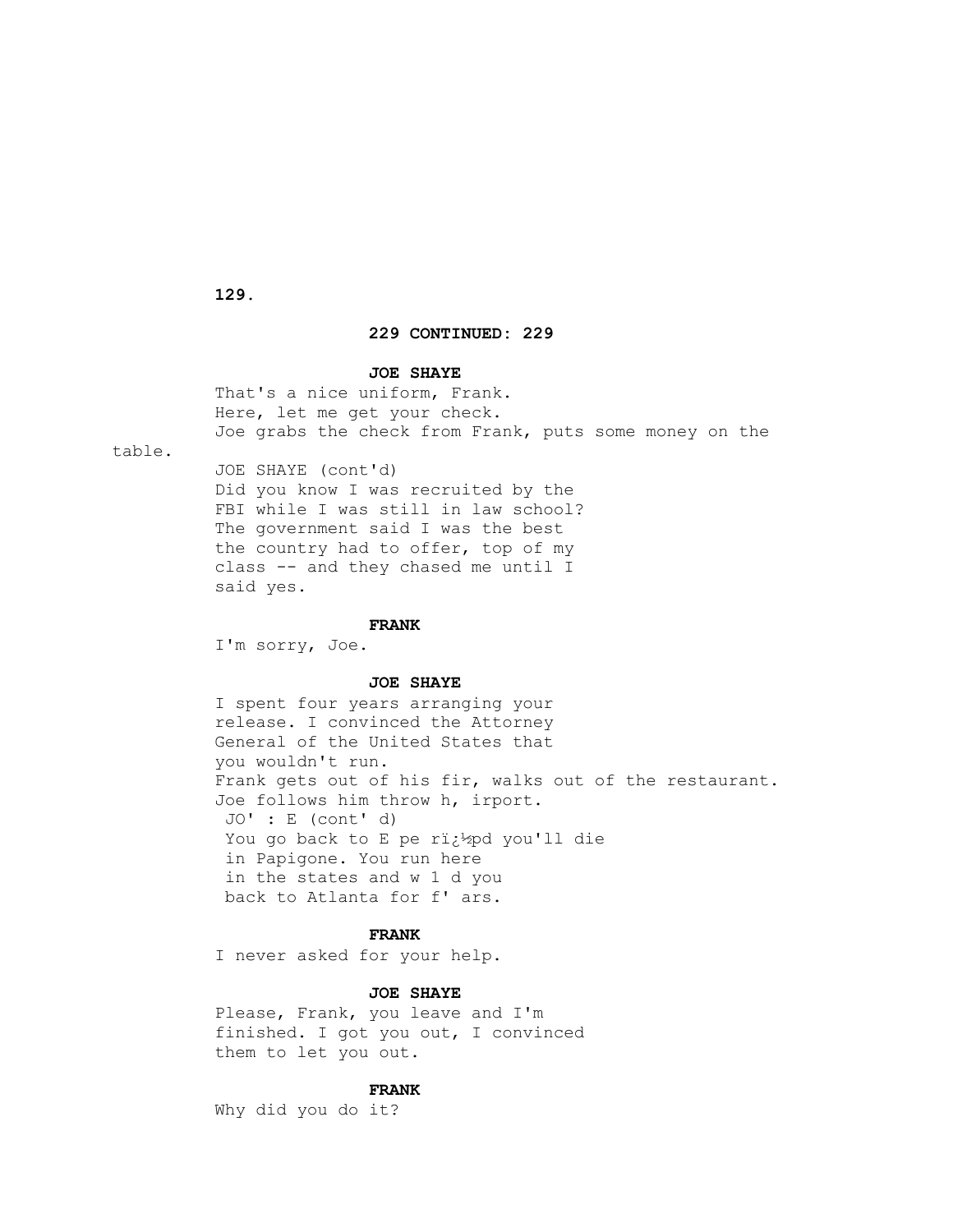## **JOE SHAYE**

You're just a kid.

## **FRANK**

 I'm not your kid. I'm not your son. I'm nothing to you. And you're nothing to me. Frank walks toward the AMERICAN AIRLINES ticket counter.

#### **(CONTINUED)**

Debbie Zane -

 **130.**

## **229 CONTINUED: (2) 229**

#### **JOE SHAYE**

 I'm gonna let you fly tonight. I won't even try and stop you, because I know you'll be back on Monday.

#### **FRANK**

Why would I come back?

#### **JOE SHAYE**

 Because nobody is chasing you. Frank stares at Joe for a long BEAT.

### **FRANK**

 Two mice fell in a bucket of cream. The first mouse gave up and drowned, but the second mouse struggled so hard he churned that cream into butter and he crawled out.

## **JOE SHAYE**

 Which one are you, Frank? Frank turns to the gin? ar the TICKET COUNTER.

#### **1Ï¿½V**

Hello, Amanda,  $\ddot{i}\dot{\xi}^{1/2}$  i $\dot{\xi}^{1/2}$  s s  $\ddot{i}\dot{\xi}^{1/2}$ Jh e jump-seat open on the ten-thirt ® N, wYork? Joe watches as Frank walks thk oor marked CREW ONLY,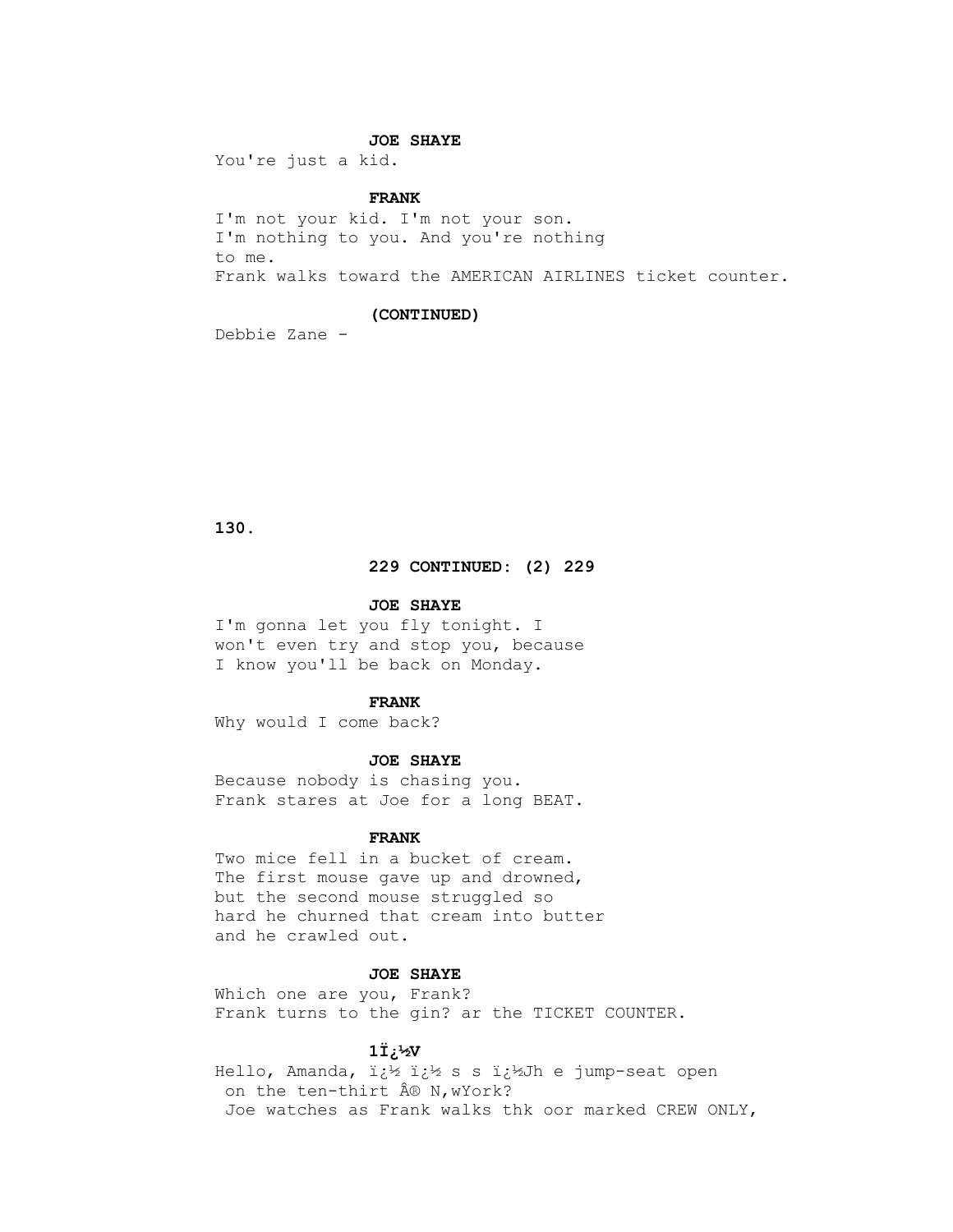casually making his way toward D une.

### **230 INT. - JOE SHAYE'S OFFICE. - DAY 230 4**

 Joe sits at his desk drinking coffee. He checks his watch, then calls out to his SECRETARY.

### **JOE SHAYE**

is Abagnale in yet?

#### **SECRETARY**

No.

## **231 INT. - FBI OFFICE CONFERENCE ROOM. - DAY 231**

 Joe Shaye is using the slide projector and standing in front of TEN AGENTS, including Special Agent Wilkes.

#### **JOE SHAYE**

 Good morning. I've called this emergency briefing to discuss a check

## **(MORE)**

#### **(CONTINUED)**

Debbie Zane -

## **131.**

## **231 CONTINUED: 231**

 JOE SHAYE (cont'd) fraud and counterfeiter who's been hitting banks all over Arizona.

## **SPECIAL AGENT WILKES**

 Just tell us how much he's gotten, Joe?

## **JOE SHAYE**

 Don't ask. The briefing room door opens, and Frank walks in. Joe spots him in the darkness. JOE SHAYE (cont'd) Good. You're here.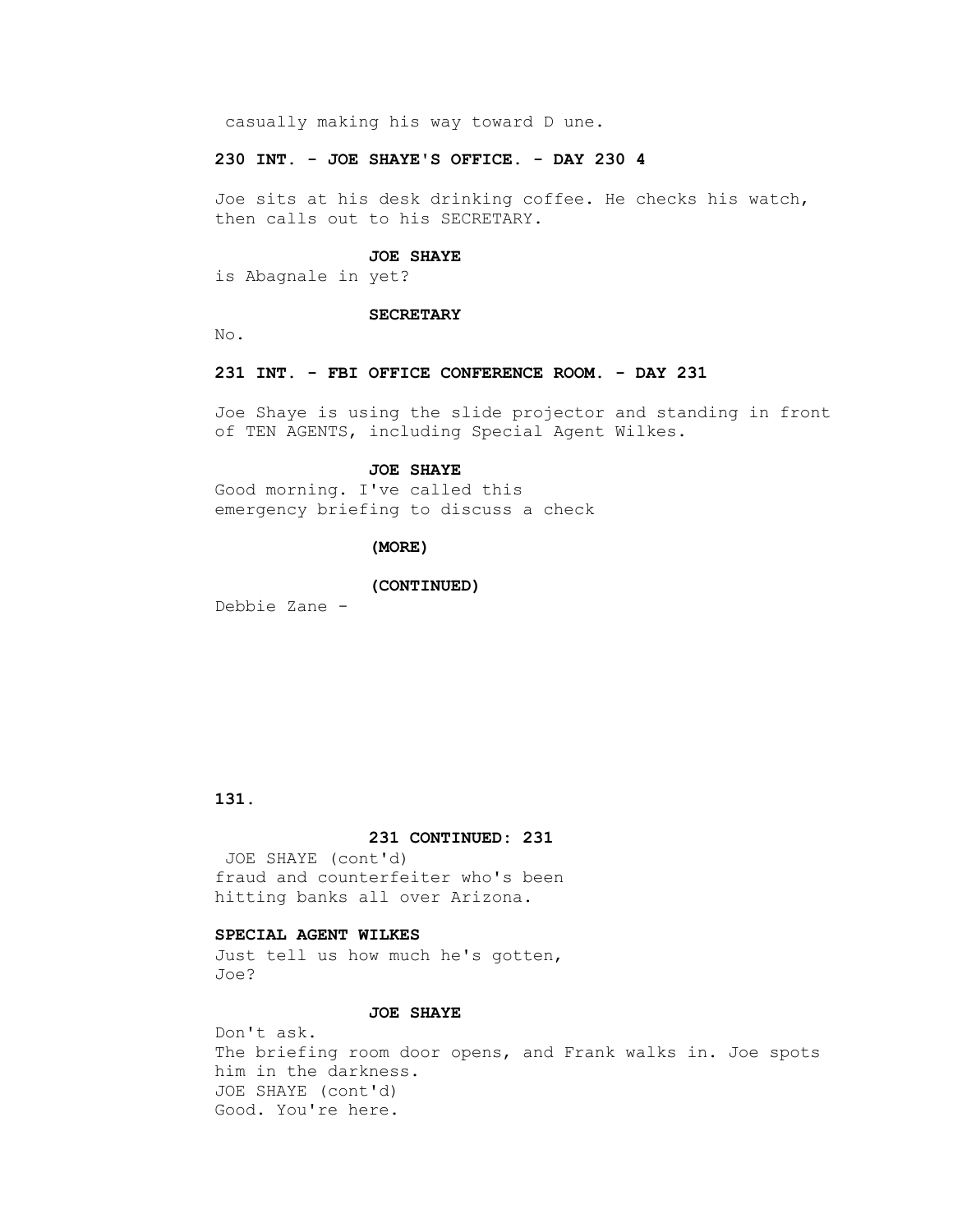The two men stare at each other for a BEAT. JOE SHAYE (cont'd) At this time I'd like my point man on this to fill you in. Frank, are you ready to Ake over?

#### **FRANK (**

 John Doe 6116 is a pa ; er who started in Phoenix, usz at I call a double deposit forgery system. Next slide. What he's doing is opening two accounts at the same bank under two different names...

## **232 INT. - AIRPLANE. - DAY 232**

 Frank and Joe are sitting next to each other on a plane, both holding magazines and eating nuts. Joe is wearing a brand new BLACK SUIT. There are several other agents on the plane, including Amdursky and Fox.

#### **FRANK**

Joe, do you guys always fly coach?

 **JOE SHAYE**

Yeah.

#### **(CONTINUED)**

Debbie Zane -:

 **132.**

## **232 CONTINUED: 232**

## **FRANK**

 You want me to talk to someone? See if I can get us bumped to first class?

#### **JOE SHAYS**

 Just relax. We'll be there in two hours. Frank looks out the window.

 **FRP.NK**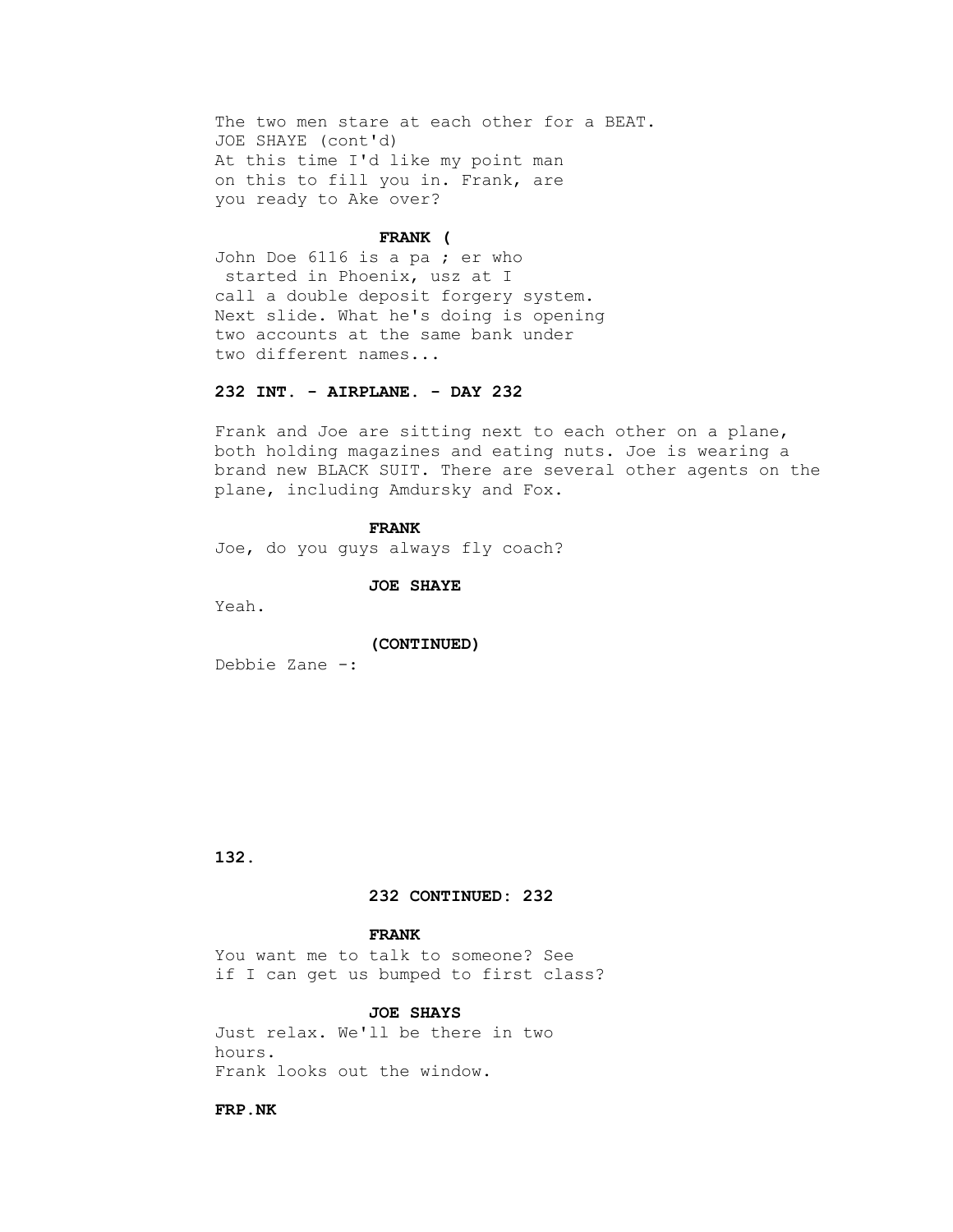I've never been to Arizona.

### **JOE SHAYE**

 It's hot. Let's just hope-we catch this guy fast.

## **FRANK**

Joe, you ever seen the Grand Canyon?

## **JOE SHAYE**

No.

## *K*

 You think i w e time we can take a quick ?( (-o JOE SHAYE (cont'd) I feel a little silly in this suit.

## **FRANK**

 It looks good. You just have to get used to it.

## **JOE SHAYE**

How much did you say it cost?

## **FRANK**

Eight hundred dollars.

### **JOE SHAYE**

 Where did you get eight hundred dollars?

# **FRANK**

Credit card.

### **(CONTINUED)**

Debbie Zane - 5

 **133.**

## **232 CONTINUED: (2) 232**

## **JOE SHAYE**

Somebody gave you a credit card?